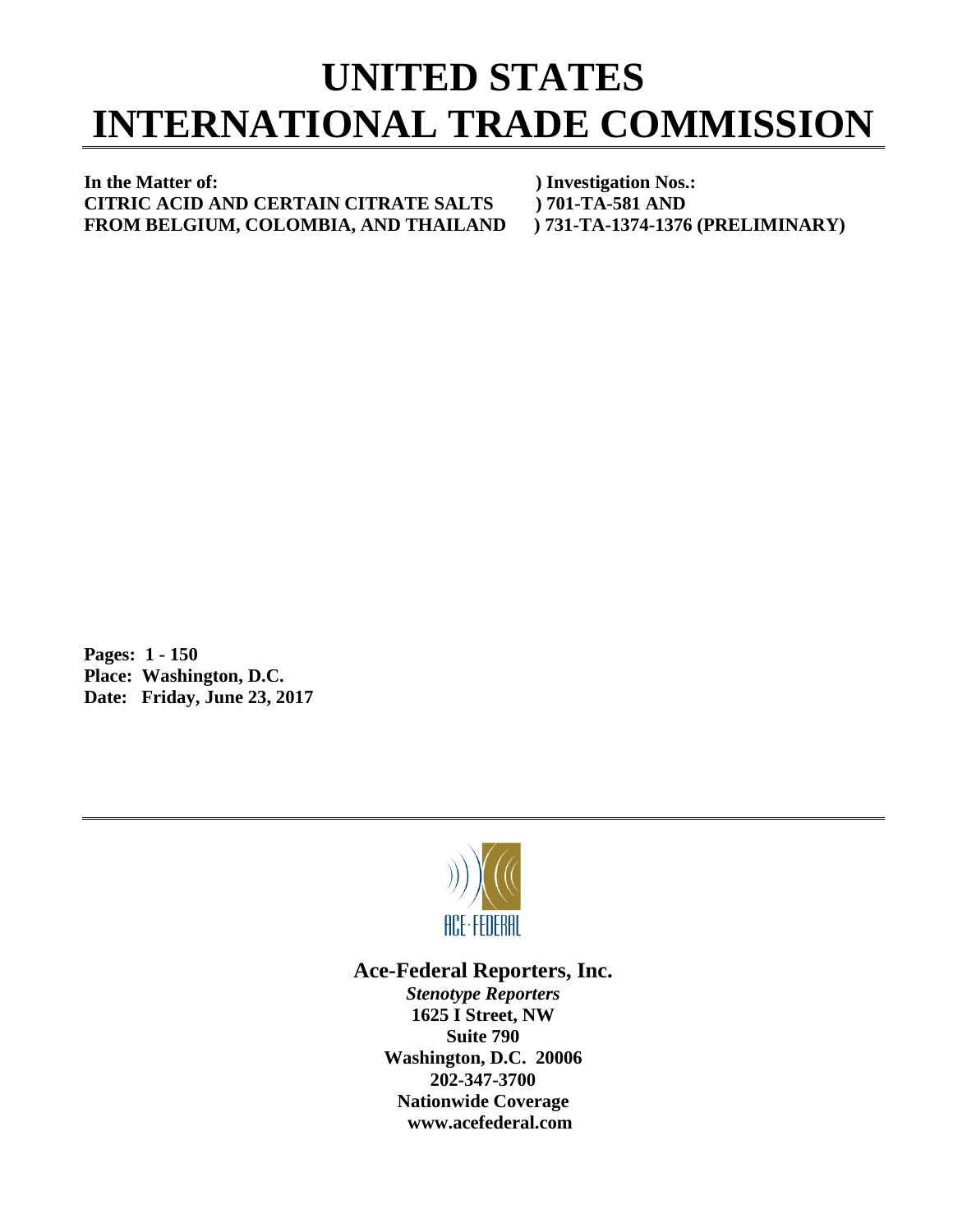| 1              | UNITED STATES OF AMERICA                                     |                       |
|----------------|--------------------------------------------------------------|-----------------------|
| $\overline{a}$ | BEFORE THE                                                   |                       |
| 3              | INTERNATIONAL TRADE COMMISSION                               |                       |
| 4              |                                                              |                       |
| 5              | IN THE MATTER OF:                                            | ) Investigation Nos.: |
| 6              | CITRIC ACID AND CERTAIN CITRATE ) 701-TA-581 AND             |                       |
| 7              | SALTS FROM BELGIUM, COLOMBIA, ) 731-TA-1374-1376             |                       |
| 8              | AND THAILAND<br>) (PRELIMINARY)                              |                       |
| 9              |                                                              |                       |
| 10             |                                                              |                       |
| 11             |                                                              |                       |
| 12             |                                                              |                       |
| 13             | Hearing Room A                                               |                       |
| 14             | U.S. International Trade                                     |                       |
| 15             | Commission                                                   |                       |
| 16             | 500 E Street, SW                                             |                       |
| 17             | Washington, DC                                               |                       |
| 18             | Friday, June 23, 2017                                        |                       |
| 19             |                                                              |                       |
| $20$           | The meeting commenced pursuant to notice at 9:30             |                       |
| 21             | a.m., before the Investigative Staff of the United States    |                       |
| 22             | International Trade Commission, Douglas Corkran, Supervisory |                       |
| 23             | Investigator, presiding.                                     |                       |
| 24             |                                                              |                       |
| 25             |                                                              |                       |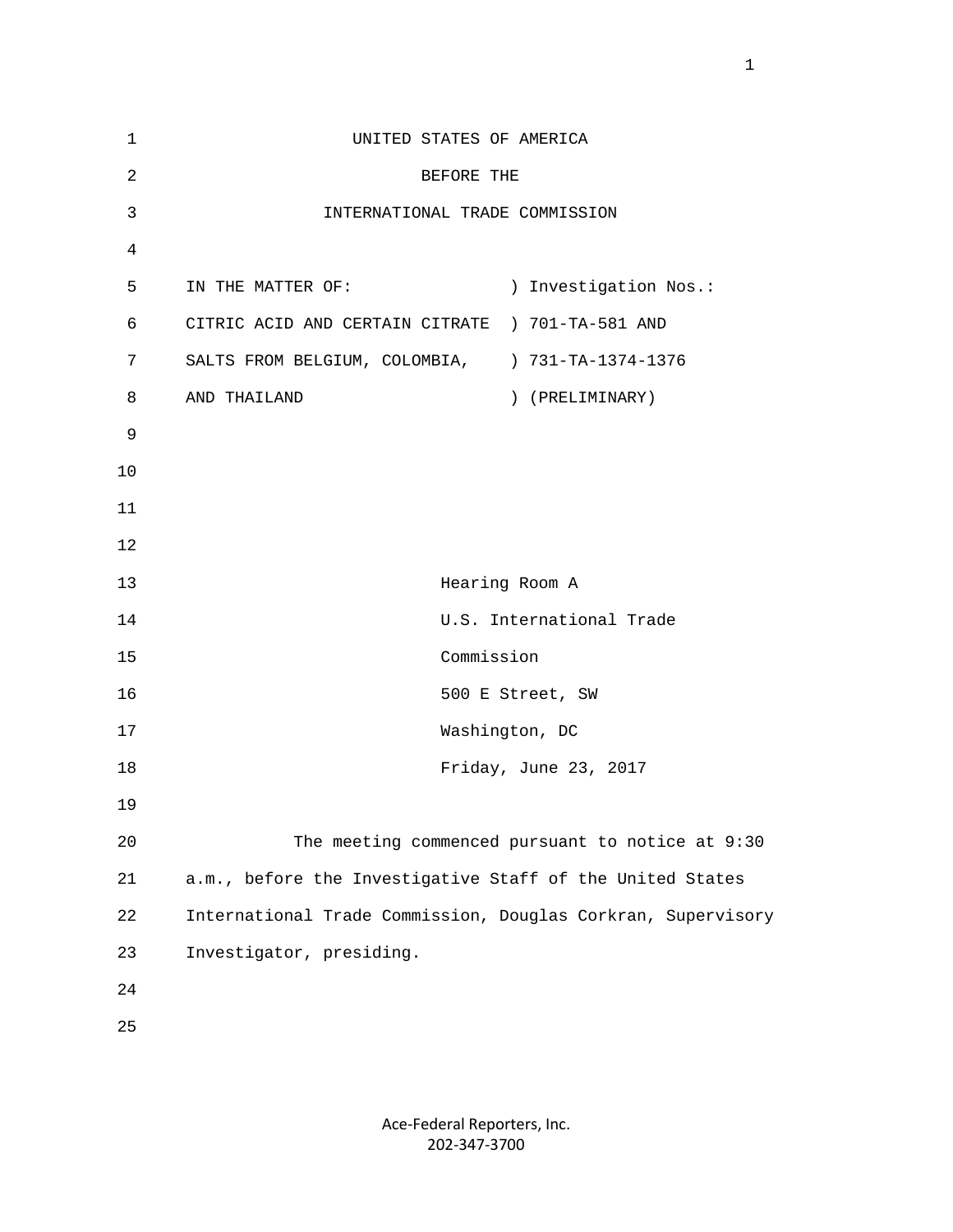1 APPEARANCES: 2 Staff: 3 William Bishop, Supervisory Hearings and 4 Information Officer 5 Sharon Bellamy, Records Management Specialist 6 7 Douglas Corkran, Supervisory Investigator 8 (presiding) 9 Lawrence Jones, Investigator 10 Carolyn Carlson, Investigator 11 Jeffrey Clark, International Trade Analyst 12 Lauren Gamache, International Economist 13 Benjamin Allen, Attorney/Advisor 14 15 16 17 18 19 20 21 22 23 24 25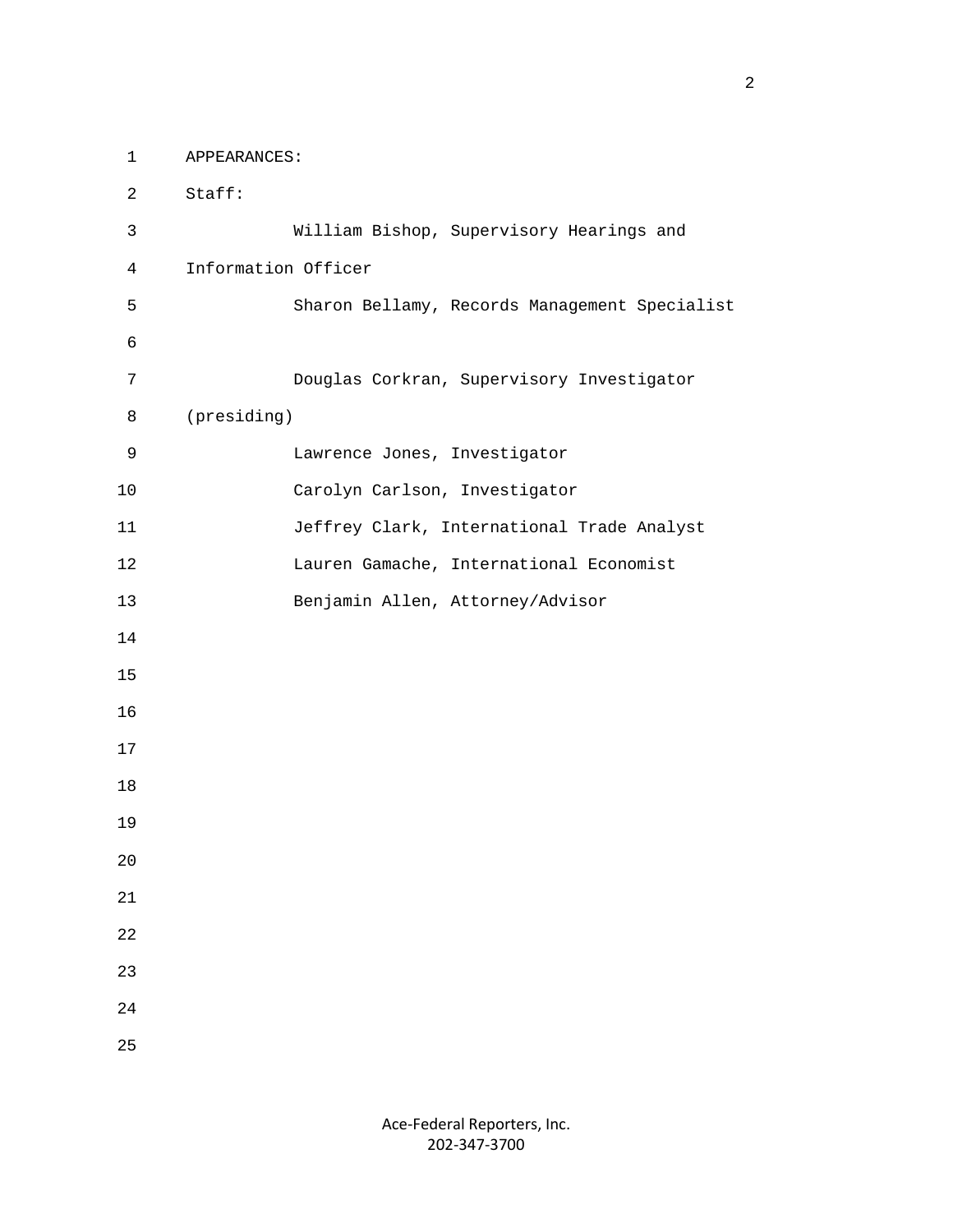1 APPEARANCES:

| $\overline{a}$ | Opening Remarks:                                           |
|----------------|------------------------------------------------------------|
| 3              | Petitioners (Stephen A. Jones, King & Spalding LLP)        |
| 4              | Respondents (Alexander H. Schaefer, Crowell & Morning LLP) |
| 5              |                                                            |
| 6              | In Support of the Imposition of Antidumping and            |
| 7              | Countervailing Duty Orders:                                |
| 8              | King & Spalding LLP                                        |
| 9              | Washington, DC                                             |
| 10             | on behalf of                                               |
| 11             | Archer Daniels Midland Company                             |
| 12             | Cargill, Inc.                                              |
| 13             | Tate & Lyle Ingredients Americas LLC                       |
| 14             | Christopher B. Aud, Assistant Vice President, Cargill      |
| 15             | Starches and Sweeteners, Acidulants Product Line, Cargill, |
| 16             | Inc.                                                       |
| 17             | Brett S. Tuma, Commercial Manager, Acidulants, Cargill,    |
| 18             | Inc.                                                       |
| 19             | Jeffrey S. Peel, Director, Acidulants, Archer Daniels      |
| 20             | Midland Company                                            |
| 21             | Kenneth F. Erickson, Vice President, Product Line          |
| 22             | Management Acidulants & Vico, Tate & Lyle Ingredients      |
| 23             | Americas LLC                                               |
| 24             | Charles Anderson, Principal, Capital Trade, Inc.           |
| 25             | Stephen A. Jones and Benjamin J. Bay - Of Counsel          |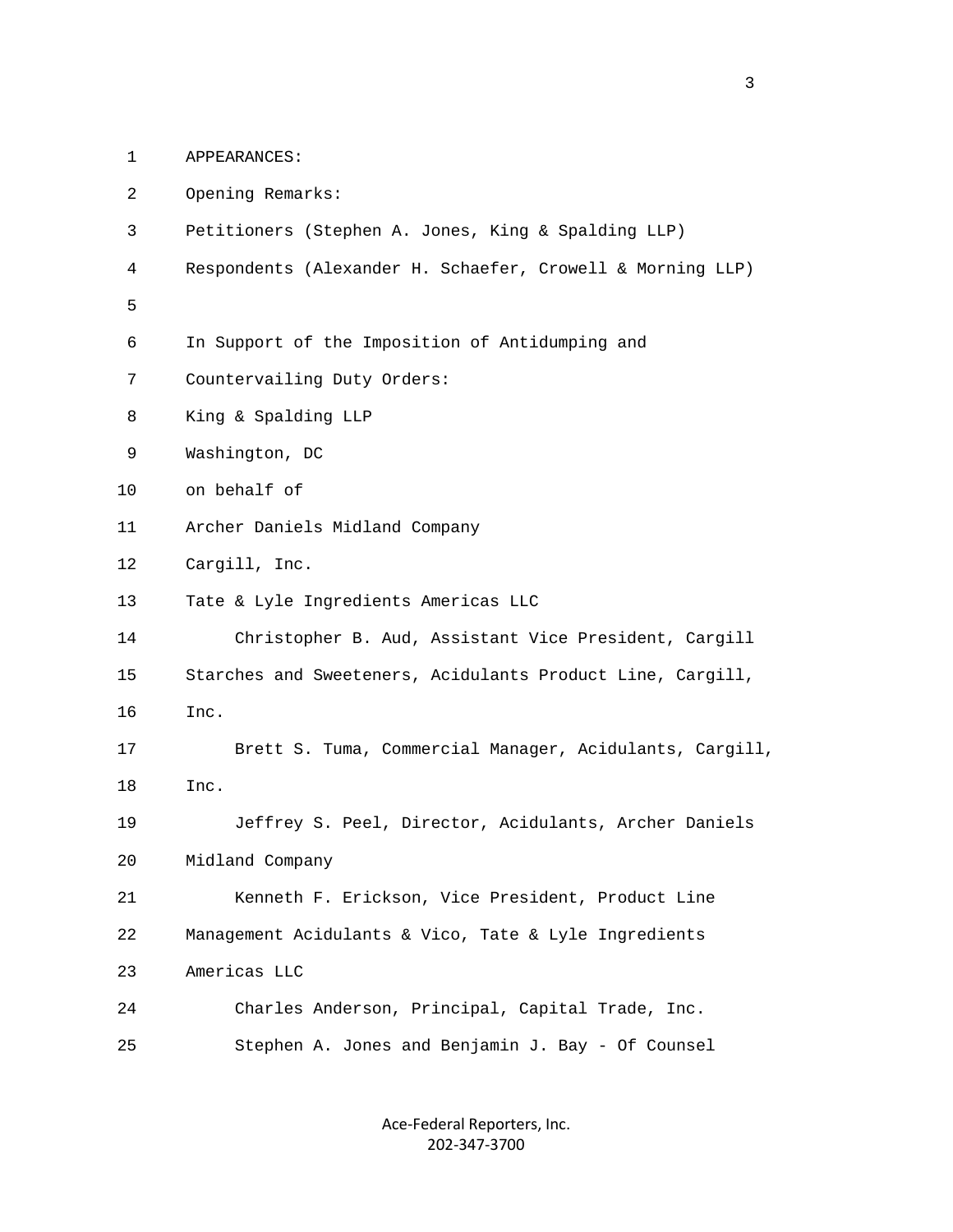- 1 In Opposition to the Imposition of Antidumping and
- 2 Countervailing Duty Orders:
- 3 Crowell & Moring LLP
- 4 Washington, DC
- 5 on behalf of
- 6 Citrique Belge
- 7 Hans De Backer, Managing Director, Citrique Belge 8 Beate Braeuer, Sales Manager, Citrque Belge
- 9 Michael Gijsegom, Key Account Manager, Citrique Belge
- 10 Alexander H. Schaefer and Daniel J. Cannistra Of
- 11 Counsel
- 12
- 13 Rebuttal/Closing Remarks:
- 14 Petitioners (Stephen A. Jones, King & Spalding LLP)
- 15 Respondents (Alexander H. Schaefer, Crowell & Moring LLP)
- 16
- 17
- 18
- 19
- 
- 20
- 21
- 22
- 23
- 24
- 25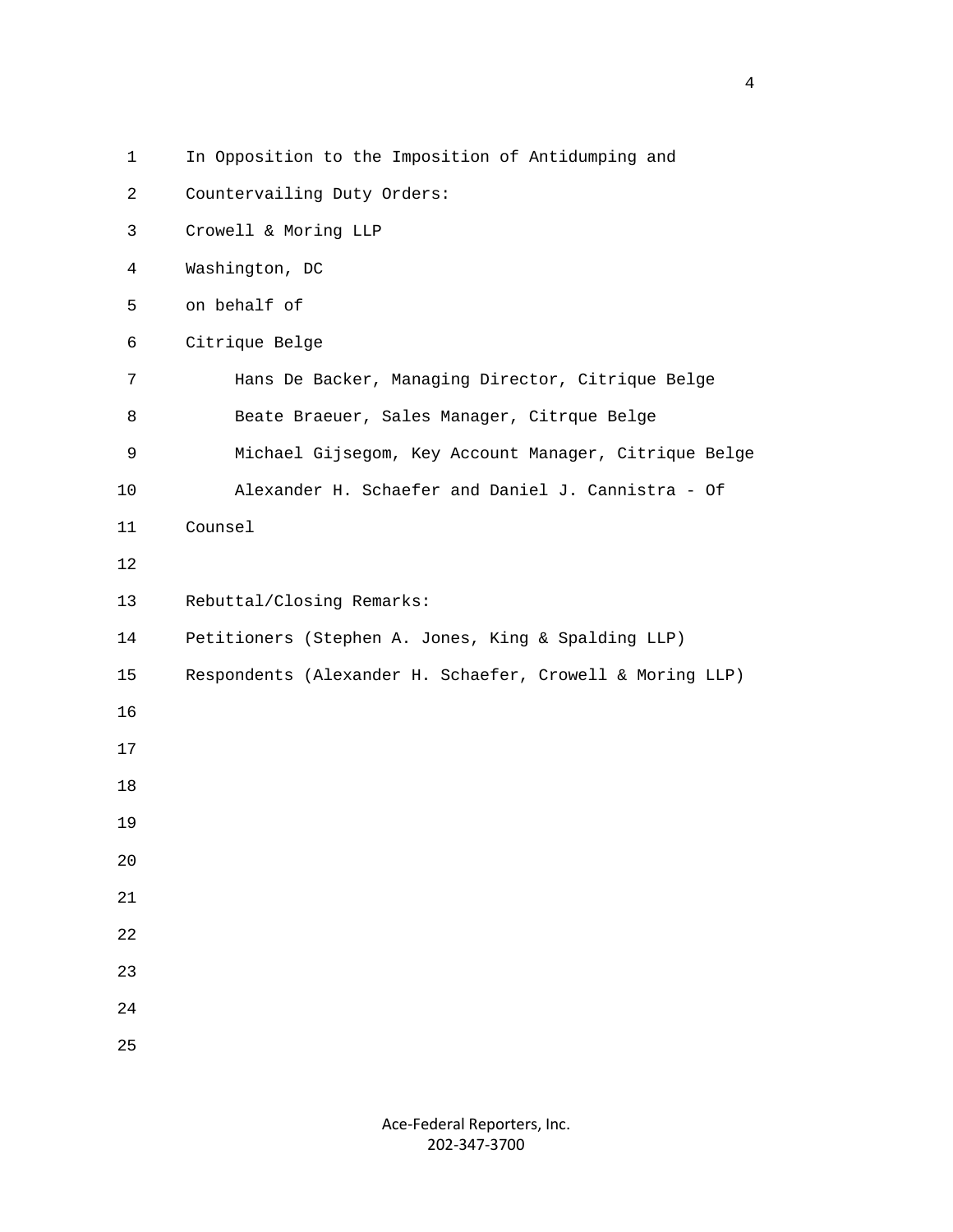1 I N D E X 2 December 2014 and 2014 and 2014 and 2014 and 2014 and 2014 and 2014 and 2014 and 2014 and 2014 and 2014 and 3 Opening Remarks: 4 Petitioners (Stephen A. Jones, 5 King & Spalding LLP) 8 6 7 Respondents (Alexander H. Schaefer, 8 Crowell & Morning LLP) 12 9 10 Christopher B. Aud, Assistant Vice President, Cargill 11 Starches and Sweeteners, Acidulants Product Line, Cargill, 12 Inc. 14 13 14 Jeffrey S. Peel, Director, Acidulants, Archer Daniels 15 Midland Company 22 16 17 Kenneth F. Erickson, Vice President, Product Line 18 Management Acidulants & Vico, Tate & Lyle Ingredients 19 Americas LLC 27 20 21 Charles Anderson, Principal, Capital Trade, Inc. 33 22 23 Hans De Backer, Managing Director, Citrique Belge 101 24 25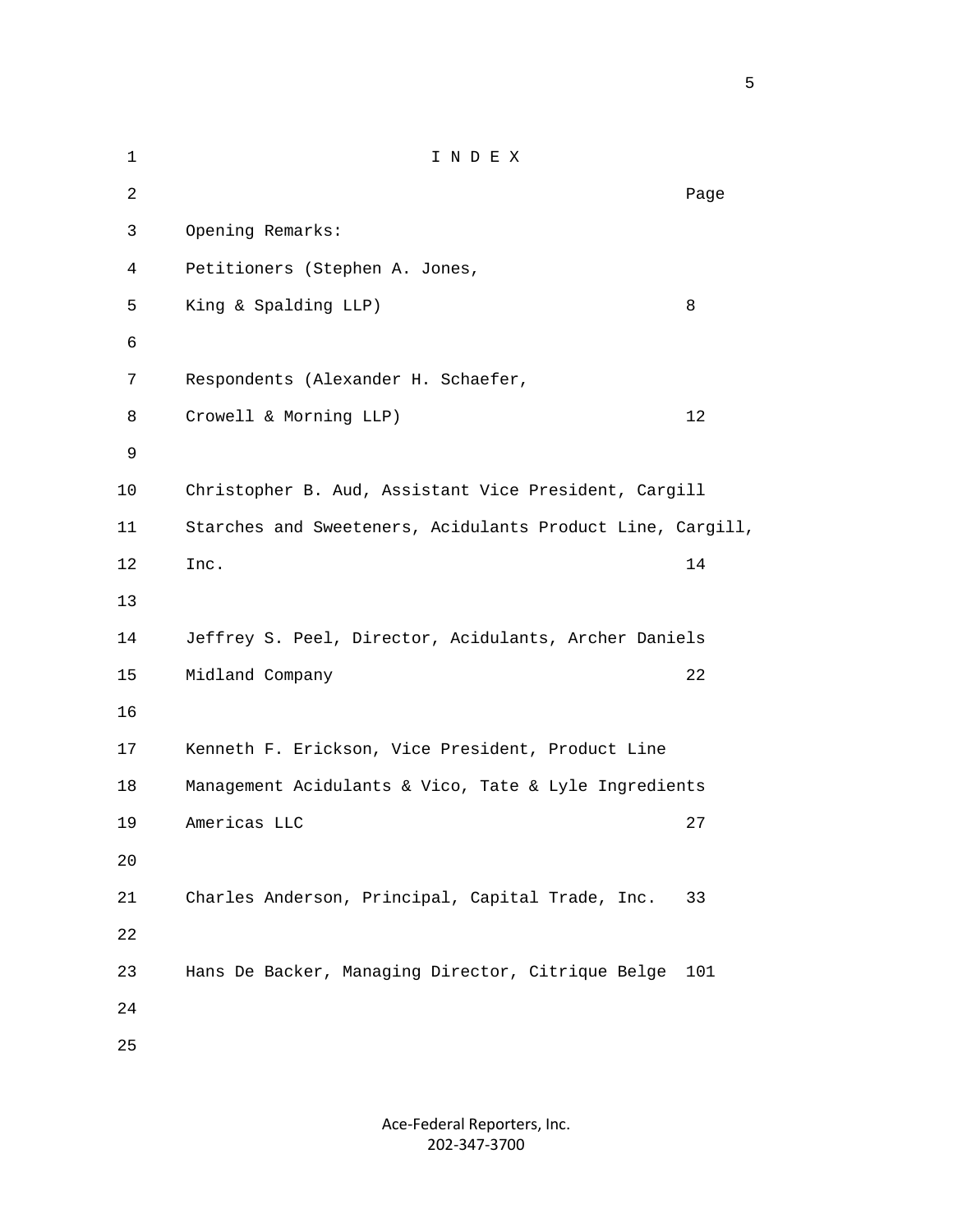| $\mathbf 1$    | I N D E X                           |      |
|----------------|-------------------------------------|------|
| $\overline{a}$ |                                     | Page |
| $\mathsf{3}$   | Rebuttal/Closing Remarks:           |      |
| $\overline{4}$ | Petitioners (Stephen A. Jones,      |      |
| 5              | King & Spalding LLP)                | 141  |
| $\epsilon$     |                                     |      |
| $\overline{7}$ | Respondents (Alexander H. Schaefer, |      |
| 8              | Crowell & Moring LLP)               | 146  |
| 9              |                                     |      |
| $10\,$         |                                     |      |
| $11\,$         |                                     |      |
| $12\,$         |                                     |      |
| 13             |                                     |      |
| $14\,$         |                                     |      |
| 15             |                                     |      |
| 16             |                                     |      |
| $17\,$         |                                     |      |
| $18\,$         |                                     |      |
| 19             |                                     |      |
| $2\,0$         |                                     |      |
| 21             |                                     |      |
| 22             |                                     |      |
| 23             |                                     |      |
| 24             |                                     |      |
| 25             |                                     |      |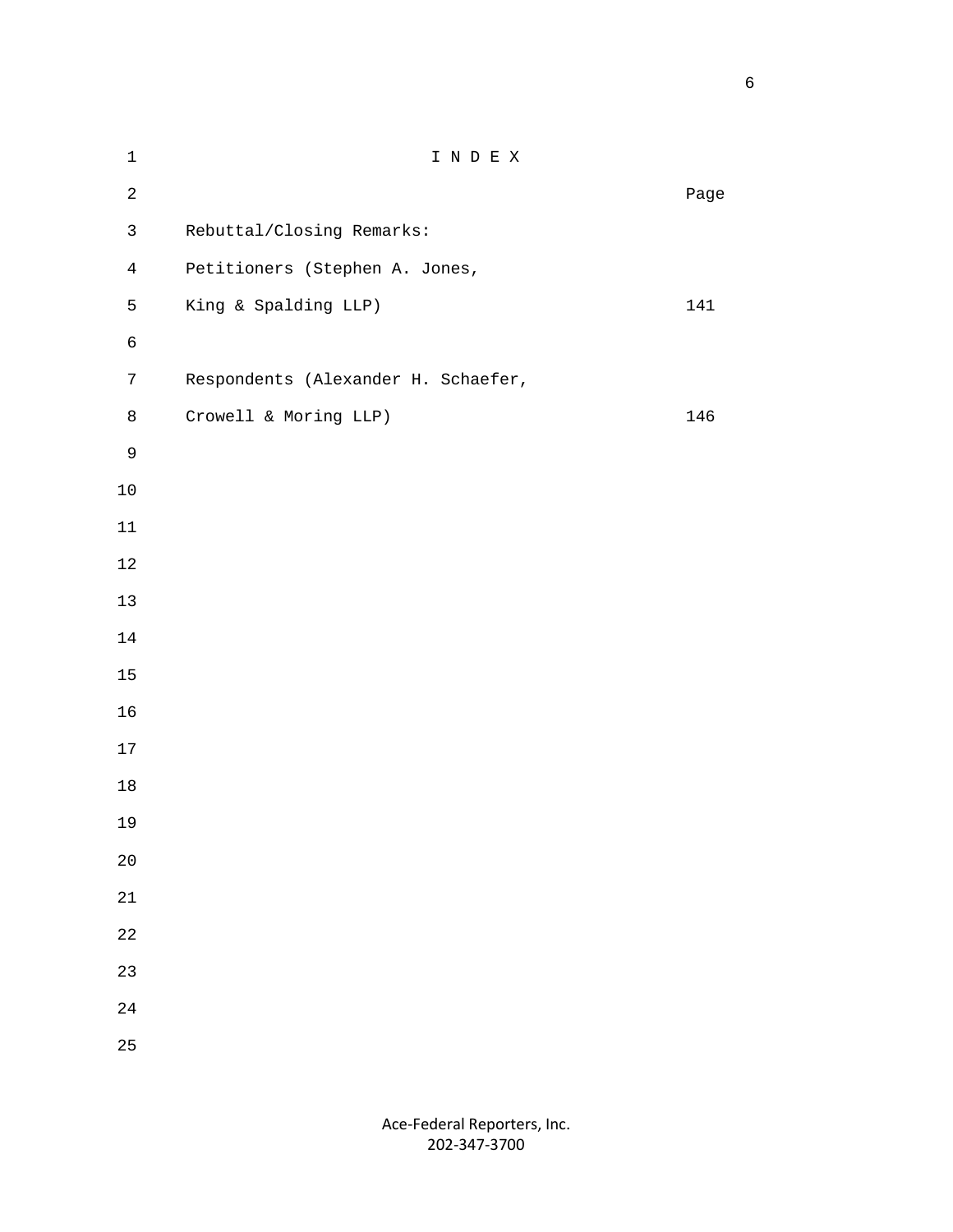| $\mathbf{1}$ | P R O C E E D I N G S                                          |
|--------------|----------------------------------------------------------------|
| 2            | 9:30 a.m.                                                      |
| 3            | Will the room please come to order?<br>MR. BISHOP:             |
| 4            | Good morning and welcome to the<br>MR. CORKRAN:                |
| 5            | United States International Trade Commission's Conference in   |
| 6            | connection with the preliminary phase Antidumping and          |
| 7            | Countervailing Duty Investigation Nos. 701-TA-581 and          |
| 8            | 731-TA-1374 through 1376 concerning Citric Acid and Certain    |
| 9            | Citrate Salts from Belgium, Colombia and Thailand.             |
| 10           | I'm Douglas Corkran the Supervisory Investigator               |
| 11           | and I will preside at this conference on behalf of Michael     |
| 12           | Anderson the Director of Investigations. Among those           |
| 13           | present from the Commission Staff are on my far right:         |
| 14           | Lawrence Jones, one of our Investigators; Carolyn Carlson,     |
| 15           | also one of our investigators; Benjamin Allen our Attorney     |
| 16           | Advisor who is participating on behalf of Courtney McNamara;   |
| 17           | Lauren Gamache our Economist; and Jeffrey Clark, our           |
| 18           | Industry Analyst; Mary Klir our Accountant Auditor could       |
| 19           | not be here today but will be reviewing the transcript.        |
| 20           | I understand that the parties are aware of the                 |
| 21           | time allocations and any questions regarding the time          |
| 22           | allocations should be addressed with the Secretary.<br>I would |
| 23           | remind speakers not to refer in your remarks to Business       |
| 24           | Proprietary Information and to speak directly into the         |
| 25           | We also ask that you state your name and<br>microphones.       |
|              |                                                                |

Ace-Federal Reporters, Inc. 202-347-3700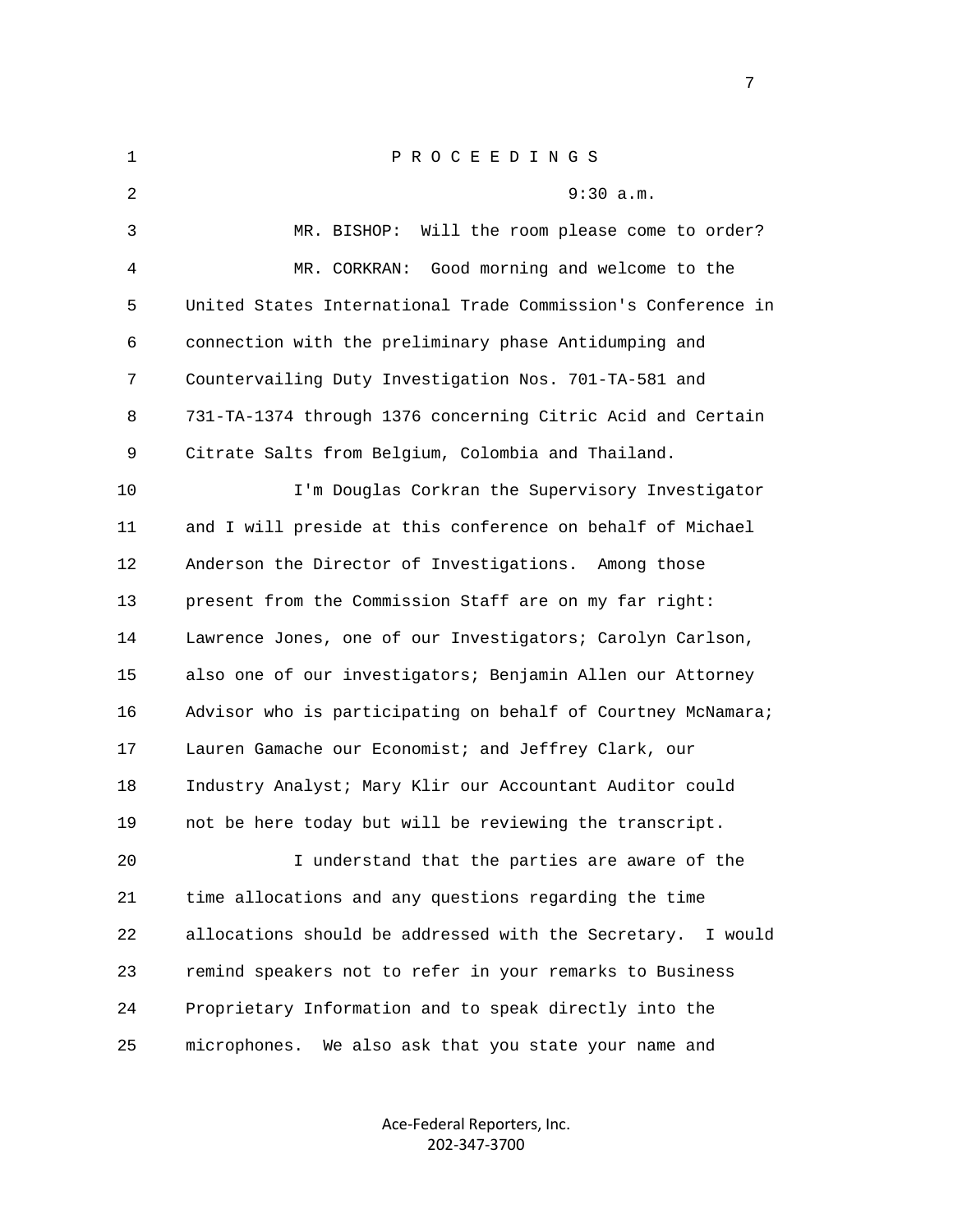1 affiliation for the record before beginning your 2 presentation or answering questions for the benefit of the 3 court reporter. All witnesses must be sworn before 4 presenting testimony. 5 **Are there any questions?** Mr. Secretary, are 6 there any preliminary matters? 7 MR. BISHOP: No, Mr. Chairman 8 MR. CORKRAN: Very well, let us begin with 9 opening remarks. 10 MR. BISHOP: Opening remarks on behalf of 11 Petitioners will be given by Steven A. Jones of King and 12 Spaulding. 13 MR. CORKRAN: Welcome back Mr. Jones, you may 14 begin when you are ready. 15 OPENING REMARKS OF STEPHEN A. JONES 16 MR. JONES: Good morning. Thank you Mr. Corkran 17 and members of Staff. My name is Steve Jones. I'm from 18 King and Spaulding and I am representing the Petitioners in 19 these investigations. 20 This case is about rapidly increasing imports of 21 citric acid and certain citrate salts from Belgium, 22 Colombia, and Thailand. Imports from all three countries 23 are being dumped and imports from Thailand are also being 24 subsidized. The Commission is very familiar with this 25 product. It reached affirmative determinations in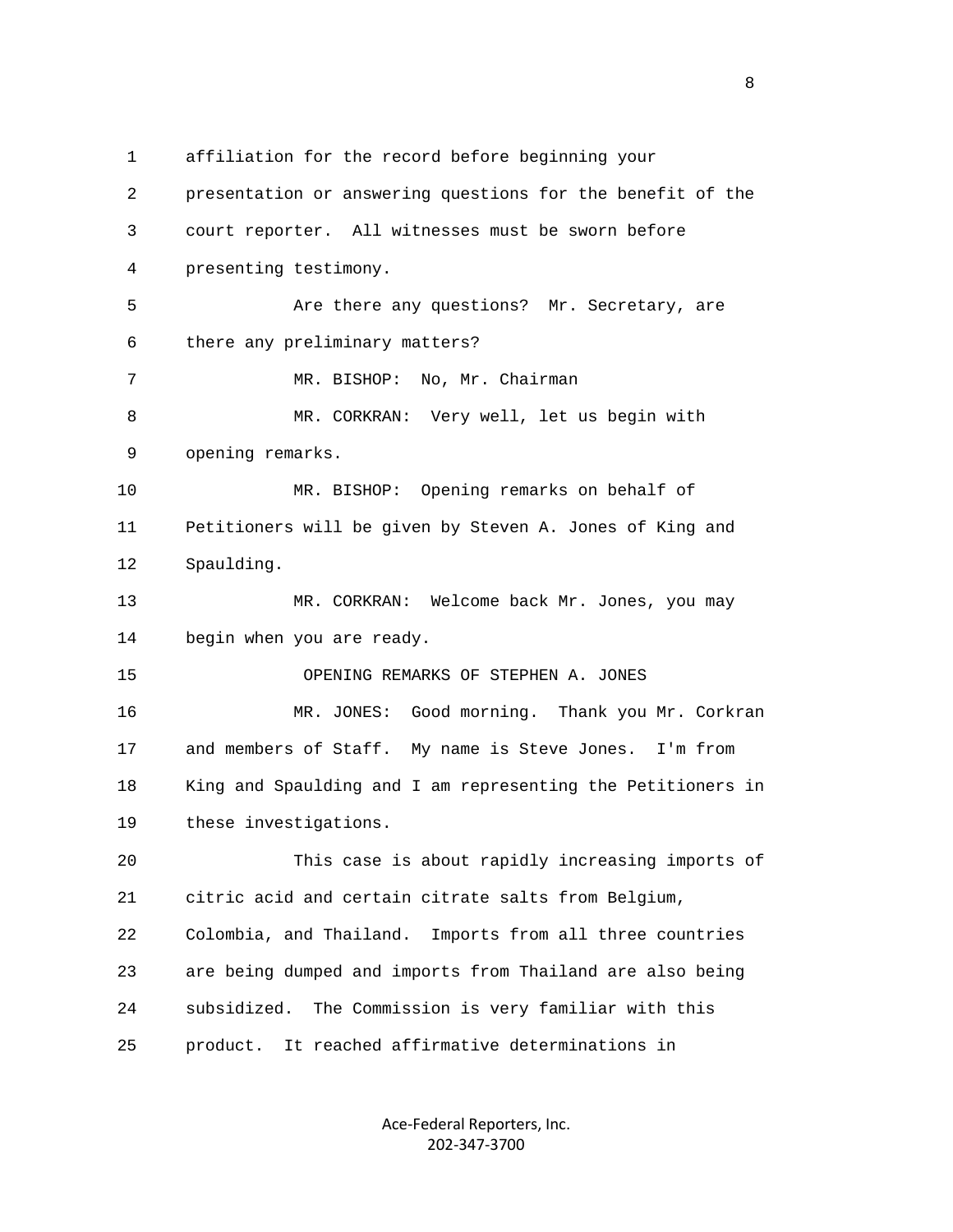1 investigations involving imports of citric acid from China 2 and Canada in 2009 and it reached affirmative determinations 3 as to imports from both countries in the first Sunset Review 4 in 2015.

 5 The scope of these investigations is the same as 6 the scope of those orders. As in those prior investigations 7 the domestic like product should be defined commensurate 8 with the scope definition. The key conditions of 9 competition which have not changed over the past decade make 10 the Domestic Industry especially susceptible to injury from 11 unfairly priced imports.

 12 First, citric acid is a commodity-like product 13 and suppliers from the Subject Countries in the United 14 States compete primarily on the basis of price. Subject 15 Imports from all three countries compete with each other and 16 with Domestic Producers. The imports and domestic products 17 are highly fungible.

 18 Second, the industry is highly capital-intensive. 19 Citric acid plants are intended to operate 24/7 in order to 20 minimize fixed per unit cost and to avoid costly shut downs 21 to sensitive biofermentation operations. Therefore, U.S. 22 Producers have a very strong incentive to meet lower-priced 23 import competition to avoid lost sales and underutilized 24 capacity.

25 Third, a small number of U.S. purchasers account

Ace-Federal Reporters, Inc. 202-347-3700

 $\sim$  9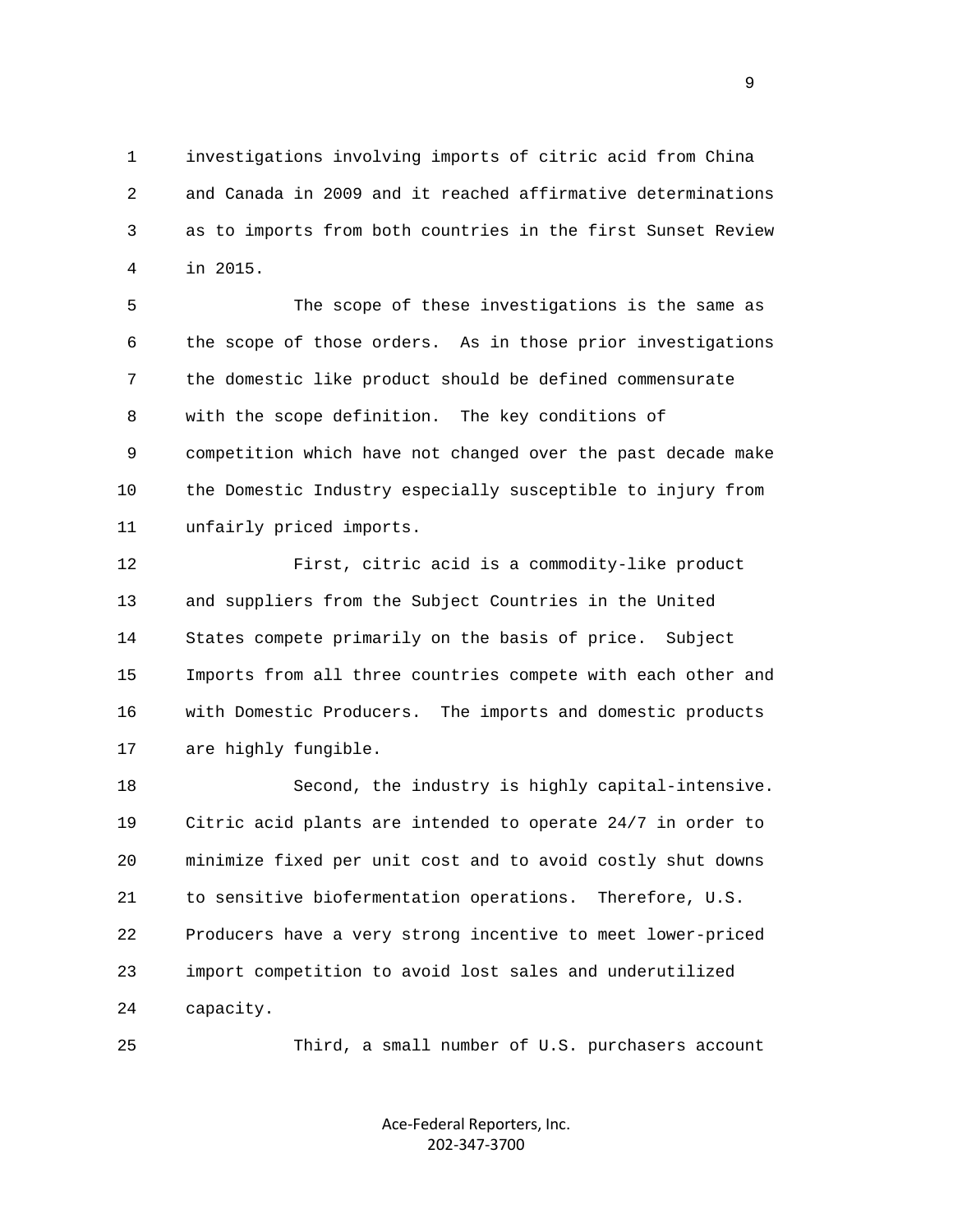1 for a large percentage of domestic consumption. Most of 2 them put up their annual requirements for bid around the 3 same time of the year. This has the effect of intensifying 4 the focus on price because purchasers are well aware of 5 import prices and the availability of imports and are able 6 to use that information to their benefit in negotiations 7 with Domestic Producers.

 8 Applying the statutory factors in the context of 9 these conditions in competition, there is clearly a 10 reasonable indication that the Domestic Industry is 11 materially injured by reason of Subject Imports. First, the 12 volume of Subject Imports and the increase of volume in 13 imports are both significant. During the period of Period 14 of Investigation cumulative Subject Imports increased 25.3 15 percent from 2014 to 2016 and by another 30.6 percent from 16 interim 2016 to interim 2017. In 2016, Subject Imports 17 accounted for 60 percent of all imports and 24 percent of 18 apparent consumption. They increased their share of the 19 U.S. Market from 19 percent in 2014 to 24 percent in 2016 20 and from 19 percent in interim 2016 to 24 percent in interim 21 2017.

 22 Second, the Subject Imports have had very 23 negative price effects. The average unit value of Subject 24 Imports declined significantly over the POI. The increase 25 in volume and decreasing prices of Subject Imports have both

> Ace-Federal Reporters, Inc. 202-347-3700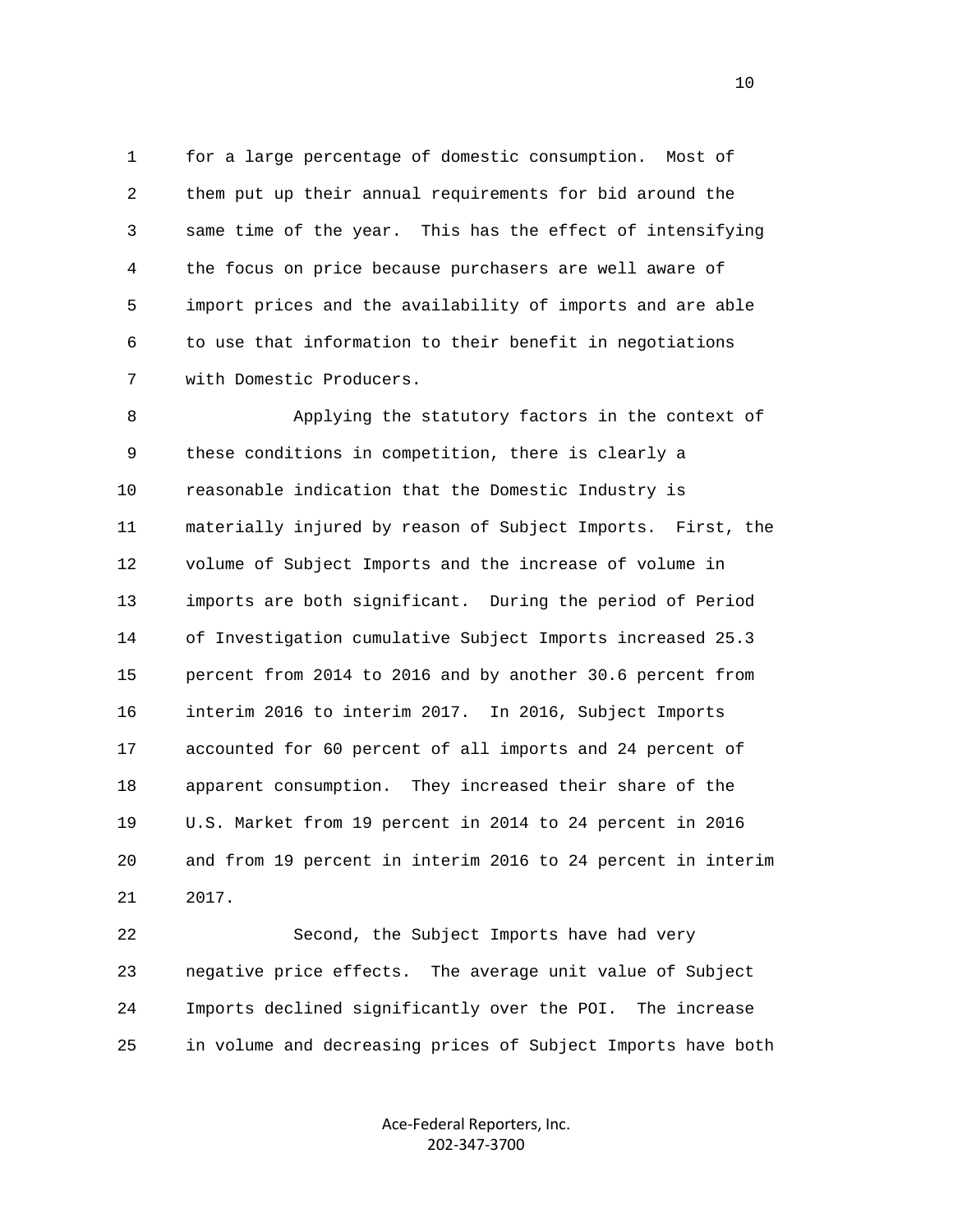1 depressed and suppressed U.S. prices. U.S. Producers' 2 prices declined from 2014 to 2016. U.S. Producers have 3 attempted to hold the line and not follow imported prices 4 downward but they have not been able to do so the imports 5 have undersold the domestic like product taking increasing 6 market share and suppressed U.S. prices.

 7 Finally, the Subject Imports negative volume and 8 price effects have adversely impacted the Domestic 9 Industry's market share, production, sales, profitability 10 and capital investment. The Domestic Industry lost 5 11 percentage points of market share and another 3 points 12 during the interim period. The rapid increase of lower 13 price imports at the expense of U.S. Production is 14 accelerating the Domestic Industry's disinvestment in U.S. 15 Production assets, which is adversely affecting the 16 industry's competitiveness.

 17 Because the industry is already injured, there is 18 no need for the Commission to assess threat of injury but 19 the rapid increase in imports, the low and declining prices, 20 the excess capacity in the Subject Countries and the 21 government subsidies in Thailand all in the context of 22 essentially flat U.S. consumption make clear that future 23 injury is also imminent if duties are not imposed to offset 24 the unfair pricing and illegal subsidies.

25 Thus, the Commission should reach affirmative

Ace-Federal Reporters, Inc. 202-347-3700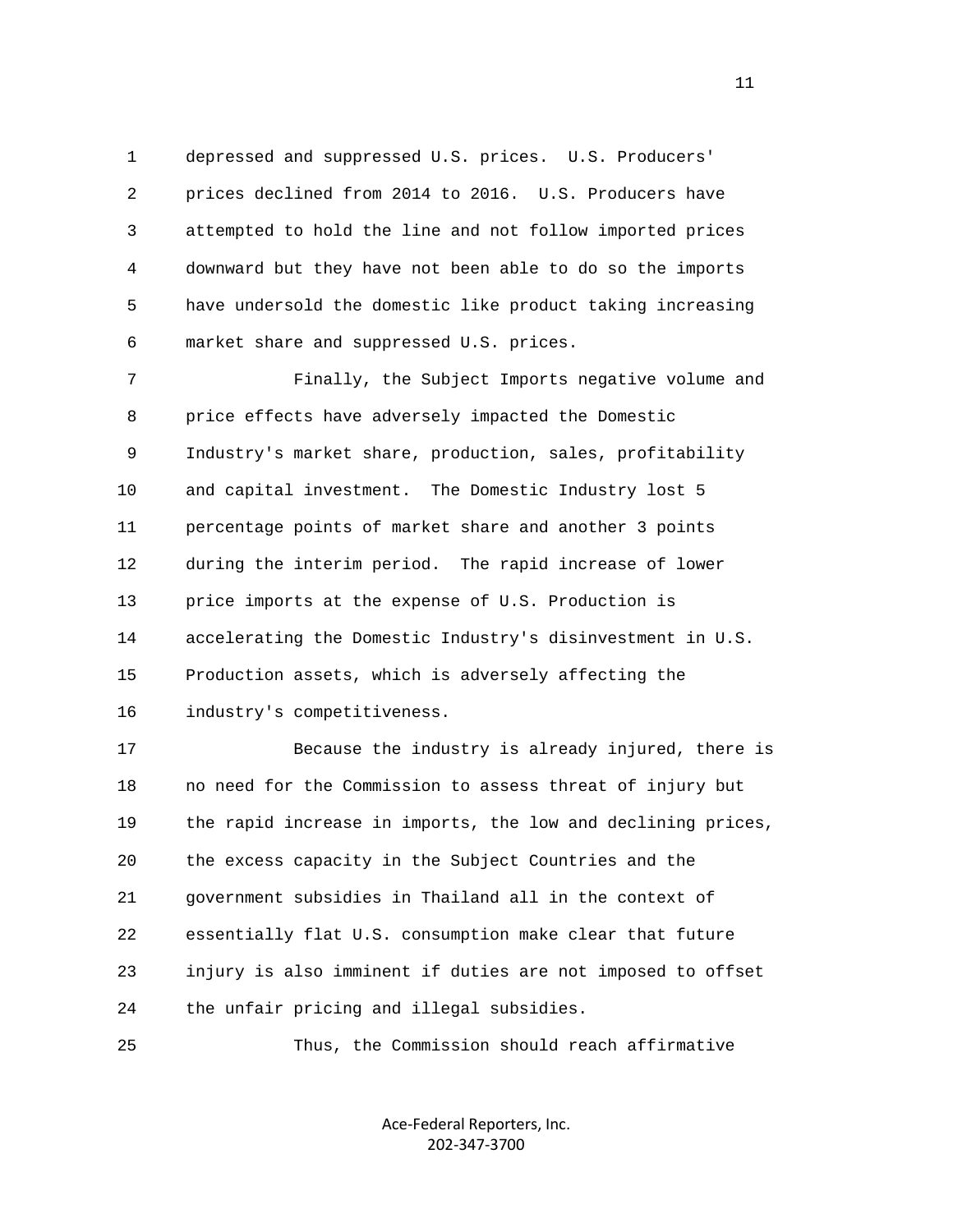1 preliminary determinations in each of these investigations. 2 Thank you.

 3 MR. BISHOP: Opening remarks on behalf of 4 Respondents will be given by Alexander H. Schaefer of 5 Crowell and Morning. 6 MR. CORKRAN: welcome to the Commission, Mr. 7 Schaefer. You may begin when you are ready. 8 OPENING REMARKS OF ALEXANDER H. SCHAEFER 9 MR. SCHAEFER: Thank you Mr. Corkran and good 10 morning members of the Commission Staff. My name is Alex 11 Schaefer and to be clear, I am not here on behalf of the 12 Respondents, broadly speaking I am here specifically on 13 behalf of Citrique Belge the Belgian Producer of Subject 14 Merchandise. It's important for reasons I'm going to get 15 to.

 16 I've been to a number of these proceedings but 17 nothing like the number that you all have been to. It must 18 be interesting for you to hear both the Petitioner and 19 Respondent templates. Right, so the Petitioners come in and 20 they talk about the halcyon days when demand was rising, 21 profitability was high and everybody was happy and then the 22 imports came. Profitability deteriorated.

 23 There's never a gradual increase in imports, 24 there is only ever a spike or a surge. There's never a 25 gradual price erosion, there is only a precipitous drop and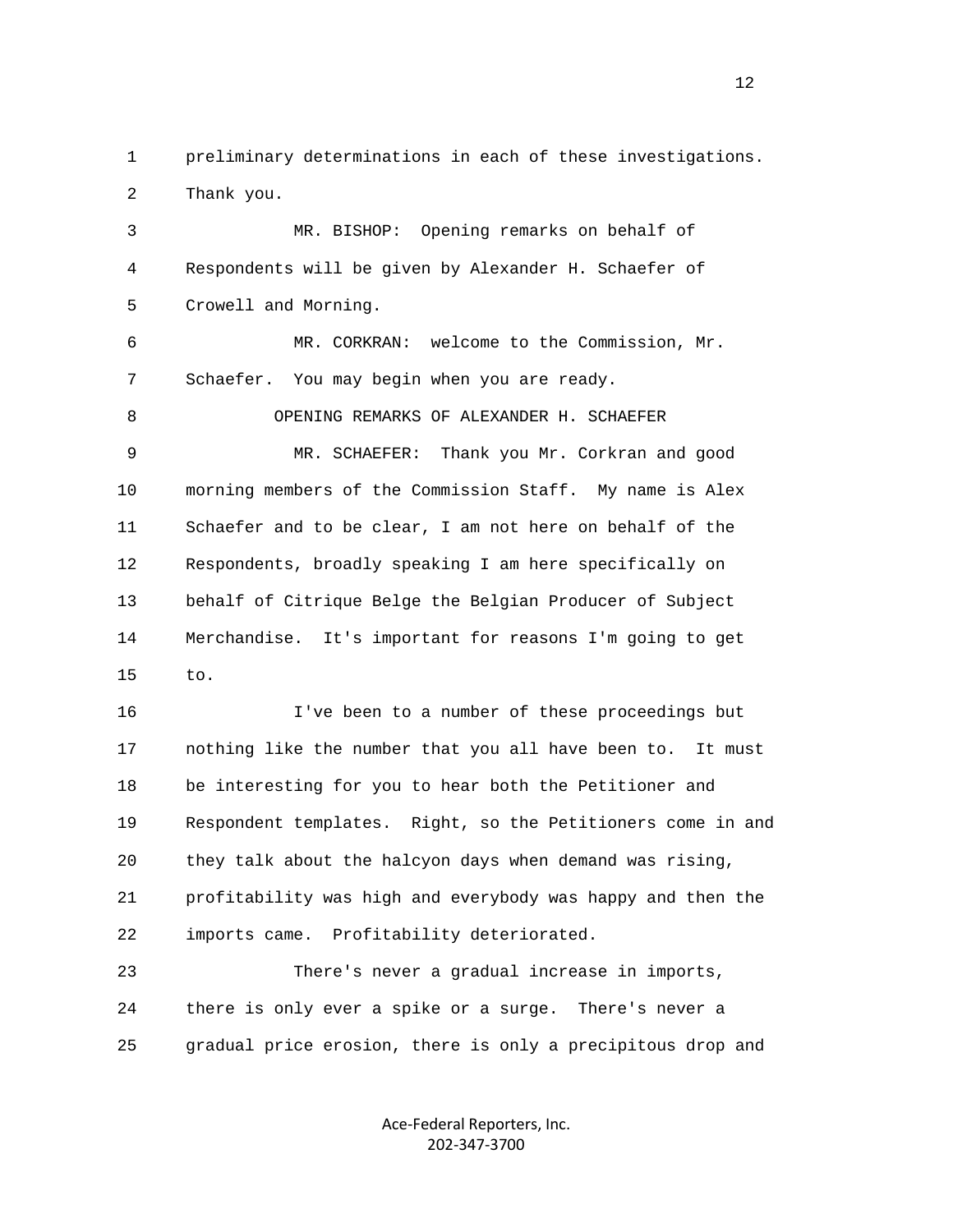1 then typically the Petitioners tell you that notwithstanding 2 their technology and their high quality workforce and their 3 ability to compete, they still depend on a level playing 4 field and only with relief will their business unit survive. 5 The Respondents typically then come in and say 6 "no, no, no -- that's all wrong. The Petitioners have shot 7 themselves in the foot. Their SGNA is bloated. They have 8 established commercial terms that their customers don't 9 like. Their quality is poor, their rejection rate is too 10 high. We compete in different arenas. Any wounds that they 11 have are self inflicted." How many times have you all heard 12 self-inflicted coming from the Respondents part? 13 Happily, we are not making that sort of a 14 presentation today. I say today, we reserve the right to do 15 who knows what going forward but we didn't put that 16 presentation together today because we were too busy being a 17 little bit puzzled about why we are here and in that regard 18 note what Mr. Jones didn't say in his opening remarks. He 19 said imports from all three Subject Countries are dumped. 20 First of all, that remains to be seen. That is 21 the Commerce Department's determination to make but what he 22 didn't say was imports from all three countries have grown, 23 because they haven't. This is why Citrique Belge is a

 24 little puzzled about why they're here. Their imports shrank 25 during the Period of Investigation. You are going to hear a

> Ace-Federal Reporters, Inc. 202-347-3700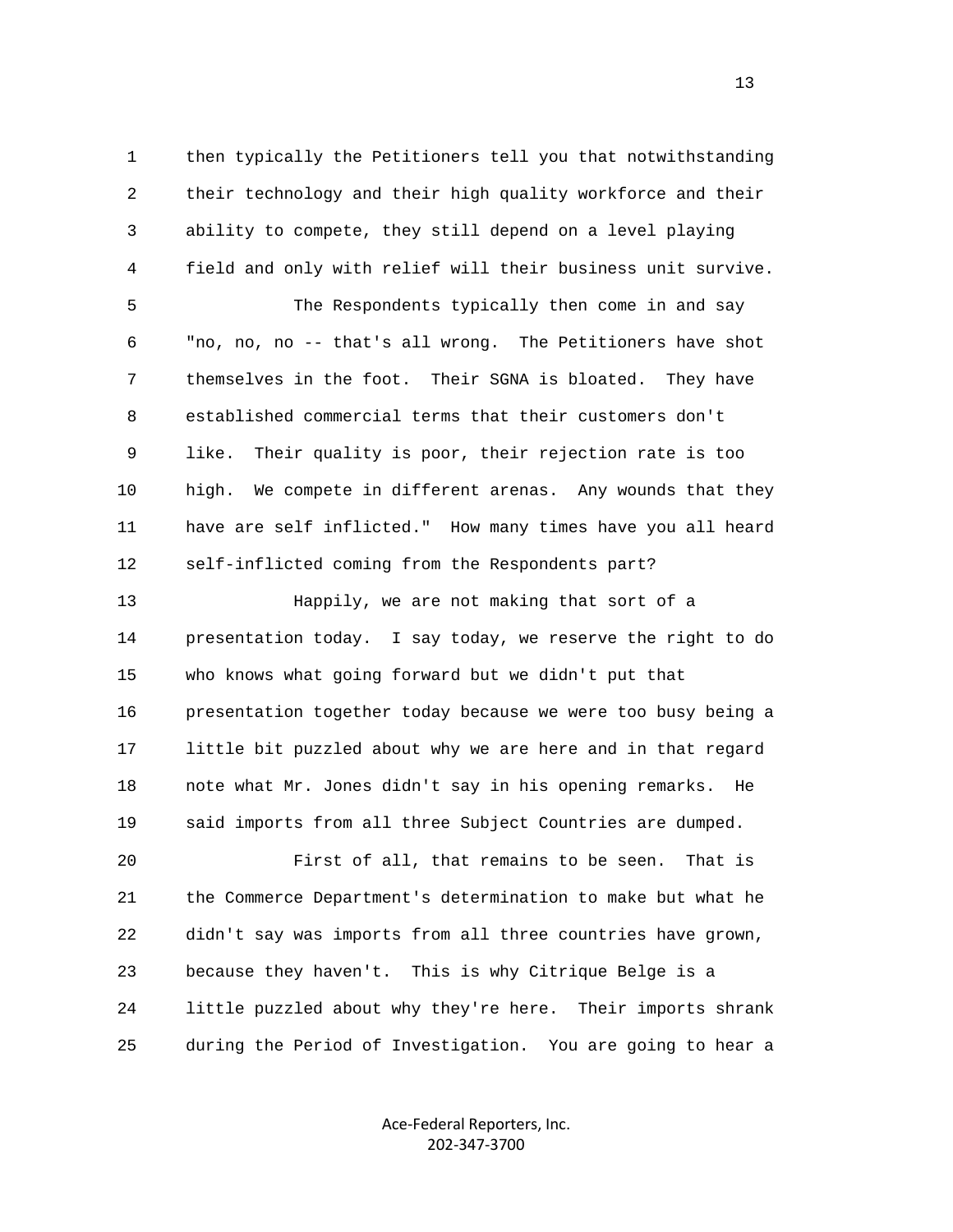1 little bit from Mr. De Backer about how that was and why 2 that was and why it's exceedingly unlikely to change.

 3 What we ask is that you consider Citrique Belge's 4 role in the market, its historical record of imports and its 5 likely future prospects for imports and on that basis 6 conclude that there is neither injury nor threat of injury 7 from this small and frankly shrinking volume of imports from 8 Belgium. Thank you very much.

 9 MR. BISHOP: Would the Panel in support of the 10 imposition of the Antidumping and Countervailing Duty Orders 11 please come forward and be seated. Mr. Chairman, all 12 witnesses on this Panel have been sworn in.

 13 MR. CORKRAN: Thank you very much Mr. Secretary. 14 Welcome back, Mr. Jones and to the Panel and you may begin 15 when you are ready.

 16 MR. JONES: Thank you, Mr. Corkran. Steve Jones 17 again for the Petitioners. We will begin right away with 18 the industry witnesses and our first industry witness is 19 Chris Aud from Cargill.

20 STATEMENT OF CHRISTOPHER AUD

 21 MR. AUD: Good morning. My name is Chris Aud. 22 Since 2013 I have worked at Cargill as Assistant Vice 23 President, starches and sweeteners acidulants product line 24 manager. My main responsibilities in that capacity include 25 leading the citric acid business for Cargill Starches and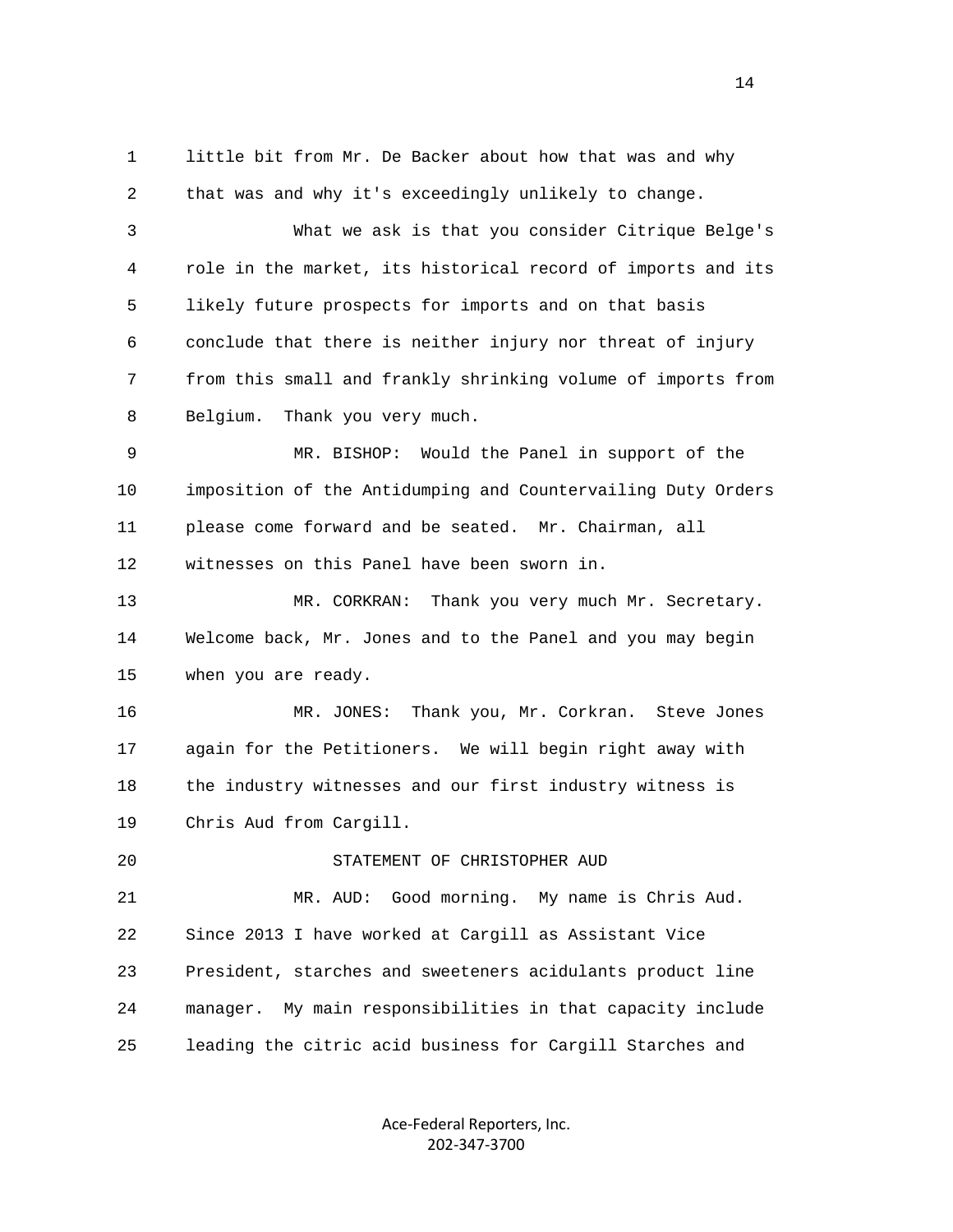1 Sweeteners, North America.

| $\overline{2}$ | Cargill is a privately held, family-owned company             |
|----------------|---------------------------------------------------------------|
| 3              | that celebrated its 150th anniversary just a couple of years  |
| 4              | From our small beginnings in 1865 in Conover, Iowa we<br>ago. |
| 5              | have grown into a global company that produces and sells      |
| б              | agricultural-based products like citric acid in many          |
| 7              | different countries all over the world. We currently          |
| 8              | product citric acid at our plants in Eddyville, Iowa and      |
| 9              | Uberlandia, Brazil.                                           |
| 10             | Our Eddyville plant is part of an integrative                 |
| 11             | biorefinery and corn processing complex which provides        |
| 12             | approximately one thousand good paying jobs. The Eddyville    |
| 13             | citric acid plant uses a share of the dextrose produced in    |
| 14             | the adjacent corn wet milling complex as a substrate for the  |
| 15             | citric acid production.                                       |
| 16             | While modest in its location in South Central                 |
| 17             | Iowa, Eddyville is connected to a truly global market.        |
| 18             | Citric acid is globally produced and traded. There are a      |
| 19             | small number of world class citric producers supplying the    |
| 20             | The major global players are located in<br>global market.     |
| 21             | Austria, Canada, China, Brazil, Belgium, Colombia, Thailand   |
| 22             | and the United States.                                        |
| 23             | The demand side of the equation is also global.               |
| 24             | The largest citric acid purchasers are global in nature and   |
| 25             | They have offices and buying agents in foreign<br>scope.      |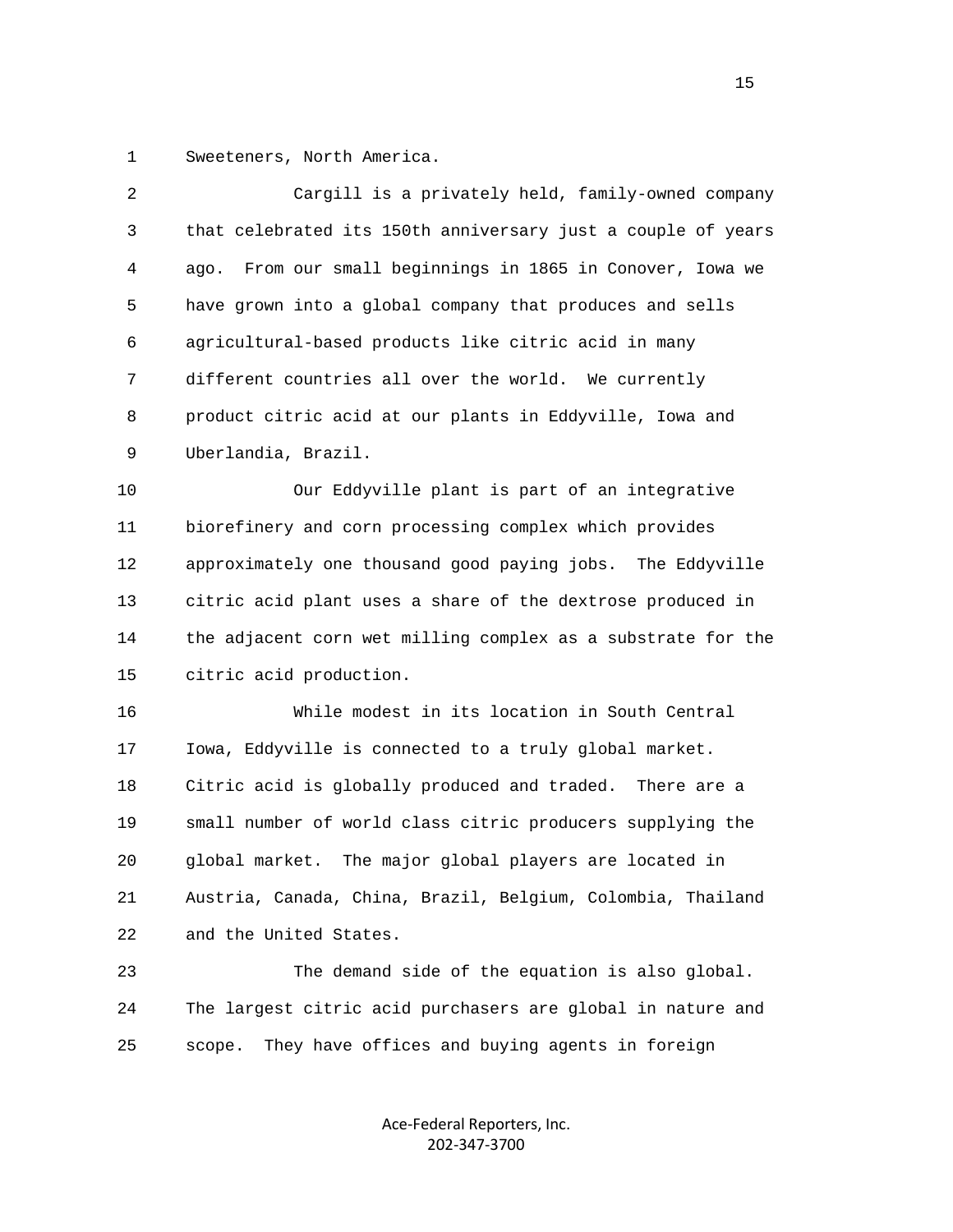1 countries and purchase citric acid from non-U.S. Producers 2 for consumption in many different markets including the 3 United States. They are well aware of the world's supply 4 and demand pricing, availability and non U.S. citric acid.

 5 They are motivated to maintain the lowest prices 6 because citric acid is interchangeable regardless of source 7 or end-use application. Three of the major exporting 8 countries are Belgium, Colombia and Thailand. For these 9 countries, the total production capacity for citric acid far 10 exceeds domestic consumption. As a result, all three 11 countries are major exporters and due to the orders on 12 imports from China and Canada that were imposed in 2009, 13 prices in the U.S. Market were higher than elsewhere in the 14 world for a few years.

 15 That changed, however, when the Chinese Producers 16 responded to the U.S. orders on imports from China by 17 establishing production facilities in Thailand. Niran 18 allegedly started producing in Thailand in 2010, Sunshine 19 Biotech started production in 2011 and Kofco started 20 production in 2013. All of these Thai producers are 21 affiliated with Chinese Producers and all were established 22 in Thailand after the orders on imports from China were 23 imposed on the United States.

 24 There are only a handful of Chinese Producers 25 that are world class and can compete with Domestic Producers

> Ace-Federal Reporters, Inc. 202-347-3700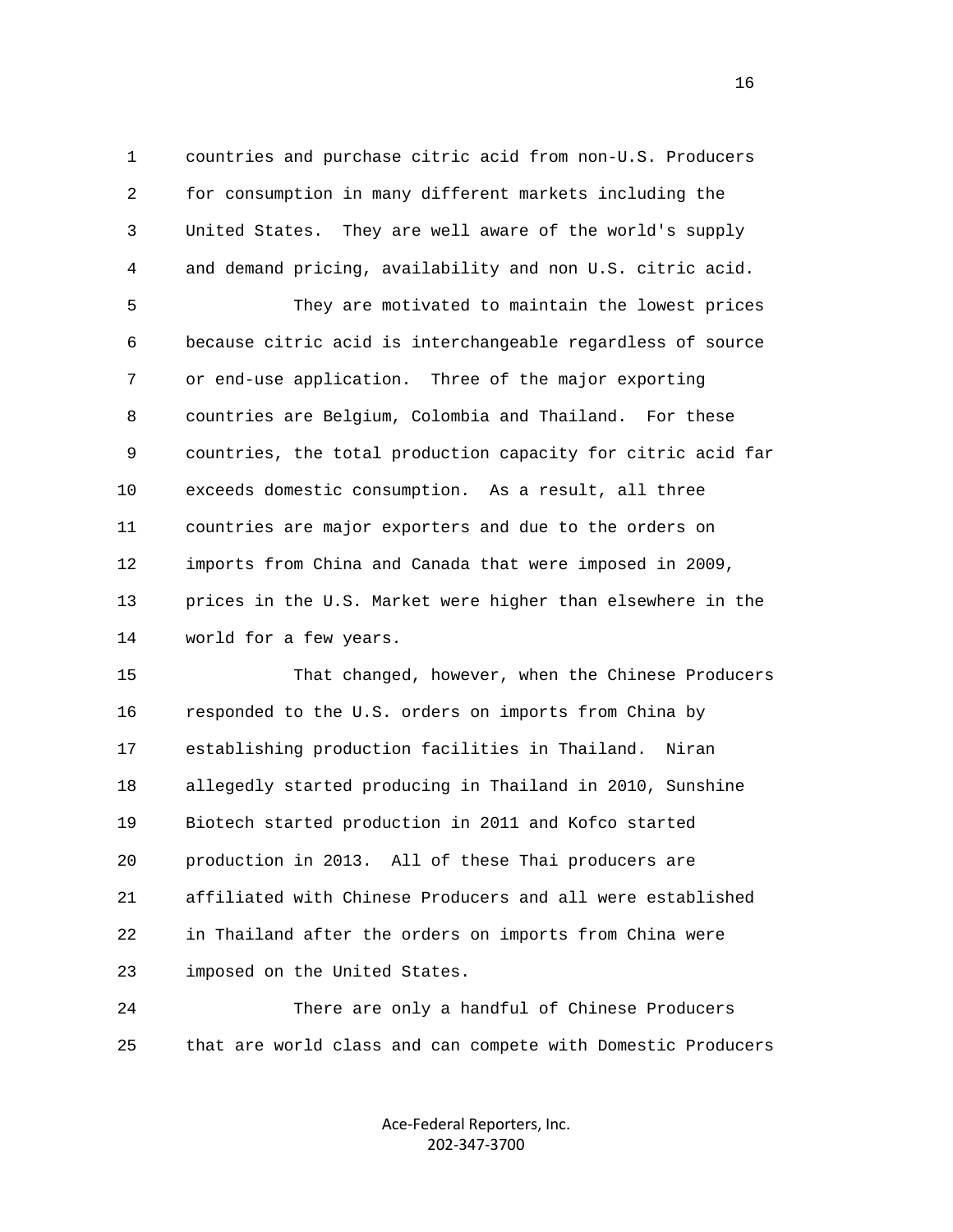1 for the largest U.S. Customers but it was these world class 2 Chinese Producers that shifted production to Thailand in 3 order to circumvent the orders in the United States. It is 4 a classic whack-a-mole situation and the imports began to 5 have an injurious impact in 2014.

 6 A similar situation occurred in Colombia. Tate 7 and Lyle was a joint venture partner in the sole citric acid 8 plant in Colombia which focused on sales in the Colombian 9 market and exports within Latin America. Accordingly, its 10 exports to the United States were not significant. After 11 Tate and Lyle divested its share of that facility in 2012 12 however, U.S. Imports from that Colombian plant surged.

13 The U.S. is now by far the leading export 14 destination for Columbian citric acid. Like the imports 15 from Thailand, the Colombian producer has taken advantage of 16 the effectiveness of the U.S. Orders on imports from China 17 and Canada and filled the void with low priced citric acid.

 18 With respect to Belgium, Citrique Belge has also 19 taken advantage of the relatively higher prices in the 20 United States to dump its excess capacity in the U.S. 21 Market. although the volume of imports from Belgium is not 22 as high as those from Thailand and Colombia the merchandise 23 is being sold at very low prices and is just as injurious as 24 the Colombian and Thai imports given the high degree of 25 fungibility of imports from all three countries and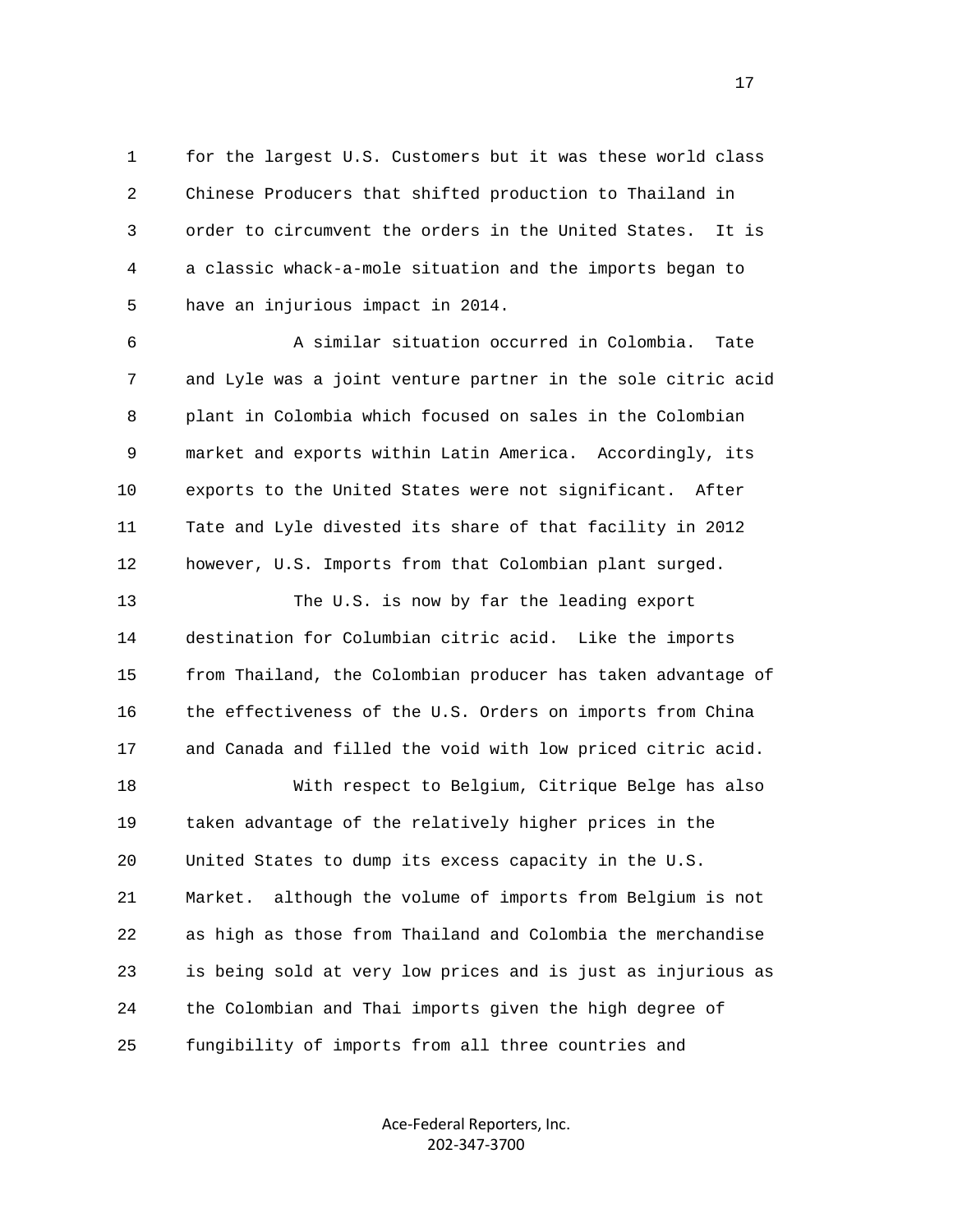1 domestic production.

| $\overline{2}$ | Because citric acid producers strive to run their           |
|----------------|-------------------------------------------------------------|
| 3              | plants at full capacity there are powerful economic         |
| 4              | incentives driving producers in Belgium, Colombia and       |
| 5              | Thailand to produce below their fully absorbed cost of      |
| 6              | production. Every year during the Period of Investigation   |
| 7              | our customers have been receiving extremely and             |
| 8              | increasingly attractive price offers for Subject Imports.   |
| 9              | This downward price pressure has resulted in numerous lost  |
| 10             | sales and revenues with the expected and harmful impact on  |
| 11             | our bottom line.                                            |
| 12             | After minimizing investments in our plant due to            |
| 13             | negative profits before orders in China and Canada were     |
| 14             | imposed, Cargill made significant investments after those   |
| 15             | orders that enhanced our productivity and expanded our      |
| 16             | capacity. We also increased our investment in general plant |
| 17             | maintenance to be able to reliably and consistently supply  |
| 18             | customers. Unfortunately however, the surge in Subject      |
| 19             | Imports since that time have prevented us in achieving the  |
| 20             | expected return on those investments.                       |

 21 In fact since 2014 we have yet again been forced 22 to reduce investment in these same areas. At Cargill, we 23 focus our customers on what we believe is Cargill's superior 24 supply reliability and service but the reality is that price 25 is the overwhelming driver in the market for this product.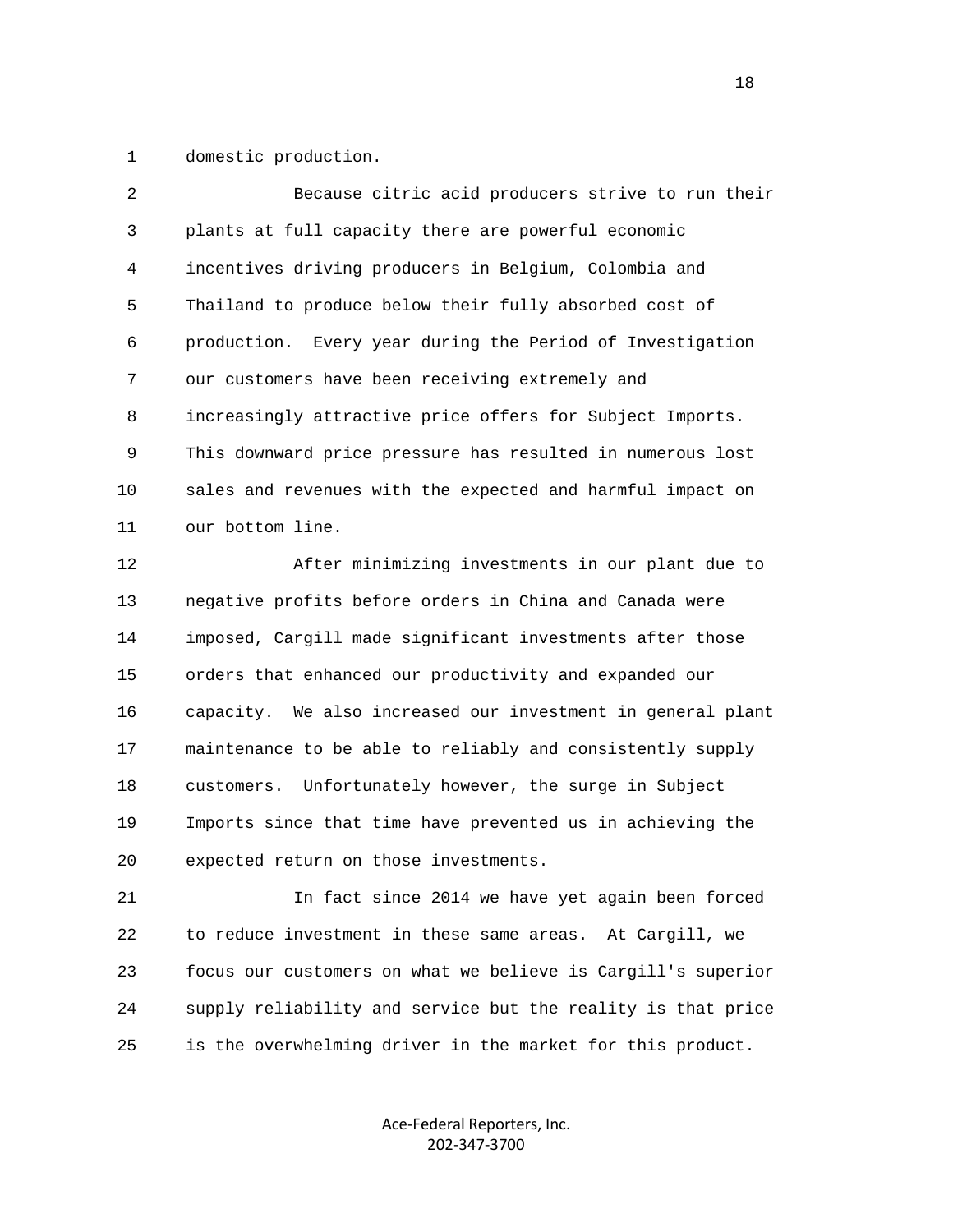1 Price in this market is magnified by the way in which most 2 citric acid is bought and sold in the United States.

 3 In November and December every year, Cargill 4 along with other U.S. Producers and importers negotiate with 5 purchasers to sell most of our total output for the 6 following year. Because almost all sales are negotiated 7 well in advance to cover a one-year period performance 8 related to non-price factors such as quality, delivery, 9 availability, and timeliness is a given.

 10 If you are large enough to warrant a place at the 11 negotiating table then purchasers assume that you can 12 deliver quality product on time. Because we must sell a 13 substantial percentage of our output for the following year 14 within a very short window near the end of the year a few 15 large customers have tremendous negotiating leverage.

 16 While the annual contracting process begins in 17 the early fall with discussions about volumes and price 18 trends, at some point toward the end of the year Cargill and 19 other sellers must meet the customer's price requirements in 20 order to book sufficient volumes to keep our plant 21 operating. If one producer misses out on a major order or 22 two early in the selling season, the pressure to lower 23 prices to make up for lost volume can become enormous. 24 Therefore just a small amount of incremental 25 volume if offered in the contract market at low prices at a

> Ace-Federal Reporters, Inc. 202-347-3700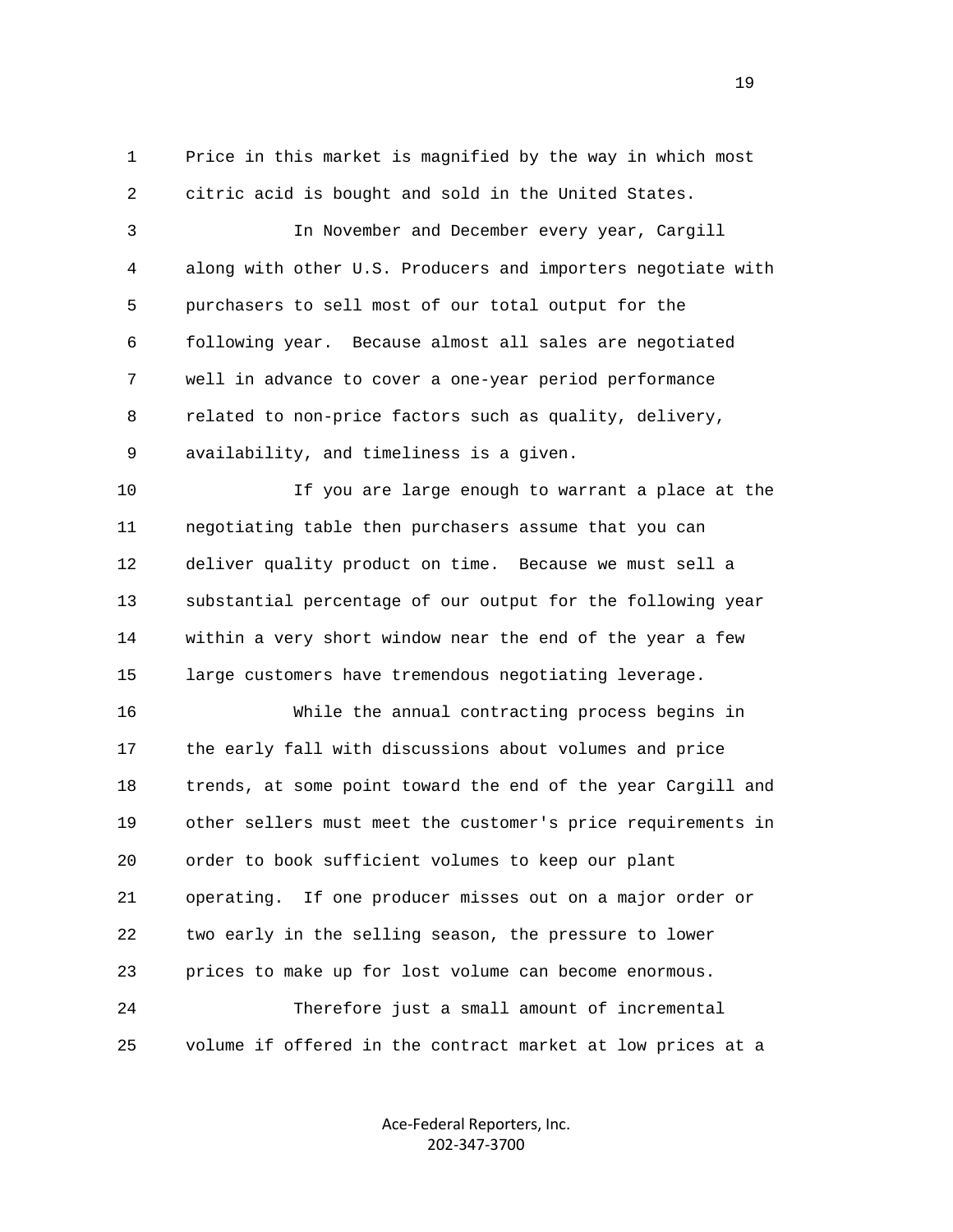1 critical time in the negotiating season can shift the market 2 dynamics decidedly and stall suppliers. In a commodity 3 market where there are few major buys and a few major 4 sellers the side with the majority of marketing power will 5 depend on the balance of supply and demand.

 6 It is well known that there are substantial 7 production capacity in excess of domestic requirements in 8 Belgium, Colombia and Thailand. That capacity can be and 9 has been engaged to serve the U.S. Market not only in the 10 spot market but in the all important annual contract market 11 as well. The citric acid producers in Belgium, Colombia, 12 and Thailand are world class producers capable of delivering 13 high quality citric acid, meeting USD specifications in 14 substantial volumes.

 15 While we think Cargill offers the best supply 16 reliability and service we also believe that many if not 17 most customers have concluded that there are no material 18 quality differences, product availability differences, or 19 logistical disadvantages that might restrict the 20 availability of imports from these countries.

 21 Even the global nature of the citric acid market, 22 the large available capacity in the Subject Countries has an 23 impact on the negotiating behavior of both the major 24 purchasers and sellers in all markets including the United 25 States. In recent years, additional supplies of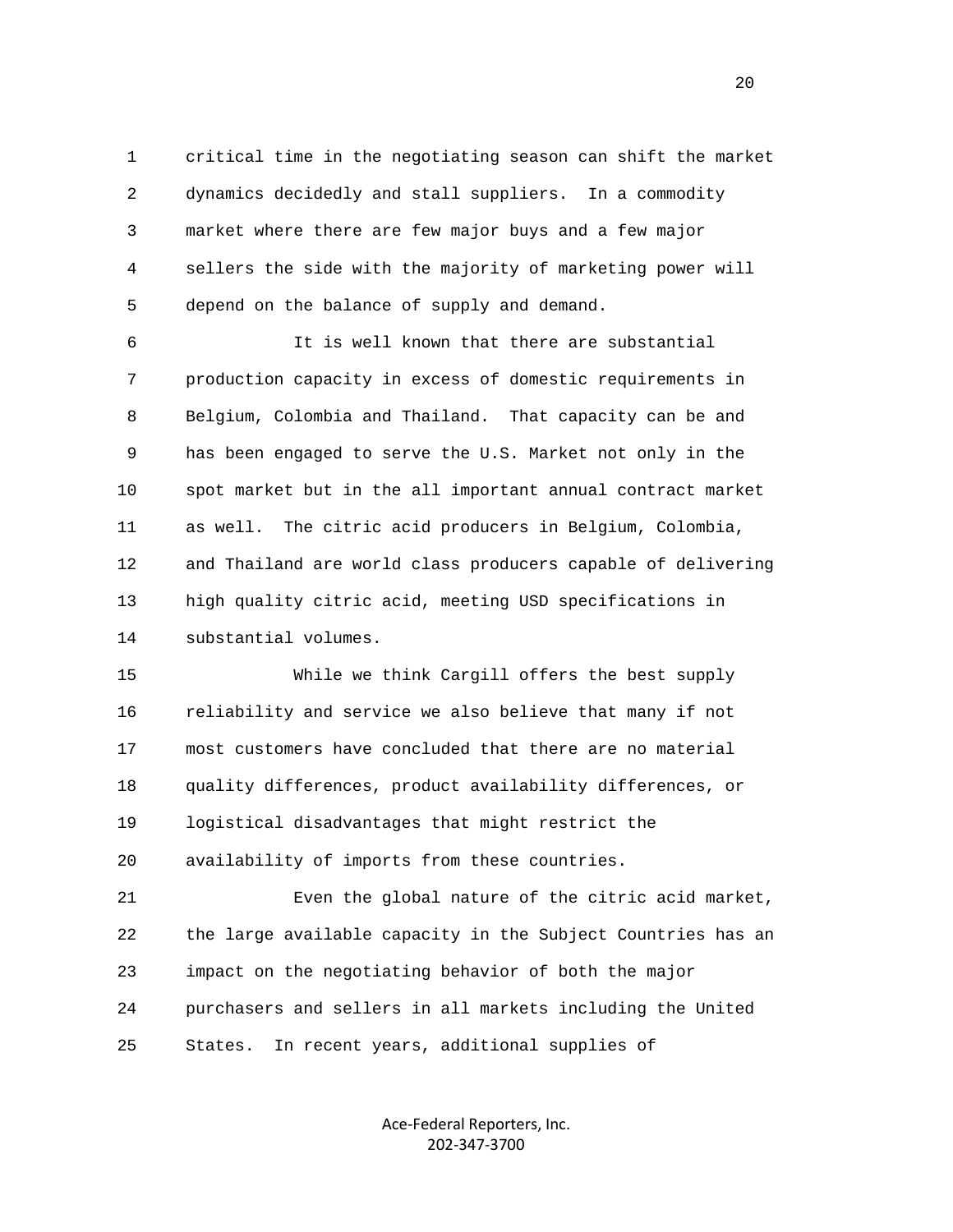1 lower-priced imports from Belgium, Colombia, and Thailand 2 have shifted the existing supply and demand balance in the 3 United States and have caused U.S. prices to fall rapidly.

 4 Because prices in the United States while falling 5 are still higher than in unprotected markets due to the 6 orders on China and Canada, the Subject Producers have 7 increased their sales to large volumes in the United States 8 by using aggressive and unfair pricing. The market impact 9 of the overcapacity in the Subject Countries and the 10 increasing imports is not lost on our major customers. They 11 enjoy a clear view of product availability and pricing from 12 the Subject Countries.

 13 Unrestrained, import pricing from Belgium, 14 Colombia, and Thailand in the U.S. Market has caused 15 material injury to our citric acid business. Without relief 16 on imports from Belgium, Colombia, and Thailand the volume 17 of imports will continue to increase and prices will 18 continue to fall. We will lose more volume to Subject 19 Imports that undersell our product resulting in lost sales 20 volume and overall revenue.

 21 The negative impact on our operations has already 22 been significant. The lower market prices caused by 23 increased underselling by Subject Imports have placed our 24 citric acid operations at risk. Continued volume losses 25 compromise our ability to operate at the high levels of

> Ace-Federal Reporters, Inc. 202-347-3700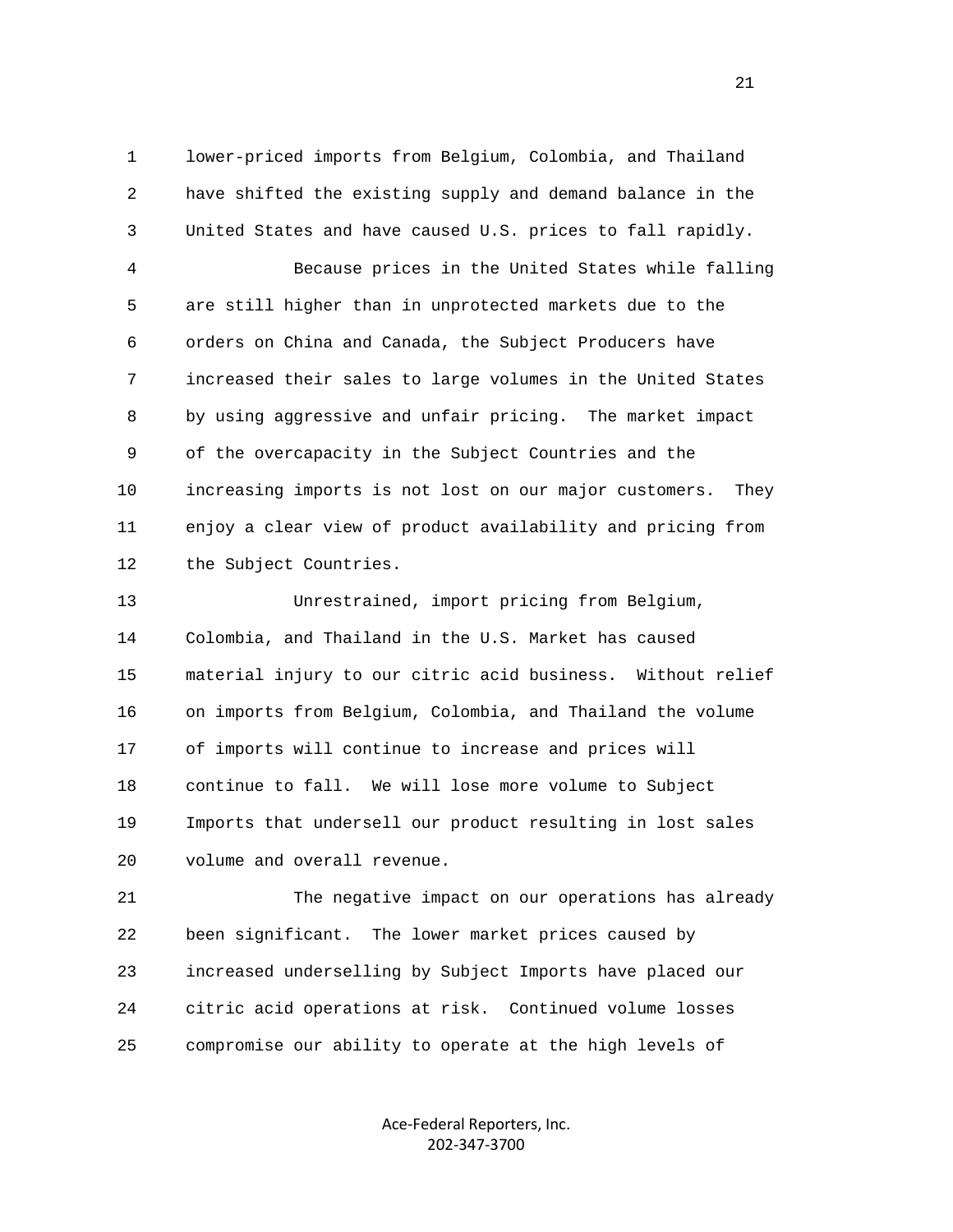1 capacity utilization that are necessary and lower prices and 2 profits have translated into a reduction in investments in 3 our assets. Without relief on imports from Belgium, 4 Colombia, and Thailand continuation of our citric acid 5 operations is in doubt. 6 I look forward to responding to your questions. 7 Thank you. 8 MR. JONES: Thank you Mr. Aud. Our next witness 9 is Jeff Peel from Archer Daniels Midland. 10 STATEMENT OF JEFFREY S. PEEL 11 MR. PEEL: Good morning. My name is Jeff Peel 12 and I am the Director of Acidulants at Archer Daniels 13 Midland Company. I am responsible for all the commercial 14 activities of the company's North American Acidulant 15 businesses. I previously managed ADM Starch Business Unit 16 since 2006. 17 ADM is one of the world's largest agricultural 18 processor and food ingredients providers. We currently have 19 more than 33,000 employees serving customers in more than 20 140 countries. Our corporate headquarters are in Illinois. 21 We connect the harvest to the home making products for food, 22 animal feed, chemical and energy application. 23 ADM has been in the citric business since 1990 24 when we purchased the business from Pfizer. That purchase

> Ace-Federal Reporters, Inc. 202-347-3700

25 included two raw class citric plants, one in Ireland and the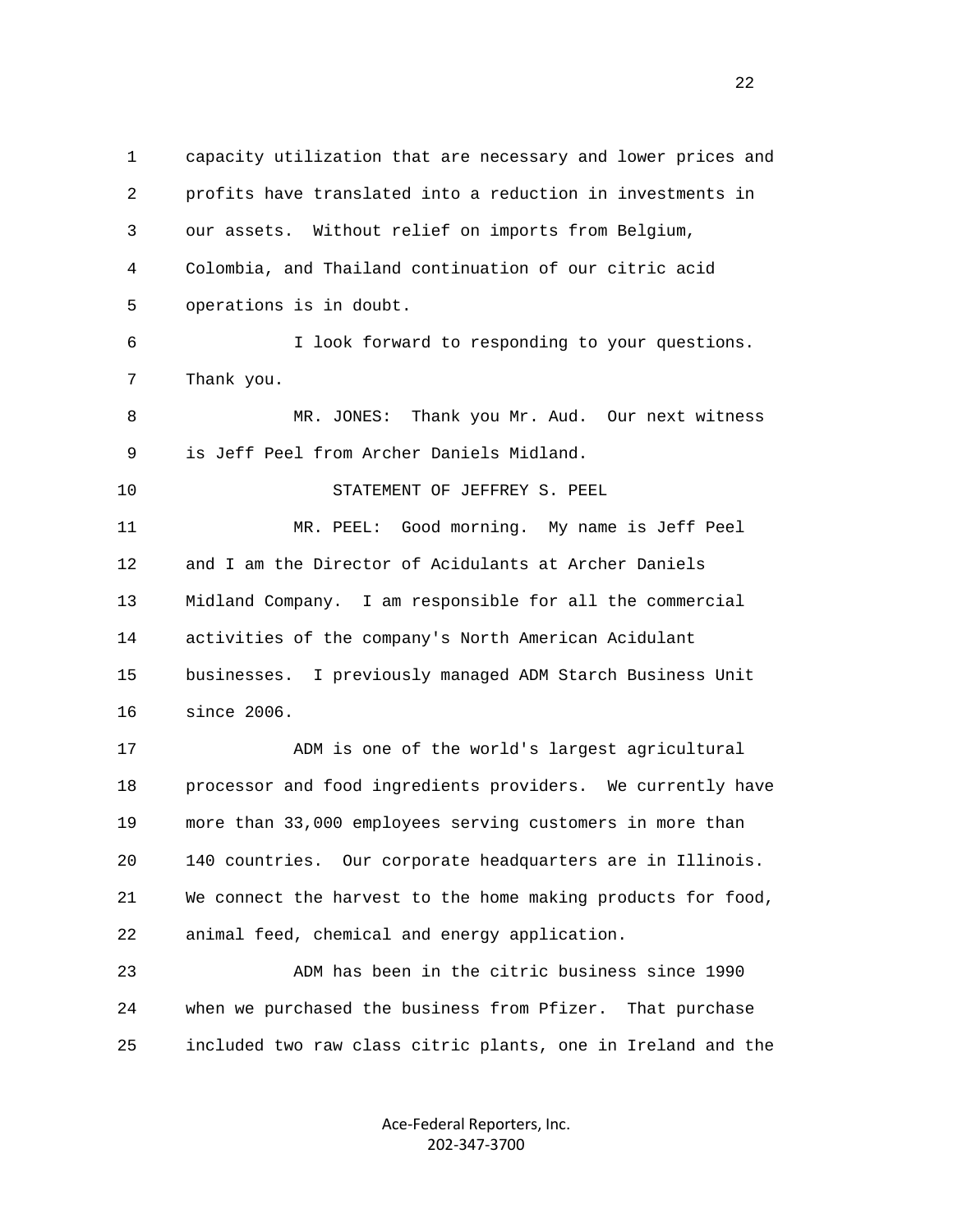1 other in South Port, North Carolina. We closed our plant in 2 Ireland in 2005 due to a surge of low-priced imports from 3 China into the European Market. Today, therefore all of 4 ADM's citric acid production takes place at our South Port 5 plant.

 6 Citric acid is a commodity product. Our 7 customers can readily substitute citric acid from Belgium, 8 Colombia, Thailand, or the United States as a drop-in 9 replacement in virtually every end use. As a result, 10 purchasing decisions are primarily based on price. Citric 11 acid production is capital intensive and it is important 12 that our plant operate continuously at a high level of 13 capacity utilization.

 14 Our need to maintain high level capacity 15 utilization compels us to follow market pricing to maintain 16 sales and production volumes. Our major customers are 17 sophisticated companies that are well aware of these 18 conditions of competition. They demand that we meet or beat 19 prices being offered by other suppliers.

 20 Purchasers have substantial leverage in sales 21 negotiation because of a small number of purchasers account 22 for a large percentage of the U.S. citric acid consumption. 23 Many of the large U.S. purchasers of citric acid are 24 accustomed to using imported citric acid. Some of them 25 purchased high Colombian or Belgian citric acid for their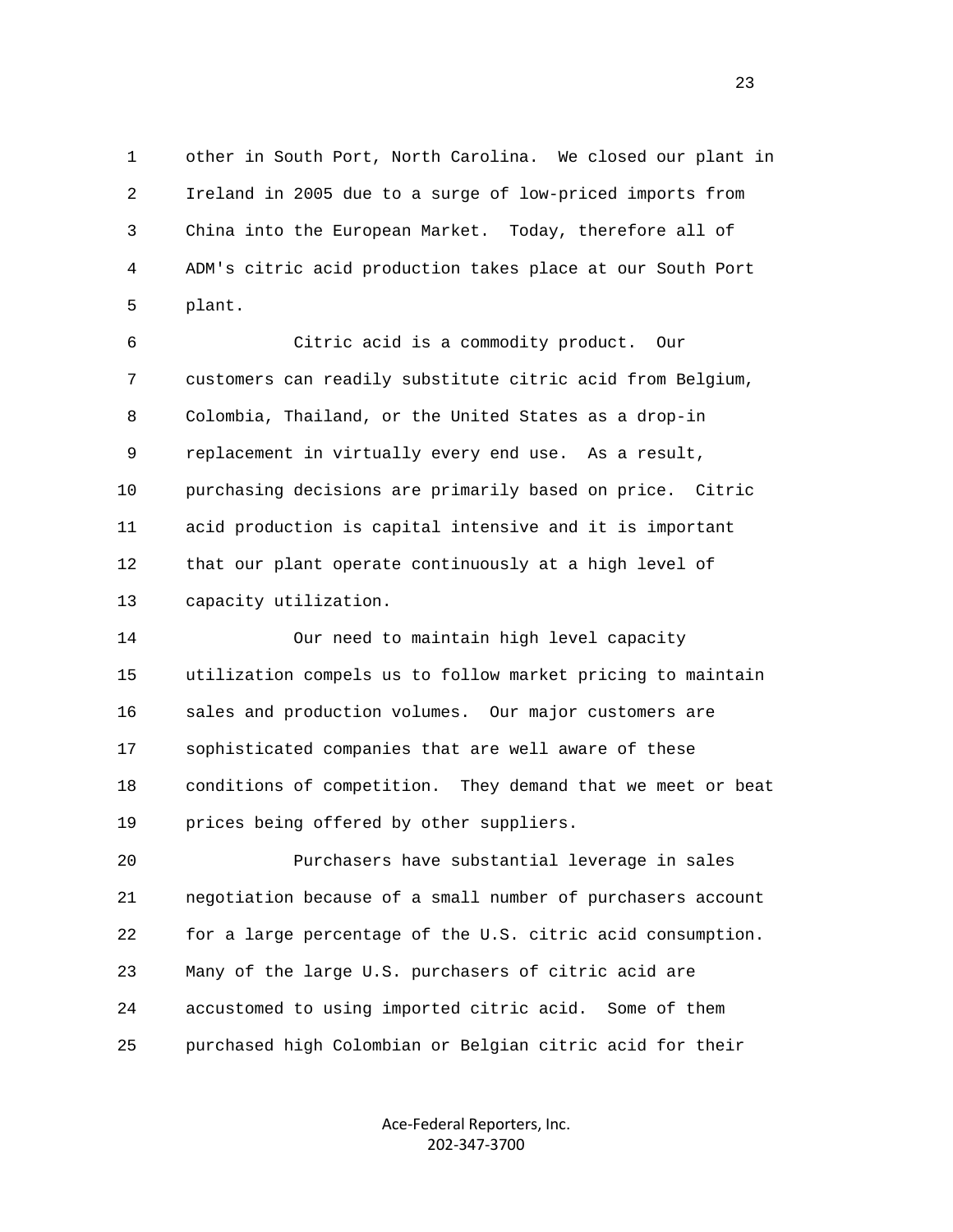1 overseas operation. In addition, imports from China and 2 Canada have been in the market for many years although they 3 are now disciplined by AD and the CVD orders.

 4 Even the few purchasers who generally have 5 purchased citric acid produced in the United States monitor 6 import prices closely and demand that we meet the price in 7 order to keep their business. Since 2014, imports from 8 three Subject Countries have increased significantly, taken 9 market share and depressed Domestic Producer prices.

 10 Like the Domestic Industry as a whole, ADM has 11 experienced significant negative effect caused by the 12 increasing volume of Subject Imports. The increasing supply 13 of dumped imports have prevented us from taking advantage of 14 what should have been much more favorable market conditions 15 following the imposition of duties on imports from Canada 16 and China in 2009. For a few years following those orders 17 the state of the Domestic Industry improved.

 18 The orders restrained the volume and the prices 19 of imports from Canada and China and the industry was able 20 to regain lost market share and raise prices to levels that 21 permitted a return to profitable operations. This enabled 22 ADM once again to invest in our Southport plant. In short, 23 the orders permitted us to completely turn around our 24 business which was headed toward termination due to the 25 unfair pricing and the increased supply of imports from

> Ace-Federal Reporters, Inc. 202-347-3700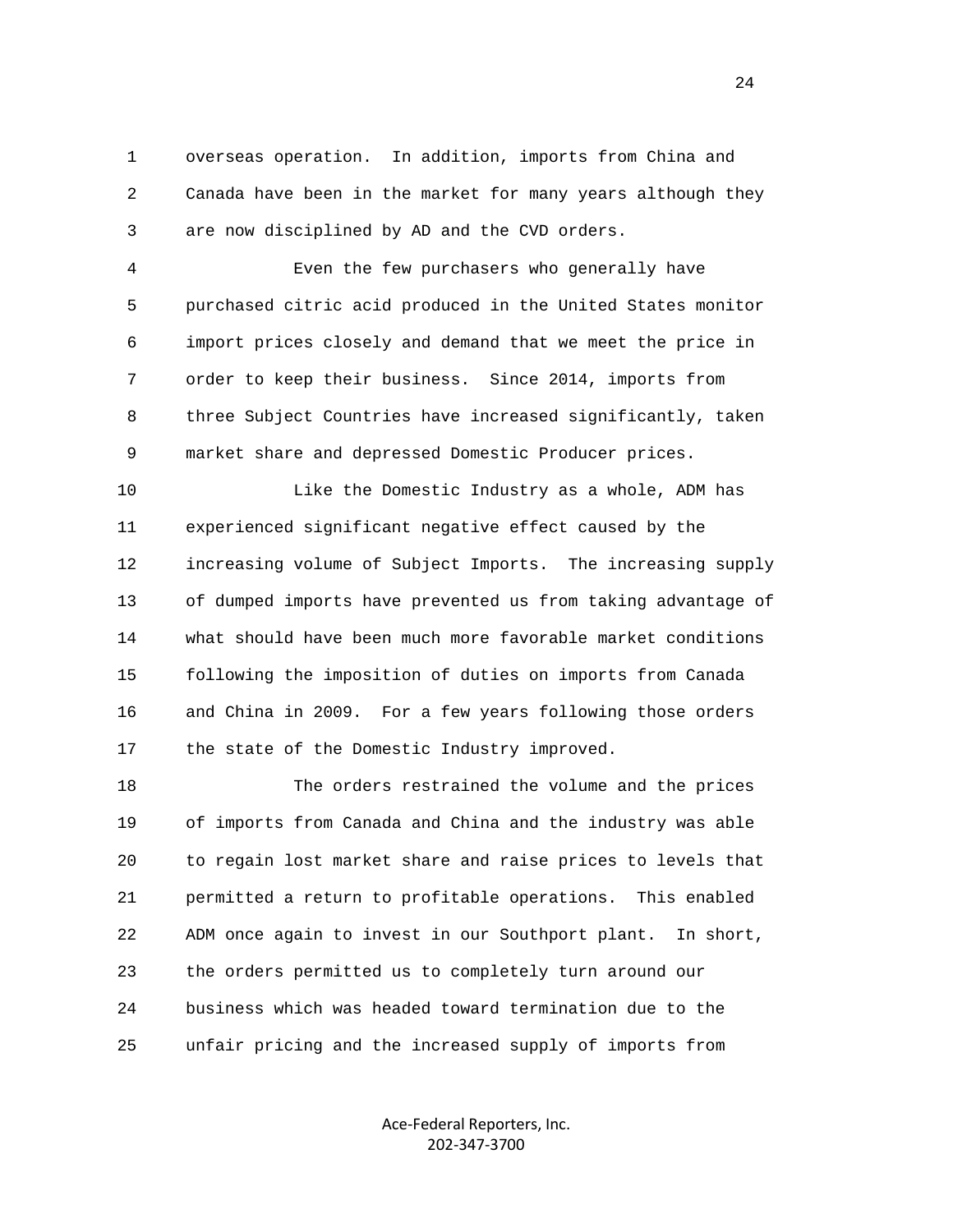1 Canada and China but the benefits of those orders did not 2 last.

 3 Starting in about 2013, imports from Belgium, 4 Colombia, and Thailand began to surge. For example, 5 Thailand had not been a significant producer of citric acid 6 prior to the imposition of orders in the United States 7 against imports from China. After those orders however the 8 Chinese Producers built manufacturing facilities in Thailand 9 targeting the U.S. Market. As a result, U.S. Imports from 10 Thailand increased from about 2400 tons in 2011 to almost 11 45,000 tons in 2016.

 12 Imports from Colombia also surged almost doubling 13 from 2013 to 2014 from 9500 tons to over 17000 tons in just 14 one year and imports from Colombia have been increasing 15 steadily ever since. Imports from Belgium have been 16 significant but relatively flat during the Period of 17 Investigation. Even so, there was a surge in imports from 18 Belgium after duties were imposed on imports from Canada and 19 China.

 20 Like other countries, the Belgians saw an 21 opportunity and rushed in to fill the void with low-priced 22 merchandise but the cumulated Subject Imports have done much 23 more than just replace imports from China, they have taken 24 additional market share from the U.S. Producers and 25 depressed market pricing harming our profitability and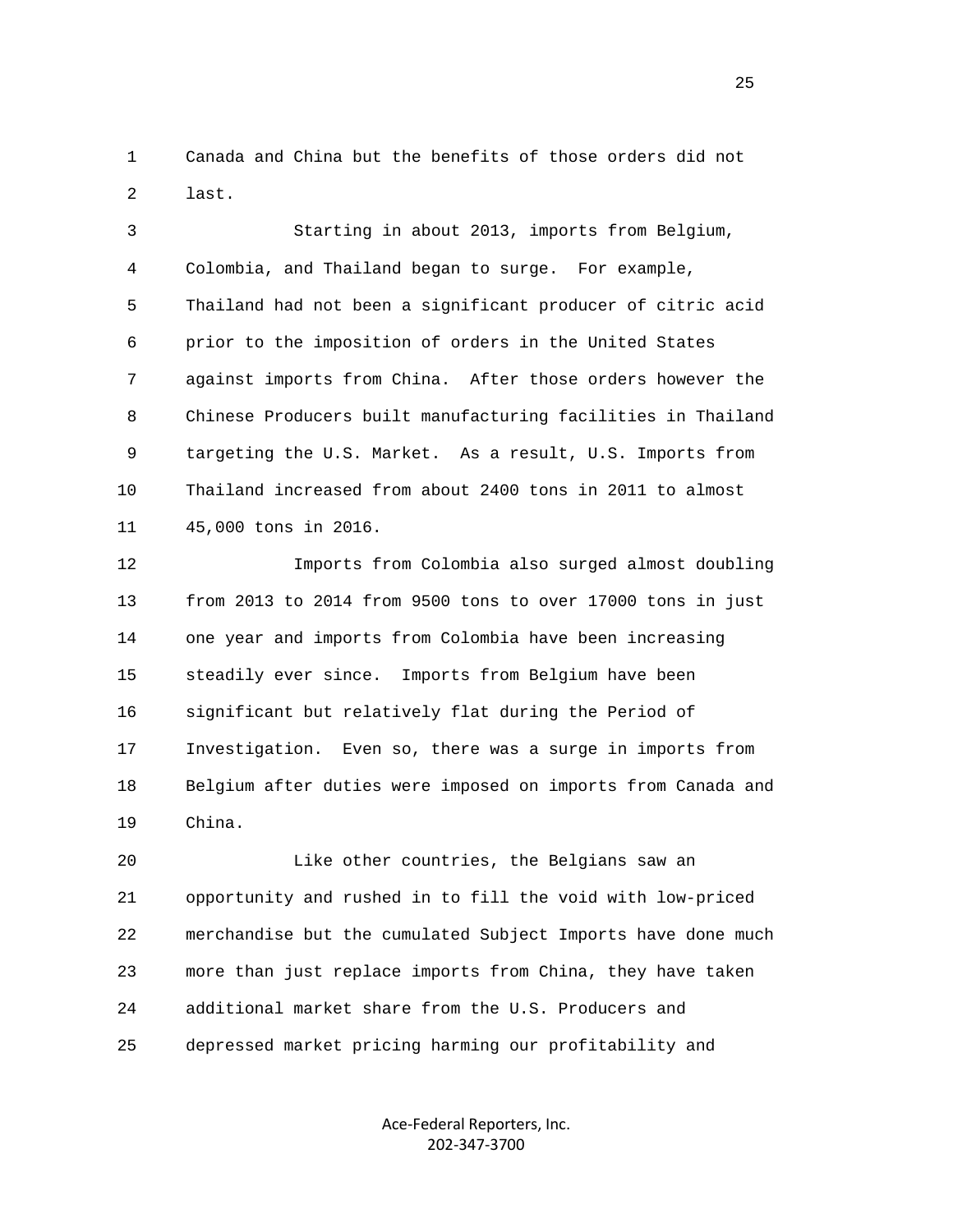1 return investment.

| 2  | Citric acid is a relatively small part of ADM's              |
|----|--------------------------------------------------------------|
| 3  | total global business but for approximately 250 ADM and      |
| 4  | contracted employees who work at the Southport plant the     |
| 5  | citric acid business is their livelihood. The same is true   |
| 6  | for ADM's employees in our corn milling facilities in Iowa   |
| 7  | and Illinois for the substrate our citric acid is produced.  |
| 8  | The jobs at the Southport plant are among the                |
| 9  | best and sought after in southeastern South Carolina but     |
| 10 | they are in jeopardy. Despite the fact that the ADM plant    |
| 11 | in Southport is efficient and environmentally friendly,      |
| 12 | increasing imports have put this continued operation in      |
| 13 | doubt. Our citric acid operations including all the jobs in  |
| 14 | our Southport plant are at risk.                             |
| 15 | As was the case before the China and Canada                  |
| 16 | orders were imposed, our unprofitable operations are forcing |
| 17 | us to cut costs very aggressively to maintain our citric     |
| 18 | acid operation. Our plant is in urgent need of investment    |
| 19 | but the company cannot justify additional capital            |
| 20 | expenditures in light of the unacceptable returns that       |
| 21 | low-priced imports from Belgium, Colombia, and Thailand are  |
| 22 | causing.                                                     |
|    |                                                              |

 23 Our deteriorating profitability has prevented us 24 from making substantial and necessary investments in our 25 citric acid business. Thus, not only are we losing sales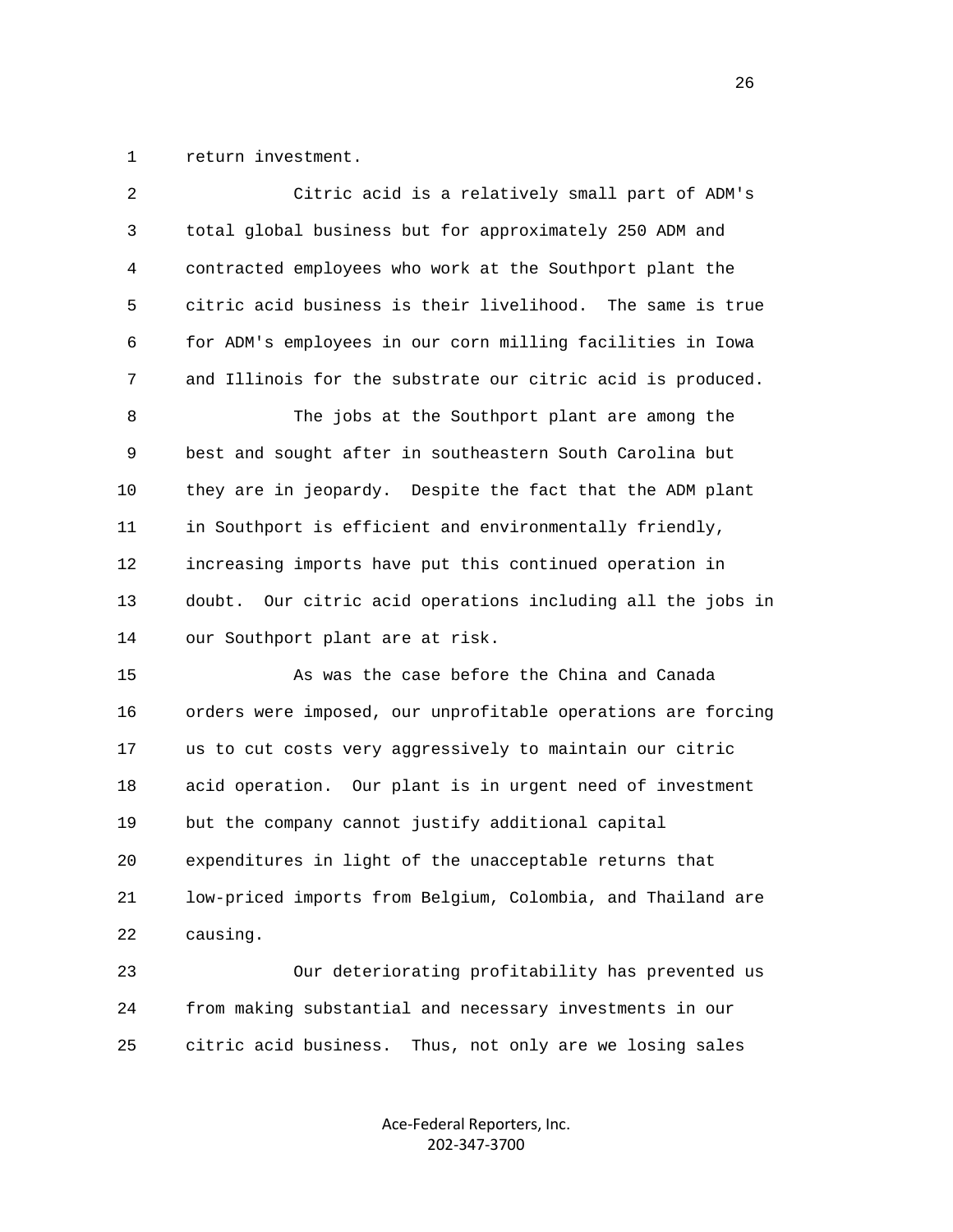1 and revenue but we are also losing long-term

| $\overline{a}$ | competitiveness. In short, although the orders on Canada     |
|----------------|--------------------------------------------------------------|
| 3              | and China saved our Southport plant a few years ago, the     |
| 4              | Subject Imports from Belgium, Colombia and Thailand that     |
| 5              | surged into the market after those orders were imposed have  |
| 6              | again injured our operations and put the plant at risk.      |
| 7              | The steps we have taken to cut cost and improve              |
| 8              | productivity have been inadequate to improve the             |
| 9              | profitability of our operations in light of the unfair       |
| 10             | import competition from the Subject Countries. Without the   |
| 11             | relief we are requesting the continued existence of our      |
| 12             | production in Southport is in question, therefore we request |
| 13             | that the Commission make an affirmative determination and    |
| 14             | allow this investigation to continue.                        |
| 15             | Thank you, Mr. Peel. Our next<br>MR. JONES:                  |
| 16             | industry witness is Ken Erickson from Tate & Lyle            |
| 17             | Ingredients Americas.                                        |
| 18             | STATEMENT OF KENNETH F. ERICKSON                             |
| 19             | MR. ERICKSON: Good morning. My name is Ken                   |
| 20             | I am the vice president product line management<br>Erickson. |
| 21             | of Acidulants & Vico for Tate & Lyle Ingredients America,    |
| 22             | I've held this position since 2015 and I have worked<br>LLC. |
| 23             | and Tate & Lyle since 2011. Altogether, I have 13 years of   |
| 24             | experience working in management and financial positions in  |
| 25             | the agri business and food industries.<br>In my current      |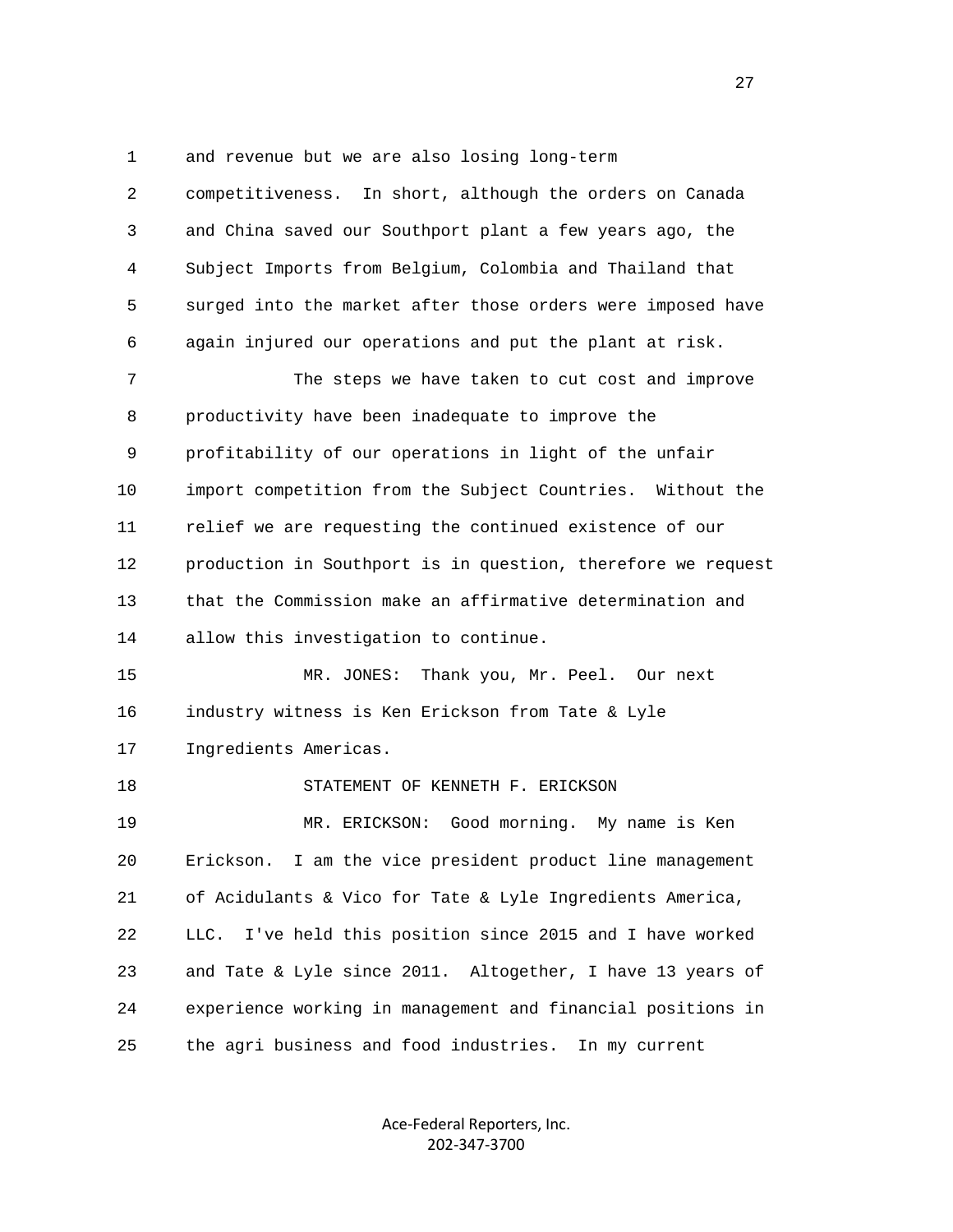1 position, I am responsible for all of Tate & Lyle's citric 2 acid business worldwide. I am familiar with market 3 conditions and prices in all markets.

 4 Tate & Lyle is a multinational company. We 5 operate in manufacturing and blending facilities in over 30 6 countries around the world. We employ over 4200 people and 7 have been in the business for 150 years. We entered the 8 citric acid business in 1998 when we bought the citric acid 9 operations of Bayers Haarman and Reimer division, which 10 included plants in the United States, Brazil, Colombia, 11 Mexico, and the United Kingdom. At Tate & Lyle, we are 12 particularly attuned to the importance of combatting unfair 13 trade. We're forced to close and sell the U.K. plant in 14 2007 because of inadequate financial performance that was a 15 direct result of dumped imports from China. Similarly, we 16 still produce citric acid in Brazil, but imports resulting 17 from global overcapacity have also had significant negative 18 effects on our operations there.

 19 The same thing happened in Mexico, where we shut 20 our business there in 2007 due to poor market conditions. 21 In Colombia, we divested our share of the joint venture that 22 operated the old Haarman and Reimer facility. After the 23 divestment, which was completed in 2012, the company changed 24 its name to Sucroal. We decided to sell our share in the 25 Colombian business due to our assessment of the plant's long

> Ace-Federal Reporters, Inc. 202-347-3700

<u>28 and 28</u>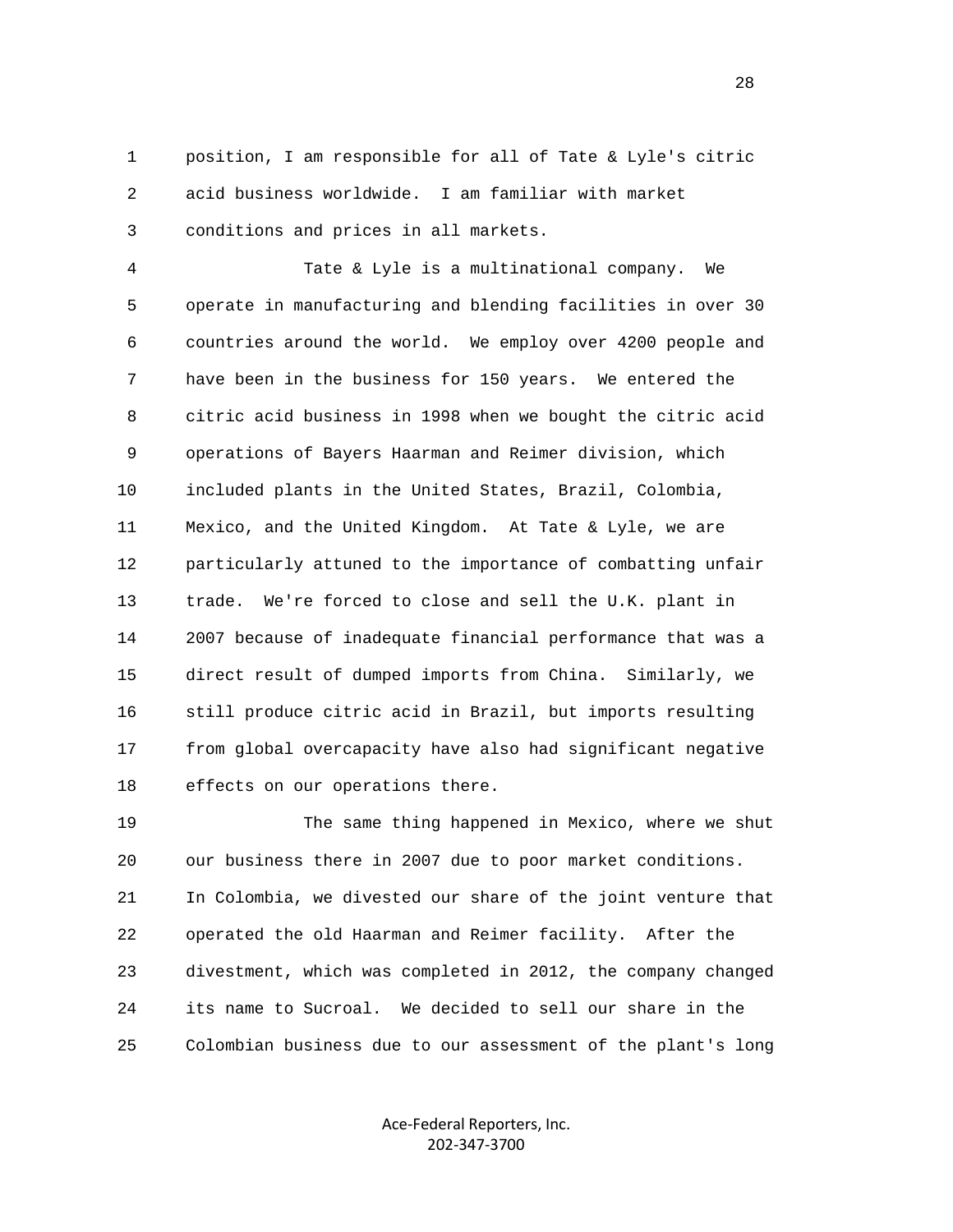1 term competitiveness and its exposure to low priced 2 competition from China in the Colombian and other regional 3 markets.

 4 When we were a partner in the venture, we had 5 exclusive rights to import into the United States and we 6 were careful not to oversupply the U.S. market with imports 7 of citric acid from Colombia. After the divestment, 8 however, Sucroal increased imports to the United States, 9 almost doubling the quantity of exports from 2013 to 2014 10 and cutting the price sharply to buy market share.

 11 The volume of Sucroal's export to the United 12 States has continued to rise and its prices have continued 13 to fall since the divestment. Unfairly priced imports can 14 have a dramatic impact on the market, because citric acid 15 and citrate salts are commodity products. The scope of the 16 investigations cover citric acid, sodium citrate, and 17 potassium citrate. Most of the products sold in the United 18 States is citric acid in hydrous form. The second most 19 common form is sodium citrate. Although citric acid and 20 sodium citrate are made to standard specifications, which 21 make them completely interchangeable, accordingly, citric 22 acid and citrate salts are drop in replacements. This 23 permits purchasers to easily substitute one qualified source 24 for another.

25 Although citric acid requires specialized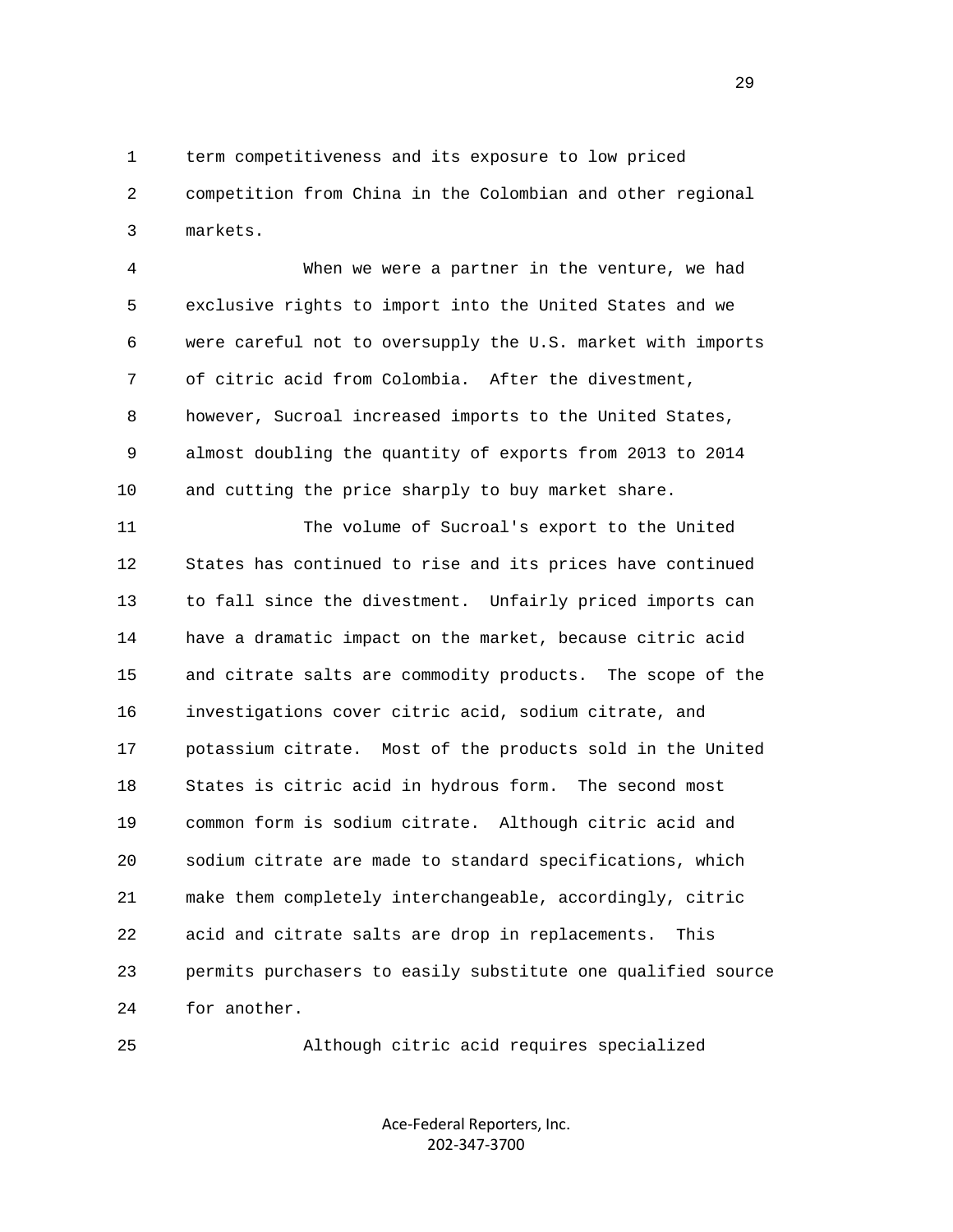1 equipment and substantial technical expertise to produce, 2 from a marketing standpoint, it is very simple. All world 3 class citric producers including the subject Belgian, 4 Colombian, and Thai producers produce to the standard 5 specification. Citric acid varies only in particle size and 6 level of moisture. Therefore, in almost all cases, even the 7 different types of citric acid and hydrous monohydrate or 8 solution are highly interchangeable. This is not 9 surprising, because citric acid is typically used in aqueous 10 solution. And the only difference among the three types of 11 citric acid is the amount of water they contain.

 12 Because citric acid is a commodity product, you 13 would expect price to be the paramount factor in sales 14 negotiations and it is. The major purchasers of citric acid 15 are global companies with sophisticated worldwide purchasing 16 networks. They negotiate aggressively to drive our prices 17 down. They do not haggle about special grades, delivery 18 terms, particle sizes, or bag sizes. The real issue to work 19 out in negotiations is price.

 20 The large customers on whom Tate & Lyle depends 21 on regularly using import prices to leverage down our price 22 in the contract negotiations. In fact, as low price subject 23 imports have increased, some of our contract customers have 24 asked us to renegotiate their contracts during the term of 25 the contract, forcing us to lower our prices to meet subject

> Ace-Federal Reporters, Inc. 202-347-3700

 $30<sup>2</sup>$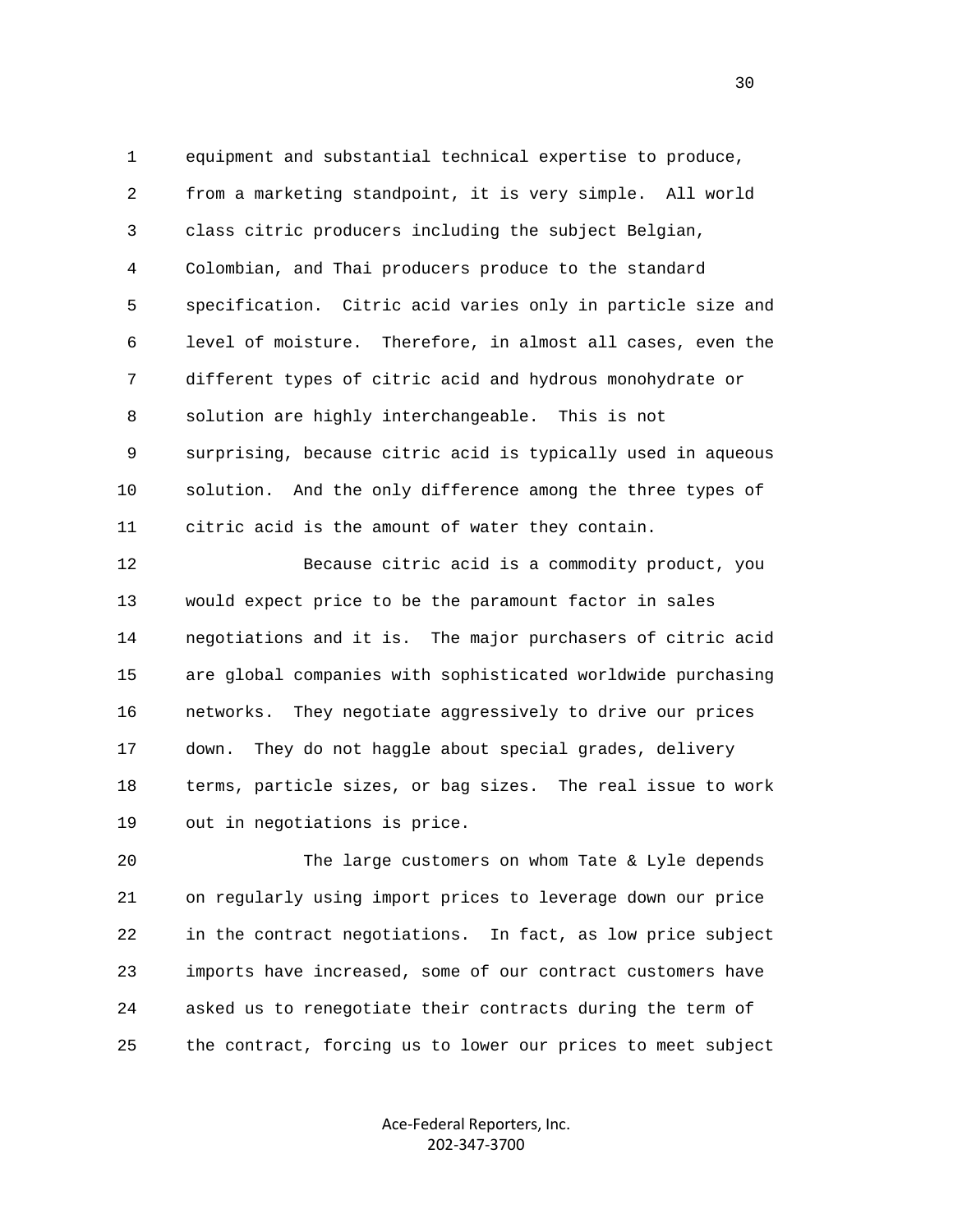1 import prices.

 2 In addition, in some cases, our customers have 3 taken less volume than was projected in the contract and 4 increased their purchases of subject imports. The existence 5 of a contract provides no insulation from the adverse impact 6 of dumped and subsidized imports.

 7 Low and declining import prices that resulted 8 therefore in lower prices for our merchandise in the United 9 -- U.S. market. This is severe injury just by itself, but 10 the injury is compounded by the cost environment in which we 11 operate. We have not only been able to force -- been forced 12 to reduce our prices, but we have also been unable to 13 increase our prices to cover our costs. Both of the 14 aspects of the price competition of subject imports have 15 directly and negatively impacted our bottom line.

 16 The orders on citric acid from Canada and China 17 show what can happen when a remedy is imposed on dumped and 18 subsidized imports into this market. The market improves as 19 soon as preliminary anti-dumping duty cash deposits were 20 imposed in November 2008, which was in the middle of the 21 2009 contracting season. As a result, we were able to 22 obtain much higher contract prices for 2009. The 23 improvement was not a one year event. Prices and operating 24 profits for Tate & Lyle remain much higher for several 25 years, which allowed us to make necessary new investments.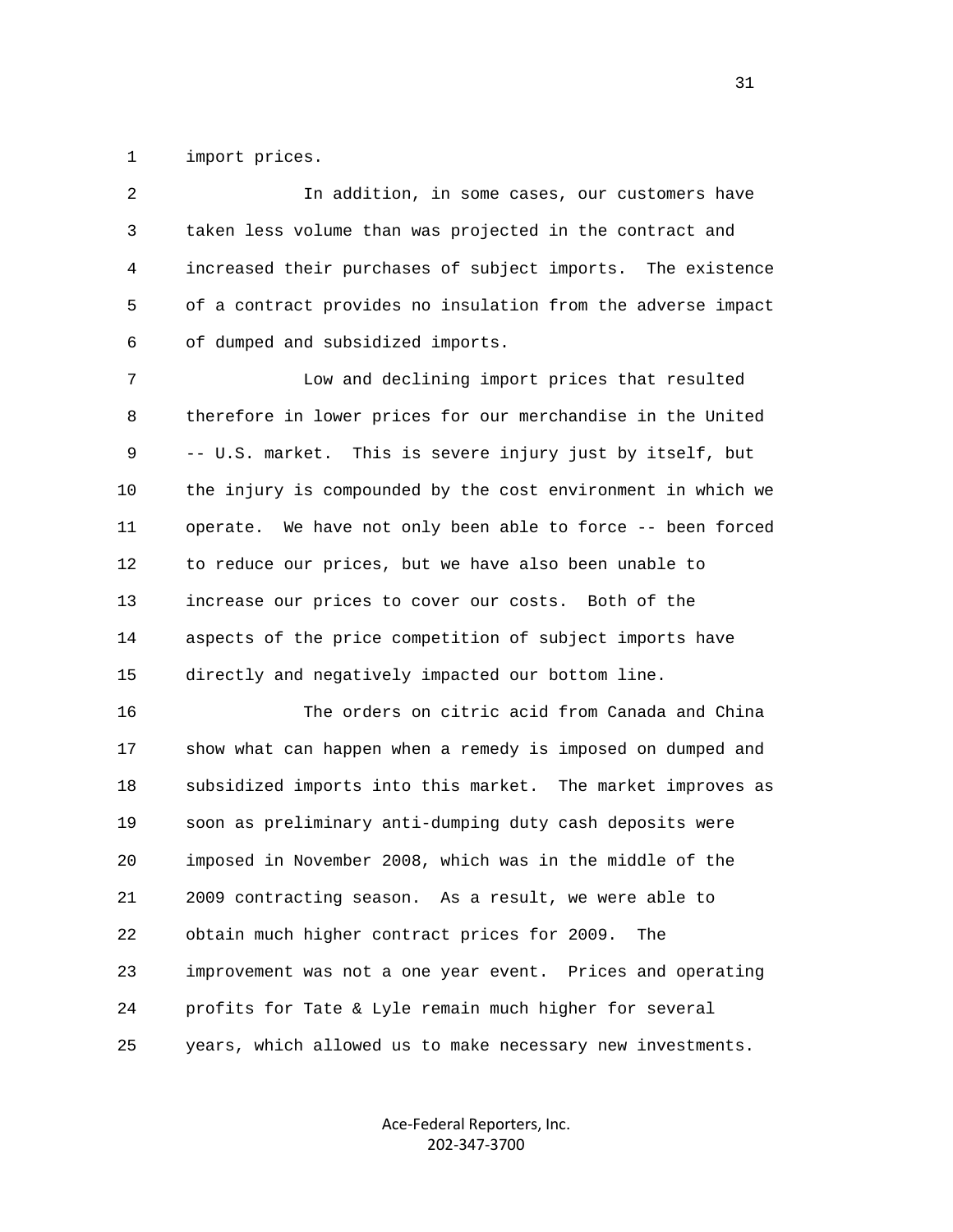1 For example, we made investments to debottleneck 2 certain processes, in order to improve efficiency and 3 increase production capacity. Unfortunately, the increases 4 in imports from Belgium, Colombia, and Thailand have 5 reversed these gains in profitability and new remedies on 6 these imports are now needed for us to recover.

 7 Continuous investment in this industry is 8 absolutely critical. Citric acid is an acid intensive 9 business and continual maintenance is necessary to keep the 10 plant running efficiently. The caustic nature of acid 11 production increases wear and tear and requires constant 12 attention to the maintenance of expensive equipment at the 13 plant. Moreover, if the plant cannot be turned on and off, 14 it must run continuously to achieve the lowest cost and 15 highest market competitiveness. Unscheduled downtime for 16 maintenance is very harmful for the profitability of the 17 business. The increase in low priced subject imports has 18 adversely impacted our ability to make both capital 19 investments to improve our processes and to make routine 20 maintenance expenditures.

 21 U.S. demand likely will continue to be flat, 22 primarily to declining consumption of both naturally and 23 artificially sweetened carbonated beverages. Given this 24 demand trend, as well as ample supply of global citric acid, 25 the future of our Dayton plant is in doubt if duties are not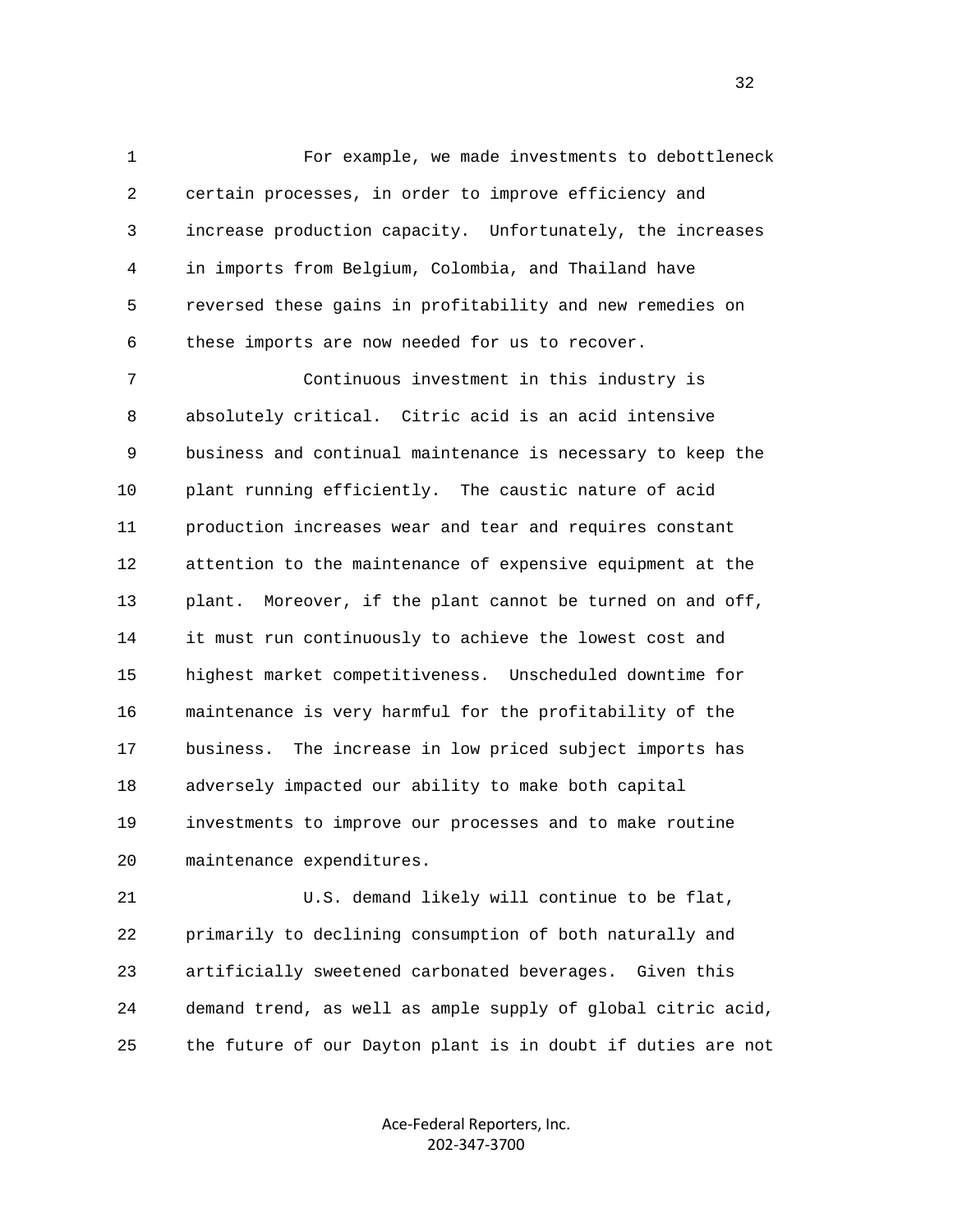1 imposed on subject imports.

| 2  | Finally, I'd like to make a point about the                  |
|----|--------------------------------------------------------------|
| 3  | importance of fair market to employment in the citric acid   |
| 4  | industry. Our workers in Dayton are represented by the       |
| 5  | United Steel Workers, which have provided a letter of        |
| 6  | support that we will include with our post conference brief. |
| 7  | The Dayton plant is vital to Dayton and the surrounding      |
| 8  | community. The plant pays -- provides good manufacturing     |
| 9  | jobs that are highly desirable. We have several employees    |
| 10 | that have been working at the plant since it opened in       |
| 11 | And many have been working there since we acquired<br>1977.  |
| 12 | the facility in 1998. If we have a job opening, we usually   |
| 13 | get 200 to 300 applications for the position. Each           |
| 14 | manufacturing job at the plant supports several additional   |
| 15 | jobs in the surrounding community. If duties are not         |
| 16 | imposed on imports from Belgium, Colombia, and Thailand,     |
| 17 | those jobs will be in jeopardy.                              |
| 18 | Thank you for your attention. I look forward to              |
| 19 | answering your questions.                                    |
| 20 | STATEMENT OF CHARLES ANDERSON                                |
| 21 | Good morning. For the record,<br>MR. ANDERSON:               |
| 22 | this is Chuck Anderson from Capital Trade.<br>I think I'm    |
| 23 | going to have to start by apologizing to Alex Schaefer       |
| 24 | because I'm going to stick very close to the standard        |
| 25 | petitioner script, but that standard script has the          |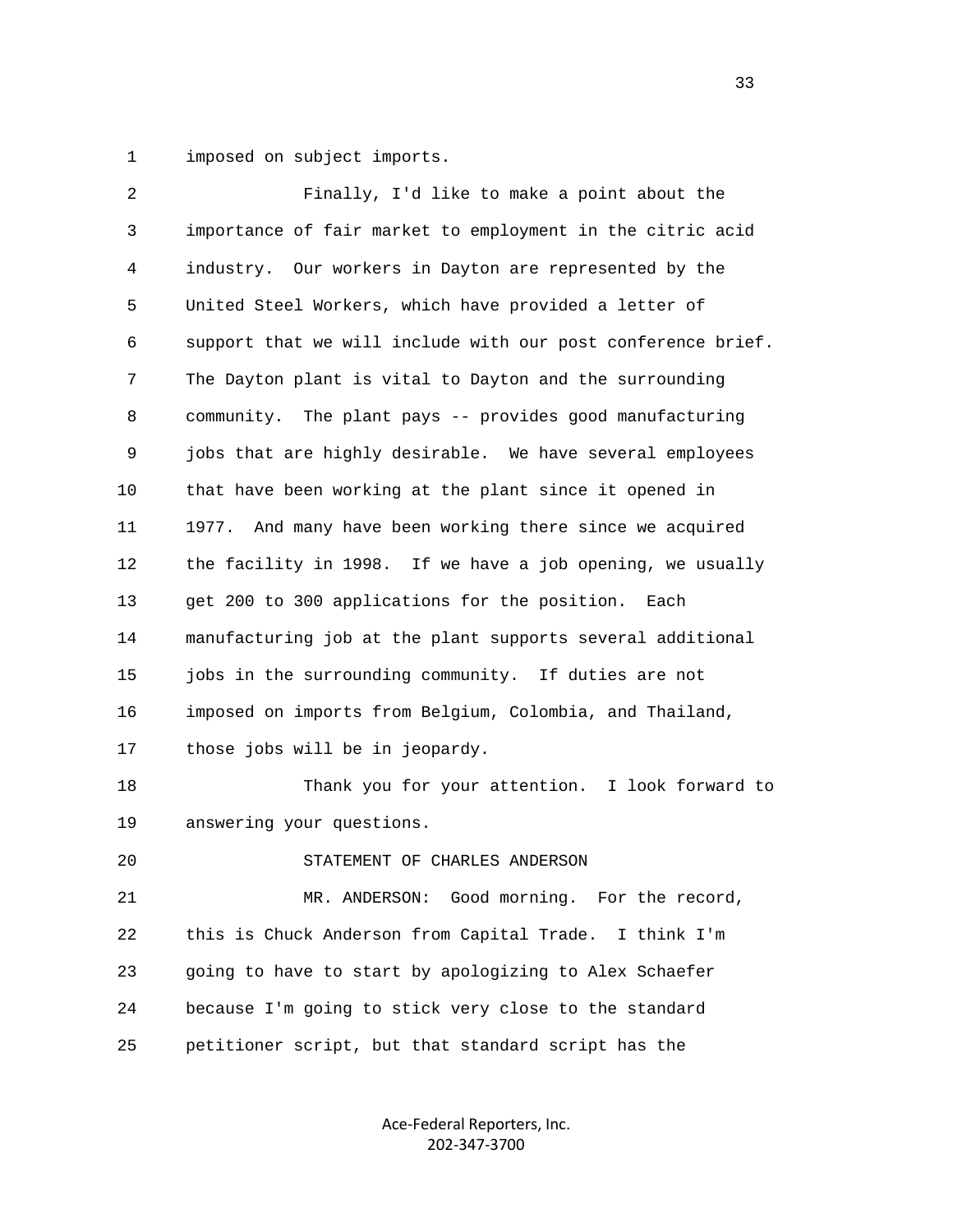1 additional benefit of being quite true in this case. So 2 apologies to Alex, but here I go.

 3 This is my fourth time testifying before the 4 Commission on citric acid. And I can say with a great deal 5 of confidence that not much has changed in this industry 6 over the market, except the countries from which the dumped 7 and subsidized merchandise were -- are being imported.

 8 Let me start by summarizing what others have 9 already said about the subject of this investigation. 10 Citric acid really is the poster child for a commodity good. 11 As is evident from slide 1, where the font size here 12 represents the relative significance, for the most part, 13 citric acid is sold in two types: citric acid or sodium 14 citrate in one grade, which is food grade, in one form, 15 which is granular or fine granular. There's very little 16 distinction between the two and they're usually priced the 17 same. And in two types of packing. You can get them in 50 18 pound bags or super sacks.

 19 Once a producer's citric acid has received food 20 grade certification, the product can be purchased for 21 virtually every end use by almost every U.S. customer. And 22 it's a condition found in the recent sunset case involving 23 citric acid from China and Canada. There's no branding or 24 product differentiation strategy that might give one citric 25 acid producer a sustained nonprice edge over its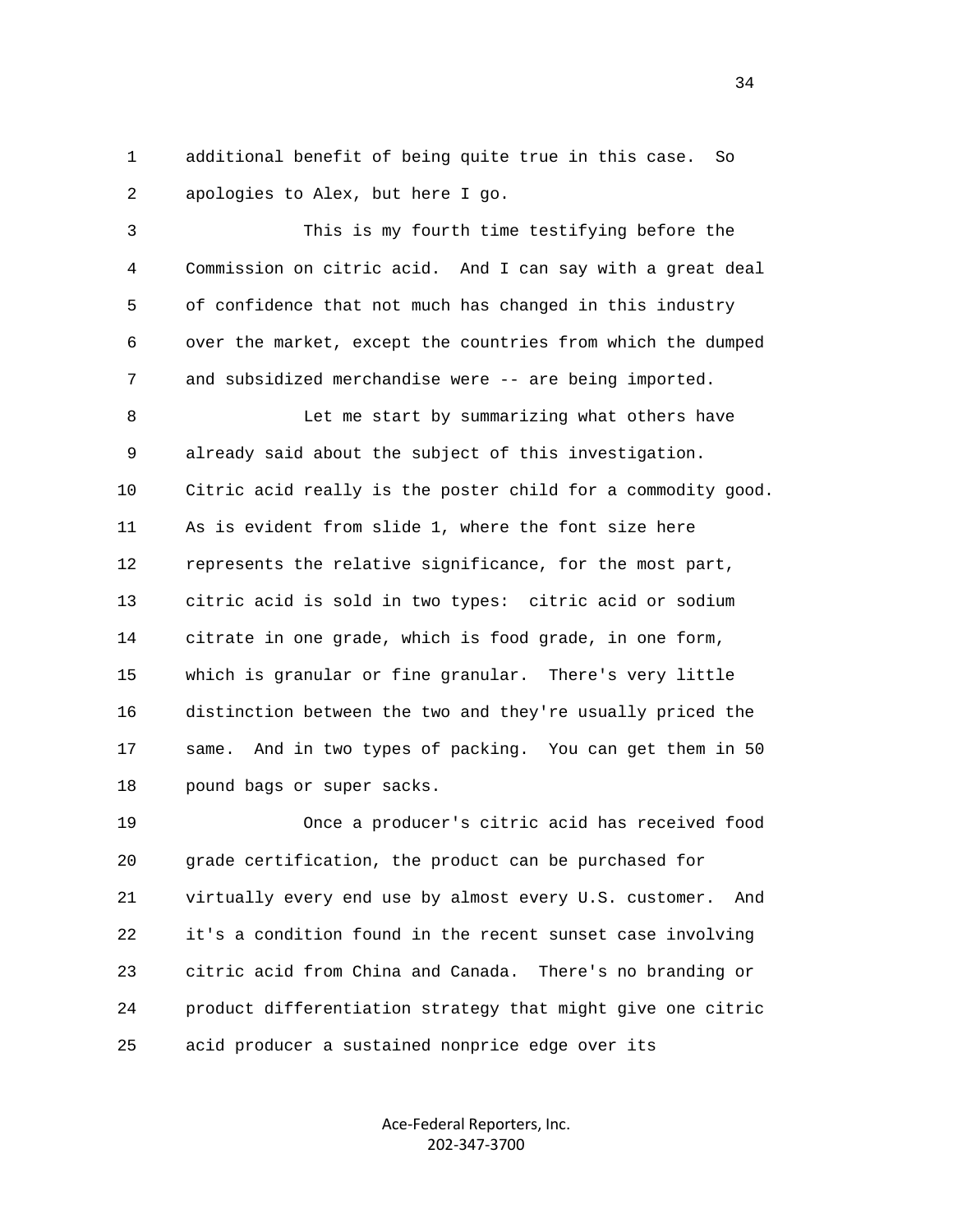1 competitors.

| 2  | The product is storable for multiple years and               |
|----|--------------------------------------------------------------|
| 3  | can be shipped in bulk across oceans and continents fairly   |
| 4  | cheaply. Thus, the only way to sell citric acid in an        |
| 5  | oversupplied market is to lower price.                       |
| 6  | Turning now to the supply aspects of conditions              |
| 7  | The next three slides you'll see are the<br>of competition.  |
| 8  | aerial photos of the citric acid plants of the three U.S.    |
| 9  | producers. So first, we have ADM's facility in Southport,    |
| 10 | North Carolina. Slide 3 is the Cargill facility in           |
| 11 | Eddyville, Iowa. This also includes an adjoining corn        |
| 12 | processing plant and -- that produces the dextrose that is   |
| 13 | used as a substrate. And there's some other downstream       |
| 14 | plants around this facility as well.                         |
| 15 | And the next slide, Slide 4, this is the -- an               |
| 16 | aerial of the Tate & Lyle facility in Dayton, Ohio. And you  |
| 17 | can see very clearly from these photographs a modern citric  |
| 18 | acid plant is a major capital investment. Today, a           |
| 19 | Greenfield plant in the United States would cost well in the |
| 20 | excess of \$100 million. Not only does it cost a lot of      |
| 21 | money to set up a citric acid plant, these plants are also   |
| 22 | extremely difficult to operate.                              |
| 23 | Citric is produced through a highly -- I call it             |
| 24 | a finicky bio fermentation process.<br>Each producer has its |

25 own in-house bred organism that is designed to achieve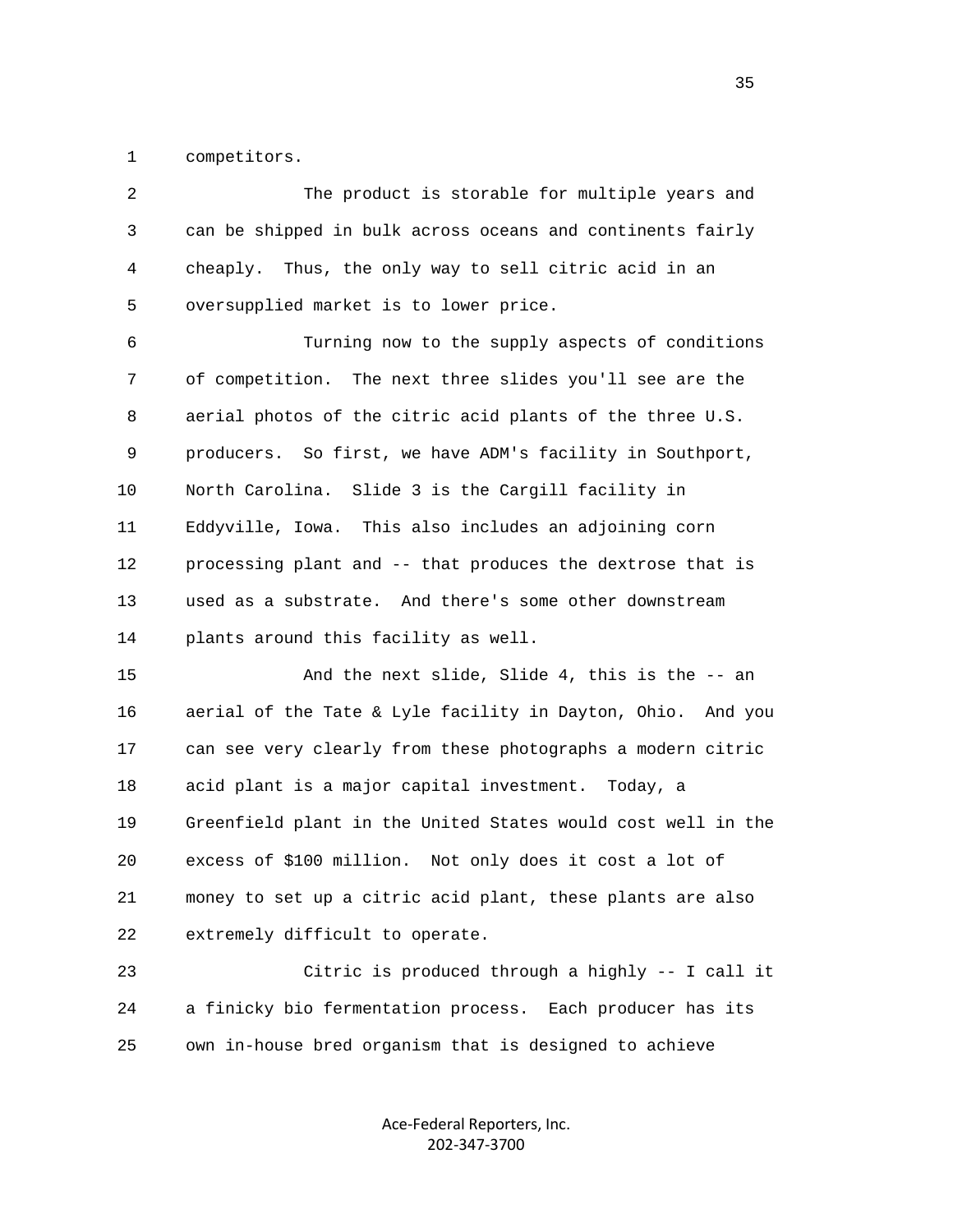1 optimum yields in its own plant using its particular type of 2 substrate.

 3 Environmental conditions in fermentation, such 4 as temperature, pressure, ph, sterility, all of those must 5 be strictly controlled. It takes a lot of know how to 6 operate a citric acid plant at consistently high yields. 7 For these reasons outside of China, there are really very 8 few producers of citric acid.

 9 So citric acid is made of continuous process of 10 fermentation, extraction, purification, and packing. These 11 plants are designed to operate only one way, 24/7. In fact, 12 shutting down a plant results in substantial losses. Not 13 only do you lose all of the citric work in process, it's 14 also very expensive to restart production. All of the 15 holding tanks and lines have to be flushed and sterilized. 16 And it takes a while to bring back an idled plant fully on 17 line.

 18 With respect to demand, there are two principal 19 channels of distribution. Citric producers sell a majority 20 of their output directly to end users, but they also sell 21 product to specialty and general food and industrial 22 products distributors. As I'll explain in a moment, these 23 two channels are linked in a number of ways. 24 Another important element of demand is that U.S.

25 market is dominated by a few large purchasers, the major

Ace-Federal Reporters, Inc. 202-347-3700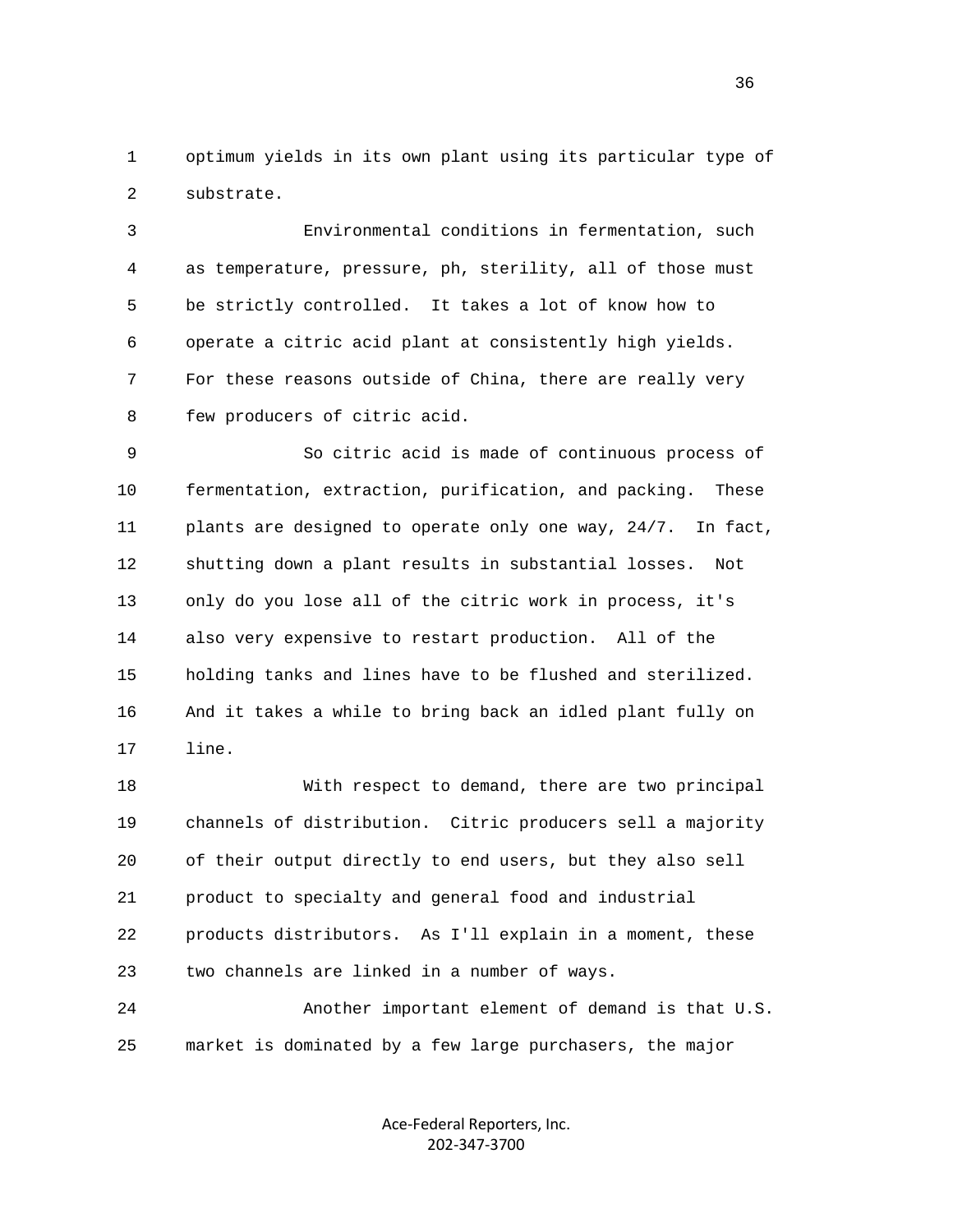1 soft drinks manufacturers, detergent producers, general food 2 companies, and large multinational general chemical 3 distributors.

 4 All of these customers purchased on contract, 5 which typically extend one year or more. Usually, these 6 major contracts are all under negotiations simultaneously in 7 the fall and early winter for the following year's 8 shipments. The contracts, and I emphasize hopefully, fixed 9 prices, but quantities while typically specified in the 10 contracts, are not fixed in practice.

 11 All of these large purchasers are extremely 12 sophisticated and know well the dynamics of the domestic and 13 global citric markets. A number of them purchased citric 14 from producers of subject imports in other markets. If not, 15 they certainly are well aware of citric export prices to 16 other markets, as well as the current state of the spot 17 market in the United States.

 18 Moreover, major U.S. producers will make some 19 spot market purchasers. So they're well aware of subject 20 import availability and pricing. Contract sales to 21 distributors are also connected to the spot market through 22 the mechanism of manufactured price supports. That is, if a 23 U.S. distributor that's a contract customer of a U.S. 24 producer finds itself competing with imports in the resale 25 market, then the U.S. contract customer often comes back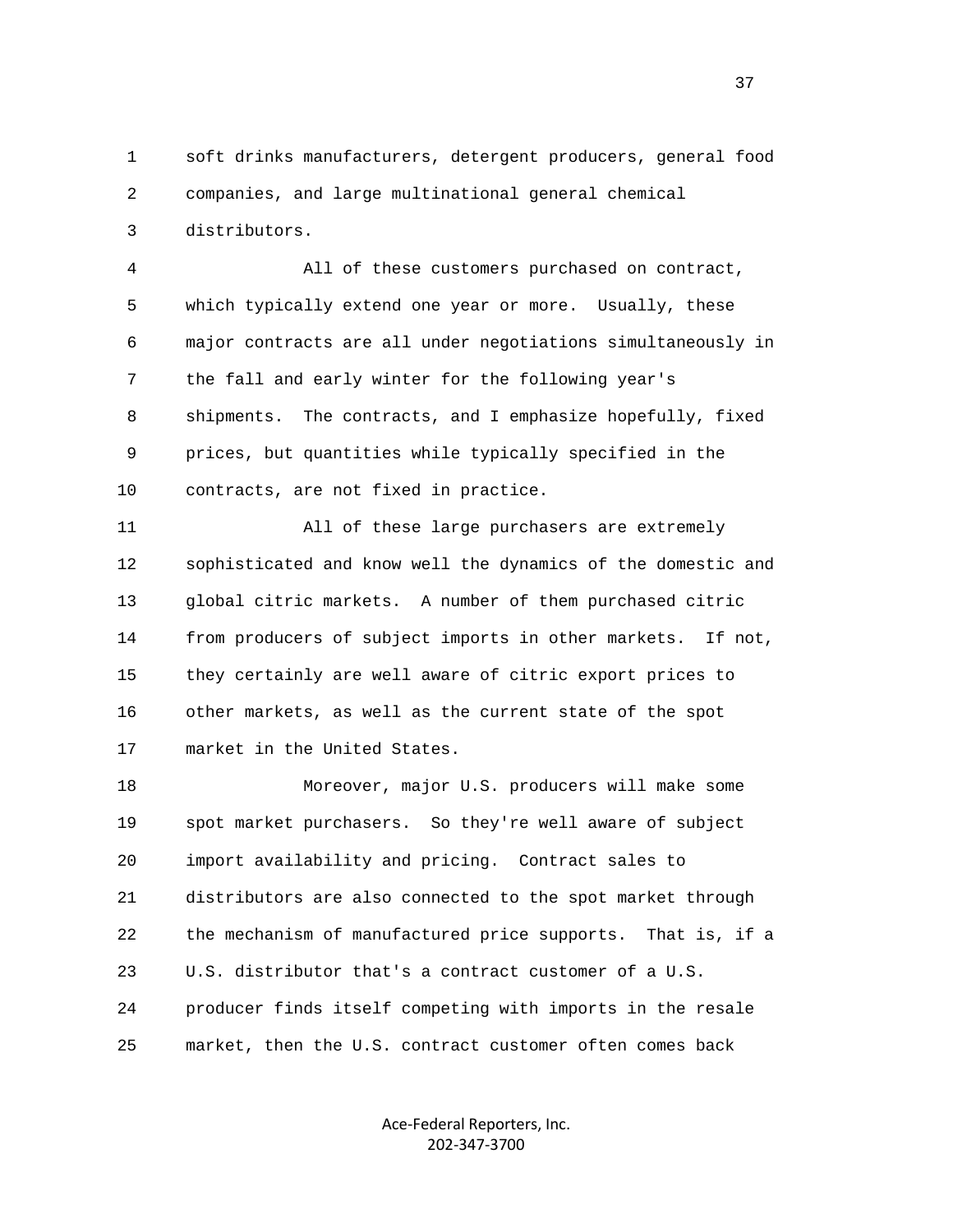1 and requests special price concessions from a 2S source in 2 order to win the sale from the ultimate end user. This is 3 how fixed price contracts become unfixed. So in a number of 4 different ways, the spot in the contract markets are linked. 5 Demand for citric acid in the United States has 6 basically been flat for several years. As is shown in slide 7 5, the biggest component of demand is beverages. Soft 8 drinks consumption in slide 6 illustrates has been declining 9 for a number of years now as the population ages and as 10 consumers turn more towards bottled water and other 11 alternative drinks. 12 While high oil prices in the mid to late 2000s

 13 led to a small spike in demand for citric use in fracking, 14 with crude now selling at under \$50 a barrel, this market 15 has cooled in the last few years. The lack of growing 16 market opportunities leave U.S. producers especially 17 vulnerable to injury from dumped and subsidized imports. 18 Globally, the market clearly is oversupply. 19 According to the definitive CEH study in 2015, China alone 20 represented 60 percent of total citric acid production 21 capacity, but only 11 percent of global consumption. With 22 few large buyers and few large sellers in plants that must 23 operate 24/7 to survive, this overcapacity shifts pricing 24 power decidedly in the favor of the buyers.

25 The last point I'd like to make with respect to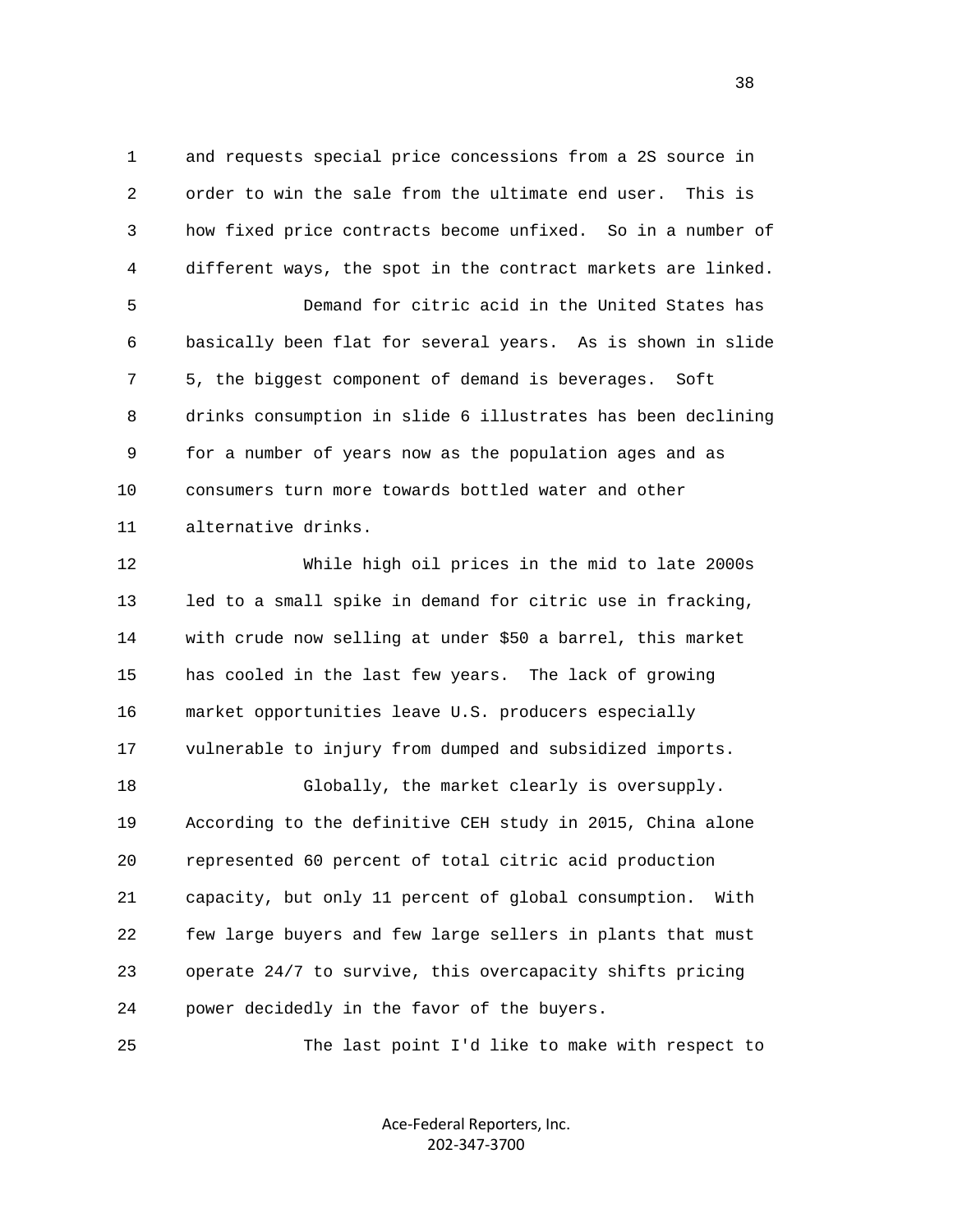1 demand is that is fairly inelastic. As the Commission has 2 found in past cases, citric acid constitutes a very small 3 percentage, like one percent or less, of the total cost of 4 the finished products in which it is use. Moreover, citric 5 has no close substitutes. Consequently, the only way to 6 increase total demand is to lower prices significantly.

 7 With all this competition -- conditions of 8 competition in mind, let's now turn to the role of subject 9 imports. Citric acid from Thailand, Colombia, and Belgium 10 have been coming in in increasing volumes over the past 11 three years. Having started from virtually nothing after 12 the imposition of the orders on Canada and China, imports 13 from subject countries now account for almost a quarter of 14 the total U.S. consumption.

 15 As it's clear from slide 7, price has been the 16 driving factor for these substantial gains in import volumes 17 and market share. Thailand has become a platform for 18 Chinese citric producers who have been unable to re-enter 19 the U.S. market with their Chinese product at fairly traded 20 prices.

 21 Two of the Thai plants, Sunshine Biotech and 22 COFCO Thailand were started by and are presumably still 23 owned by COFCO, formerly BBCA, the giant state owned agro 24 processing conglomerate and one of the largest citric acid 25 producers in China.

> Ace-Federal Reporters, Inc. 202-347-3700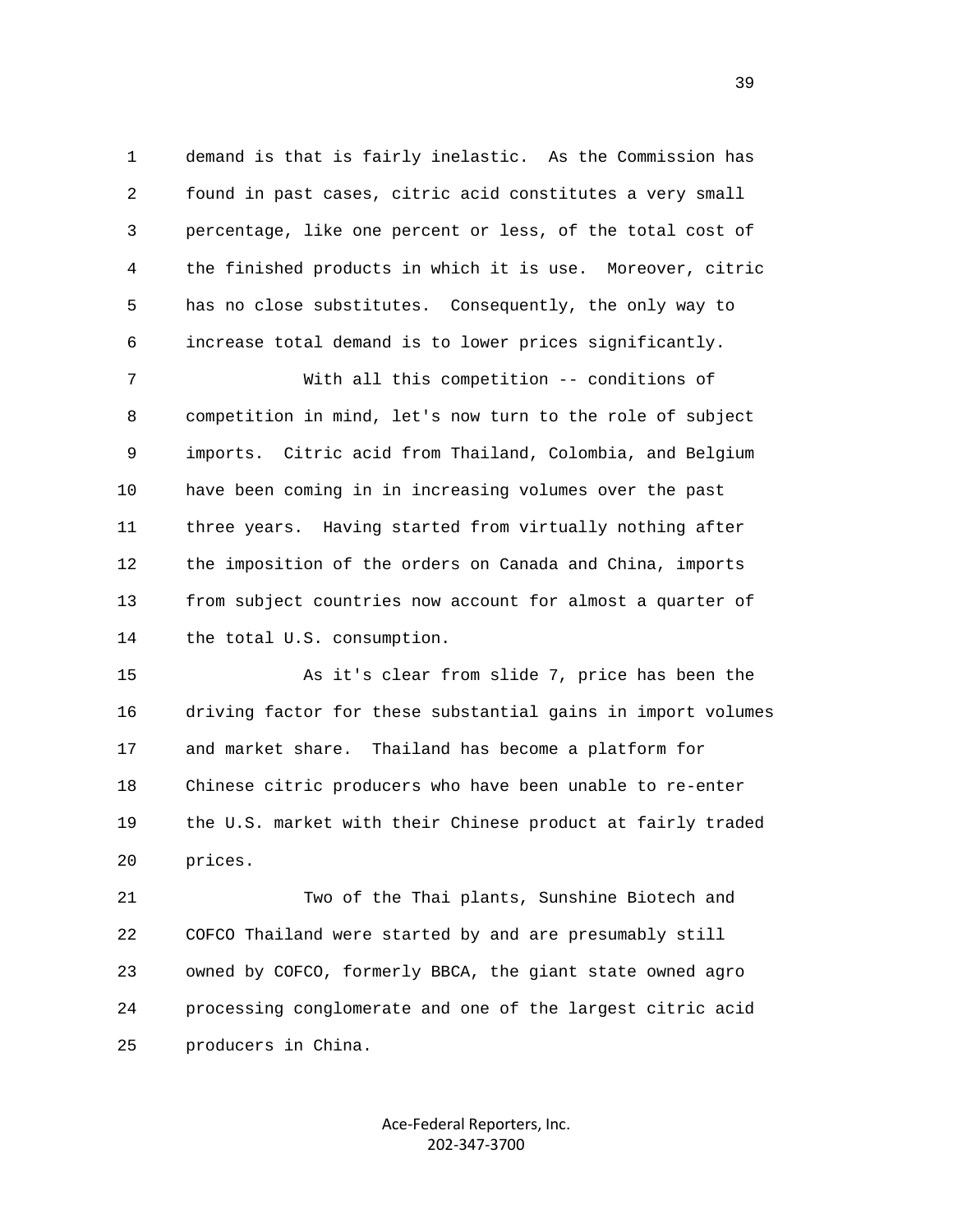1 COFCO has repeatedly refused to cooperate with 2 U.S. Department of Commerce's anti-dumping and 3 countervailing duty investigations and reviews and has been 4 shut out of the U.S. market by virtue of high adverse facts 5 available, dumping and countervailing duties. 6 We believe that Chinese money is also behind the 7 third Thai export oriented plant Niran. In fact, the core 8 of the Niran production facility in Rayong was the old DSM 9 Wooshi citric acid plant, which was disassembled and shipped 10 to Thailand. 11 Since allegedly starting production 2011, this 12 plant has been shut down over extended periods and may have 13 been used as a front for Chinese producer evasion of U.S.

14 anti-dumping duties.

 15 Chinese excess capacity is also a factor in the 16 increasing volumes coming from Colombia and Belgium. As is 17 shown in slide 8, Chinese producers have exported large 18 quantities to these two countries, thereby spoiling these 19 markets for the local producers.

 20 As a result, Sucroal and Citrique Belge have 21 been opportunistically seeking volume in the United States. 22 Sucrual in particular began to lower prices and ramp up 23 exports dramatically after its relationship with Tate & Lyle 24 expired.

25 Of course, as is usually the case with

Ace-Federal Reporters, Inc. 202-347-3700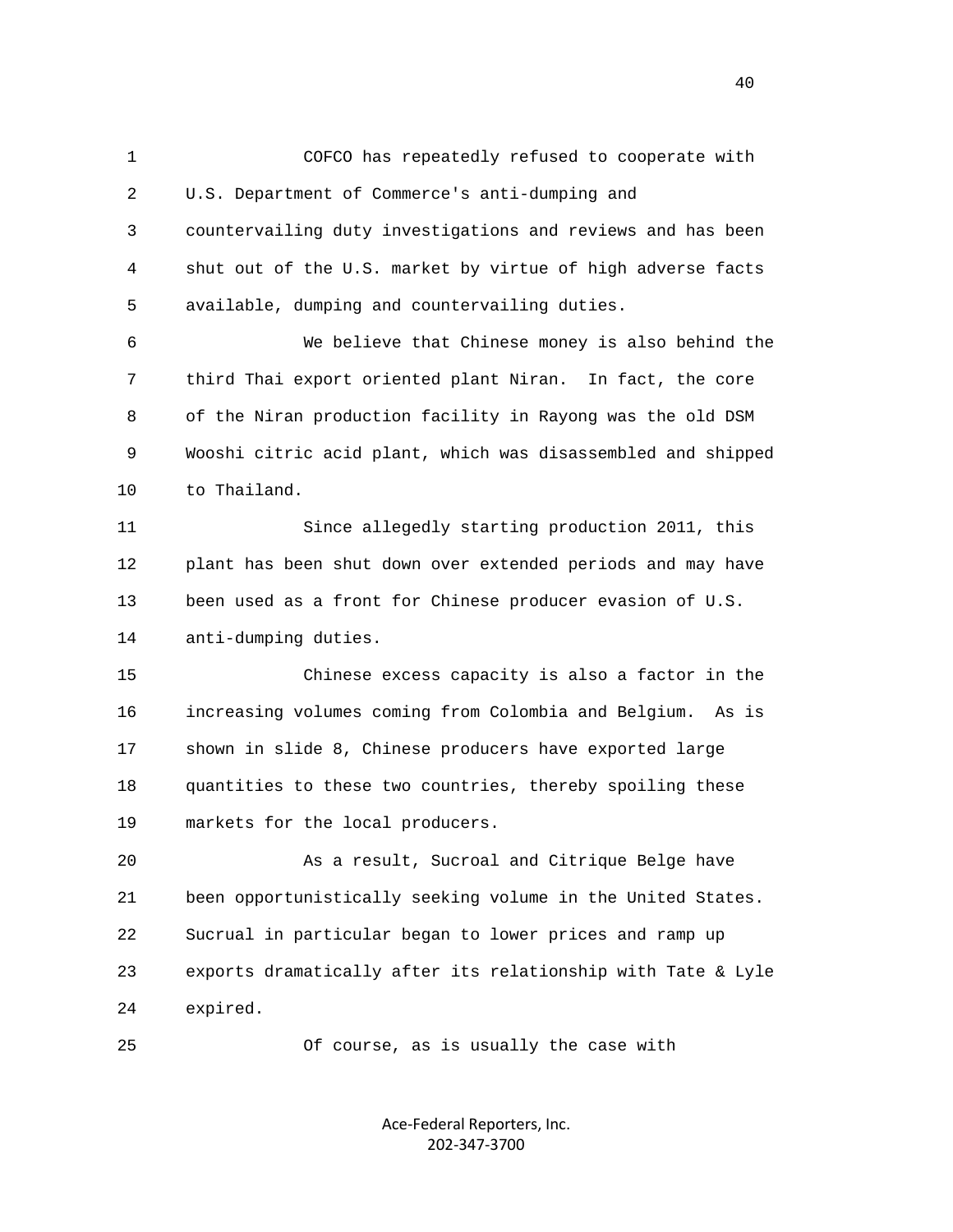1 oversupplied commodities, the surge in imports has depressed 2 U.S. prices and shifted volume from U.S. producers to 3 subject imports. The graph now in front of you, slide 9, 4 shows the relationship of U.S. producers' operating profits 5 and subject import volume. As you can see, there is a clear 6 inverse relationship between the two. Imports from 7 Thailand, Colombia, and Belgium started coming in not long 8 after the orders against China and Canada were imposed. And 9 as imports from Thailand, Colombia, and Belgium have 10 increased, U.S. profits have declined. 11 The injury being felt by the U.S. industry is 12 both price based and volume based. Average U.S. prices have 13 declined dramatically in the POI. Large contract customers 14 have repeatedly invoked lower import prices in their 15 attempts to jaw bone down prices of the U.S. producers. 16 As is evident from the U.S. producer's 17 questionnaire responses, U.S. AUVs for citric acid have 18 fallen faster than the cost of goods sold, resulting in 19 price depression and a classic price cost squeeze. 20 With respect to volume, that U.S. producers have 21 shown declines, notwithstanding the fact that the plants 22 must run 24/7. As documented in the petitions, U.S. 23 producers have also experienced lost sales. 24 Given as is shown in slide 10, their dependency 25 on exports, if left unchecked, producers in Thailand,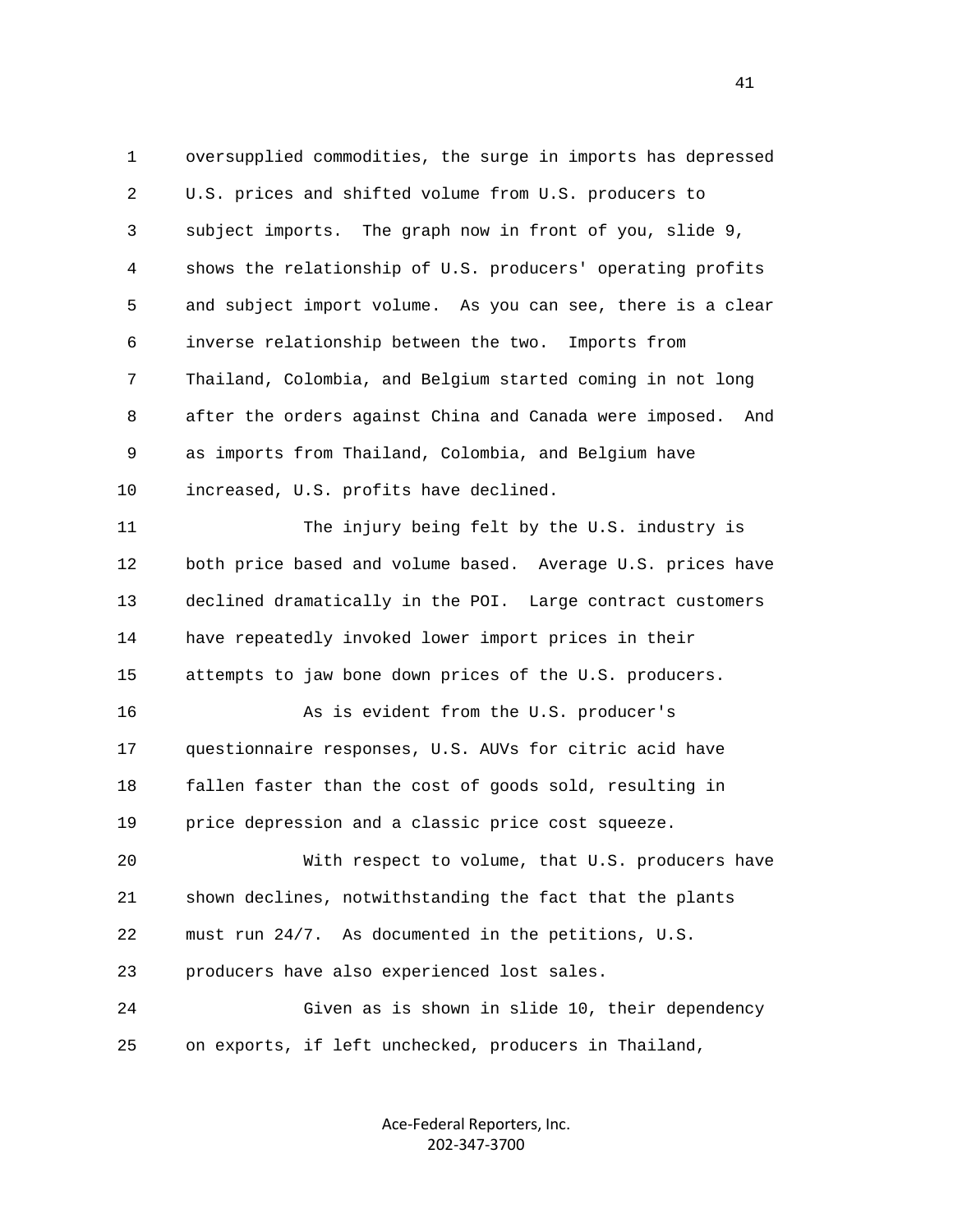1 Colombia, and Belgium will continue to use United States, 2 which is the world's largest import market for citric as 3 their dumping ground.

 4 Finally, a few words about impact. Adverse 5 price effects and adverse volume effects have translated 6 into the following indicia of industry -- injury. First, a 7 decline in U.S. commercial shipments and sales. Second, a 8 major drop in U.S. prices apparent both in the AUVs and in 9 the pricing product data. Third, a serious deterioration in 10 operating profits. And finally, an increase in the ratio of 11 cogs to sales.

 12 No nonsubject import factor can explain these 13 declines. U.S. producers have been operating at near full 14 capacity during the POI. The market share of nonsubject 15 imports during this period has remained stable. The three 16 U.S. producers are competing for the same large contracts 17 under similar market conditions that prevailed prior to the 18 POI, yet their operating performance has deteriorated 19 significantly.

 20 Finally, let me make a quick point about GMO 21 versus non GMO. You may hear today that subject imports are 22 only serving a segment of the market, which is the non GMO 23 market that U.S. producers cannot serve. This statement is 24 terribly misleading for at least two reasons. First, all 25 subject imports from all three countries can make the claim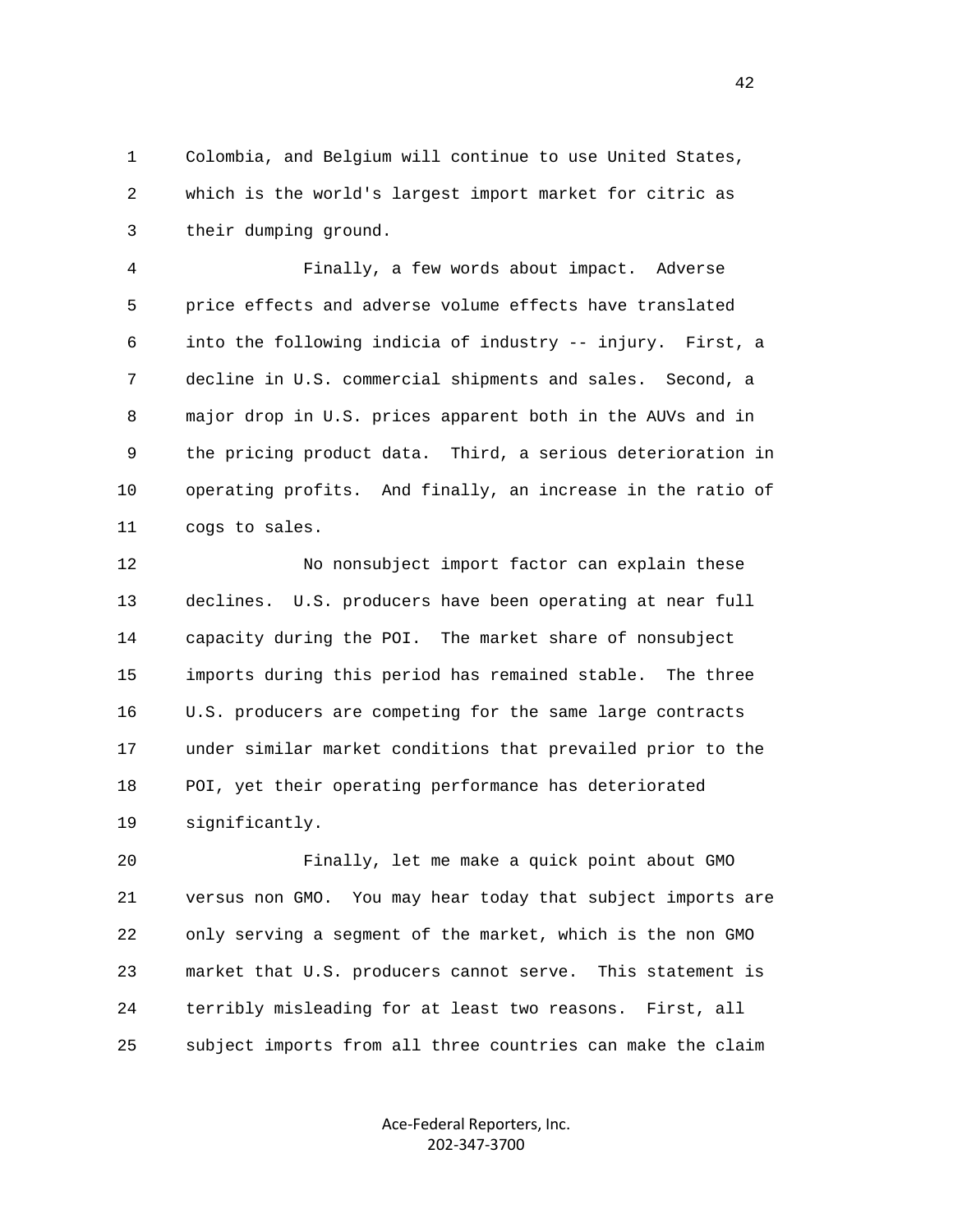1 to non GMO. The total size of the non GMO market, however, 2 is only a tiny fraction of the total volume of nonsubject 3 imports. So they all can't make that claim.

 4 Second, U.S. producers do make a product that is 5 considered non GMO under some standards. They're not one 6 simple standards for what's considered to be non GMO. And 7 could make -- that is considered under non GMO under other 8 standards if the market were big enough and if the product 9 were priced fairly, reflecting its premium characteristics 10 in the eyes of some consumers.

 11 In short, considering all the information on the 12 record, this is a textbook causation case. The data clearly 13 showed that subject imports have been a material cause of 14 declining U.S. prices and volumes and reduction in operating 15 profits. Thank you and I'll be pleased to answer any 16 questions.

 17 MR. JONES: Thank you, Mr. Anderson. Steve Jones, 18 again, for the Petitioners. Before we wrap up, I'd just 19 like to make one point in response to Mr. Schaefer's opening 20 statement.

 21 You will not hear us today, and in briefs further 22 as we hopefully get beyond the prelim into the final 23 investigation, talking about imports from these individual 24 countries in isolation. And the reason why is because the 25 statute, we believe in this case, requires the Commission to

> Ace-Federal Reporters, Inc. 202-347-3700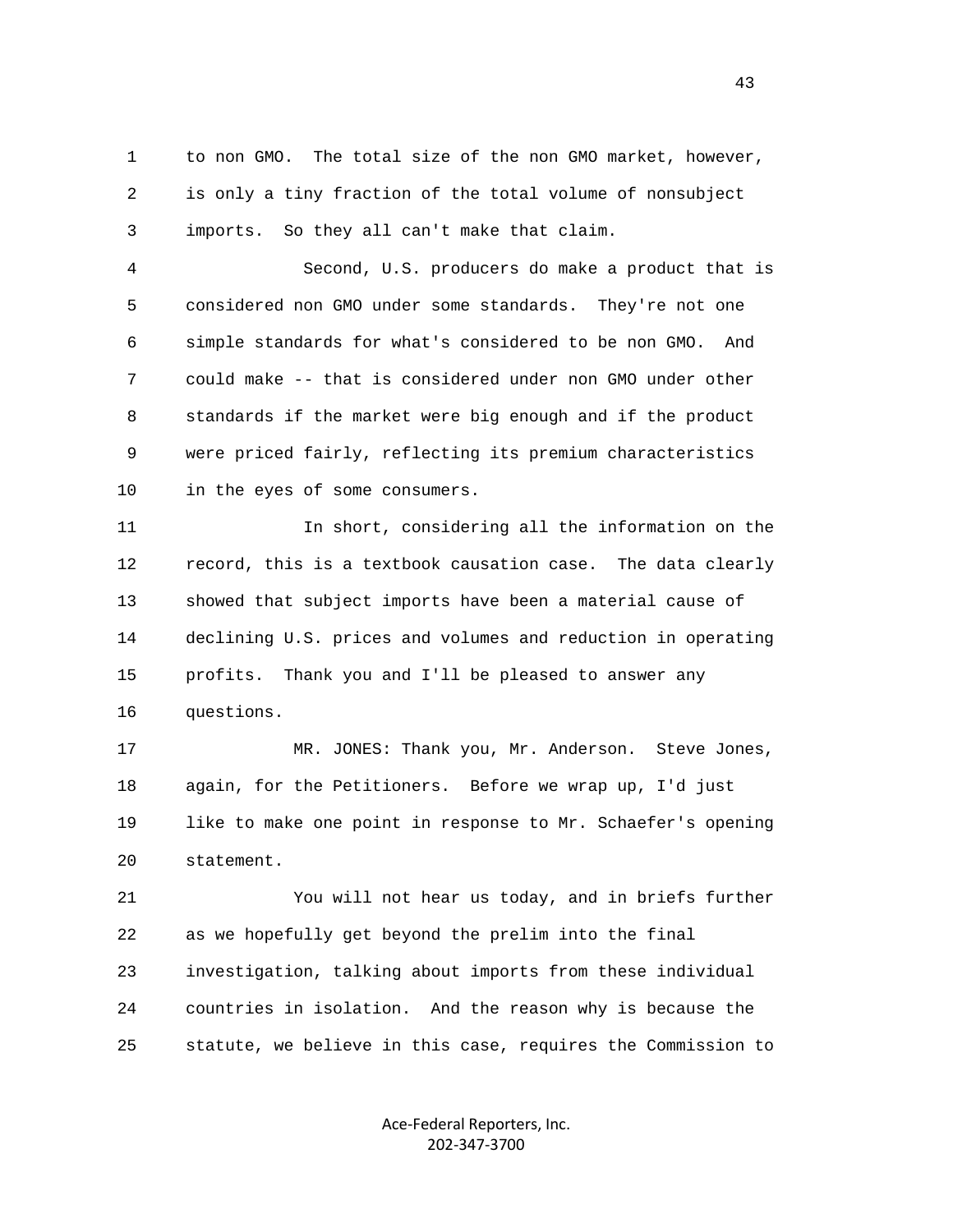1 cumulate subject imports.

| $\overline{2}$ | So you're going to be hearing us talk about                 |
|----------------|-------------------------------------------------------------|
| 3              | cumulated subject imports. Imports from Belgium were        |
| 4              | included in this case because they are contributing to the  |
| 5              | adverse volume price effects of cumulated subject imports.  |
| 6              | And as you just heard from Mr. Anderson, this is a material |
| 7              | injury case. And in a material injury case, if the subject  |
| 8              | imports compete with each other and with the domestic       |
| 9              | producers in the U.S. market, the Commission is required to |
| 10             | consider the volume and price effects of those imports on a |
| 11             | cumulated basis.                                            |
| 12             | So this is a cumulation case, and in our view it            |
| 13             | would be contrary to the statute to view it any other way.  |
| 14             | So we will be happy to respond to any questions that you    |
| 15             | have, but I just wanted to make sure it was clear what our  |
| 16             | position is. And in our view, no basis exists in this case  |
| 17             | to decumulate imports from any subject country. And the     |
| 18             | Commission should consider the volume and price effects of  |
| 19             | the subject imports on a cumulated basis.                   |

 20 And that concludes our presentation, and we would 21 be happy to respond to your questions. Thank you very much 22 for your attention.

 23 MR. CORKRAN: Thank you very much. And on behalf 24 of staff, I just want to express our appreciation for your 25 coming and for your testimony today.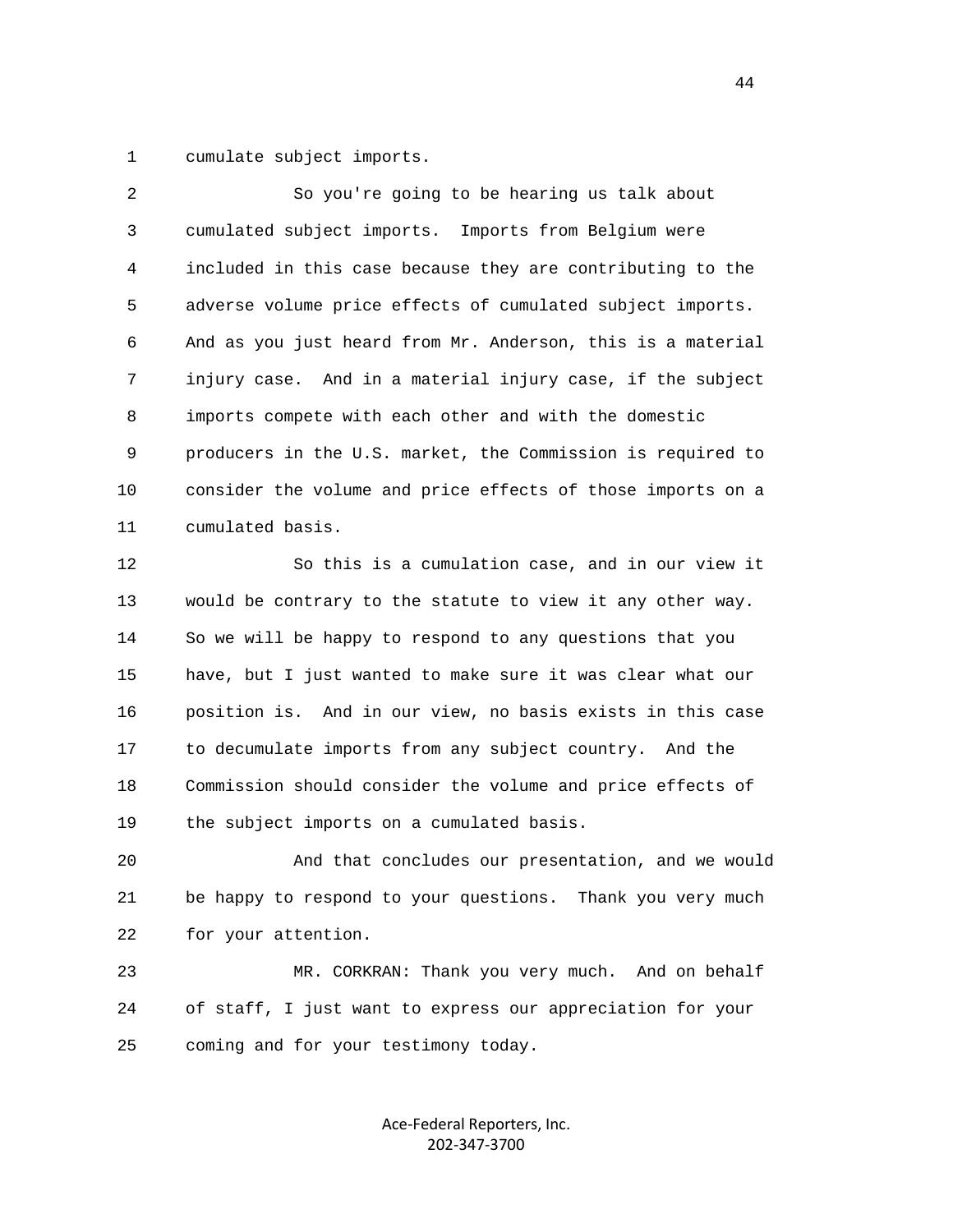1 We will start with Mr. Jones.

 2 MR. JONES: Good morning, everyone. Lawrence 3 Jones from Office of Investigations. I am going to start 4 with some questions about the product and the industry. 5 So the first question would be: Since the last 6 review, which was done about two years ago, on China and 7 Canada, it was approximately two years ago, what problems 8 have your firms, the three combined, have had with regard to 9 supply disruptions? And is this a recurring theme? 10 MR. AUD: I can take a shot at that. Chris Aud 11 with Cargill. Specific to internal supply disruptions, or 12 issues within our own company, we haven't had any in the 13 last several years. Part of that reason is we keep an 14 inventory on hand, and so we keep a certain amount of 15 inventory on hand to be able to handle minor disruptions 16 that are inherent in the business. But we haven't had any 17 issues with putting customers on allocation, or shorting 18 customers, not honoring our commitments on a contract, in 19 the last several years.

 20 MR. PEEL: Jeff Peel with ADM. We are pretty much 21 in the same position. We have had no outages. We've had no 22 down time, other than what would be scheduled for 23 maintenance. But that's taken care of because we build 24 inventories. And we have warehouses throughout the U.S., as 25 well as at the plant site, so that we build inventory to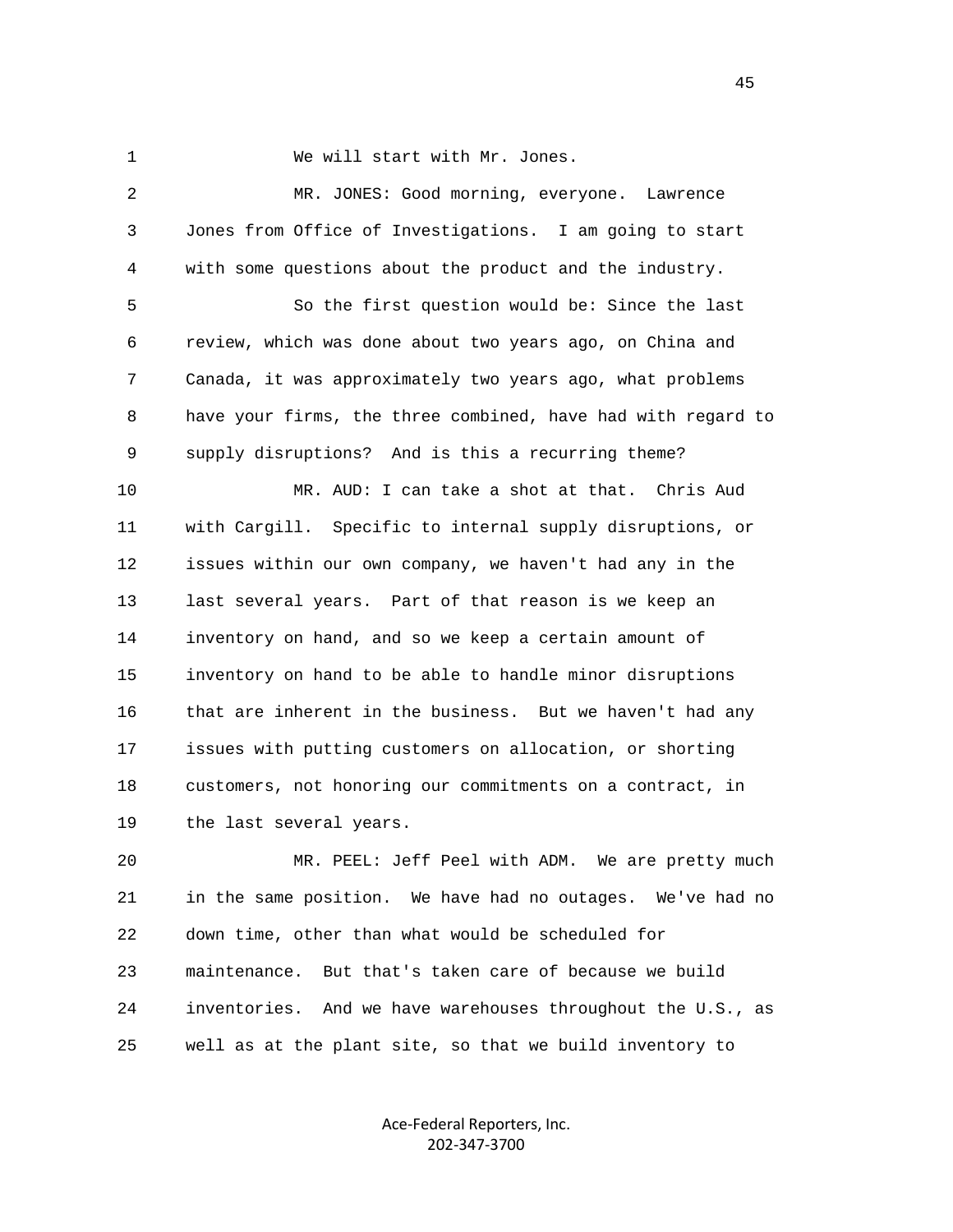1 make certain that we have all of our customer needs taken 2 care of.

 3 MR. ERICKSON: I'll echo a similar response. No 4 significant outages over the Period of Investigation. And 5 we use inventory as a buffer for any unscheduled plant 6 issues that may arise.

 7 MR. JONES: Thank you. So following up with that, 8 what would you say as far as the domestic industry having 9 the sufficient capacity to satisfy the U.S. market as a 10 whole? And is this more relevant, this question more 11 relevant now than it was two years ago when the review was 12 done for Canada and China?

 13 MR. ERICKSON: I can start this one. You know, 14 the U.S. is a net importer of citric acid, so we do rely on 15 imports to fill a void in supply. The citric supply 16 situation hasn't really changed; it's just changed by who's 17 actually importing material at this point. You know, 18 capacity that I believe as all three testimonies have said, 19 we've all invested since the China duties were imposed, 20 expanding capacity, but we're still in a net importer role 21 for citric acid as a U.S. market. So we do rely on imports 22 to fill that void.

 23 MR. AUD: And I'll just add that, you know--oh, 24 I'm sorry, Chris Aud, Cargill. I would just add at Cargill, 25 and I think is the case with my colleagues here at the

> Ace-Federal Reporters, Inc. 202-347-3700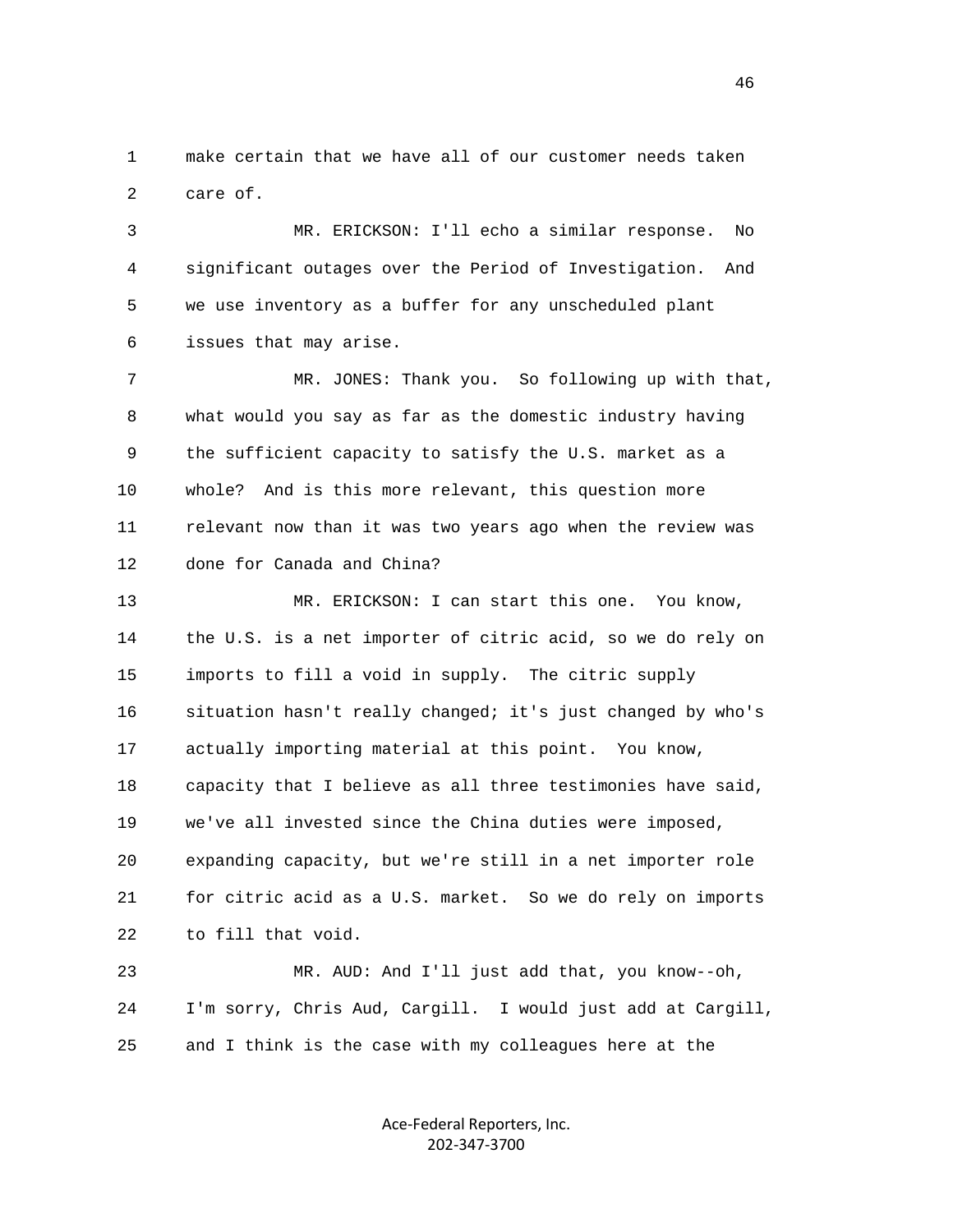1 table, we very much appreciate and enjoy competing in an 2 open and fair market environment.

 3 So the fact that there is a supply deficit among 4 the domestic U.S. producers, it necessarily means that 5 imports are required. But when they're dumped and 6 subsidized, that's when we run into a problem.

 7 MR. PEEL: Jeff at ADM. One of the concerns that 8 I really has is if you take a look at domestic capacity as 9 utilization, which I think are eroding, and that has a lot 10 to do because of the increased imports. So realistically 11 when one takes a look at the offset, the imports coming in 12 are a much higher rate than what they were. And so that has 13 a dramatic impact on our ability to run efficiently the way 14 we want to. And at the same time, it's all based on lower 15 prices. And so you're taking profitability away.

 16 MR. JONES: Thank you. Mr. Peel, just to follow 17 up on what you presented, I had a question about some of the 18 investments. You mentioned some of the investments that 19 your company firm was looking to since 2000 when the last 20 reviews were done. I wanted to see what investments were 21 you specifically looking to include for your company?

 22 MR. PEEL: We are looking at replacing turbines. 23 We're also looking at replacing equipment that has been in 24 position for quite awhile and is starting to deteriorate. 25 Because any facility that is going to run 24/7 eventually is

> Ace-Federal Reporters, Inc. 202-347-3700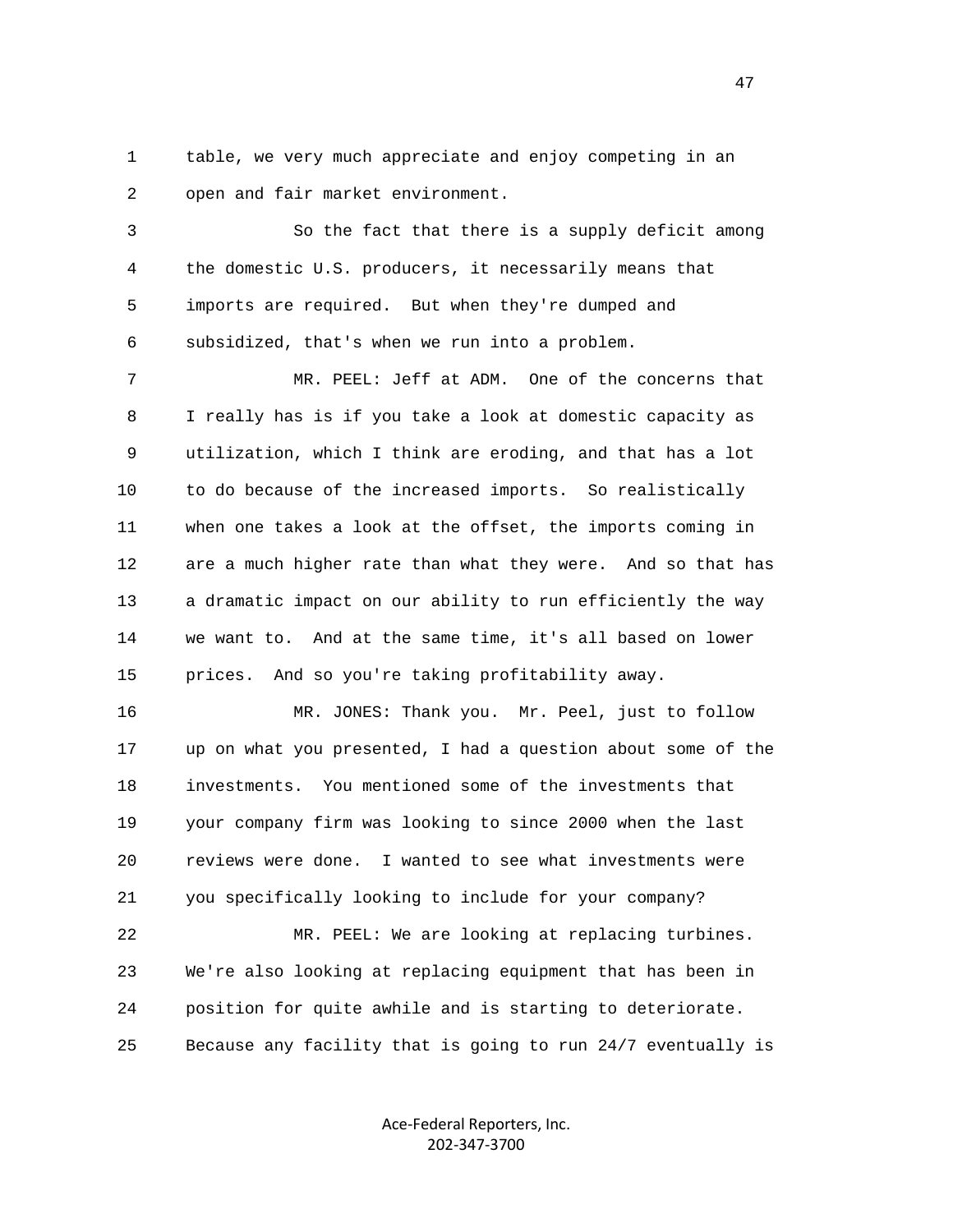1 going to break down.

| 2  | We are even looking at new opportunities out                 |
|----|--------------------------------------------------------------|
| 3  | there when we take a look at where we become more efficient  |
| 4  | in our operations. And we're not able to pursue those.       |
| 5  | MR. JONES: Thank you. And just to follow up on               |
| 6  | that, since the Orders were imposed back in 2009, was there  |
| 7  | any reason why those investments were not done or completed  |
| 8  | between 2009 and '13?                                        |
| 9  | MR. PEEL: We've made some investments for                    |
| 10 | improvement, but that's still quite awhile ago. And at the   |
| 11 | same time, when you're taking a look at the business you're  |
| 12 | trying to see is that business sustainable? And you're       |
| 13 | looking at a three-year situation of where we were able to   |
| 14 | gain and get back to where we once were. And then we saw     |
| 15 | that turn and start to go down, especially with the product, |
| 16 | the imports that were coming in. And so you as a             |
| 17 | corporation, we have responsibility to our shareholders, and |
| 18 | our shareholders expect us to run our business responsibly,  |
| 19 | understand what makes us efficient, and invest back into our |
| 20 | facilities wisely.                                           |
| 21 | MR. AUD: Chris Aud with Cargill. Just one thing              |
| 22 | So we have an annual preventative maintenance<br>to add.     |
| 23 | budget that literally runs in the millions of dollars.<br>So |
| 24 | not only is it investment in terms of improving kind of      |
| 25 | current operations, but just to maintain the base operations |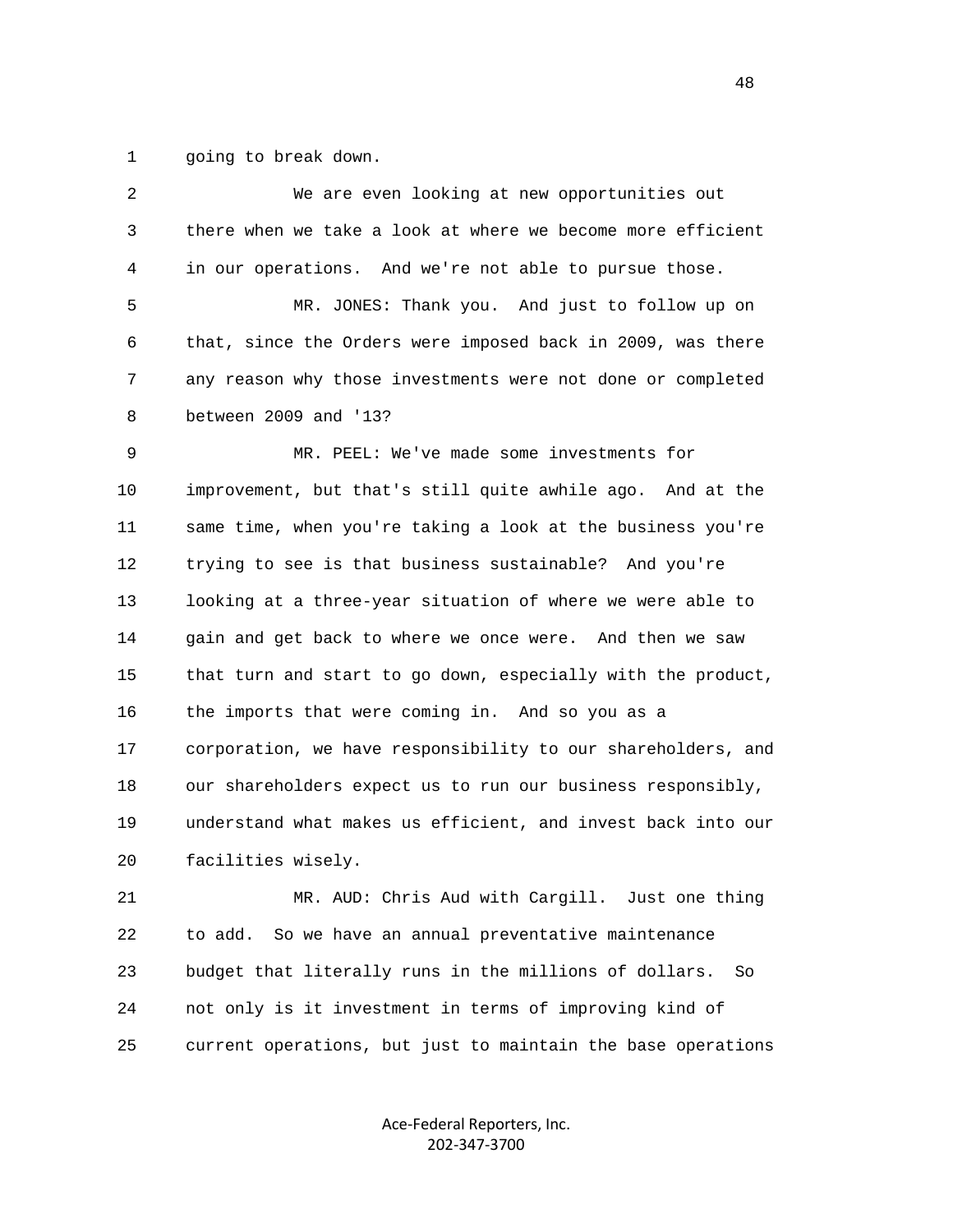1 is a significant capital investment.

| $\overline{2}$ | And given what's happening out in the market,                |
|----------------|--------------------------------------------------------------|
| 3              | we've made the decisions internally to cut back on some of   |
| 4              | that spent. And that not only puts our business at risk,     |
| 5              | but ultimately our customers. And so, you know, we see this  |
| 6              | as a necessary thing for the U.S. industry, not just for the |
| 7              | three of us in here, but for our customers and the long-term |
| 8              | sustainability of our businesses, and our ability to supply  |
| 9              | them reliably over the long term. This is critically         |
| 10             | important for our business.                                  |
| 11             | MR. JONES: Thank you. So following up on that,               |
| 12             | as far as growth and the projection of growth within the     |
| 13             | U.S. and global markets for citric acid, what do you see as  |
| 14             | the reasonable future, or reasonably foreseeable future?     |
| 15             | And what do you base that on as far as where you see it      |
| 16             | going?                                                       |
| 17             | MR. ERICKSON: Ken Erickson with Tate & Lyle.                 |
| 18             | I'll start with this one. You know, our outlook on citric    |
| 19             | acid in the U.S. market is relatively flat from a demand     |
| 20             | side.<br>You know, we see, as the one chart that was up      |
| 21             | earlier showed, beverage is about half the consumption.      |
| 22             | You know, carbonated beverages have been on the              |
| 23             | decline, and that's a significant consumer of citric acid.   |
| 24             | There are other areas of the, you know, packaged goods       |
| 25             | industry for food that are growing, other applications, GDP  |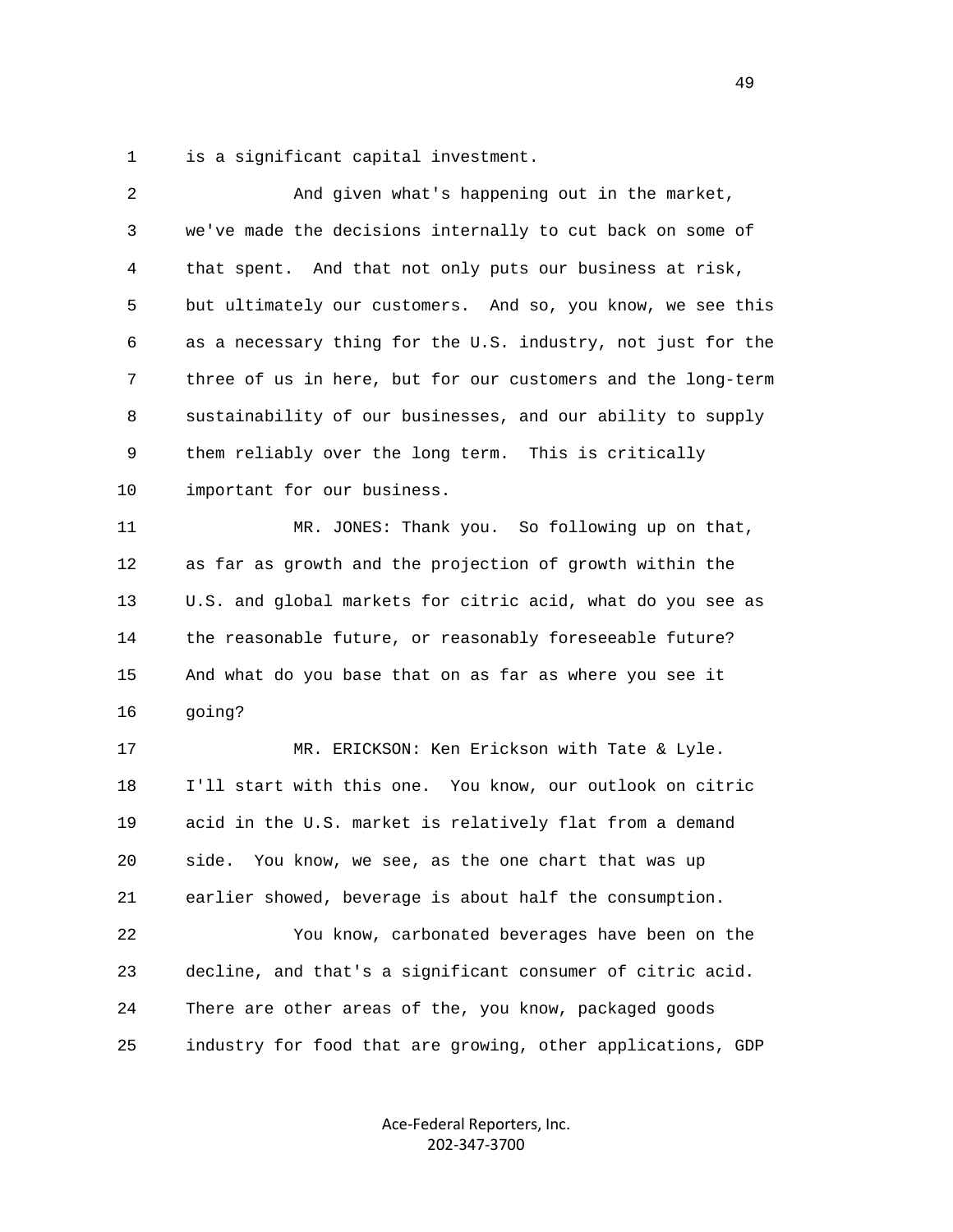1 and just population growth as well will continue to increase 2 consumption elsewhere. But our viewpoint is basically the 3 decline in soft drink consumption will about offset by any 4 other organic growth. So we're looking at a flattish 5 demand.

 6 MR. TUMA: This is Brett Tuma, Commercial Manager 7 at Cargill. I work with Chris. I would echo Ken's 8 sentiment that the majority of the market is sold into the 9 beverage industry. And so if you look at the trend that's 10 continued there and that we expect, given consumer 11 preferences, any real organic growth to have meaningful 12 impact to our demand, and so that's why it's ever more 13 important to understand and take action on what's going on 14 in the marketplace. Because our industry is at risk. And 15 you hear the rest of our colleagues mention the impact of 16 import pricing, but there's nowhere else for us to go with 17 product at this point.

 18 We're seeing a flat marketplace. And if we can't 19 compete at the current customer base we're going to be in 20 trouble.

 21 MR. ANDERSON: This is Chuck Anderson. I'll try 22 the global picture. If you look at the CH Study, which I 23 think we provided in the Petition, it shows I think fairly 24 clearly that there's global over-capacity.

25 Global demand is expected to grow I believe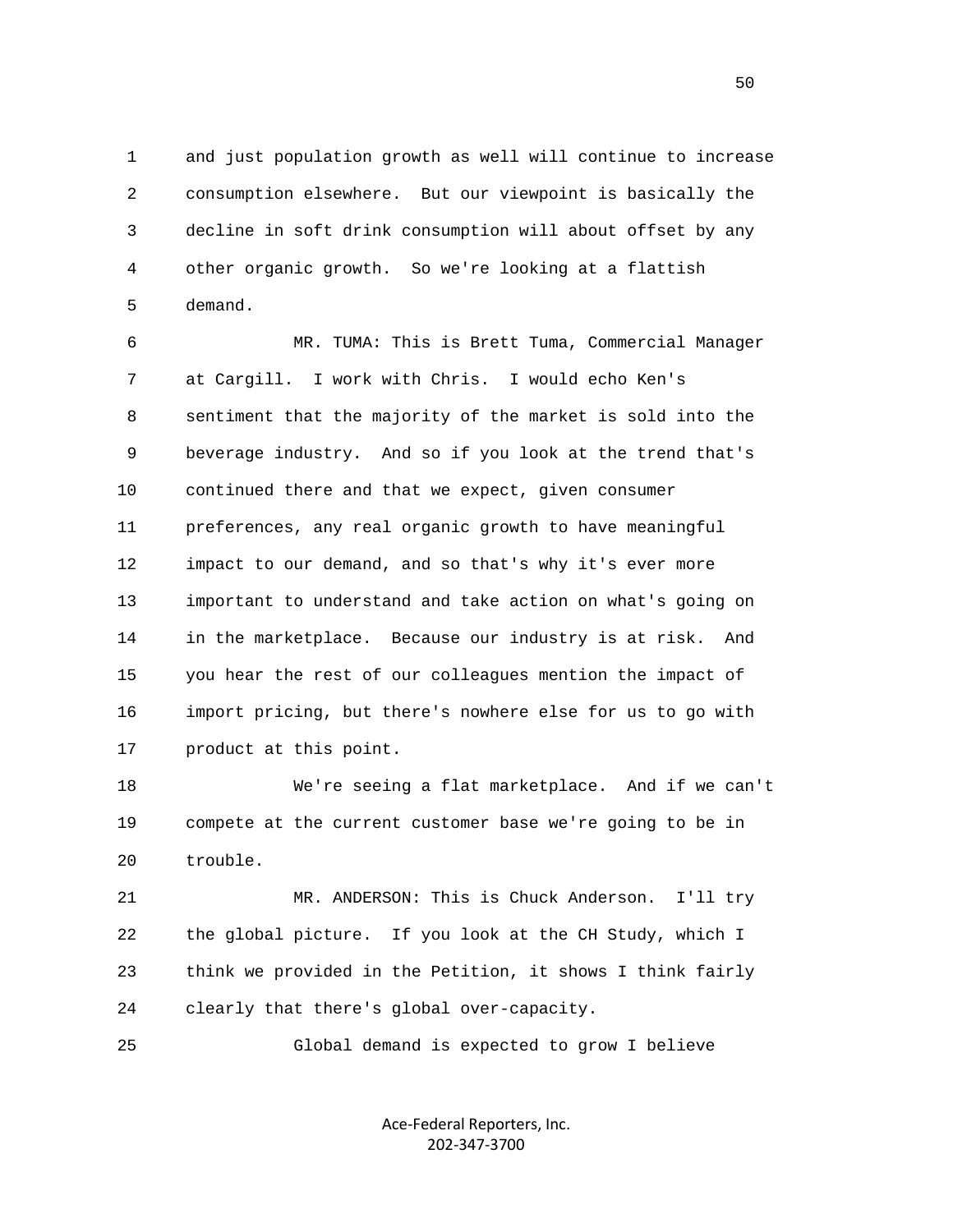1 fairly consistently with global GDP. But there's so much 2 over-capacity that it's going to take a number of years to 3 work off the existing capacities.

 4 So we've--notwithstanding the fact that I think 5 the global market looks a little bit more optimistic than 6 the U.S. market, it doesn't really solve the problem of 7 global over-capacity for a number of years.

 8 MR. JONES: Thank you. And just following up on 9 that, I suppose a question begs as far as non-GMO 10 preferences specifically for customers. Can you guys tell 11 us a little bit about the customer preferences for non-GMO 12 citric acid, where it stands now, and where you project it? 13 MR. AUD: I can start off. So generally speaking,

 14 we say it is a fraction of the market, the overall market. 15 We do offer a non-GMO product, as Mr. Anderson mentioned. 16 This is Chris Aud with Cargill, by the way. Sorry. That 17 Mr. Anderson mentioned in his testimony.

 18 The fact that there are many different standards 19 to apply to non-GM, and depending on the customer, their 20 specific application, that can really vary widely. And so 21 there's not a lot of clarity in the market on non-GM in 22 general. But we do have a non-GM product. We offer it. We 23 don't invest significantly in terms of increasing the amount 24 of the capacity for that product within Cargill just 25 because it's such a small market and our customers aren't

> Ace-Federal Reporters, Inc. 202-347-3700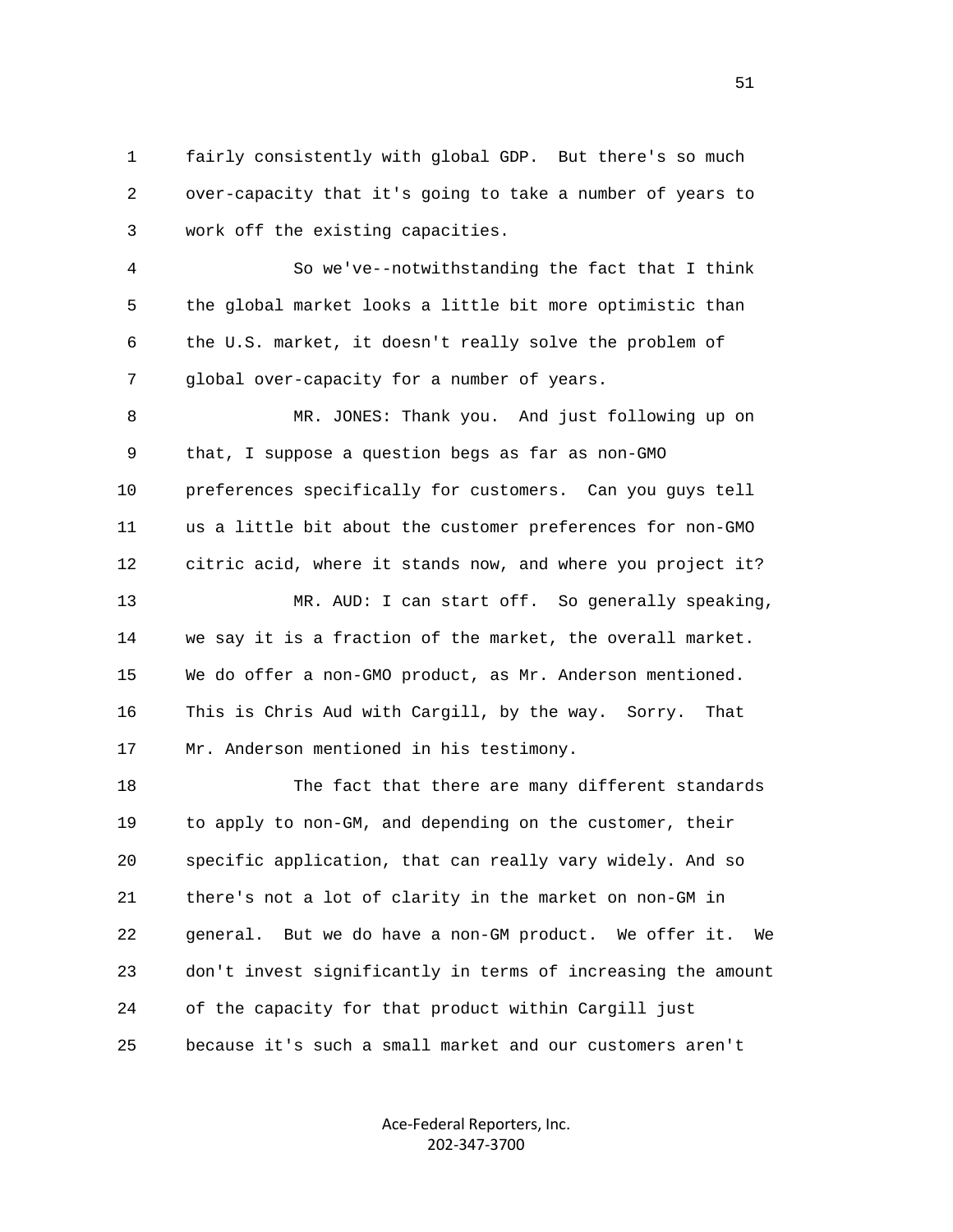1 asking for it.

| 2            | And lastly, the reason we don't make further                  |
|--------------|---------------------------------------------------------------|
| $\mathsf{3}$ | investment in growing that market is because it's not traded  |
| 4            | at a premium in the market. And so the people who are         |
| 5            | supplying that different standard type non-GM product that's  |
| 6            | imported material do not ask for and command a premium        |
| 7            | In fact, the product that they sell as non-GMO to<br>product. |
| 8            | their customers is below our regular standard citric acid     |
| 9            | pricing in many cases.                                        |
| 10           | MR. PEEL: This is Jeff, ADM. It's sort of a niche             |
| 11           | market because of the fact that there's lower demand.<br>It's |
| 12           | something that should have a premium to it in the             |
| 13           | marketplace because of the smaller demand. But the product    |
| 14           | that comes in, this non-GMO, is not only competing as a       |
| 15           | non-GMO, it's competing against the GMO product.              |
| 16           | And so when you're selling product at commodity               |
| 17           | prices, you don't differentiate yourself. And as Chris was    |
| 18           | saying, until we get a clear definition, too, from the        |
| 19           | government as to what the non-GMO is, and what it isn't,      |
| 20           | it's going to be another year or two. And we're not certain   |
| 21           | that this market is sustainable.                              |
| 22           | MR. ANDERSON; Just to give you a little insight               |
| 23           | into some of the difficulties, okay? The GMO versus non-GMO   |
| 24           | relates to the substrate. So it starts out as corn.<br>Okay?  |
| 25           | You and I know, yellow number two corn. And then it gets      |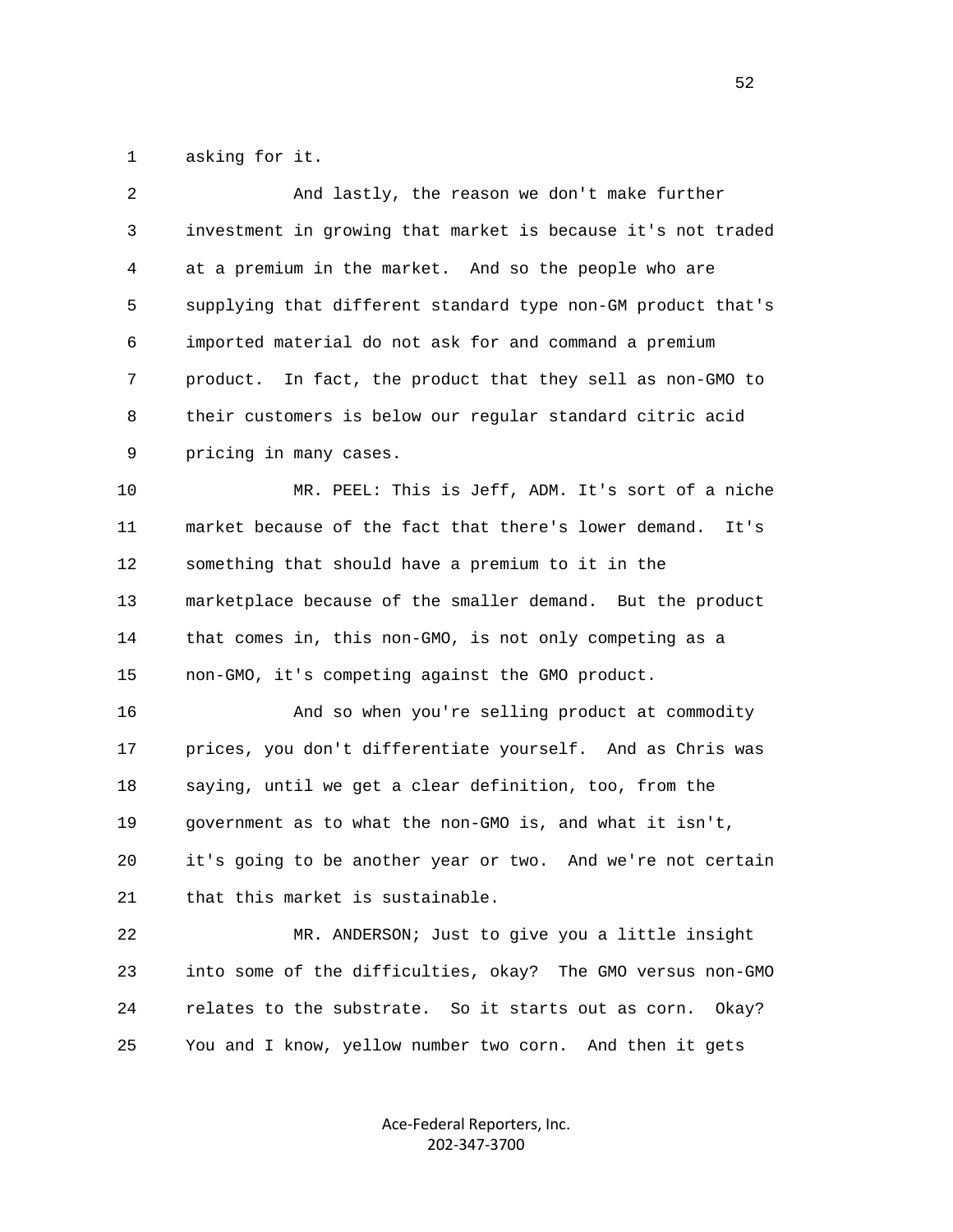1 converted to dextrose, okay? And then through the process 2 of fermentation, it's molecularly changed entirely into 3 something completely different. So this is why it gets 4 complicated, because the "non-GMO" for a number of 5 customers, they consider that the conversion eliminates any 6 sort of genetic modification effect.

 7 Others, purely for marketing reasons, want to say 8 that 100 percent of their ingredients are non-GMO. So the 9 market is very sort of vague and fuzzy right now as to what 10 really is non-GMO when it comes to citric acid.

 11 You can make a credible claim that all citric 12 acid really is non-GMO. Or, you know, that some of it's 13 not. So until the market really clarifies what constitutes 14 non-GMO, it's hard to predict where it's going to go.

 15 MR. ERICKSON: Ken Erickson with Tate & Lyle. I 16 just had one other piece of that. We also own a 17 manufacturing facility in Brazil that produces non-GMO 18 citric acid. You know, Brazil is a protected market. They 19 have similar protections against the Chinese manufacturers 20 going back to along the timelines of the U.S. market.

 21 So a relatively healthy marketplace where there 22 is demand in-country, and prices that support the local 23 demand. We do not get--we do not import material in large 24 quantities to the U.S. for non-GMO because the pricing does 25 not merit the amount of volume that would be required to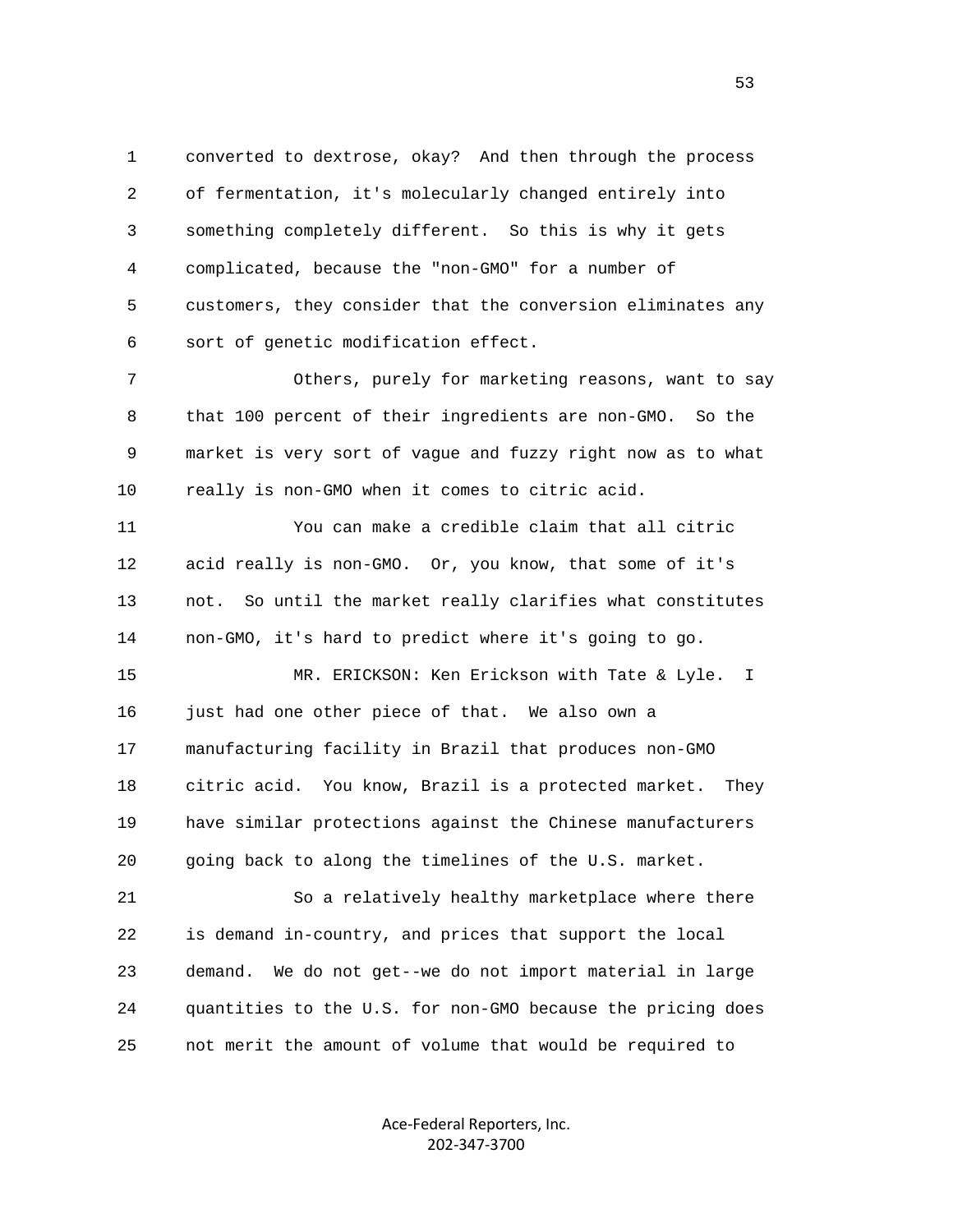1 take on what fairly priced traded material in Brazil, plus 2 freight to land in the U.S., would land it at a much higher 3 cost than what the dumped imports are arriving on our shores 4 at.

 5 So just from another manufacturer's point of view 6 of a different geography for true non-GMO material, you 7 know, we just can't make it work economically.

 8 MR. AUD: Chris Aud with Cargill. Just one last 9 thing to add. So there is an EU standard, or a European 10 standard for non-GM, and our product meets that standard. 11 And so many of our customers require that standard, and our 12 non-GM product that's the same as our GM product to certain 13 customers is the same exact product.

 14 MR. JONES: Thank you for the answers regarding 15 non-GMO. Shifting gears a little bit to employment trends-- 16 this is for all the firms individually, and then also as a 17 whole--how would you describe the current employment trends 18 regarding citric acid? And basically what would you say as 19 far as the future as far as employment trends? And where 20 would you say it's been for the last three years or so? 21 MR. PEEL: This is Jeff, ADM. The trends are

 22 going to change. I mean, we can't live at the current 23 pricing levels and stay in business. And we're being 24 pressured very strenuously from up top. And that means that 25 we potentially have our facility at South Port in jeopardy

> Ace-Federal Reporters, Inc. 202-347-3700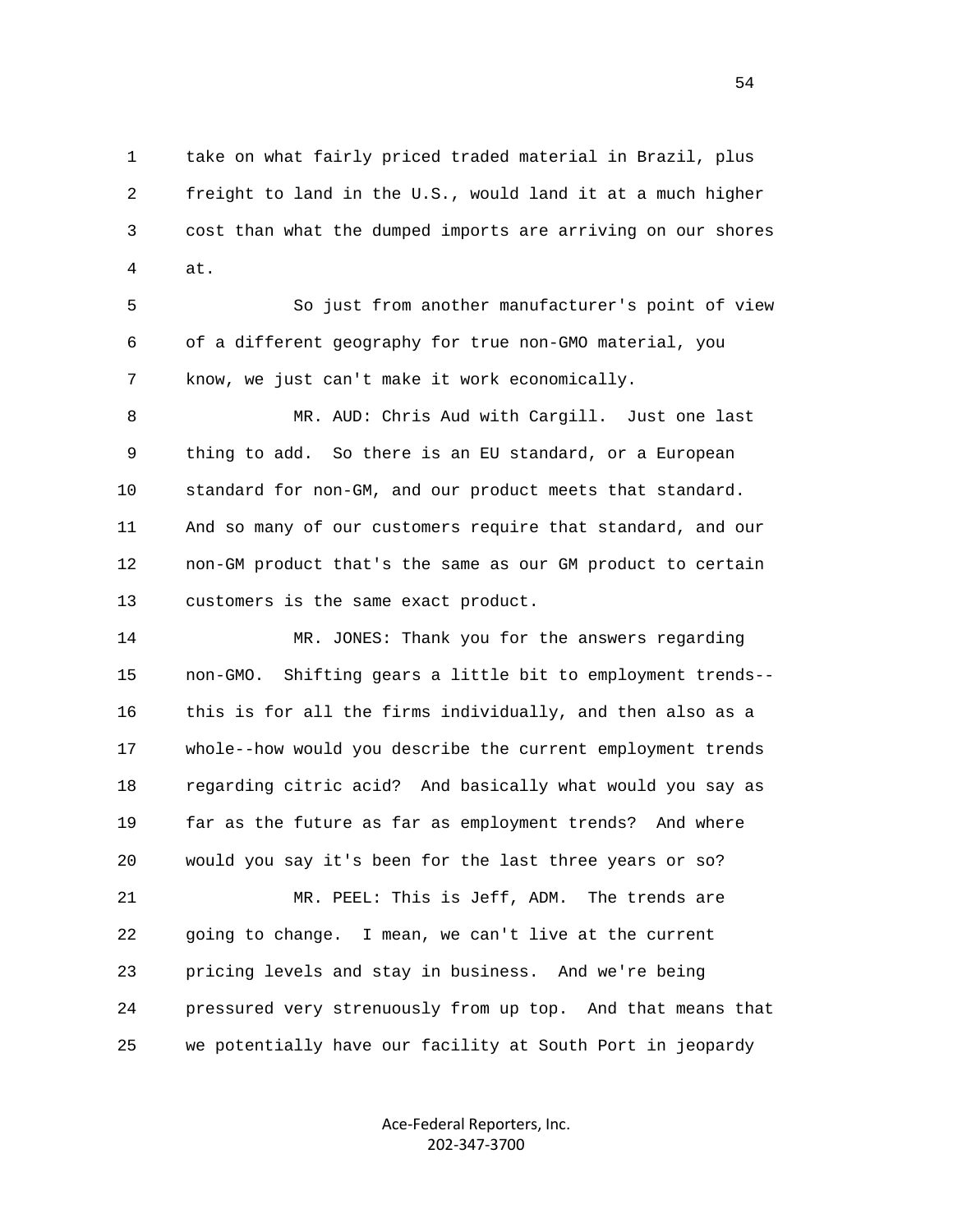1 of not being around long term. And that's over 250 jobs 2 just in that particular facility, and that doesn't take into 3 consideration the other jobs that are supporting that with 4 the substrains that we sell.

 5 So, you know, with the continued increase from 6 Thailand, Colombia, and Belgium in import volumes, it's 7 going to create a higher level of unemployment, I believe. 8 MR. JONES: Have you increased your hiring? Have 9 you increased the number of jobs since the Orders were 10 imposed for Canada and China?

 11 MR. PEEL: Have we increased since then? No, we 12 haven't. We've actually streamlined. We went to a 13 different approach in supporting sales. We--you're looking 14 at the business manager and a sales person at the same time. 15 I'm wearing two hats. And that's changed in our business 16 where we had three or four people supporting on this 17 business.

 18 So at this point in time, it's tough to justify 19 adding heads and adding personnel with no returns.

 20 MR. ANDERSON: I'd just like to say, I've visited 21 these plants a number of different times now, and the type 22 of people who are working there--first of all, it's amazing 23 how efficient these plants are. Their continuous process 24 equipment doesn't take a lot of employees. It's not that 25 labor-intensive an industry. But because it's continuous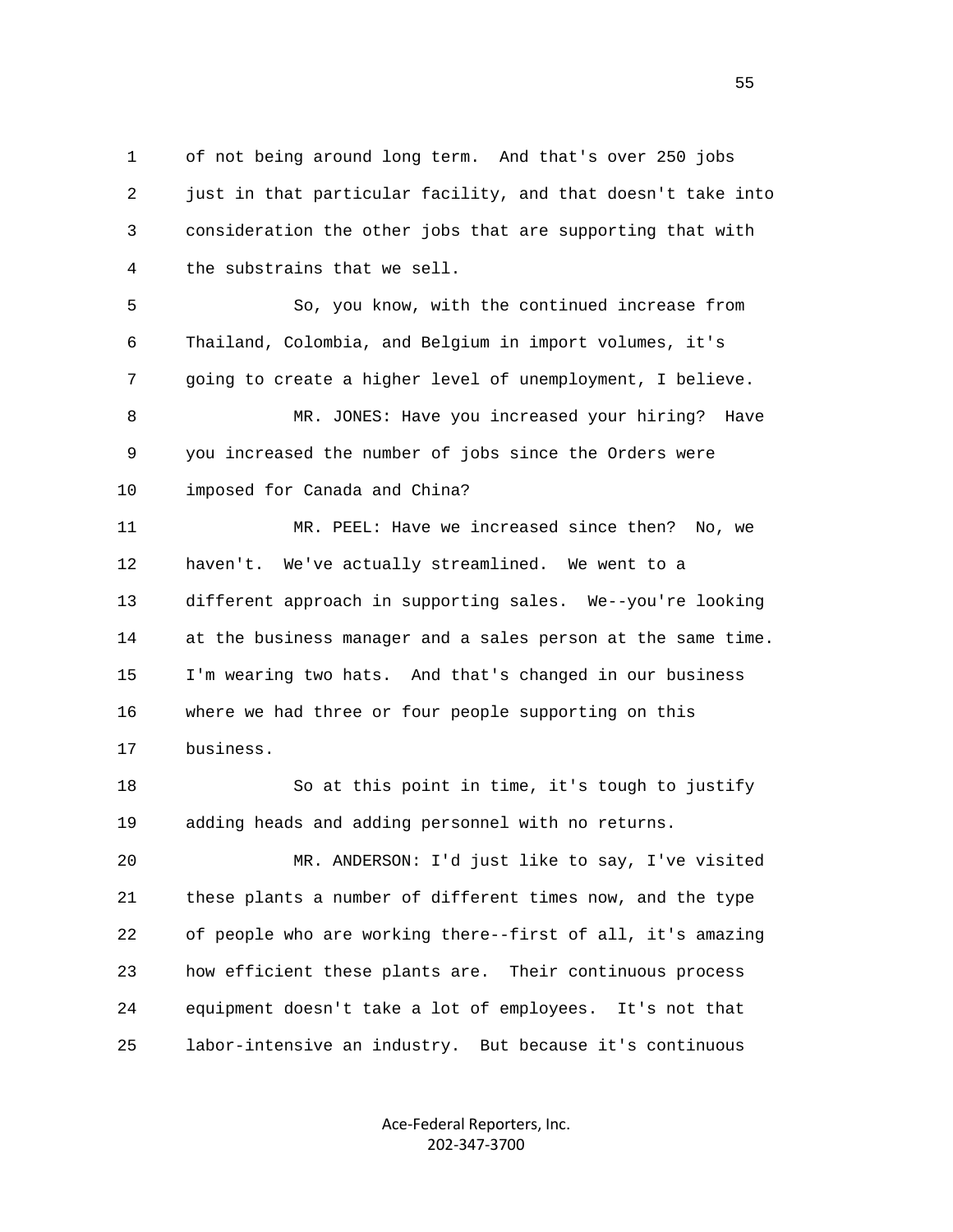1 process and 24/7, it's very difficult to make marginal 2 changes in employment.

 3 That is, if the plant has to run, you have to 4 have these same highly trained people. There's not a lot of 5 room for increase or decrease, and for that reason I think 6 generally the employment numbers have been flat for a number 7 of years. You would have to have a huge increase in 8 capacity or a significant decrease in capacity in order to 9 have a big employment change.

 10 MR. STEVE JONES: Steve Jones. Mr. Jones, just 11 one thing to add on that. Just looking at the Commission's 12 report from the Sunset Review, the employment data are 13 public there. There was a slight increase in employment for 14 the industry from 2009 to 2013. It looks like about a 15 plus-18 production workers over that time. But the reason 16 for that is the reason that Mr. Anderson just stated. The 17 plant is run 24/7. You can't turn them on and off. And a 18 temporary shutdown is very harmful to the business and the 19 financial performance of the business.

 20 So there has not been a lot of change in 21 employment since the China and Canada orders in 2009.

 22 MR. AUD: Chris Aud with Cargill. Just from our 23 viewpoint, very consistent with what's already been said in 24 terms of our kind of current state of employment. Just to 25 speak of the future trend part of the question, I think if

> Ace-Federal Reporters, Inc. 202-347-3700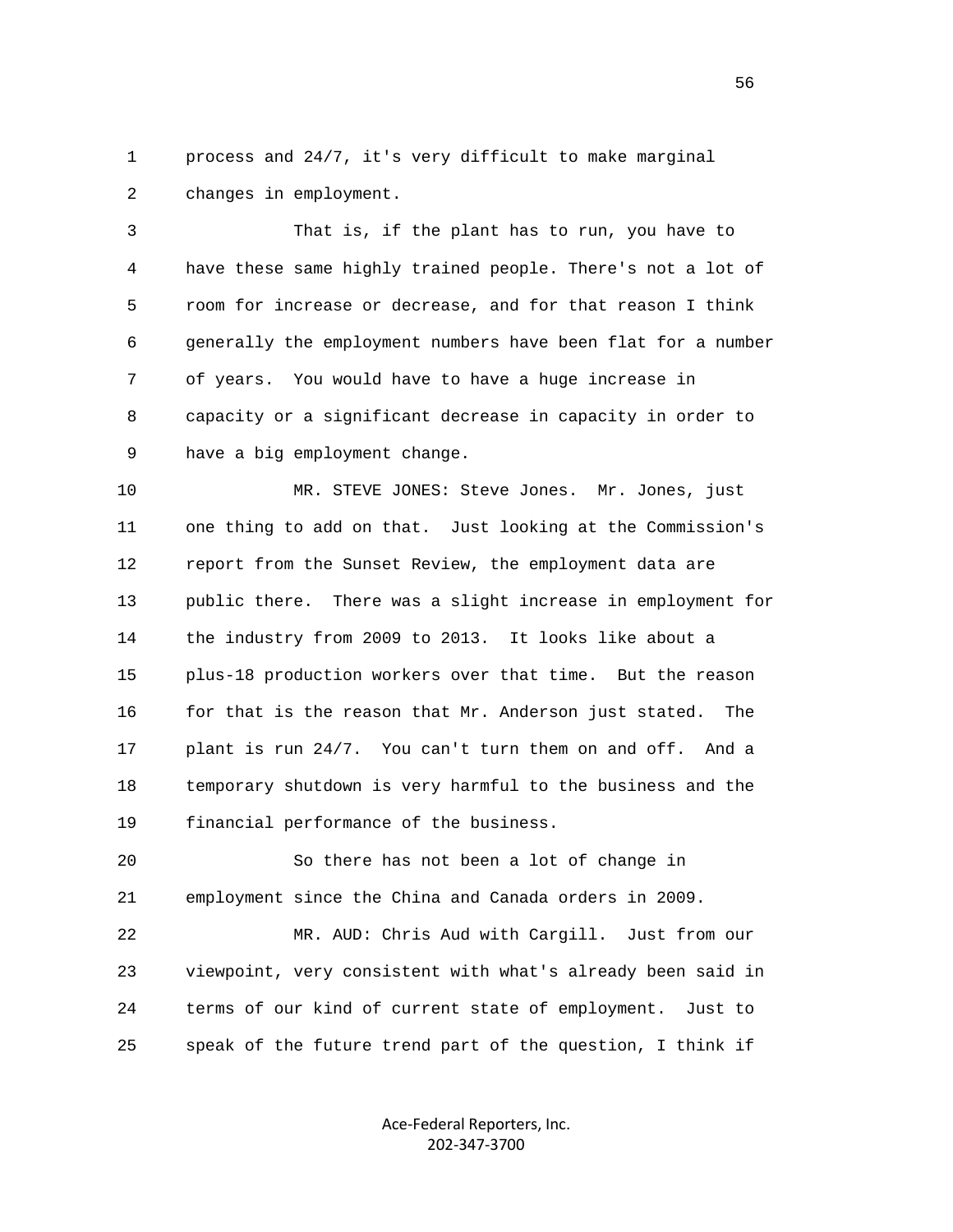1 we continue to stay where we're at in terms of levels of 2 profitability, and certainly if the trend continues downward 3 that we've seen, it will absolutely have to be addressed, 4 unfortunately.

 5 MR. LAWRENCE JONES: Okay. Thank you very much. 6 Any other comments on the employment trends since 2014, for 7 the Period of Investigation?

8 (No response.)

 9 MR. LAWRENCE JONES: Thank you. Just shifting 10 gears a little bit into market conditions and conditions of 11 competition, where do you see most of the end users? Where 12 are they going to? And where are they currently at? And 13 based on what you know, who are they going to on the other 14 side specific to the importers and the subject countries 15 involved?

 16 MR. TUMA: I can start out. This is Brett Tuma 17 from Cargill. I think it's important to understand that, 18 you heard many people up on the panel talk about the 19 interchangeability of citric. And while I would love to be 20 able to sit in front of a customer, and we do talk about the 21 difference of Cargill quality and reliability and supply 22 chain, unfortunately for me and Cargill we're not able to 23 get that in the means of price premium.

 24 And so what happens is, many of our customers are 25 distributors or spot contract users and have many qualified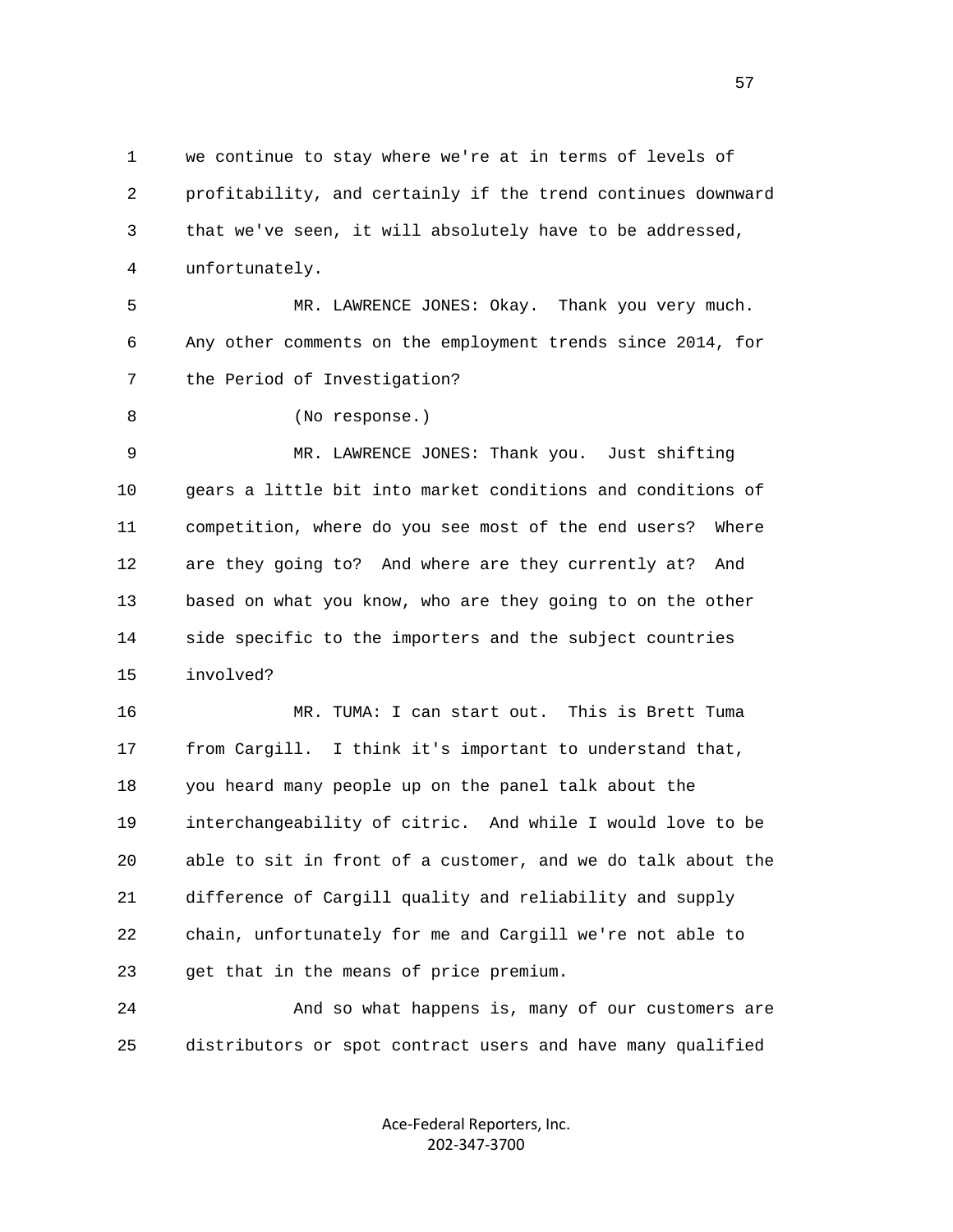1 sources from all three subject countries, and others. And 2 so what it really gets down to is competition across the 3 board, and eventually down to price, unfortunately. And so, 4 back to my earlier point, when you have unfair pricing 5 practices from three subject countries, and that is the 6 landscape, it makes it very difficult to impossible to be 7 successful as a domestic producer.

 8 MR. ERICKSON: Ken Erickson with Tate & Lyle. 9 When we look at who the customers are we're working with or 10 working on a bid with, we'll see basically all three names 11 of the domestics bidding on that volume, as well as the 12 importers.

13 13 I mean, basically every subject country and the 14 domestic manufacturers are competing on these bids. So 15 there aren't that many suppliers of citric acid, so those 16 prices are out there. Importers are directly bidding on not 17 only end-user consumption but the distributor consumption as 18 well.

 19 MR. LAWRENCE JONES: Thank you. So as far as the 20 most recent reviews, the product imports from--there were 21 five non-subject countries that were alleged to have grown 22 by about approximately 50 percent. Three of those five 23 countries, non-subject countries in previous investigations 24 are currently involved today in the proceedings. I suppose 25 a question begs: how come Israel and Germany were not

> Ace-Federal Reporters, Inc. 202-347-3700

 $58<sup>58</sup>$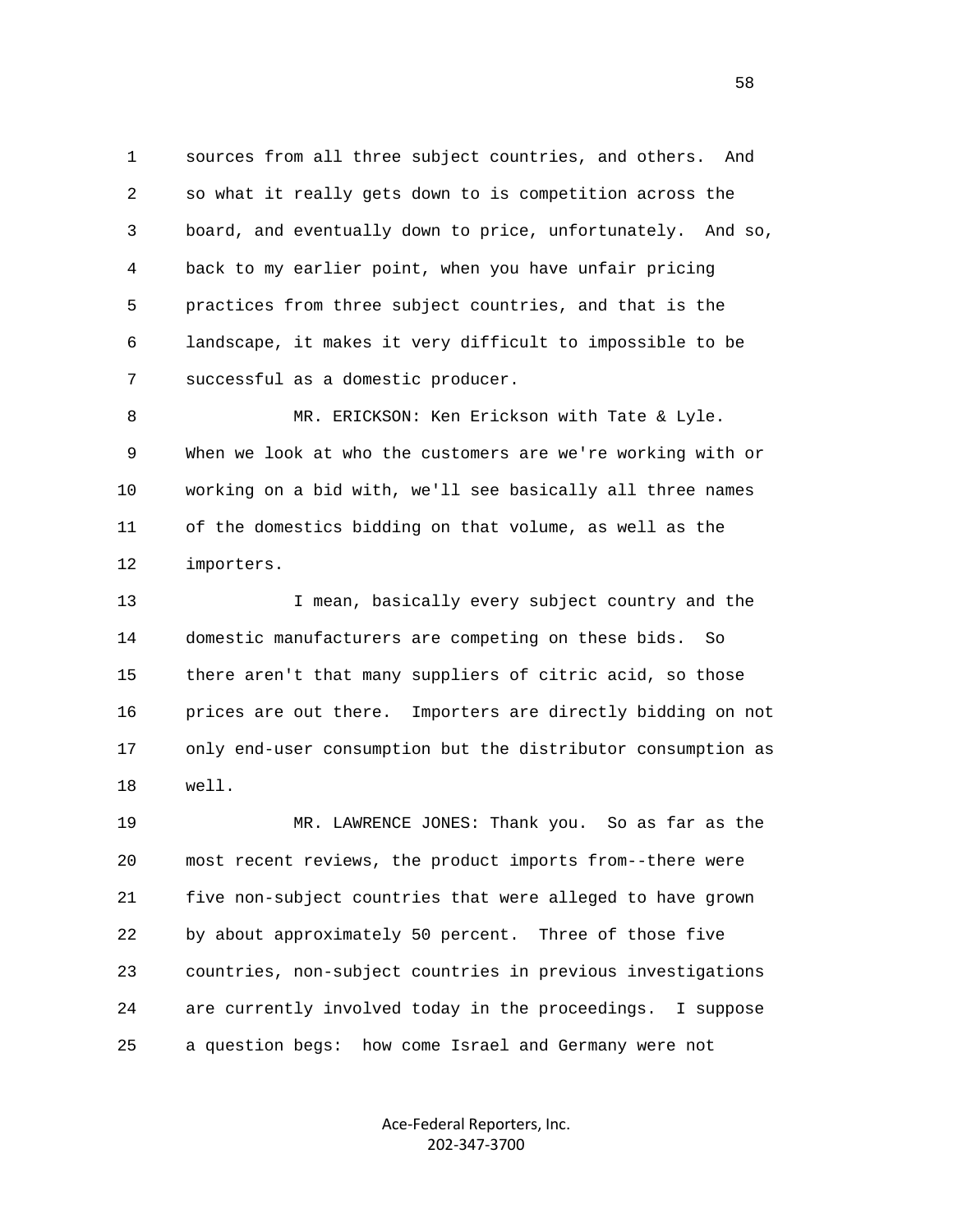1 included as far as into the cumulation?

| 2  | MR. ANDERSON: Chuck Anderson.<br>I may be able to           |
|----|-------------------------------------------------------------|
| 3  | address that from the 64,000 feet. Germany is--the producer |
| 4  | in Germany is JBL. JBL serves the U.S. market from its      |
| 5  | Canadian operations. So traditionally there haven't been    |
| 6  | that many shipments of product from Germany or Austria      |
| 7  | because they do some finishing in Austria, to the United    |
| 8  | States since JBL Canada commenced production in the early   |
| 9  | 2000s.                                                      |
| 10 | Gadot is the name of the Israeli producer. My               |
| 11 | understanding is they have limited capacity. It's not a     |
| 12 | huge plant.<br>They have exported to the United States on   |
| 13 | occasion, but I don't think they've been a consistent       |
| 14 | large-volume participant in the U.S. market.                |
| 15 | MR. AUD: Yeah, I would agree with that. Chris               |
| 16 | Aud with Cargill. We don't see Israel, or JBL, or Gadot in  |
| 17 | the market near the amount we do with the three subject     |
| 18 | imports. So we put them on a completely different level.    |
| 19 | Now JBL Canada absolutely, but the two specific that Chuck  |
| 20 | mentioned we don't really see very often.                   |
| 21 | MR. LAWRENCE JONES: Thank you. That's all of my             |
| 22 | questions.                                                  |
| 23 | MR. CORKRAN: Thank you very much, Mr. Jones.<br>Now         |
| 24 | we'll turn to Ms. Carlson.                                  |
| 25 | MS. CARLSON: Good morning. Thank you all for                |
|    |                                                             |

Ace-Federal Reporters, Inc. 202-347-3700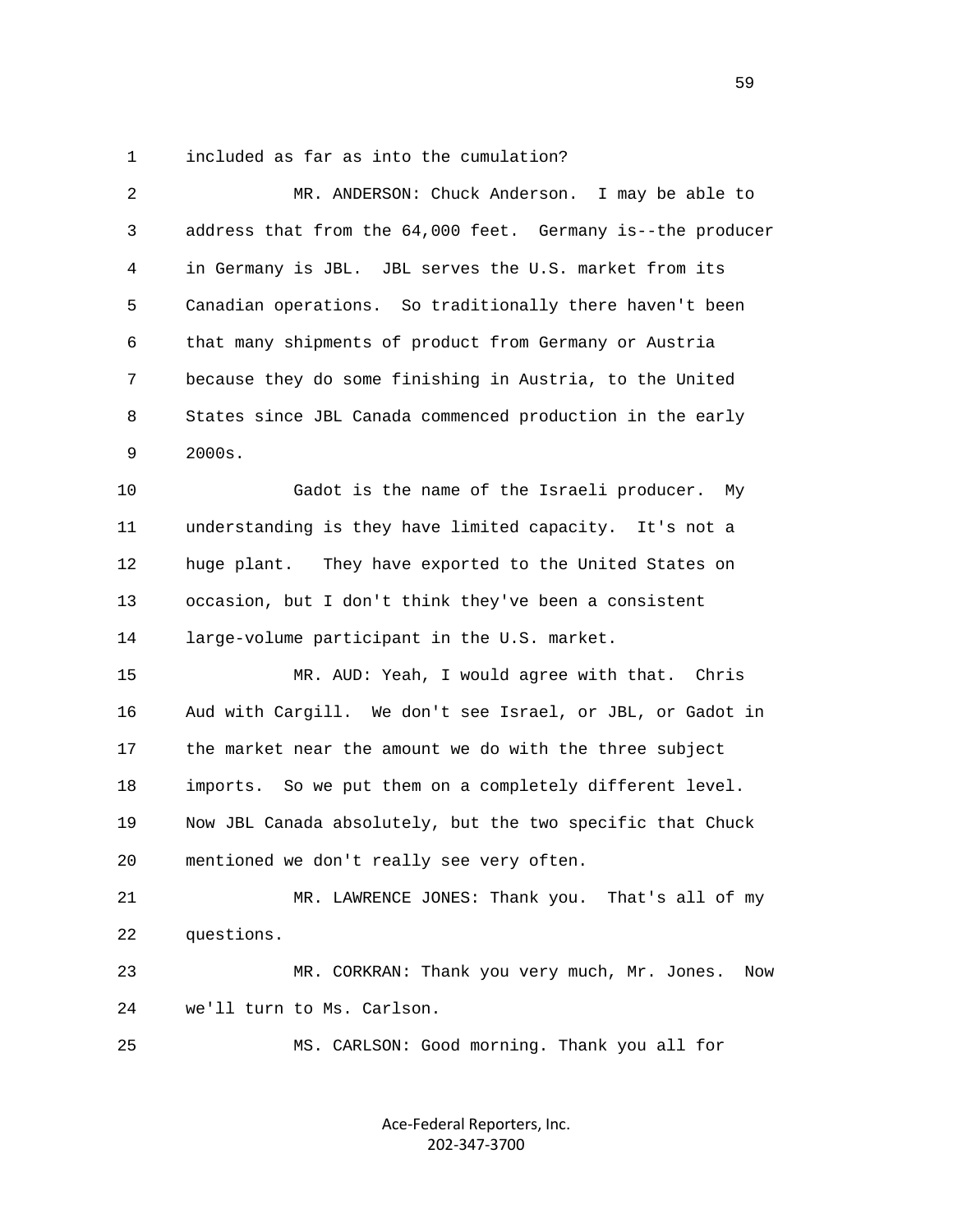1 being here and for your testimony. I am Carolyn Carlson 2 from the Office of Investigations. Thank you to my 3 colleague for his questions. 4 You answered a bunch of my questions already, but 5 I have a few more. Are there any characteristics of citric 6 acid and certain citrate salts produced in any of the three 7 subject countries that are very unique to that country that 8 cannot be found elsewhere? Are there any characteristics 9 you can identify? 10 MR. AUD: Not to my knowledge, no. Chris Aud with 11 Cargill. 12 MR. ERICKSON: Ken Erickson with Tate & Lyle. 13 Simplistically, no. 14 MS. CARLSON: Are you as producers unable to meet 15 certain requirements or specifications of your customers 16 that are met by the imported product? 17 MR. AUD: Chris Aud with Cargill. No. We are 18 able to supply and meet the needs of our customers. 19 MS. CARLSON: Okay. Thank you. To what extent is 20 there intra-industry competition among the three producers? 21 And does this impact your performance currently? And how 22 would you anticipate it could impact your performance going 23 forward? 24 MR. STEVE JONES: I'm sorry, Ms. Carlson? The 25 question is about intra-industry competition?

> Ace-Federal Reporters, Inc. 202-347-3700

 $\sim$  60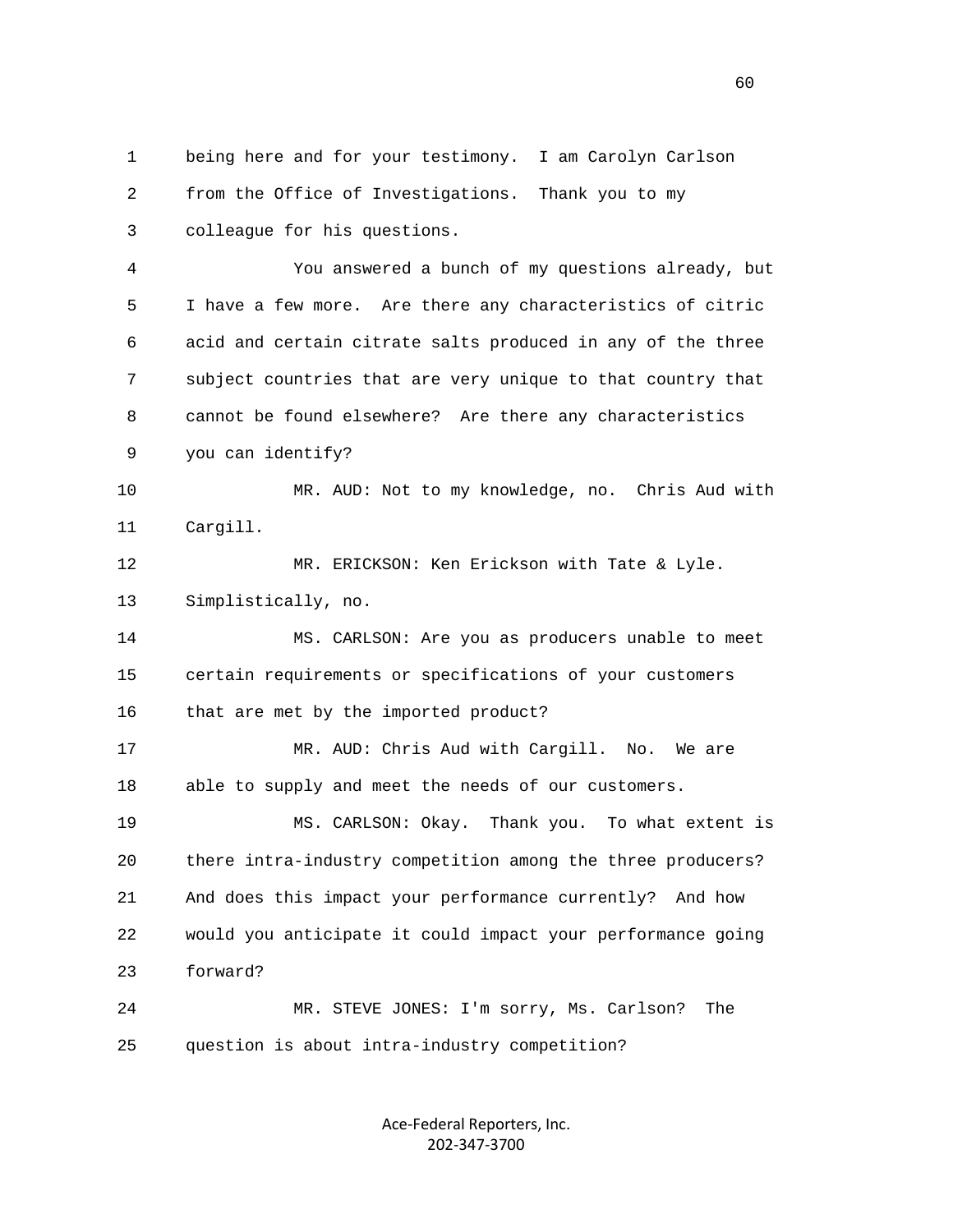1 MS. CARLSON: Yes.

2 MR. STEVE JONES: Okay. Thank you. 3 MR. ERICKSON: Ken Erickson, Tate & Lyle. I can 4 start. We are aggressively competing against Cargill and 5 ADM for most volumes. You know, there's a static demand in 6 the marketplace. We know that there's import pressure. We 7 know that, you know, ADM and Cargill are also actively 8 wanting to sell out their facilities. So there's a healthy 9 dose of competition for all volumes. So we view ourselves 10 competing for every pound that we sell out of our Dayton 11 facility.

 12 MR. PEEL: Jeff, ADM. I really don't think as an 13 industry that we discriminate in picking out as to who we're 14 going to compete against and how we're going to compete 15 against them. It's an open bid process. Everybody has the 16 opportunity to bid. That includes Thailand, Colombia, and 17 Belgium, as well.

 18 And so we're going in with the idea that, you 19 know, we want the business. And we're going to try to be as 20 competitive as we can. But it all comes down to price.

 21 MR. AUD: I would just add if sort of the 22 underlying assumption with the question, if it is, you know 23 are we kind of the problem amongst the three of us versus 24 the subject import countries, I would just reference back to 25 you know the period of kind of 2013 to -- excuse me -- 2009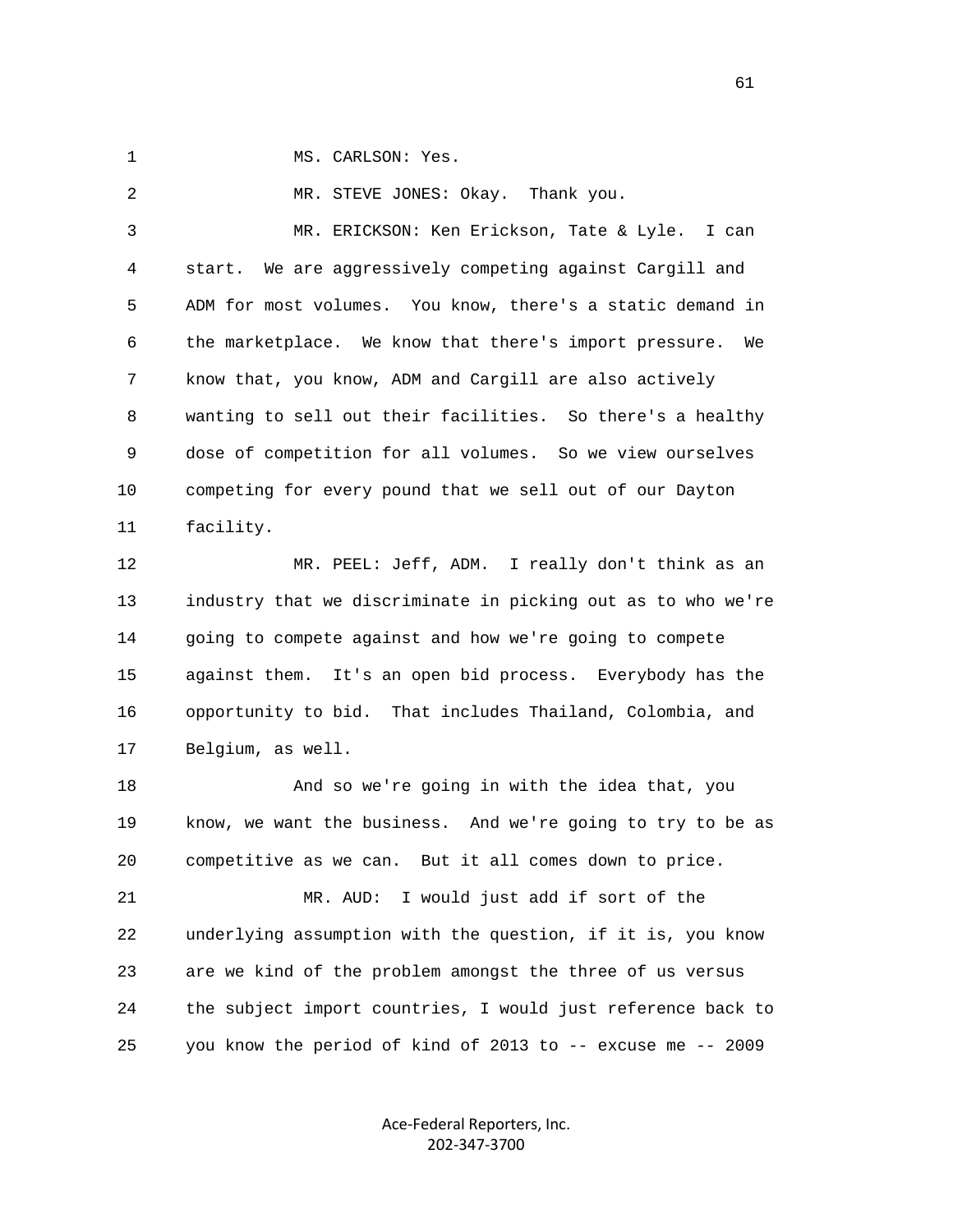1 to 2013, prior to 2014, when the Canada and China duties 2 were put in place.

 3 When the playing field was leveled, our 4 profitability turned around overnight amongst the three of 5 us and we were able to compete for you know a good amount of 6 years before subject imports started coming in and dumping 7 and subsidizing product into the market.

8 It's public record that prices pretty much 9 doubled that following year after those duties were put in 10 place and we competed head-to-head with ourselves and others 11 in the market at profitable levels for a number of years.

12 MS. CARLSON: Thank you for your answers. 13 Mr. Anderson, you showed in one of your slides 14 the different grades of citric acid. Would you say there's 15 some sort of continuum of grades and if so, are these grades 16 interchangeable at all?

17 MR. ANDERSON: I think the industry considers 18 that a continuum, if you look at like the 2015 CHE study, 19 the industry is considered the citric acid industry and 20 certain citrate salts industry. The citrate molecule is 21 common, obviously, to citric acid, potassium citrate and 22 sodium citrate. And if you're buying citric acid, 23 potassium, or sodium what you want is the citrate and 24 whatever your formulation is you want a little bit of 25 potassium and sodium, so it doesn't really physically change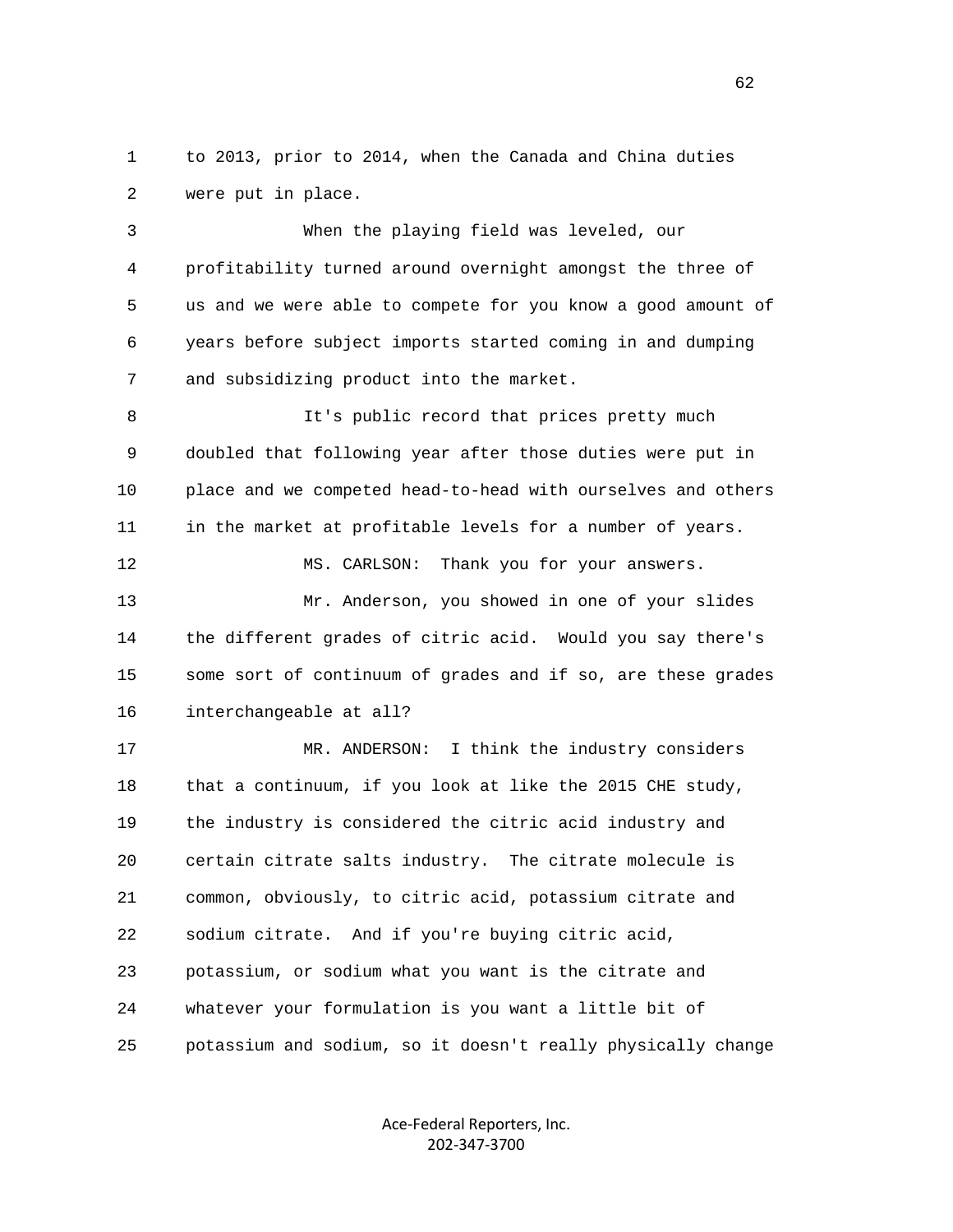1 the product. It's an addition. If you're doing like a low 2 salt product, you may want to use potassium citrate as 3 opposed to sodium. So yeah, I would consider that a 4 continuum of products. 5 And then, beyond those three types, then you're 6 basically just talking about finishing or grading and 7 they're all produced in the same plant and with the same 8 equipment. And so, yeah, this is pretty clearly a continuum 9 within this universe. 10 MS. CARLSON: Thank you. That's helpful. 11 So there was some testimony and references 12 concerning that the plants must be running 24/7. Are these 13 plants fully devoted to only producing citric acid or can 14 you switch production to other products? 15 MR. PEEL: It's devoted to citric and the two 16 citrates of potassium and sodium, but that's all we make. 17 MR. AUD: The same. As I mentioned in my 18 testimony, the refinery that we're a part of has several 19 plants within that site, but our citrate acid and salts 20 plant specifically makes the products here referenced in 21 your question and they cannot make other products. 22 MR. ERICKSON: Our Dayton, Ohio plant is only 23 citric acid. We don't even have the citrates at our 24 facility, but it's dedicated to citric acid manufacturing. 25 MS. CARLSON: And to follow up, do you produce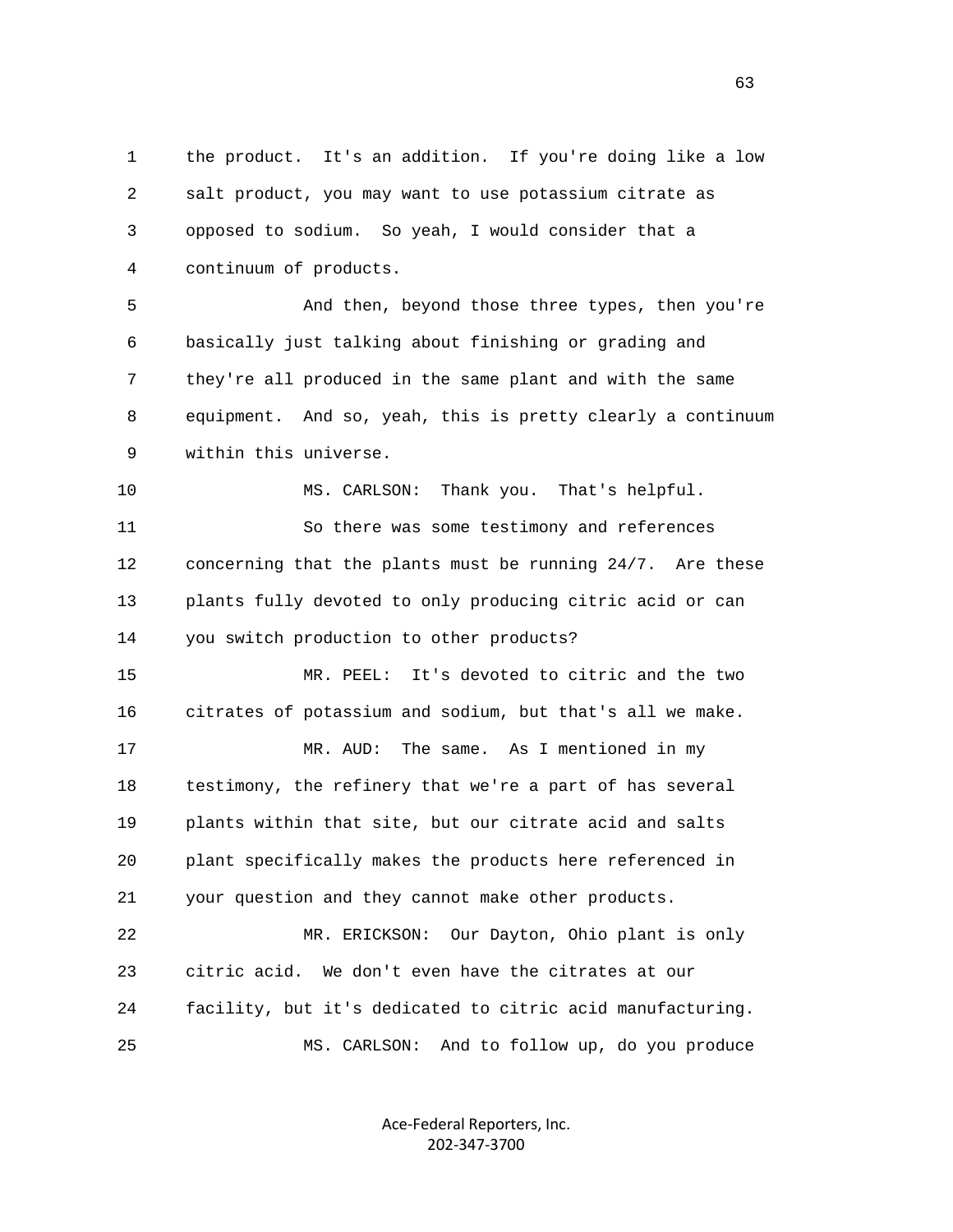1 both solution and dry form citric acid? And if so, why 2 would you produce one over the other?

 3 MR. ERICKSON: Yes, we produce both. I mean our 4 real production you basically get to a dried citric acid and 5 then you can deliver it as an aqueous solution, depending on 6 customer need. So if there's a customer in a relatively 7 close to the geographical proximity to the plant and they're 8 going to use it as a liquid solutions anyway, they may want 9 to purchase it in liquid form. Typically, it's a freight 10 disadvantage to be shipping water, so that's where your 11 geographic proximity will dictate whether or not you're 12 buying a liquid bases or a dry bases, but yes, we can do 13 that, but the vast majority of our product comes out as a 14 dried product.

15 MR. JONES: Just one thing to add to Mr. 16 Erickson's statement, it's important to keep in mind that 17 distributors of citric acid can and do liquefy product for 18 customers, and if a customer is requiring the product in a 19 liquid form, it can still buy subject imports and then the 20 distributor will liquefy. So the product doesn't have to be 21 shipped in liquid form from one of the three countries, but 22 it can be liquefied by a distributor in the United States 23 prior to shipment to end users.

 24 MS. CARLSON: Okay, thank you. 25 Mr. Erickson, I believe you said in your

> Ace-Federal Reporters, Inc. 202-347-3700

 $\sim$  64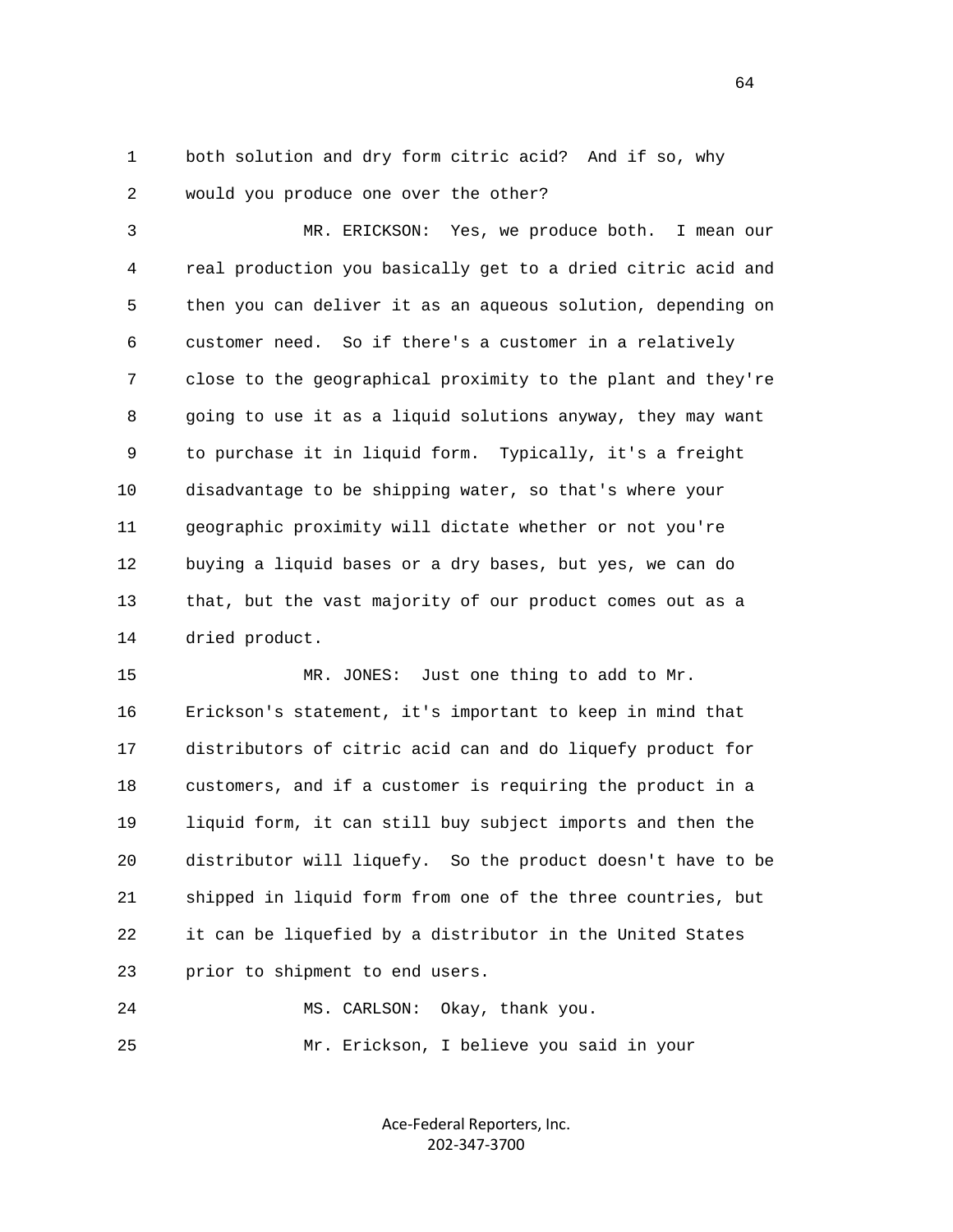1 testimony that the different forms of citric acid, such as 2 granular or powder solution are essentially interchangeable. 3 Would other industry witnesses agree to that? 4 MR. AUD: We don't see any differentiation in 5 terms of -- I mean all of these products are completely 6 fungible across competitors. We don't see a difference. 7 MS. CARLSON: So are these different forms just 8 based on customer specifications? 9 MR. AUD: Yes, the different forms being citric 10 salt and citric versus sodium potassium salts. 11 MS. CARLSON: Well, I was referring to more 12 granular, fine granular and powder. 13 MR. AUD: I'm sorry. Yes, granular, fine 14 granular, those different forms are just based on the 15 functionality of the application that it's going into, 16 whether it's a beverage, an industrial application, a food 17 application. Customers will have different needs, depending 18 on what their application is. 19 MS. CARLSON: Thank you. 20 The petition says on page 9 that some 21 manufacturers use different equipment for crystallizing 22 hydrous and anhydrous citric acid, whereas, other 23 manufacturers use the same equipment and adjust it 24 according. Is it only temperature that suggests it and are 25 there any advantages or disadvantages of using different

> Ace-Federal Reporters, Inc. 202-347-3700

 $\sim$  65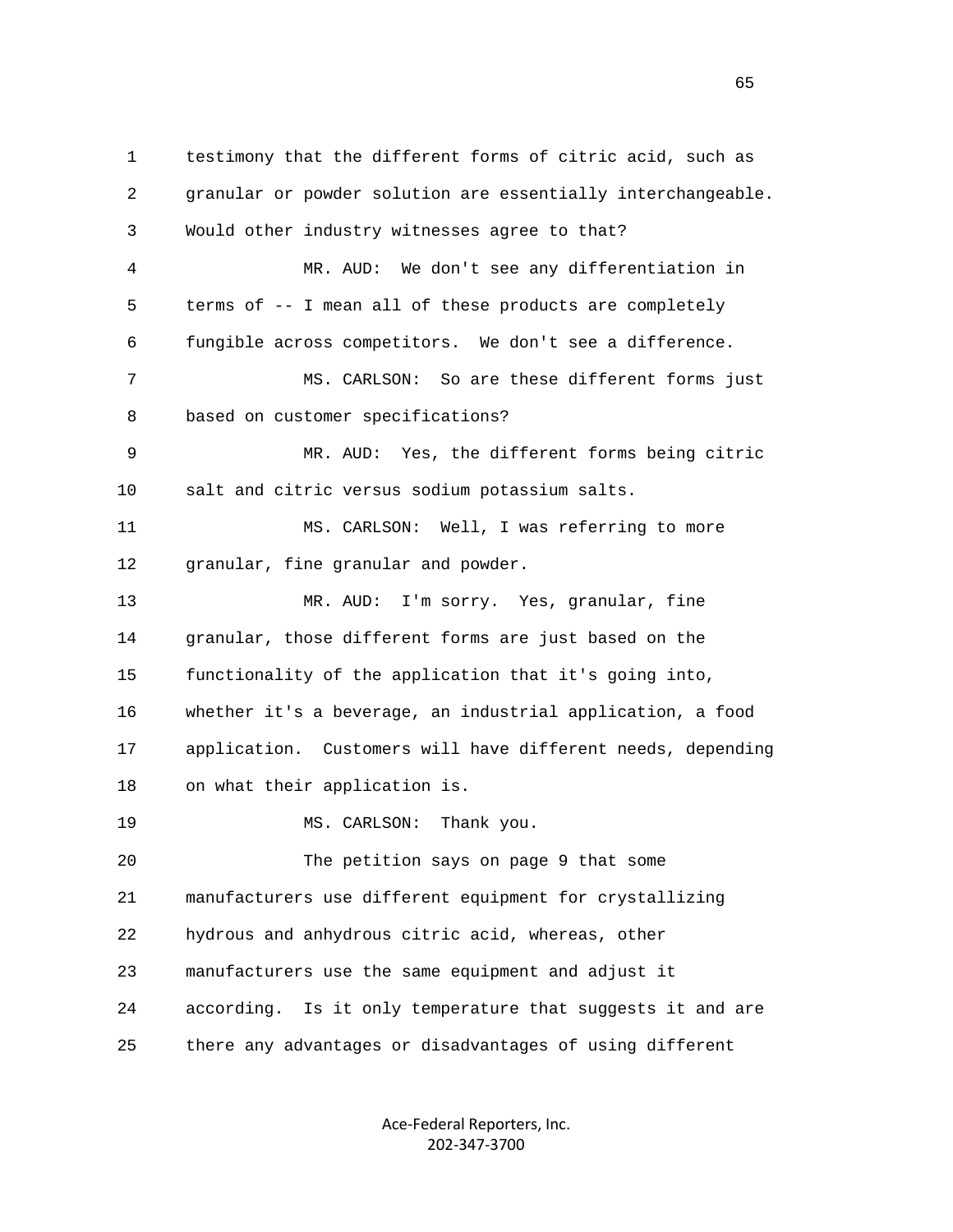1 versus the same equipment?

| $\overline{2}$ | MR. AUD: We might take that, from our                        |
|----------------|--------------------------------------------------------------|
| 3              | perspective, and include that in our post-brief feedback and |
| 4              | get some input from our operations team, if that's okay.     |
| 5              | Sure, no problem.<br>MS. CARLSON:                            |
| 6              | So regarding the different purity and other                  |
| 7              | standards established by like the FCC and the USP, what      |
| 8              | happens in the manufacturing process that makes these        |
| 9              | different standards and do you put a premium on products     |
| 10             | that are sold at certain standards?                          |
| 11             | I think, and tell me if I'm<br>MR. ANDERSON:                 |
| 12             | wrong, that all the U.S. producers actually produce to one   |
| 13             | That is, they make one form that covers all the<br>qrade.    |
| 14             | standards. So they're not making like a USP grade versus an  |
| 15             | FCC grade, and correct me if I'm wrong.                      |
| 16             | MR. AUD:<br>That's correct. The process is the               |
| 17             | It's more of a regulatory paperwork exercise to get<br>same. |
| 18             | those different ratings and grades.                          |
| 19             | MR. PEEL: We do the same thing. I mean we make               |
| 20             | all of our product to food and up to the highest             |
| 21             | specifications and document them that way as well.           |
| 22             | We do the same.<br>I mean it's a<br>MR. ERICKSON:            |
| 23             | continuous process. There's no way to interchange or call    |
| 24             | it degrade the product to go to a lower standard, so we      |
| 25             | produce at the highest standard all product that comes out   |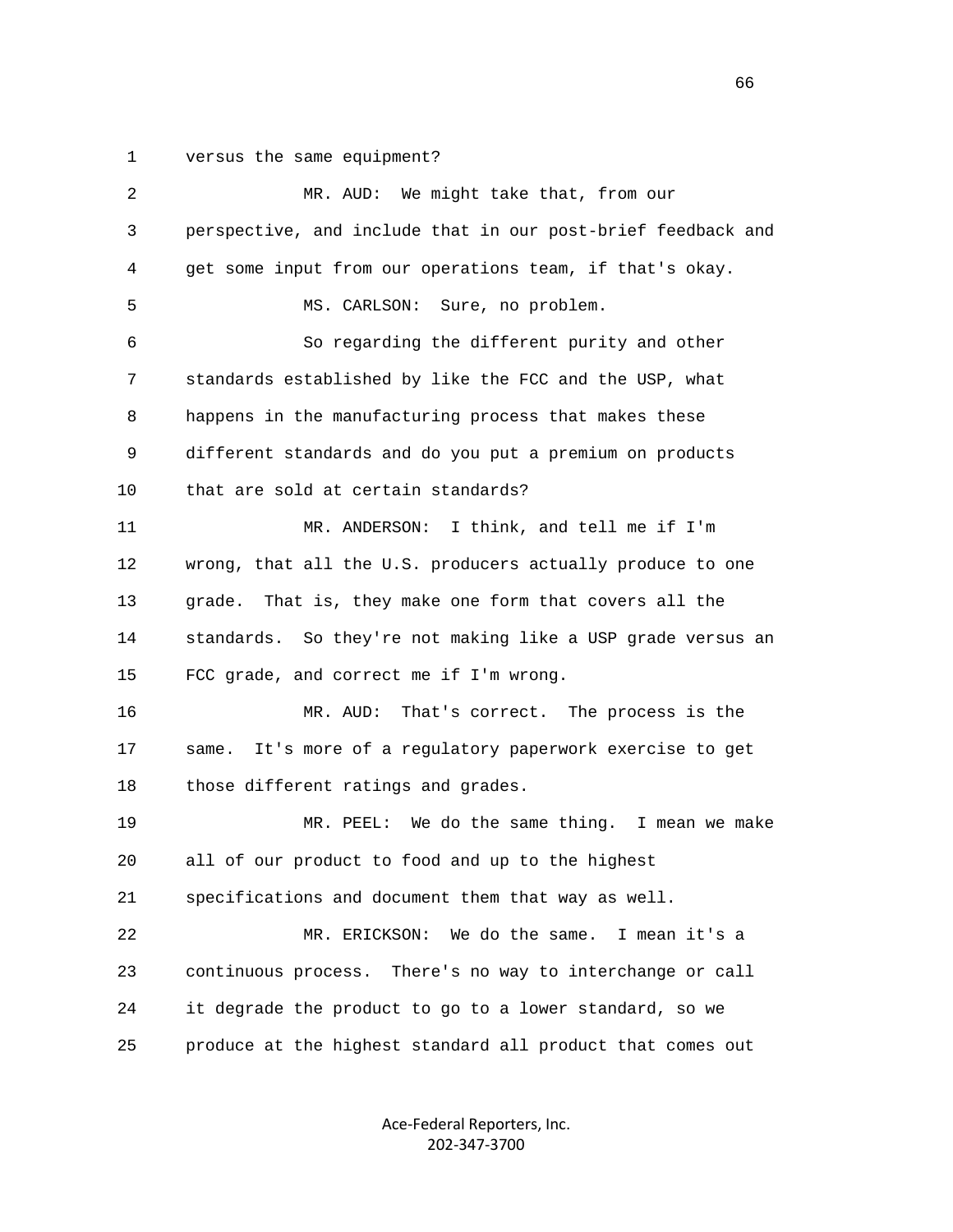1 of the plant.

| 2  | So if you produce to the highest<br>MS. CARLSON:              |
|----|---------------------------------------------------------------|
| 3  | standard, it could be used -- if you produce at the food      |
| 4  | standard, it could be used in the industrial standards.<br>It |
| 5  | doesn't make a difference?                                    |
| 6  | MR. TUMA: Everyone in the industry, including                 |
| 7  | the subject import countries, produce a food grade product.   |
| 8  | It's kind of table stakes. Whether it's sold in to food or    |
| 9  | industrial applications is indifferent to the standard.<br>We |
| 10 | all manage to a food chemical CODEC standard and that's the   |
| 11 | food grade specification, but it can go into various          |
| 12 | markets.                                                      |
| 13 | That's very helpful. Thank you.<br>MS. CARLSON:               |
| 14 | So going back to the non-GMO issue for a minute,              |
| 15 | is the corn-base that you use is the corn genetically         |
| 16 | modified?                                                     |
| 17 | Yes, the corn that we use to produce<br>MR. AUD:              |
| 18 | our EU standard non-GM is genetically modified. We do have    |
| 19 | the ability to identity preserve non-GM corn and bring it     |
| 20 | into our facility; however, the cost to do that is            |
| 21 | prohibitive relative to what the market will bear from a      |
| 22 | price standpoint for that non-GM product, given my earlier    |
| 23 | comments.                                                     |
| 24 | Are there any other sources of<br>MS. CARLSON:                |
| 25 | starch you have used or would consider using, other than      |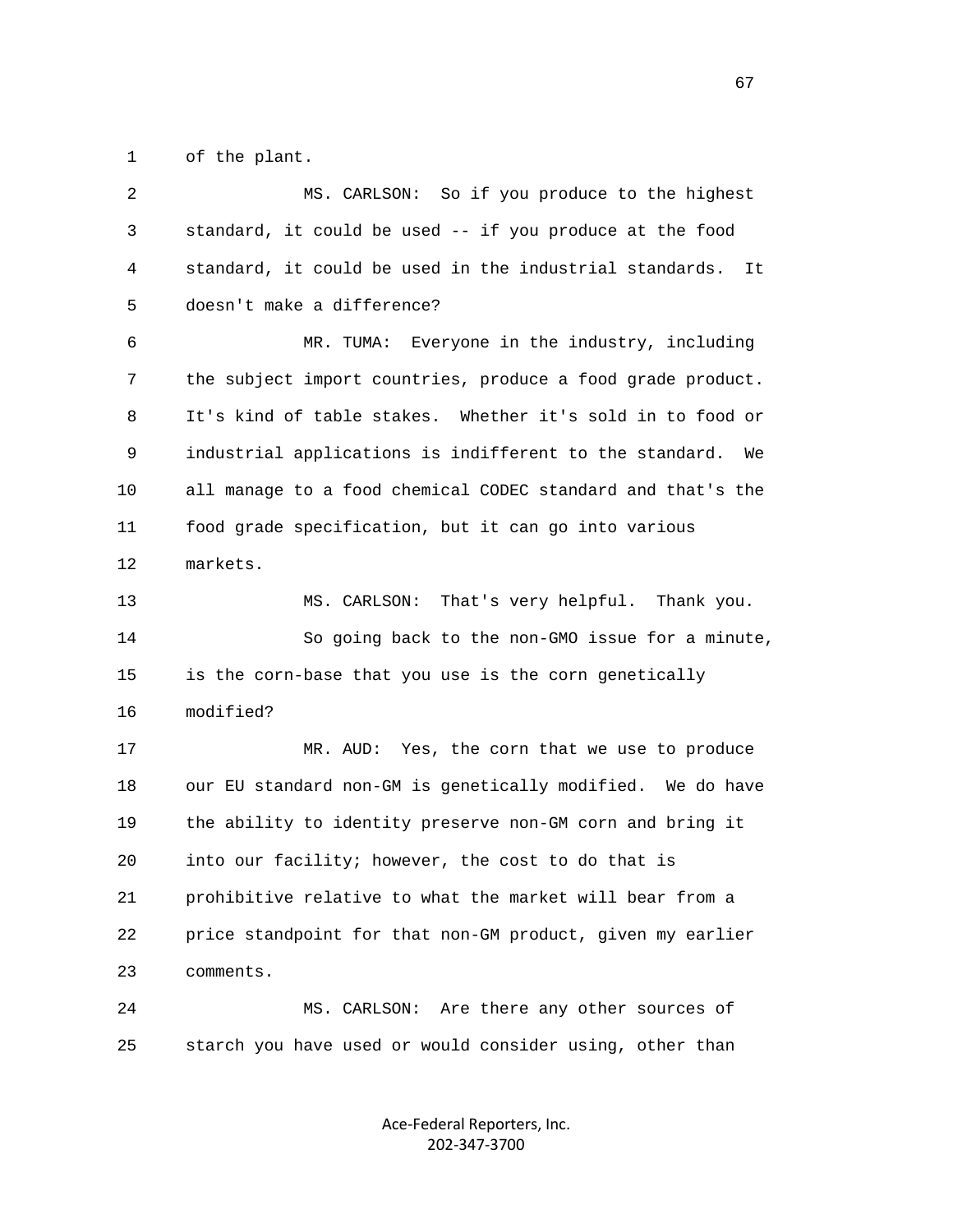1 corn?

 2 MR. AUD: No, from our perspective. 3 MR. ERICKSON: We use a generically modified 4 corn and there's no alternative to the dextrose that we 5 consume for the fermentation process. 6 MS. CARLSON: And the petition explains that 7 beet molasses, sugar cane, and tapioca are the sources used 8 by the foreign producers in the subject countries. What 9 drives the uses of these different sources? 10 MR. ERICKSON: It's the proximity to those 11 inputs and the costs of those inputs relative to the plant 12 locations, so those are the cheapest sources of substrate 13 that are available to those plants that are operating. 14 MS. CARLSON: Thank you. 15 If U.S. firms purchase citric acid, whether 16 domestically produced or imported, and convert it into 17 sodium citrate or other citrate salts should these firms be 18 included in the domestic industry? 19 MR. ANDERSON: I'll take a first shot at that. 20 This issue was considered in the original investigation and 21 the Commission decided not to include them in the domestic 22 industry. There are converters who do purchase citric acid 23 and then mix it with potassium or sodium and then dry it and 24 bag it and sell it as potassium citrate or sodium citrate, 25 but really the capital investment associated with that is

> Ace-Federal Reporters, Inc. 202-347-3700

 $\sim$  68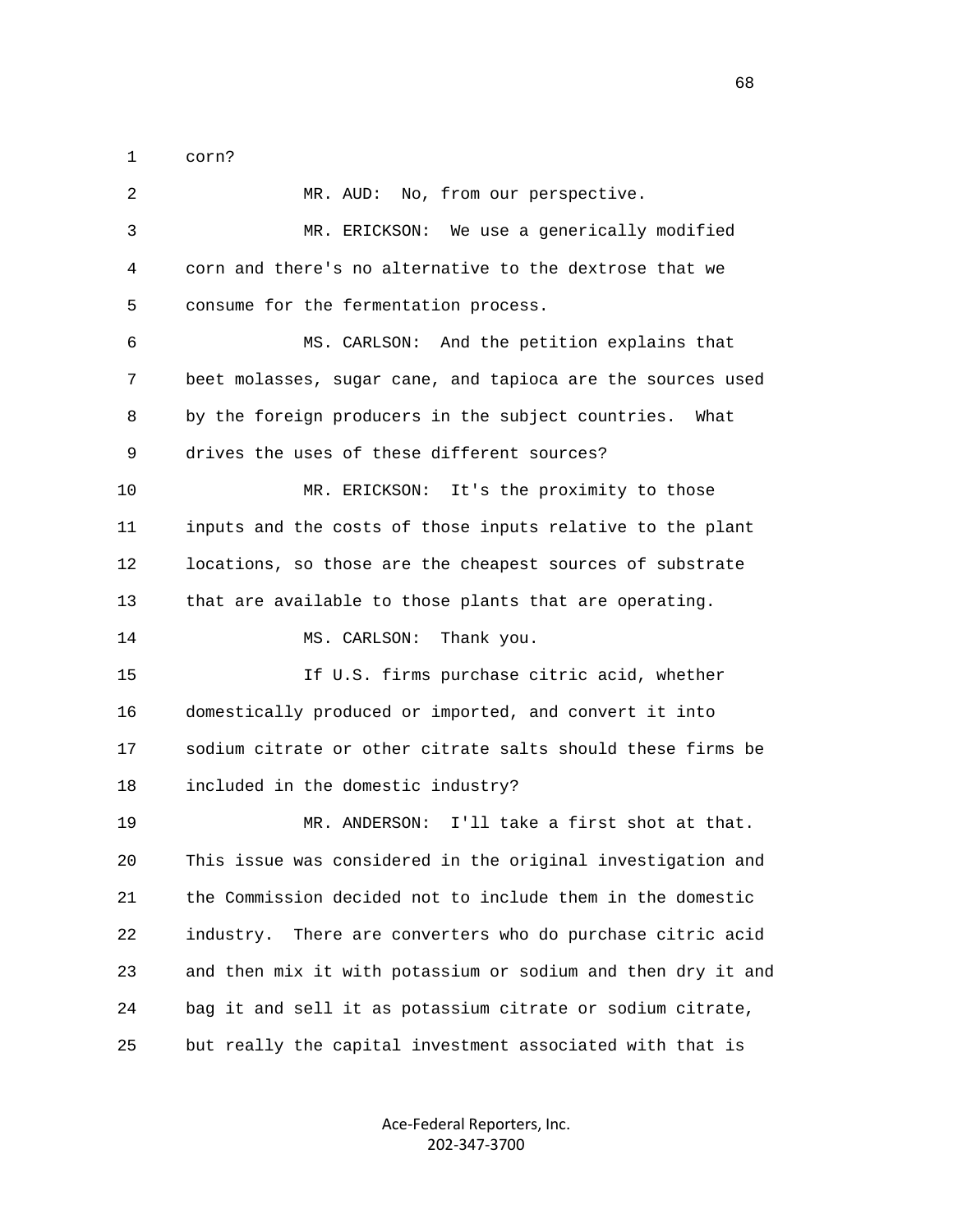1 minimal. All you need is a mixing tank and a drying unit 2 and a packaging unit.

 3 The real expensive and difficult part of the 4 exercise is to create the citric molecule. So for that 5 reason the Commission in earlier investigations declined to 6 include converters in the U.S. industry and I don't think 7 there's been any change since then.

8 MS. CARLSON: Thank you.

 9 This question is for counsel. Have you filed 10 any change of scope with the Department of Commerce or do 11 you plan to?

 12 MR. JONES: Ms. Carlson, I believe we did. And 13 we'll provide that to you. It did not substantively change 14 the scope. I think we, at the Department of Commerce's 15 request, moved one ^^^^ you know removed a paragraph, change 16 the order of the paragraphs at their request, but there's 17 been no substantive change. But we would be happy to give 18 you -- well, you'll have it, hopefully, in the initiation 19 notice today, but we'd be happy to provide that to you in 20 our post-conference brief.

 21 MS. CARLSON: I'll keep an eye out for that. 22 Thank you.

 23 This question might be for the post-conference 24 brief, but are there any other anti-dumping or 25 countervailing duty orders in third countries? I believe an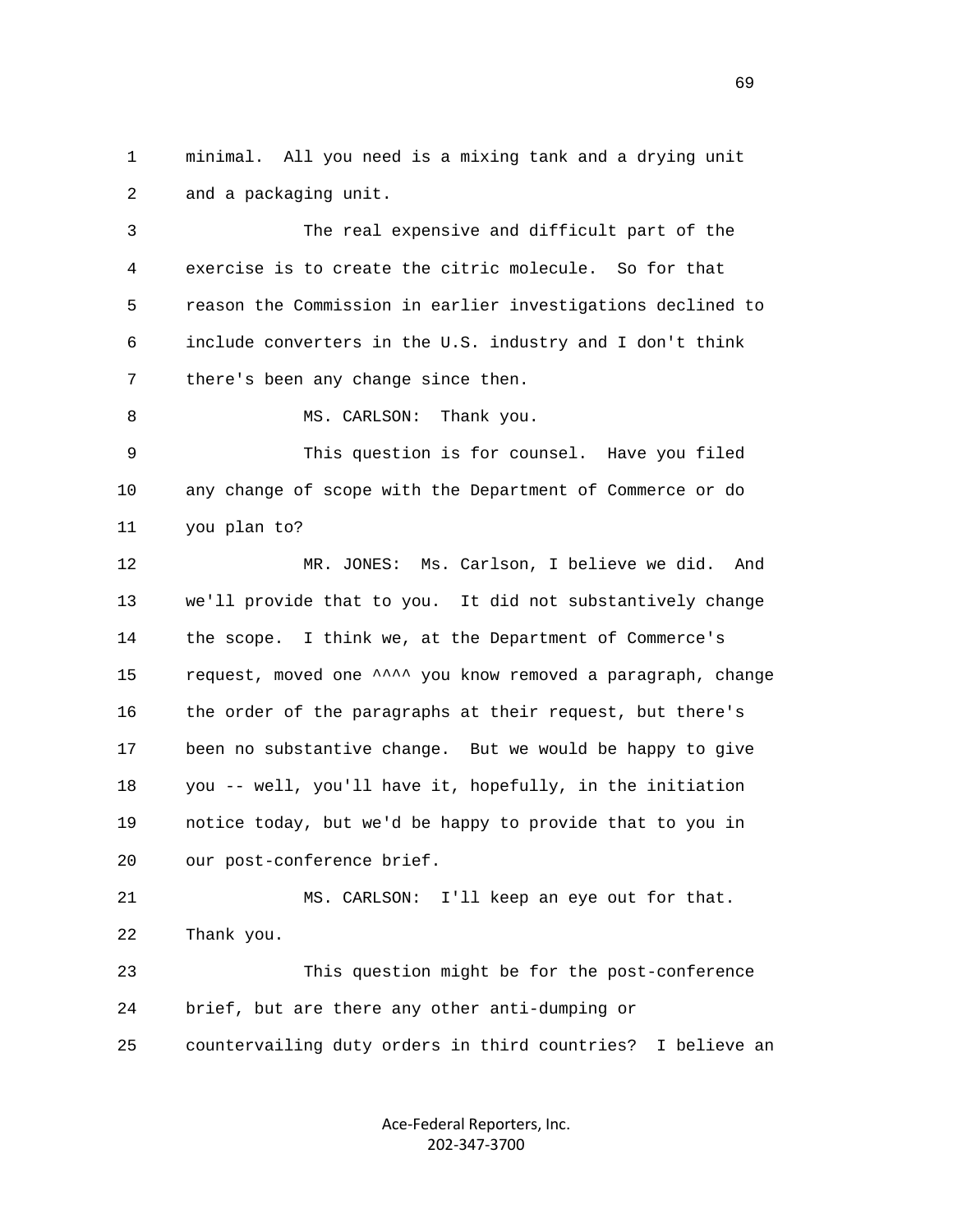1 investigation began in Columbia in 2014. I don't know if 2 you have an update to this. You can answer now or later is 3 fine.

 4 MR. JONES: We'll address that in our 5 post-conference. I believe there is an order in Columbia on 6 sodium citrate from China, but we will answer that question 7 comprehensively for you in our post-conference brief. 8 MS. CARLSON: Thank you. That concludes my 9 questions. 10 MR. CORKRAN: Thank you, Ms. Carlson. Mr. 11 Allen. 12 MR. ALLEN: Thank you. So you discussed a 13 minute ago that different producers may use different 14 substrates. To your knowledge, does using different 15 substrates differ in terms of cost to that input? 16 MR. ERICKSON: I mean all inputs can be 17 different. I mean if you're using a sugar versus a corn, 18 they're differently traded commodities, different bases you 19 know globally in terms of how they're landed to your 20 facility as well, so there can be different cost of input. 21 Typically, you're looking to use the lowest cost raw 22 material at your disposal for your facility. 23 MR. ALLEN: Is there an input that's generally 24 cheaper? 25 MR. ERICKSON: Generally, I would say corn is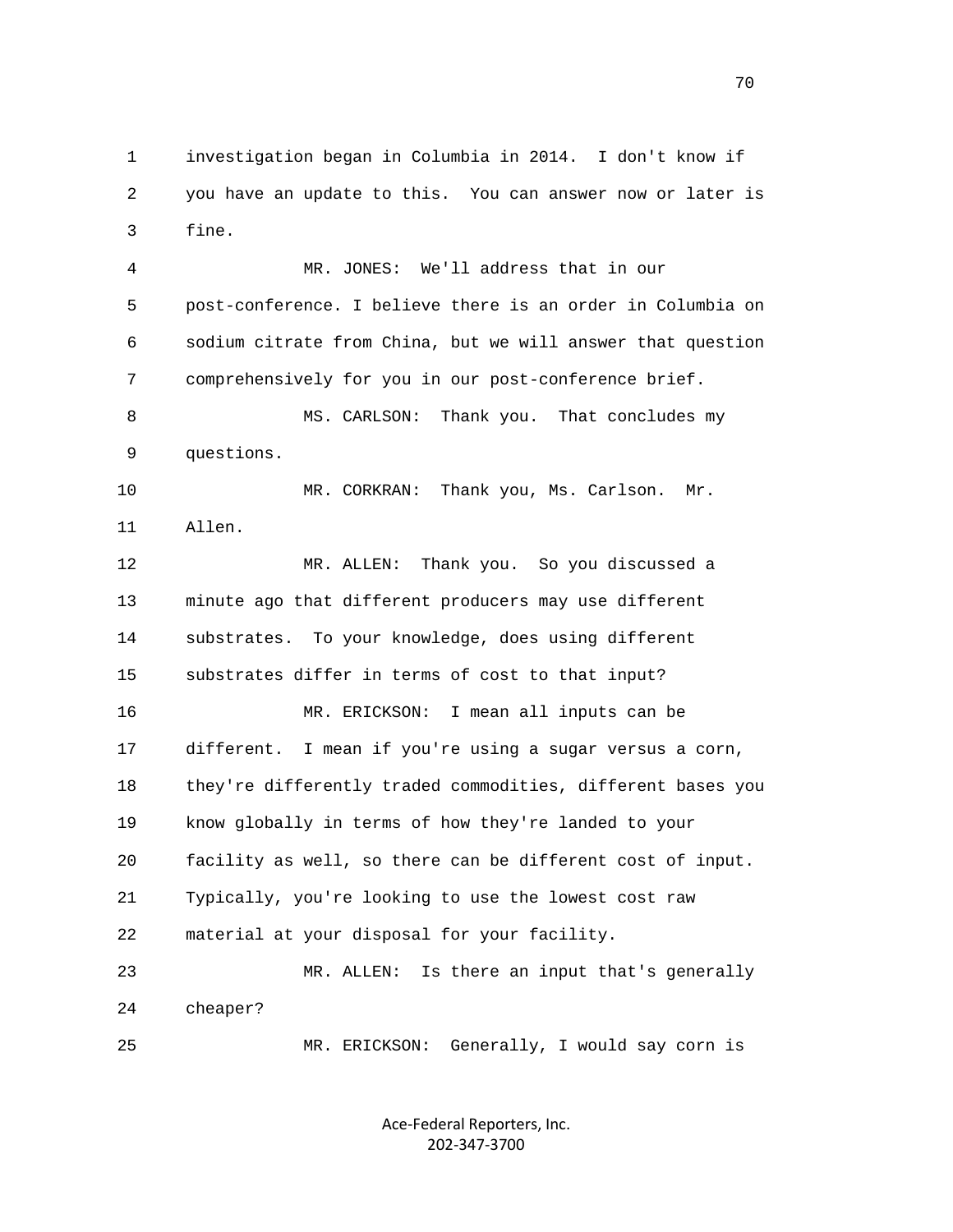1 the cheapest, so the dextrose that we consume in the U.S. is 2 typically the cheapest, but you know depending on where 3 sugar markets may trade. I mean sugar can be a competitive 4 input as well. 5 MR. ALLEN: Okay, thank you. 6 Page 16 of the petition indicates that contracts 7 are negotiated almost solely on price. What other factors 8 go into these negotiations? 9 MR. TUMA: I mentioned that we try to display a 10 level of supply, reliability, supply chain expertise, and so 11 while we spend a lot of time promoting those qualities, at 12 the end of the day in the environment that we operate, 13 unfortunately, price is the deciding factor. So while 14 defend what we do and we think and try to promote that value 15 add, it is a commodity environment and so price is 16 ultimately what our buyers care about. 17 MR. ALLEN: Any other producers? 18 MR. ERICKSON: You know I would echo that. You 19 know to a certain extent it's table stakes to get to the 20 negotiating table to be able to provide a product that is of 21 high quality that you deliver on time, in full, all the 22 things that the customer expects in order to dump that bag 23 of citric acid into their next production run. So 24 basically, if all of those are expected to get to the 25 table, it's all just about price at that point once you're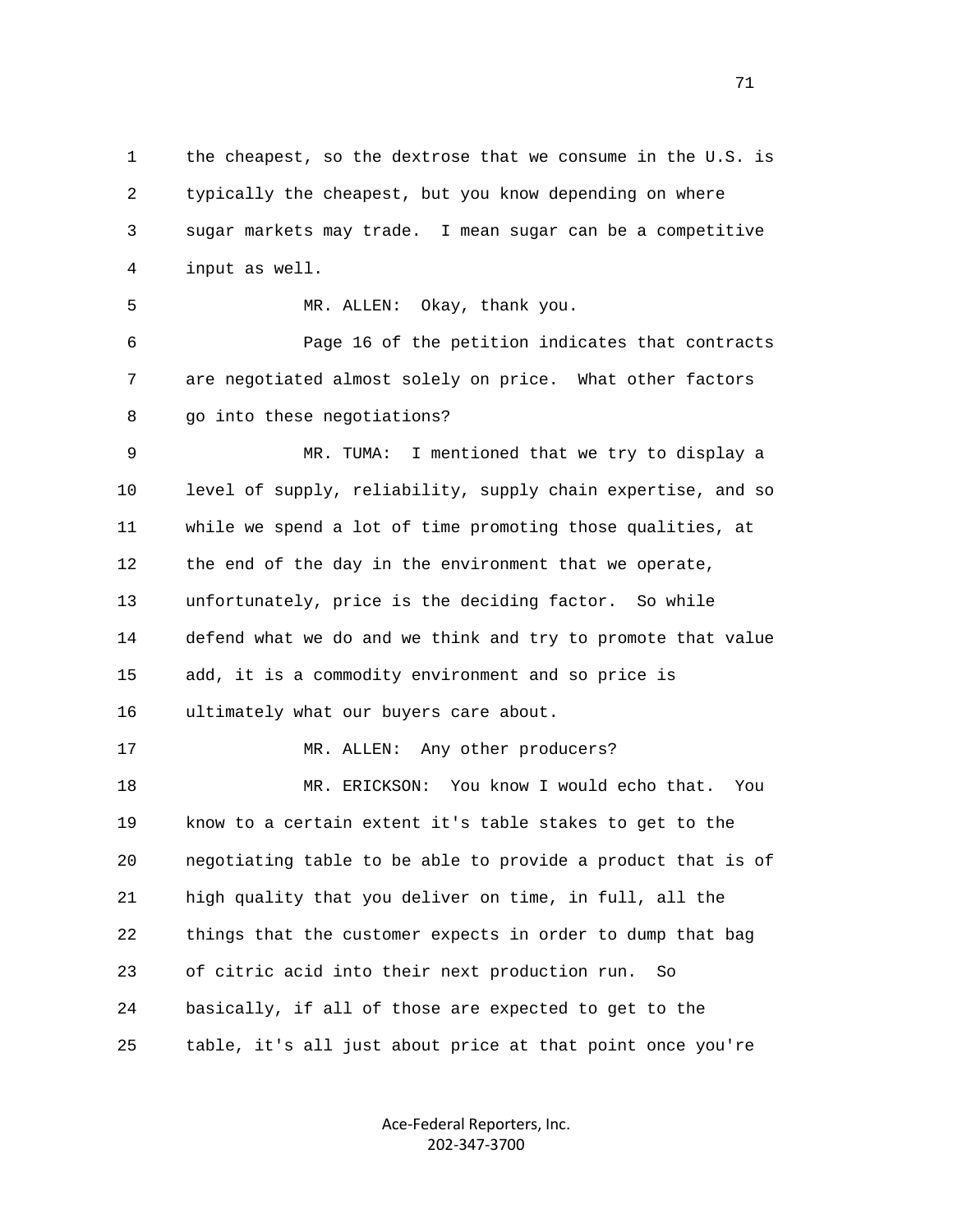1 actually negotiating.

| 2  | One of the things in dealing with<br>MR. PEEL:               |
|----|--------------------------------------------------------------|
| 3  | customer they usually have requirements, specifications, and |
| 4  | whatever else, and everyone, including the imports, have the |
| 5  | capability of meeting that specification or those            |
| 6  | requirements that makes them eligible.                       |
| 7  | Okay, thank you.<br>MR. ALLEN:                               |
| 8  | So page 16 of the petition also discusses how                |
| 9  | most citric acid is sold through fixed price, fixed term     |
| 10 | To your knowledge, is that true for subject<br>contracts.    |
| 11 | imports as well and can you discuss how prices are generally |
| 12 | set in those contracts and the duration of those contracts?  |
| 13 | I think I may have mentioned, but go<br>MR. TUMA:            |
| 14 | in to more detail, it is my understanding that subject       |
| 15 | import countries behave and compete both on long term, fixed |
| 16 | contracts that would span a whole year. We've seen them at   |
| 17 | some of our direct accounts. And they also operate within    |
| 18 | quarterly pricing environments.                              |
| 19 | I will add to this that even the quarterly                   |
| 20 | pricing environments we compete with them in that space      |
| 21 | within our annual contract negotiations. Mr. Anderson        |
| 22 | mentioned that a lot of our distribution accounts are        |
| 23 | negotiated on annual contracts, but what happens is they     |
| 24 | compete for those quarterly or spot loads and if we see a    |
| 25 | decline in import prices, ultimately, in order for us to     |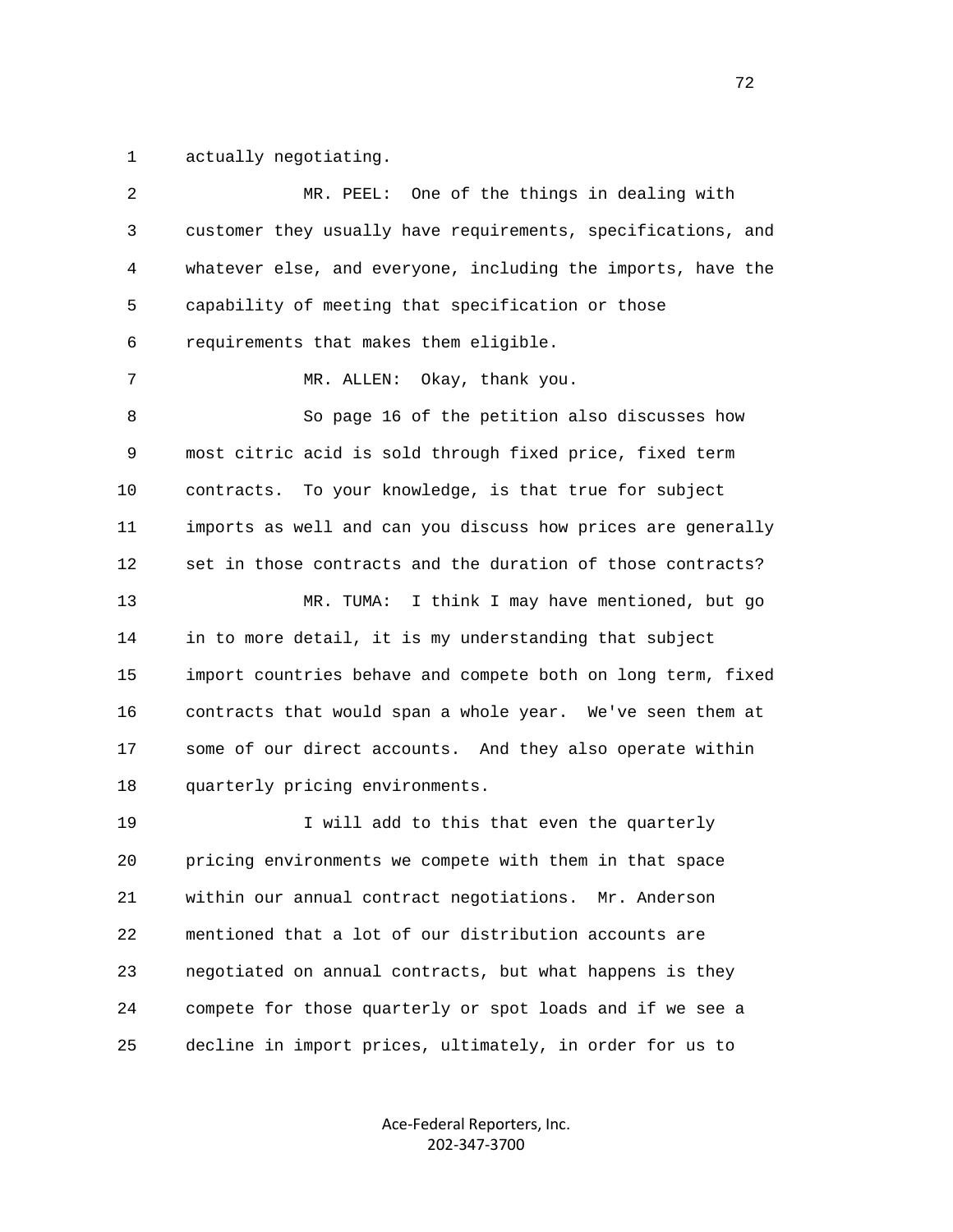1 maintain our business with our distributor and with our 2 customer we have to meet that price and so we are affected 3 throughout the year.

 4 MR. PEEL: Similar to that, even long-term 5 contracts a lot of customers write in their requirements to 6 meet a release and if you can't meet that cheaper price they 7 will go out and buy from them. At the same time, we also 8 find that even though we may have fixed volumes those 9 volumes are not always achieved and that, we find, is 10 interrupted by cheaper pricing from imports.

 11 MR. ALLEN: Okay. And then my final question, 12 maybe for counsel, so on page 24 and 25, you discussed AV 13 data. Are there any issues that would call into question 14 the use of that AV data?

 15 MR. JONES: I'm sorry, Mr. Allen, could you 16 repeat that please. I just lost the last part of your 17 question.

 18 MR. ALLEN: Sure. On pages 24 and 25, you 19 discuss AV data. Are there any issues that would call into 20 question the use of that data?

 21 MR. ANDERSON: I'll put my two cents in. This 22 is actually -- I'll start with imports, okay? In terms of 23 imports, if you don't get good coverage in your 24 questionnaire response, then you can definitely rely on the 25 AUV data from the imports statistics because you've got one

> Ace-Federal Reporters, Inc. 202-347-3700

73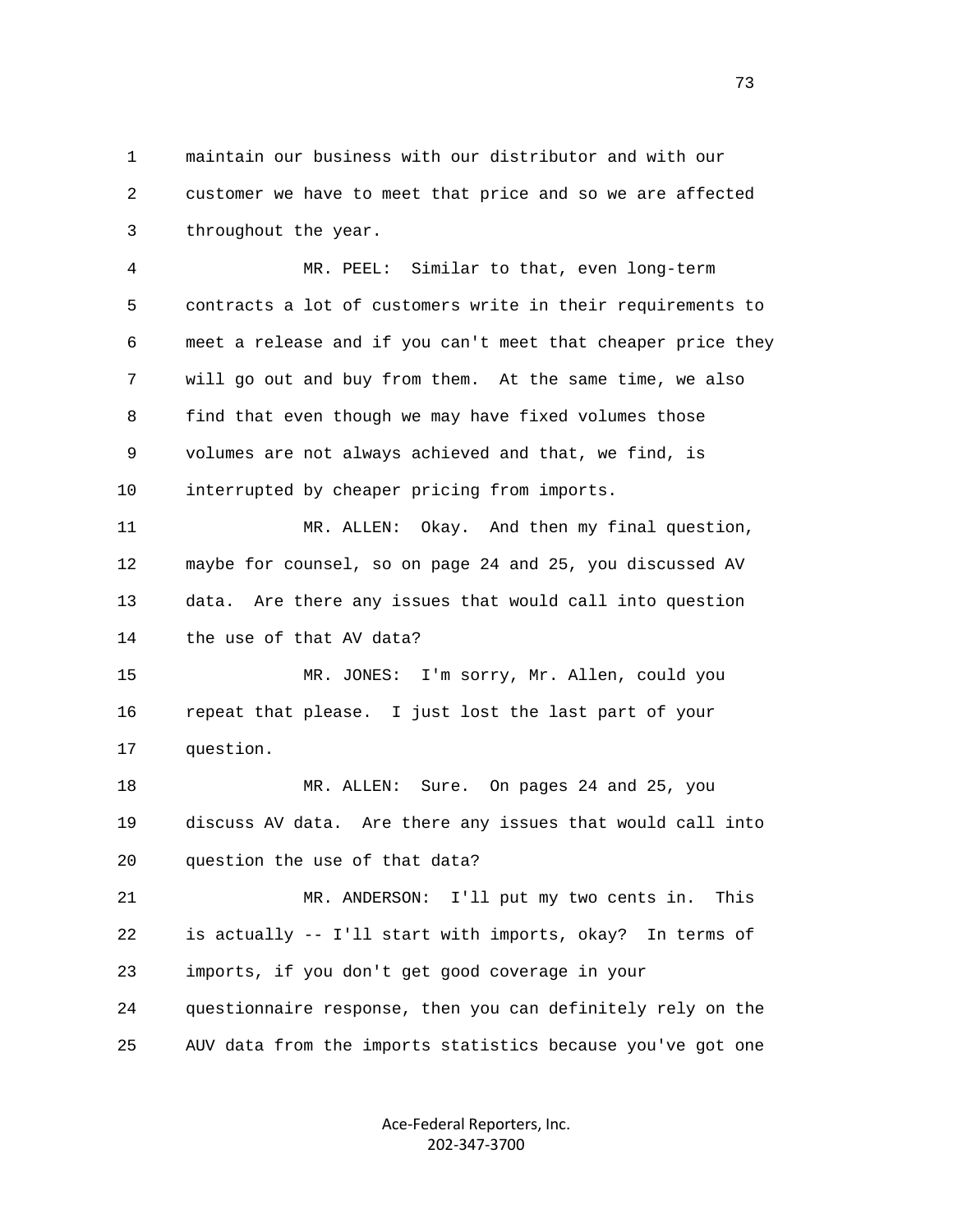1 HGS number that's solely devoted to citric acid and 2 virtually all of the citric acid coming in is anhydrous 3 dry. That's a very good indicator of what the prices are on 4 the import stats.

 5 The second is sodium citrate. There's a 6 specific HGS number for sodium citrates, so similarly, when 7 you look at the U.S. date if you look at our citrate acid 8 price separate from our sodium citrate price then that AUV 9 data is actually specific to those two types of products. 10 And those two types of products probably constitute well in 11 excess of 95 percent of the total subject merchandise.

 12 So this is a case where AUV data, in particular, 13 is quite probative, even when you blend sodium and citric 14 the numbers come out about the same. That is, there's not 15 that much price difference on a per pound basis between 16 sodium citrate and citric acid, so even then you don't even 17 really get any major product mixes. So my reply will be, 18 yeah, you can rely pretty confidently on AUV data in this 19 case.

 20 MR. ALLEN: Great, thank you. I have no more 21 questions.

 22 MR. CORKRAN: Thank you, Mr. Allen. Ms. 23 Gamache. 24 MS. GAMACHE: Good morning. I'd like to thank

25 all the witnesses for taking the journey to come speak to us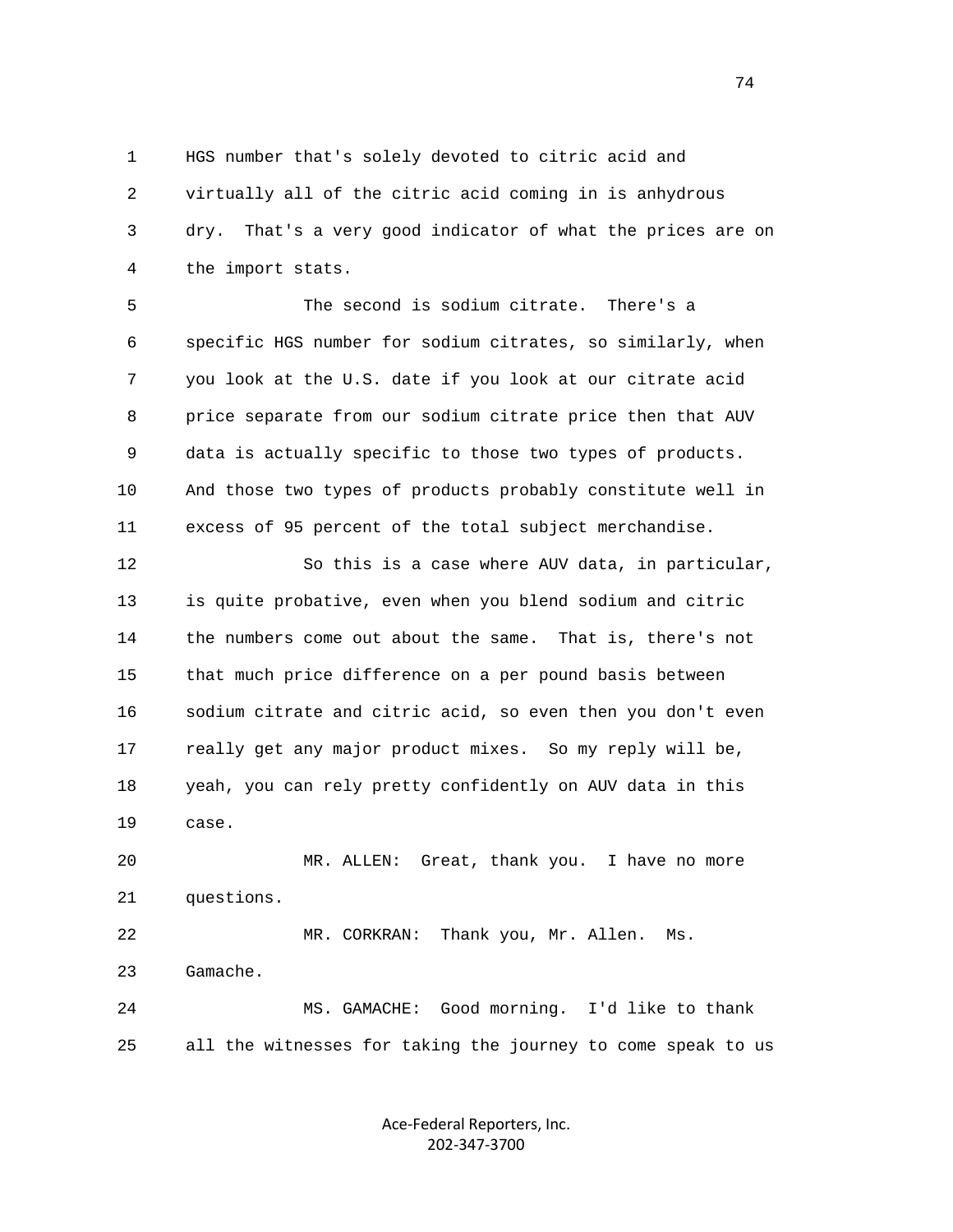1 today. So I really appreciate your time and I think I can 2 speak for all of us up here.

 3 I'd like to continue the conversation about the 4 substrates. So I think I have just a couple of basic 5 questions and hopefully we can go through this quickly. 6 From the petition, it sounded like depending on country 7 source there was generally one primary substrates source. 8 Is that right or in your knowledge of the industry do 9 producers sometimes mix some substrates like use corn and 10 molasses, for example?

 11 MR. ERICKSON: I'll take the first stab at this. 12 Most producers are tied into one source of substrates. 13 There is interchangeability if you have multiple sources. I 14 believe some of the Tia producers are able to switch between 15 sugar and tapioca, but for the most part, you know you're 16 using the cheapest and the most prevalent substrate 17 available and that typically does not change.

18 18 I can have Chris probably talk better to this. 19 I believe their Cargill plant in Brazil can switch between 20 sugar and corn. You know so I mean there is flexibility, 21 but typically, your organism performs best with a certain 22 type of substrate and you're not flipping around between 23 organisms either within your plant because it just can upset 24 things and create a lot of unpredictability in a process 25 that really likes predictability.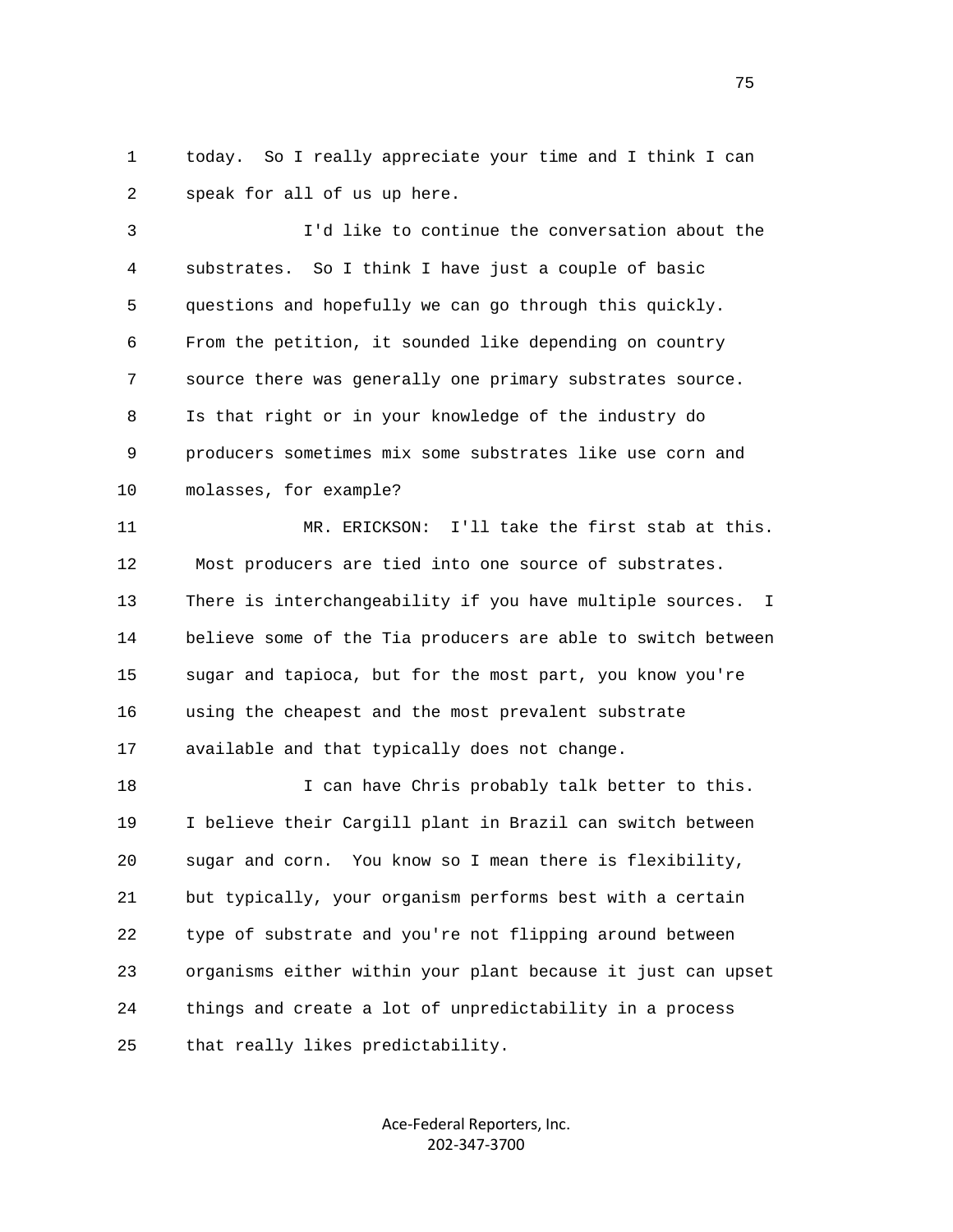1 MR. AUD: Just to touch on Ken's point about 2 Cargill in Brazil, we're happy to provide information 3 relative to that point in the post-brief. 4 MS. GAMACHE: Great. That'd be appreciated. 5 Thank you. 6 To the best of your knowledge, are there any 7 sort of quality differences or differences in 8 characteristics of the citric acid, depending on the 9 substrate used in production? 10 MR. ERICKSON: No. I mean once it becomes a 11 citric acid molecule it's the same. 12 MR. PEEL: We agree. 13 MR. AUD: We agree. I mean you can think about 14 the substrate as essentially a bug eating that as its source 15 and excreting that substrate so it doesn't exist in the 16 product at the end. 17 MS. GAMACHE: And lastly, regarding raw 18 materials, do your firms domestically source your substrate? 19 And secondly, how do the prices of these raw materials 20 affect your costs of citric acid? 21 MR. ERICKSON: Yes, we domestically source in 22 the U.S. corn. We purchase dextrose from our LaFayette 23 facility, so we have corn wet mill in Lafayette, Indiana 24 that we source our dextrose from. You know corn is an 25 openly traded commodity, so it really depends on what is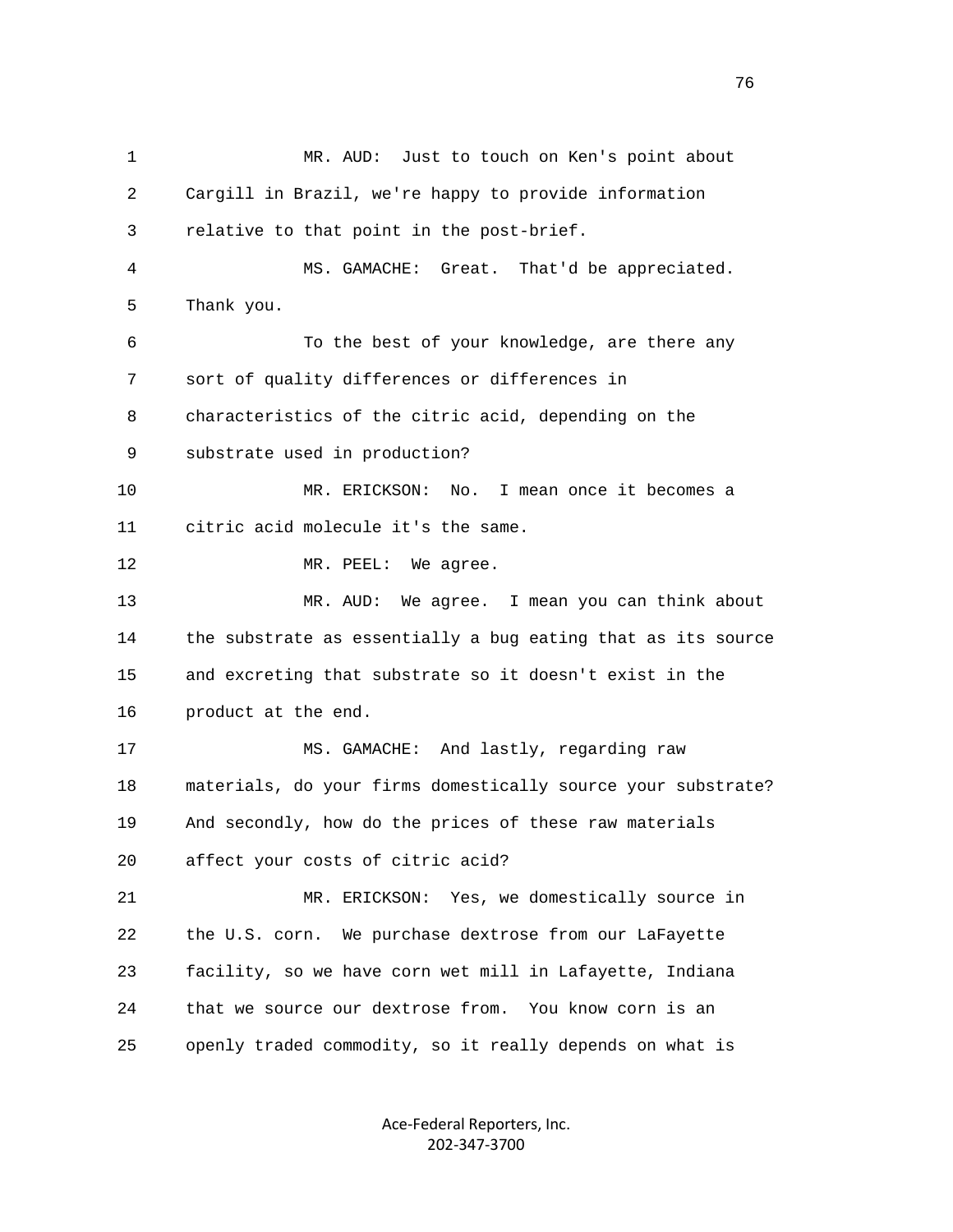1 that underlying commodity price and what is the local bases 2 to get that corn delivered to your facility. 3 MR. PEEL: Yes, we basically use one of the same

 4 that we're able to source within our facilities in the 5 Midwest and we make the transportation via railcar to our 6 destination, but it's domestic.

 7 MR. AUD: Ours is domestic as well. It's 8 produced on site there in Eddyville and transferred over via 9 pipe to our citric acid plant.

10 MS. GAMACHE: Thank you.

 11 Mr. Erickson had touched on this a little bit 12 before, but just for a little bit of clarification, is the 13 only reason a consumer would prefer an aqueous form of 14 citric acid just for like use of their own production or is 15 there a reason a consumer might prefer dry over aqueous or 16 vice versa?

 17 MR. ERICKSON: I can start with this one. I 18 mean it's really depending on the use, so if you were using 19 a dried powder you're packaging it in you're not going to, 20 obviously, go to a solution to then mix other ingredients. 21 So if it's s dry blend, you're going to want dry product. 22 If you're going into a -- you know it's really about your 23 plant's capabilities as well in terms of handling. So if 24 you're able to store dried product and liquefy yourself, you 25 may just buy dry 50-pound bags or dried super sacks, but if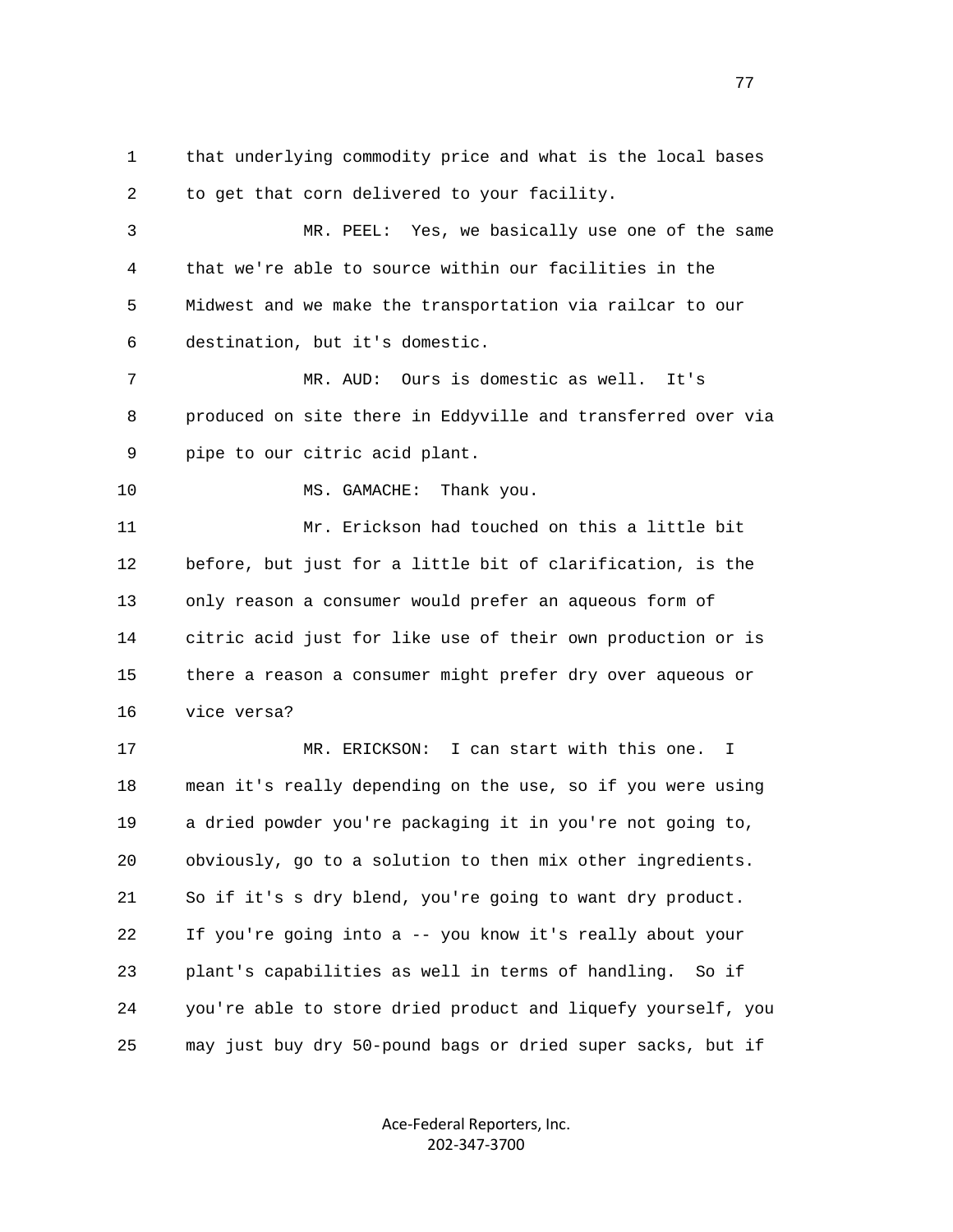1 you have a liquid storage tank where you can take a railcar 2 or a tanker car of liquid solution and bring it into your 3 plant and then use liquid that allows you to not have to cut 4 and dump the bag into your own solution.

 5 So I mean it really depends on the plant's 6 handling and the plant's end use, but that's just 7 capabilities of the end facility, not necessarily any 8 differences of product fungibility. It's all the same. 9 It's just one has 50 percent water and the other doesn't. 10 MR. PEEL: We agree with that. Usually, if 11 you're going to take liquids, you've got a bulk system set 12 up. And that means that you're able to take bulk liquid 13 trucks or bulk liquid rail. You can't really ship dry 14 citric in a dry bulk truck or car because it's a 15 hydroscopic. It absorbs moisture and you're going to have a 16 lot of lumpy/clumpy at the end, so that's what the 17 preference is, is basically a bulk system. 18 MS. GAMACHE: And is there a price difference

19 between an aqueous form or a dry form?

 20 MR. TUMA: Typically, in the marketplace, 21 aqueous is priced based on dry basis, so there is 22 effectively no difference. And just to clarify further, 23 there are many points, based on the explanation Jeff just 24 mentioned, where shipping dry across the country makes sense 25 and then liquefying close to the customer base and so that's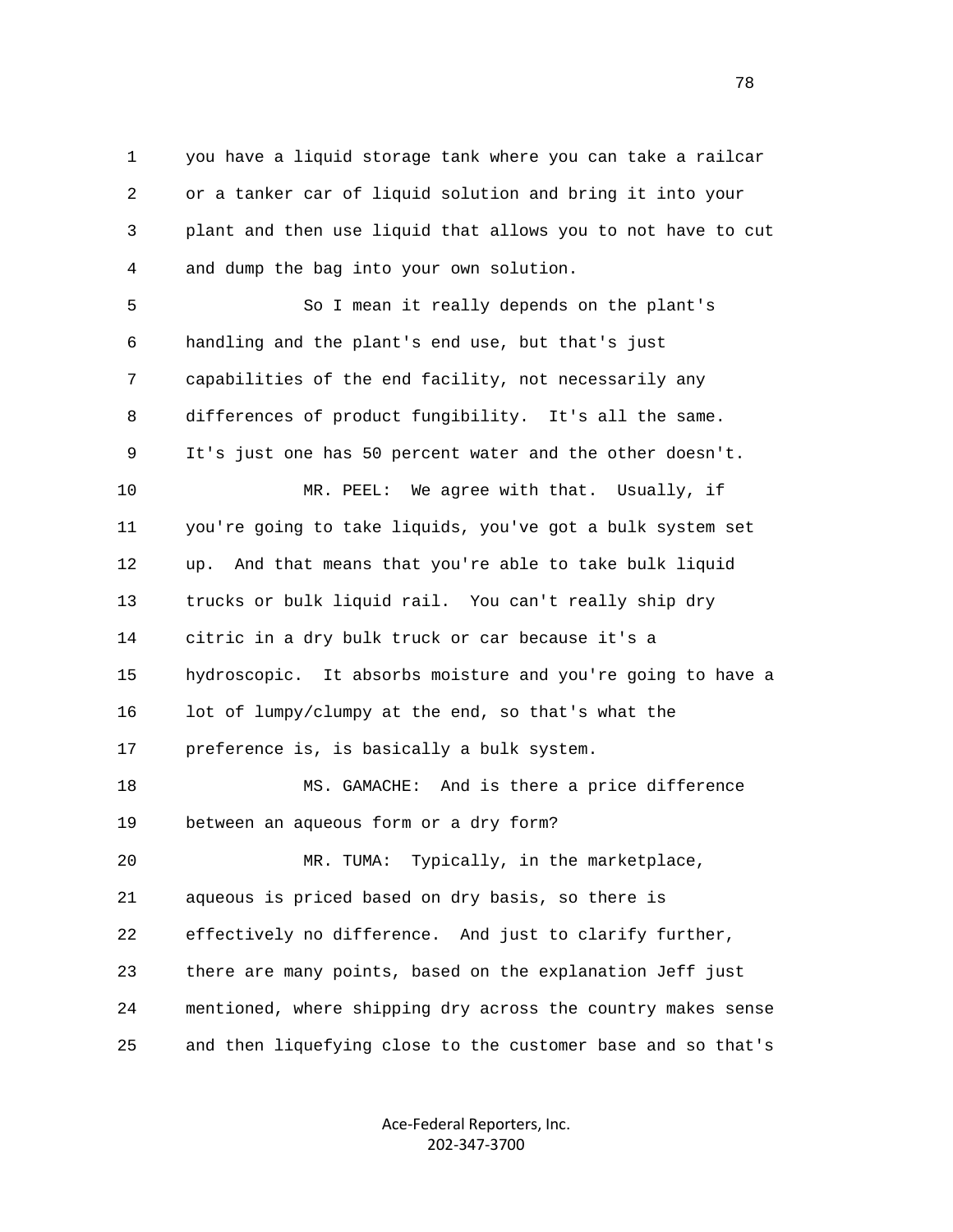1 why we don't really see a differentiation with that market 2 being served either by domestic sources or by subject import 3 sources through distribution close to those customer bases 4 on the coast. 5 MS. GAMACHE: Thank you. 6 In your experience, are there differences in the 7 type of purchasers who prefer to purchase via contract or 8 via the spot market? 9 MR. ERICKSON: I would say your more 10 sophisticated purchasing networks are going to be 11 contracting on an annual basis. Typically, your smaller end 12 users will be active in the spot market where they're being 13 served by distribution, but typically, if you have a large 14 enough purchaser, you're out there contracting on an annual 15 basis. You have that price certainty. 16 MR. AUD: We see the same thing and we 17 participate in both contract and spot markets. 18 MS. GAMACHE: Thank you. 19 Are there any public price indices that you 20 reference during negotiations? 21 MR. ANDERSON: I've been looking for public 22 prices in this industry for years and I've never found one. 23 There are very few producers and very few major purchasers. 24 Although there's price transparency within the group, 25 outside, there's--as far as I know--there's no published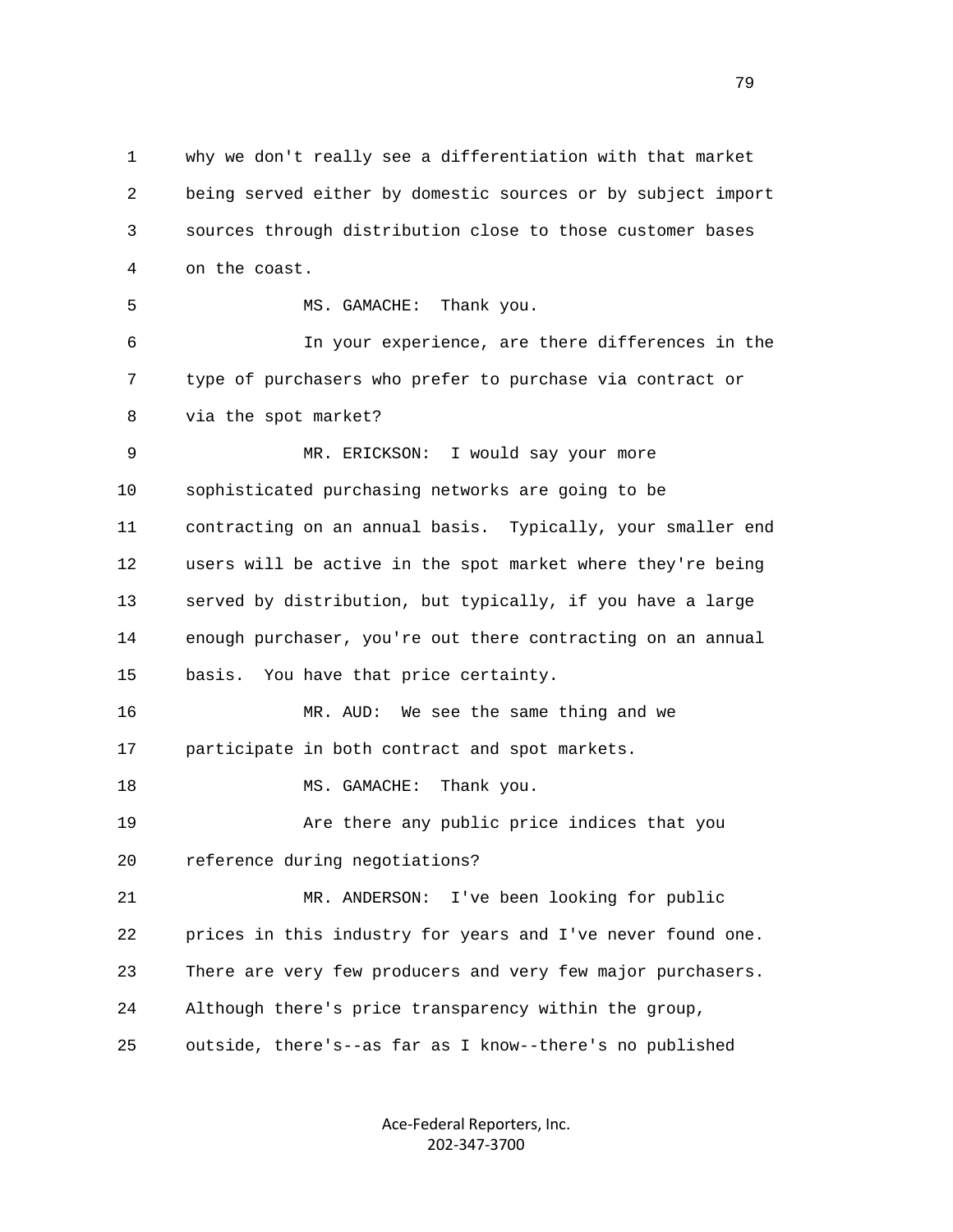1 pricing. CEH would put out some pricing occasionally, but 2 it's fairly generic.

 3 MR. JONES: Of course the import statistics 4 provide information on pricing as well.

 5 MR. AUD: Just to bring back up Mr. Anderson's 6 comments, yes, there are no--to my knowledge--there are no 7 public price lists or indexes for citric acid that are used 8 by the industry.

 9 MS. GAMACHE: Thank you. So based on your 10 experience in the market, would you expect to see prices for 11 the pricing data that we've collected? Would you expect to 12 see underselling by subject sources?

 13 MR. ANDERSON: As is often the case with 14 commodities, I would expect to see mixed. I would be 15 surprised if there are large price differences. If there 16 are, it's something to drill down into and try to figure out 17 what's going on, but in the past citric cases, once we've 18 sort of corrected for some of the different terms in sales 19 and the like, we've seen patterns of mixed, and that's what 20 I would expect to see.

 21 MS. GAMACHE: Thank you. And last question 22 regarding contract prices and spot prices. Generally, how 23 quickly do you see prices either through contracts or 24 through the spot market bleeding over and affecting the 25 other? If you do see that sort of pattern.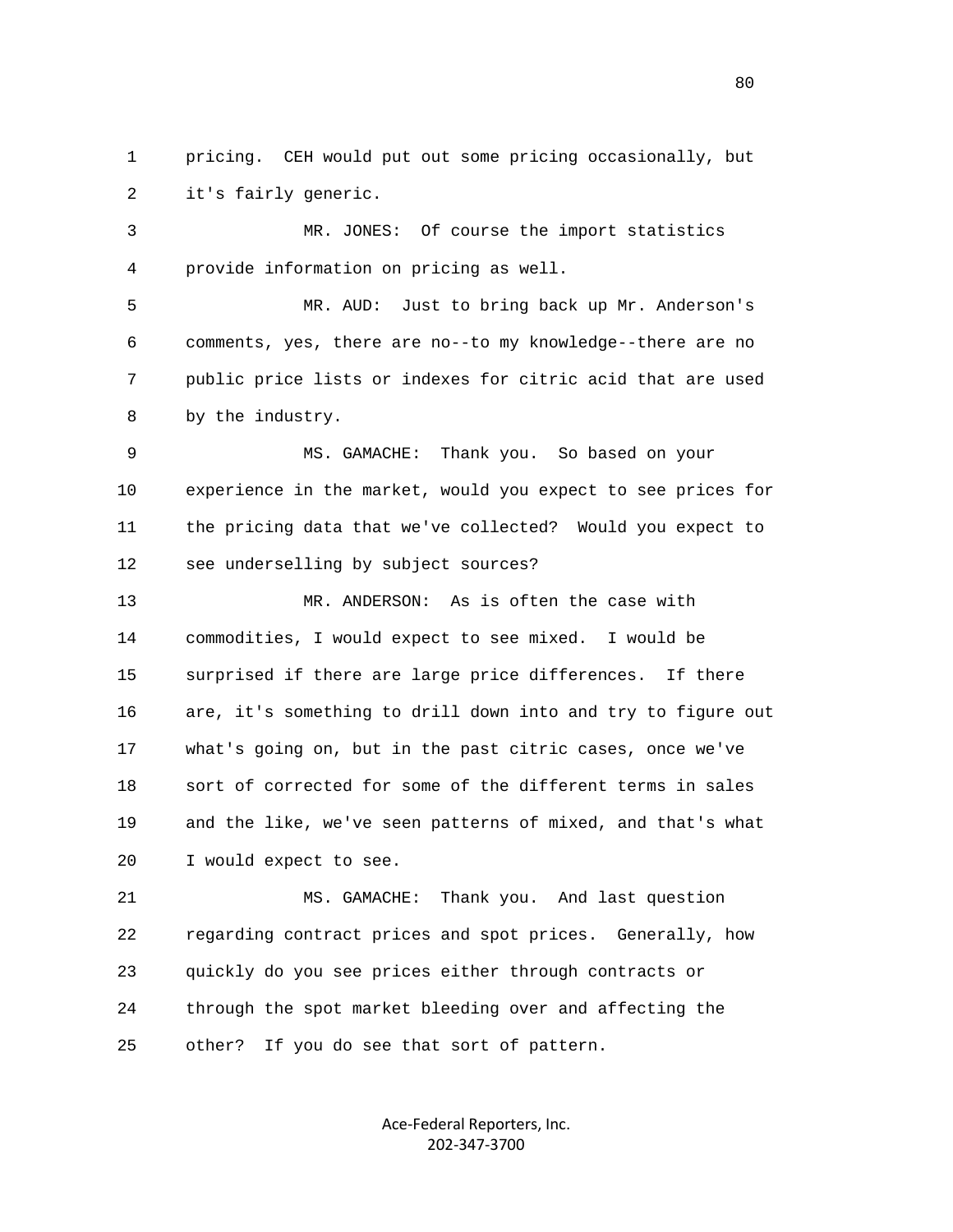1 MR. TUMA: Within the contract period, we 2 contract in the fall of each annual period, so Q3-Q4, and 3 effectively what happens, because a lot of the large 4 purchasers either are well-aware of what's going on in the 5 spot market or participate in the spot market, they have 6 exact knowledge of what that spot pricing is. And they do 7 leverage it very openly in our annual contract negotiations. 8 So whether or not imports get that business, it 9 does affect and does cause injury to our business. In the 10 spot market -- I'll go back to what I stated previously -- 11 we do a share of business through distribution. They are at 12 the whims of the spot market because a lot of their customer 13 base are either quarter by quarter or potentially load by 14 load, and if we are seeing very intense decline in prices, 15 eventually it comes back to us, whether you reduce price or 16 we lose the business. 17 MS. GAMACHE: Thank you. That concludes my 18 questions. 19 MR. CORKRAN: Thank you, Ms. Gamache. Mr. 20 Clark. 21 MR. CLARK: Thank you. I wanna join my 22 colleagues in thanking you for coming today. I'm with the 23 Office of Industries here at the Commission. 24 I wanna ask some questions about the operation 25 of a plant. We talked about continuous operation, but this

> Ace-Federal Reporters, Inc. 202-347-3700

81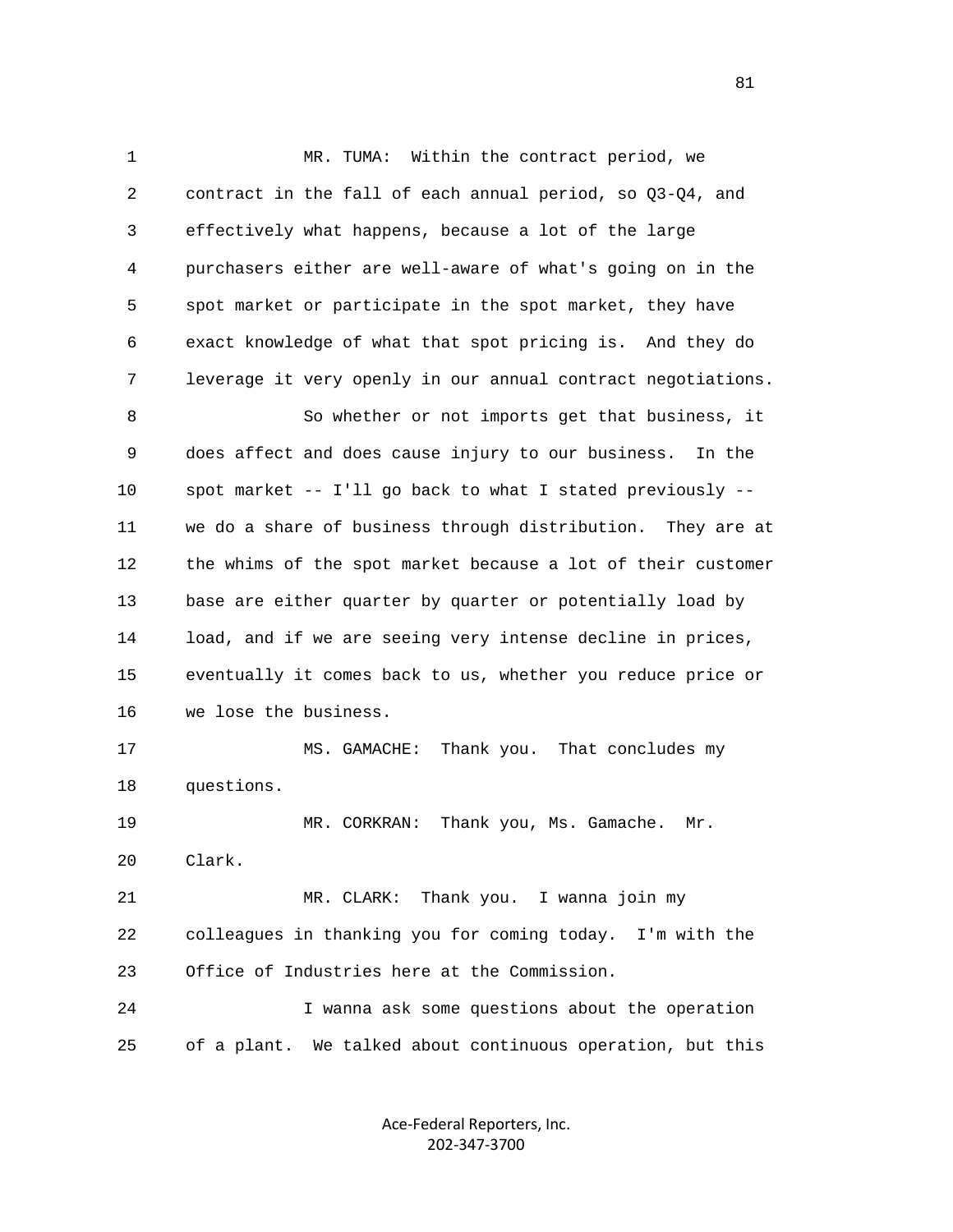1 is a batch process. So how long does it take, between 2 emptying one substrate, one tank, and refilling it with the 3 next substrate, the organism for the next batch? 4 MR. AUD: If that's OK, there can be differences 5 between competitors on that, so if we can include that in 6 our post-hearing comments, that'd be appreciated. 7 MR. CLARK: Okay, that'd be fine. 8 MR. ERICKSON: We'll follow up on that as well. 9 MR. CLARK: Okay, thanks. Just a few other 10 things. You may wanna address these as well in the 11 post-conference brief. 12 Just wondering again, what that time would be, 13 what would be involved? I don't know if there's any 14 inspections required of the tank before you refill it? If 15 you switch between, let's say, the GMO and non-GMO, how much 16 time is required there? You're making it sound like it's 17 cost-prohibitive, and so just if you can give some sense of 18 the timing. 19 Is it possible -- I assume most of these plants 20 have numerous tanks? Is it possible to shut down one tank 21 or is it basically on or off for the entire facility? 22 MR. AUD: We'll include that in our post-hearing 23 comments, just from a proprietary standpoint. 24 MR. CLARK: On Pages 20 and 21 of the petition, 25 you talk about a slow-down affecting the yield. What is

> Ace-Federal Reporters, Inc. 202-347-3700

en and the state of the state of the state of the state of the state of the state of the state of the state of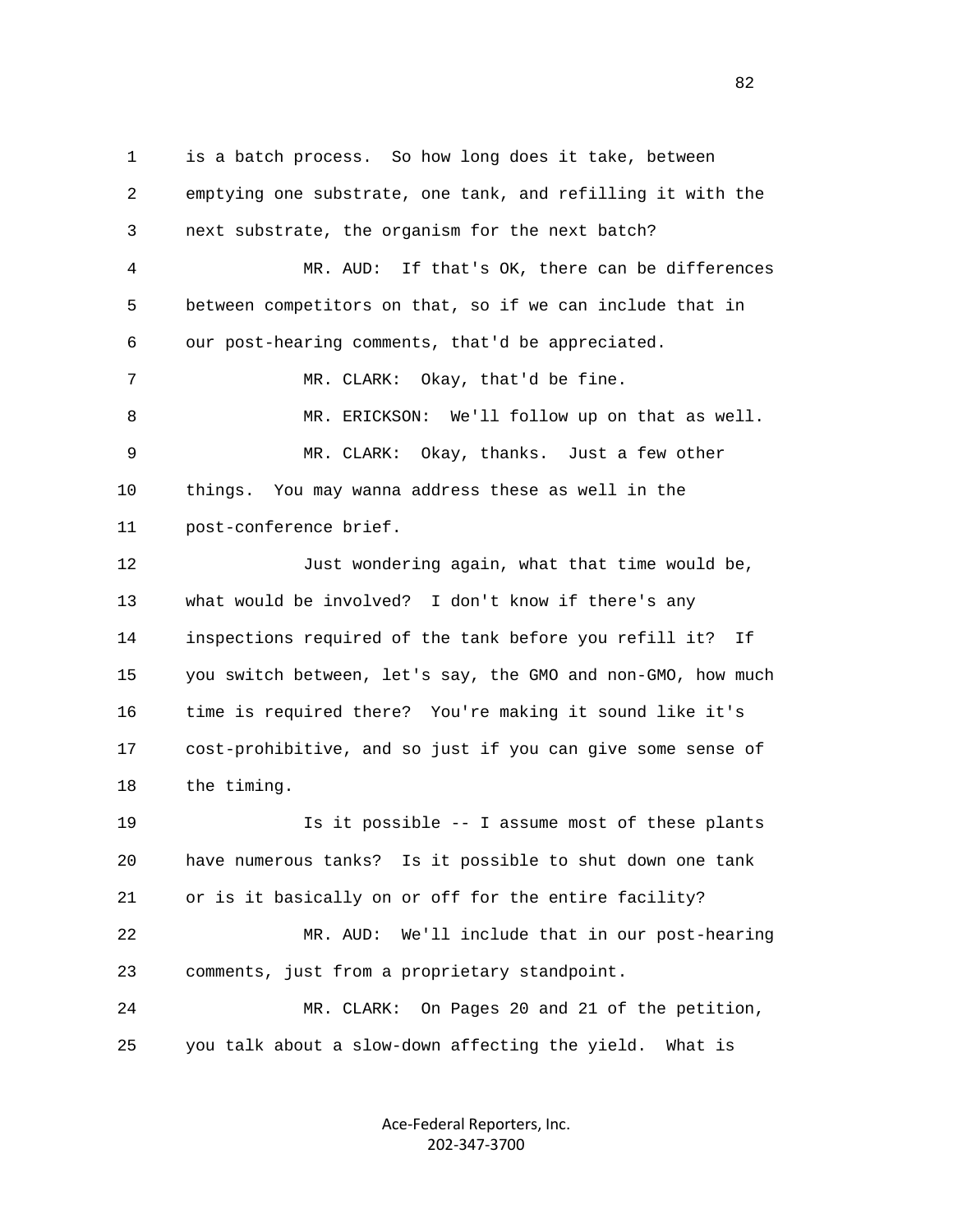1 meant by a slow-down? How do you -- is that changing the 2 process, changing the amount of substrate?

 3 MR. PEEL: If your plant is set up to run to a 4 certain rate of capacity, that's what you are expecting -- 5 that's what you wanna run to. If your sales are not to that 6 rate and under, you now have to slow down the throughput in 7 order to manage your inventory.

 8 Because if you continue to operate at the same 9 rate full-out, you're gonna build huge inventories and 10 eventually you may have to shut it down for a while, or 11 figure out how you burn off your inventories. And with the 12 abundant supply of citric in the marketplace right now, it 13 may take you several years to burn that inventory off. So 14 that's why you have to run a lower rate.

 15 MR. CLARK: Okay -- I don't know, I'm trying to 16 figure out exactly how you're lowering that rate. Again, as 17 y'all talked about this, it's a continuous operation. When 18 you want it to run all but, what, two weeks or so for 19 maintenance out of the year or something like that?

 20 And so if it needs to be operating at a 21 continuous rate, how do you get to a slow-down? Do you take 22 a tank out of commission, do you, again, do you modify the 23 conditions and were to slow down your throughput, but again, 24 you're saying that's affecting yield? And so it must be 25 some other factor there.

> Ace-Federal Reporters, Inc. 202-347-3700

experience of the contract of the contract of the contract of the contract of the contract of the contract of the contract of the contract of the contract of the contract of the contract of the contract of the contract of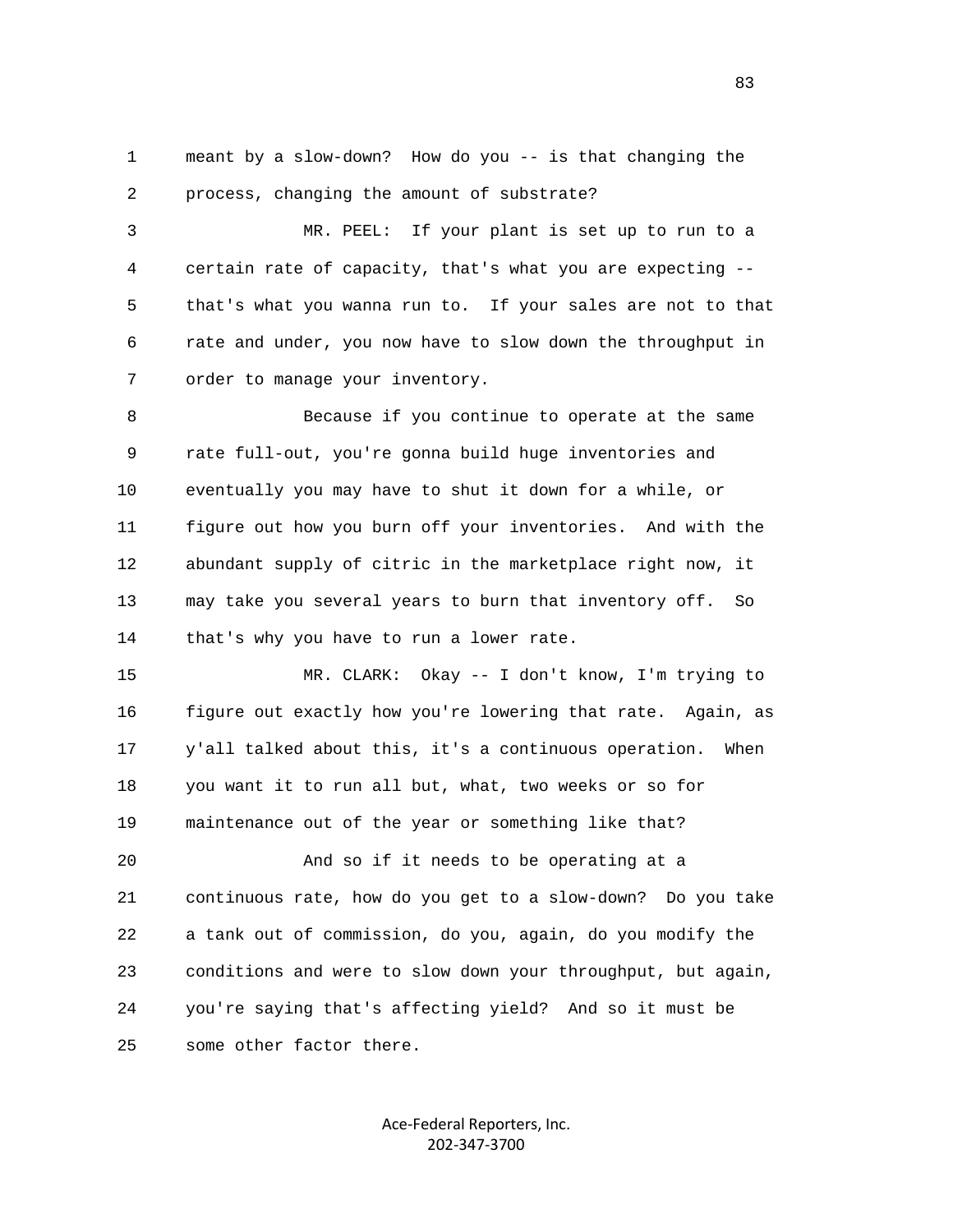1 MR. ERICKSON: I can take a stab at this and 2 then, you know, some follow-up additional details. 3 Typically, your options on the front-end, which is kind of 4 your fermentation, are to either not utilize all your 5 fermenters or to drop less sugar into the tank, less 6 dextrose into the tank. So you're utilizing less of the 7 available volume to you.

 8 You know, one of the issues that you have is, as 9 you think about that whole back in process, if you're 10 running less volume through, but your motor's still running, 11 you're still running that motor at the same rate, still 12 consuming all the energy, although other variables, but 13 you're just putting less through, so you become less 14 efficient.

 15 So instead of putting 100 pounds through it in 16 an hour, I'm putting 50 pounds through it in an hour, but 17 I'm still consuming the same, so my costs per hour of 18 operation goes up. That's really where we say, you know, to 19 get the most bang for your buck is in operating it at 20 highest efficiencies. You're really wanting to maximize 21 what's going into the front-end so you get the same amount 22 off the back end of that plant.

 23 You know, in order to, that's where -- you're 24 almost better off running full-out and then taking an 25 extended shut-down, so you're not having those

> Ace-Federal Reporters, Inc. 202-347-3700

84 and 2012 and 2012 and 2012 and 2012 and 2012 and 2012 and 2012 and 2012 and 2012 and 2012 and 201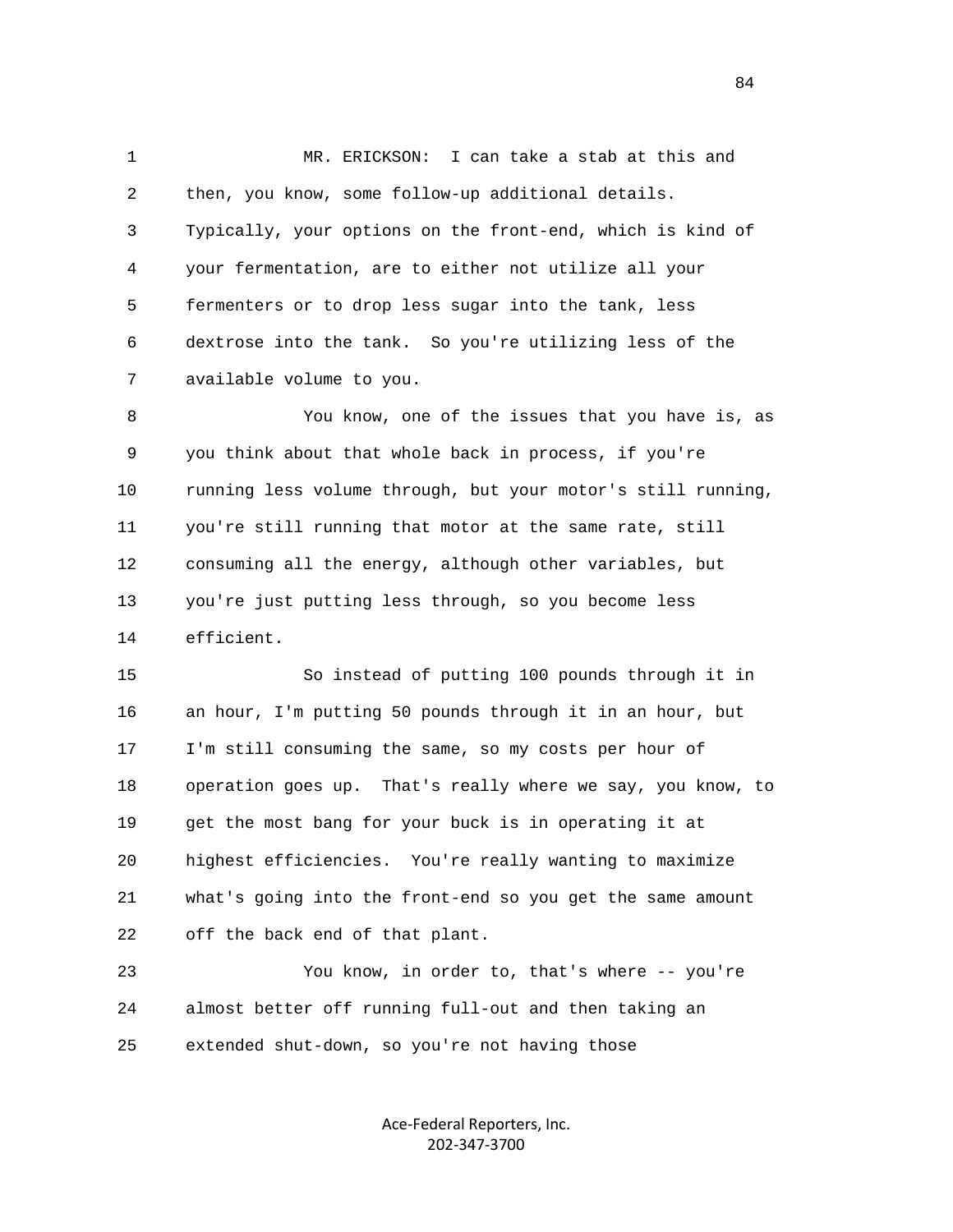1 inefficiencies in running if you bump against a higher 2 inventory situation as just mentioned.

 3 MR. CLARK: If you were going to make a decision 4 to shut down, the decision to shut down a plant for a period 5 would be -- if you're gonna do that, how long would be the 6 minimum time you would shut down? You're not gonna shut 7 down for a day, I'm assuming.

 8 So you would say, okay, well, if we're gonna 9 shut down, we're gonna shut down the plant for -- things are 10 going too slow, the holidays are coming up. Let's just go 11 ahead and shut the plant down for a month. Would that be a 12 reasonable consideration?

13 And if you shut it down then, and then things 14 still are recovering the way you want, how long after you 15 make the decision to restart a plant does it take to get a 16 plant back to full operations?

 17 MR. ERICKSON: I'd have to follow-up in our 18 post-conference brief with some follow-ups with operations, 19 kind of an ideal timeframe to be down. But you wouldn't 20 wanna go down for a couple of days and then come back up. 21 Ideally, you'd be running extended periods, building 22 inventory actually, and then having those carrying costs of 23 inventory to then get you through that shutdown window. 24 But there are complexities that we mentioned 25 testimony of, you know, sterilization and things of that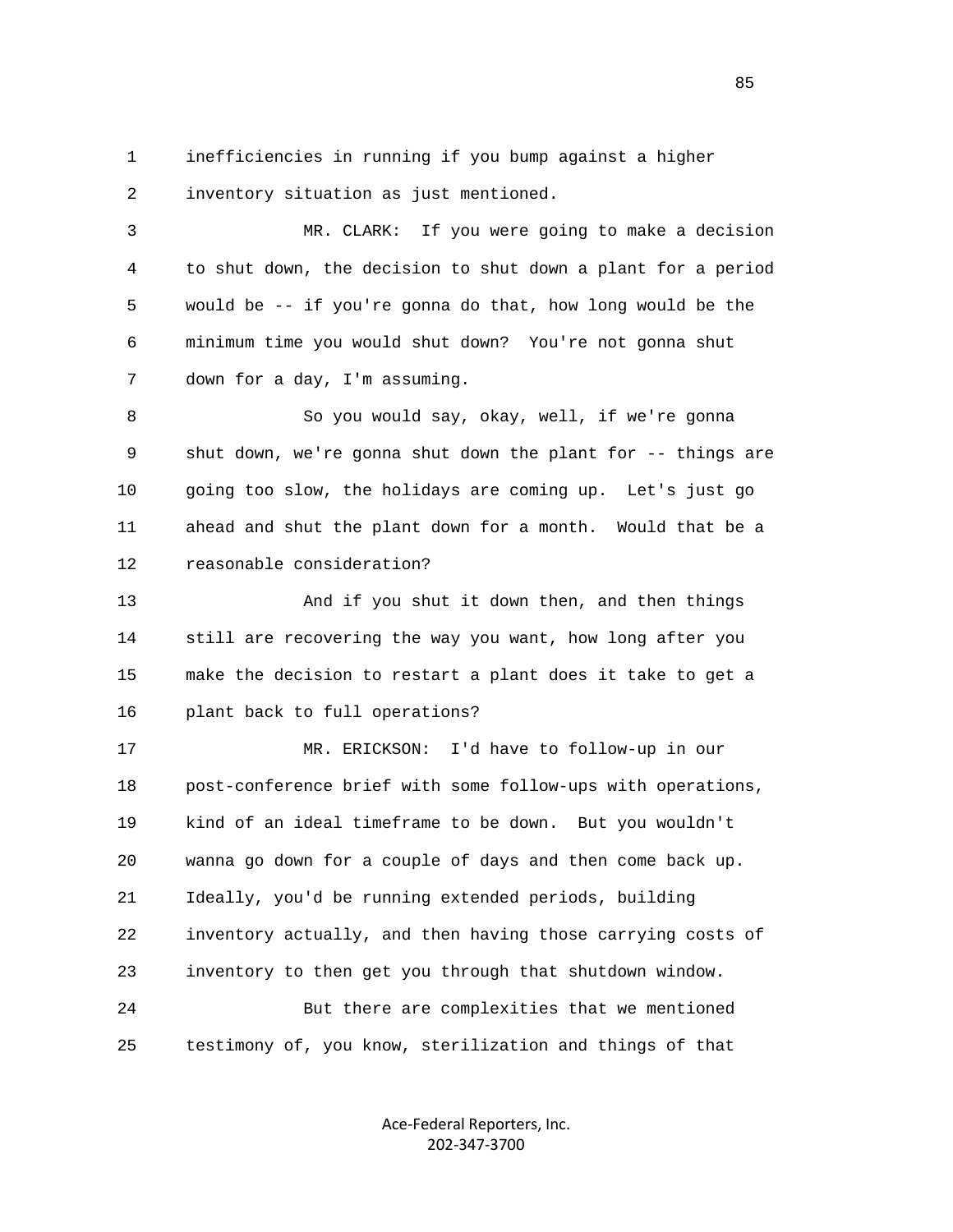1 nature, other complicating factors that, to get a plant back 2 up and running, it's not an ideal situation, and that's 3 where a lot of times, we'll compete on the basis of price 4 and have to meet import pricing because it's more 5 cost-effective for the plant actually to sell at a lower 6 price than to have that downtime.

 7 MR. AUD: We'll include comments in our 8 post-hearing, but I would say that it's a living organism, 9 and so that's part of the problem when you either shut down 10 or slow down, depending on how you slow down. It's a living 11 organism, so it can be finicky, to use a term that was used 12 earlier, in terms of getting back to where you were before 13 you slowed down or shut down. And so that creates a lot of 14 risk to the process and the business.

 15 MR. ANDERSON: And part of the difficulty in 16 slowing down and then ramping back up, as you mentioned, it 17 starts out as a batch and it ends up as a continuous, which 18 means you can't start it all at once.

 19 The batches are designed to basically come to 20 completion on a regular basis. Because it's a multi-day 21 process. Which means, if you shut it down, you have to sort 22 of shut it down gradually and then you have to start it up 23 gradually. It's extremely expensive to do that. Because as 24 Ken says, then your unit cost during the slow down and the 25 ramp up is prohibitive.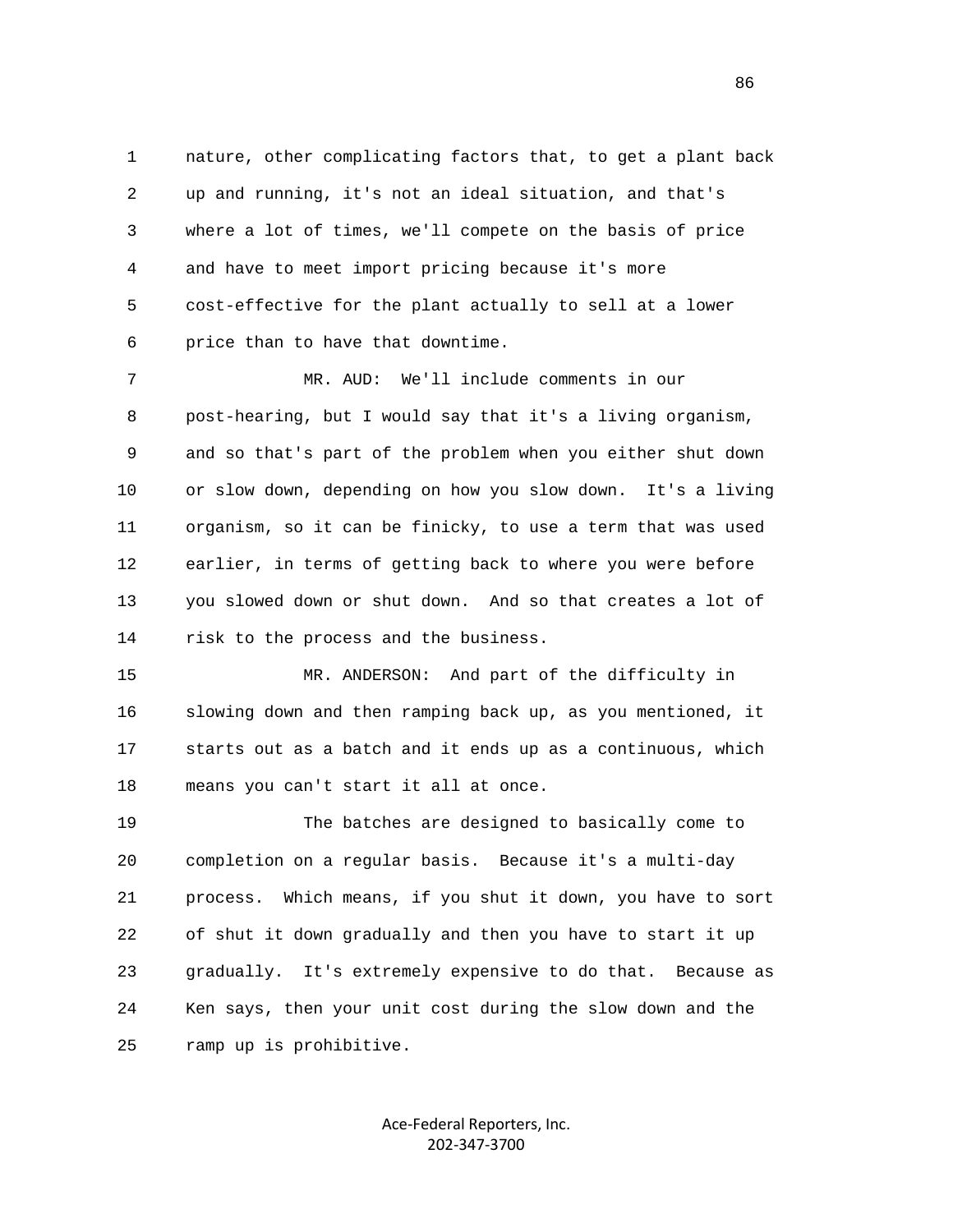1 The other factor is, if you shut it down, like 2 immediately, like that, then you have a big environmental 3 waste issue you have to deal with. Because a lot of work in 4 process that has to go through your water treatment 5 facility, and so you're backing that up. 6 The bottom line is, it's for economic and for, 7 also just for physical reasons, it's an extremely difficult 8 sort of process to tinker with in terms of throughput rates 9 and production volumes. 10 MR. CLARK: Okay, thank you. I guess, going off 11 of that, one other follow-up on the question we had with 12 substrate, talking about using different substrates, how far 13 afield from one substrate can you wander before you need a 14 completely different organism to ferment it and to get 15 anywhere near the same yield? 16 I mean, is that something that's kind of 17 constraining you once you decide a substrate that's gonna be 18 the main substrate for that facility? And you have your 19 organism, and how hard is it to change or deal with a 20 different substrate? 21 MR. ERICKSON: Once you're tied into a substrate 22 and your organism is adapted to that substrate, there's no 23 real switching back. I mean, they can consume something 24 else, but your yields would be so poor that it wouldn't make 25 sense to switch.

> Ace-Federal Reporters, Inc. 202-347-3700

en and the state of the state of the state of the state of the state of the state of the state of the state of the state of the state of the state of the state of the state of the state of the state of the state of the sta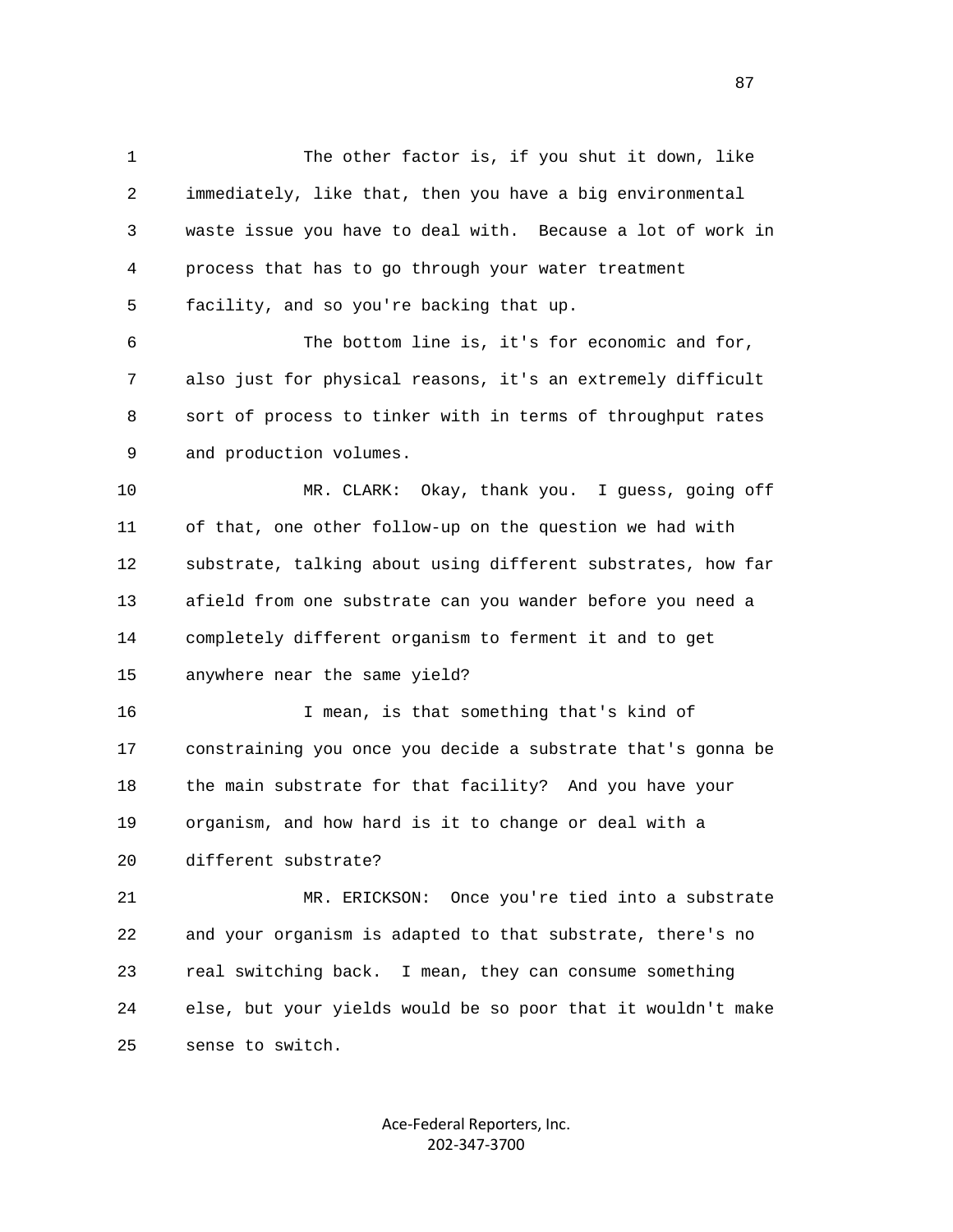1 MR. CLARK: Okay, thank you. Some of the, in 2 general, we're talking about food and beverage applications 3 here, but some of the other things that you've either had in 4 your petition or in your exhibits, talking about the other 5 factors used as a buffering agent, used as sequester ions, 6 can you just comment a little bit on which applications 7 those are important to, and how citric acid is what brings 8 that value to that application, that customer?

 9 MR. AUD: I can take a shot at that -- the 10 buffering piece, like one of the applications that you can 11 sort of enjoy that functionality of citric acid is as a 12 beverage. And so buffering meaning -- citric acid is very 13 low in its PH level, and so if you need to reduce the amount 14 of the PH level in a beverage application, citric is a great 15 performer for that.

 16 And so from a sequestering the ions -- also we 17 talked about chelation from that standpoint -- and laundry 18 detergents, it's one of the key applications where it ties 19 up the metal ions and helps sort of wash away the dirt and 20 free up those metal ions in the detergent application.

 21 MR. CLARK: Thank you. I'm assuming that since 22 the original investigations and our Sunset, there has been 23 no real change in any kind of production process, right? 24 Just throwing that out as, just confirmation.

25 MR. ERICKSON: I'd confirm that.

Ace-Federal Reporters, Inc. 202-347-3700

e e seu a constante de la constante de la constante de la constante de la constante de la constante de la cons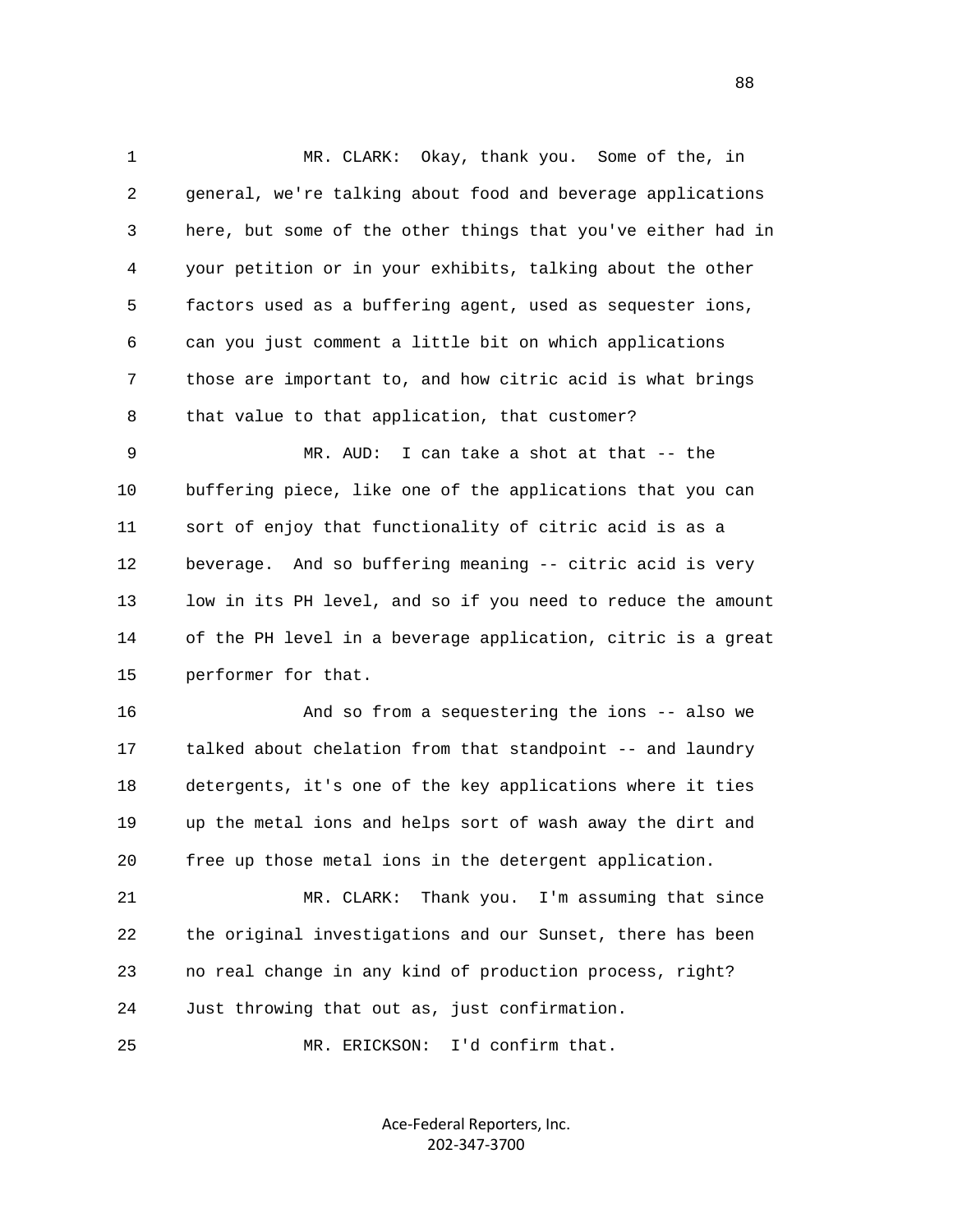1 MR. CLARK: Okay.

 2 MR. PEEL: As far as I'm known, and I've been 3 doing this for a couple of years, the process is pretty much 4 the same. So, no change. 5 MR. AUD: I agree, no change. 6 MR. CLARK: Okay, thank you. At one point in 7 the Sunset review, someone made a comment about the 8 possibility of a new application emerging that was gonna be 9 significant, but I haven't heard anything to that effect 10 today, or seen it in the petition. Are there any new 11 applications that are emerging for citric acid? Is there 12 anything that looks like it's on the horizon, but hasn't 13 fully materialized yet? 14 MR. ERICKSON: We have not seen any new 15 applications. I mean, citric acid is a well-known molecule. 16 It's been around for a long time. It's actively used in 17 development, but no new or large volume offtake 18 opportunities that we've seen that have materialized. 19 MR. AUD: We would agree with that. And not by 20 lack of effort on our part. Obviously we do have internal 21 projects and such throughout the time, trying to find those 22 new applications, but to Mr. Erickson's point, it's been 23 around a long time and people have exhausted a lot of those 24 possibilities.

25 MR. CLARK: Okay, thank you. I just wanted to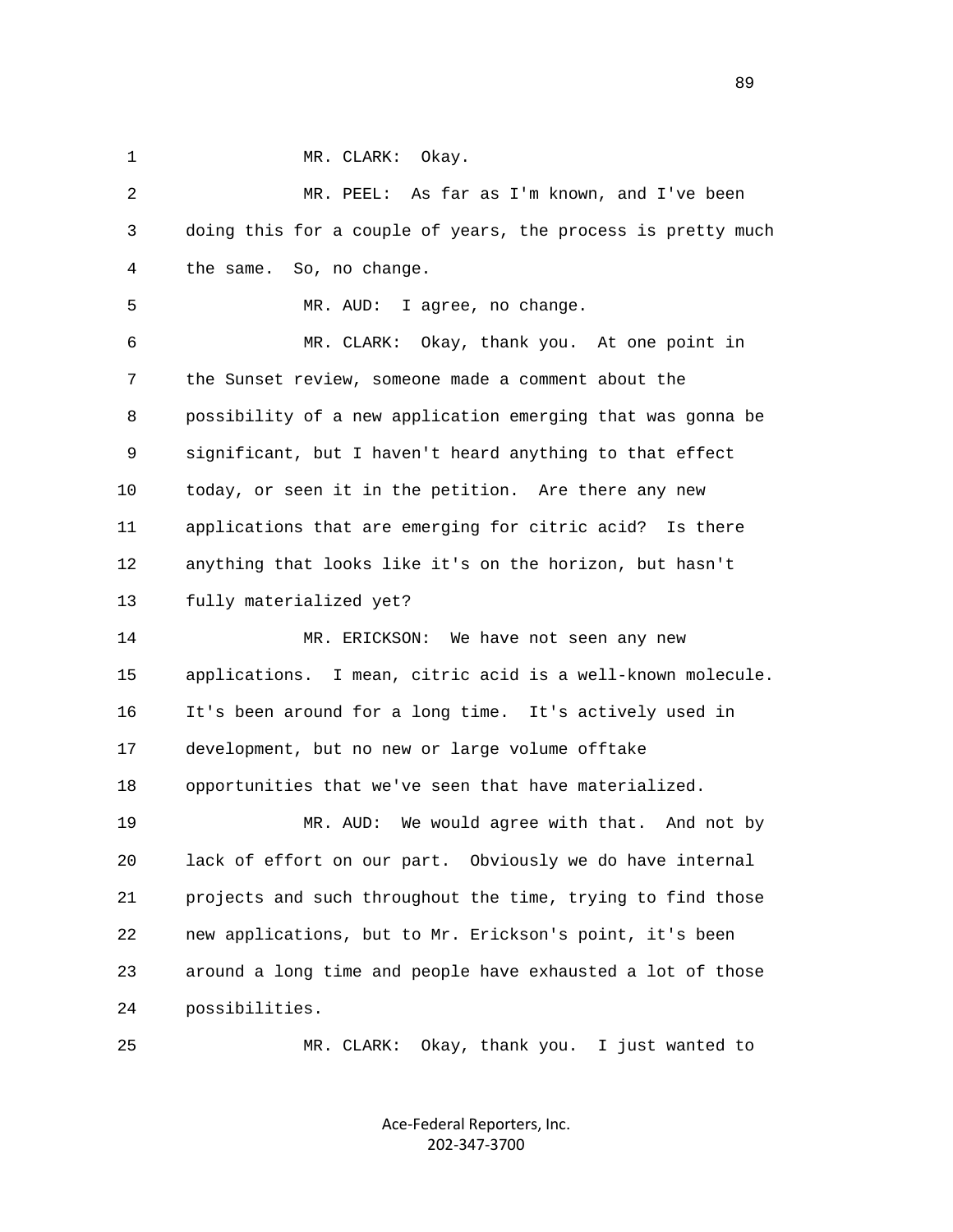1 follow-up because I remember that from the Sunset review. 2 Thanks. Those are all the questions that I have for now. 3 Thank you.

 4 MR. CORKRAN: Thank you, Mr. Clark. And thank 5 you to the entire panel. I have a few questions. Coming at 6 the end, they may sort of bounce around a little bit, 7 because I'm just trying to clean up some areas.

 8 In the petition, it states that demand is 9 seasonal and it attributes that seasonality to, I believe, 10 it's an increase in soft drink sales in the first and second 11 quarter. So my question more in general is, is seasonality 12 declining over time in light of the declining level of soft 13 drink consumption? Is this becoming a less and less 14 seasonal industry?

 15 MR. AUD: We have not seen a significant change 16 in seasonality due to the decline in beverage consumption. 17 And so, for us, it would be Q1 and Q2 we see as our kind of 18 peak demand periods. And you should see that in the data. 19 And then Q4 especially is when things really fall off.

 20 And so your performance -- if you don't perform 21 well kind of the first half of the calendar, years of 22 business from a profitability standpoint, largely due to 23 that seasonality, you're pretty much setting yourself up for 24 a tough calendar year, because the back half won't usually, 25 unless there's some new demand or something that comes in

> Ace-Federal Reporters, Inc. 202-347-3700

en de la construction de la construction de la construction de la construction de la construction de la constr<br>1900 : la construction de la construction de la construction de la construction de la construction de la const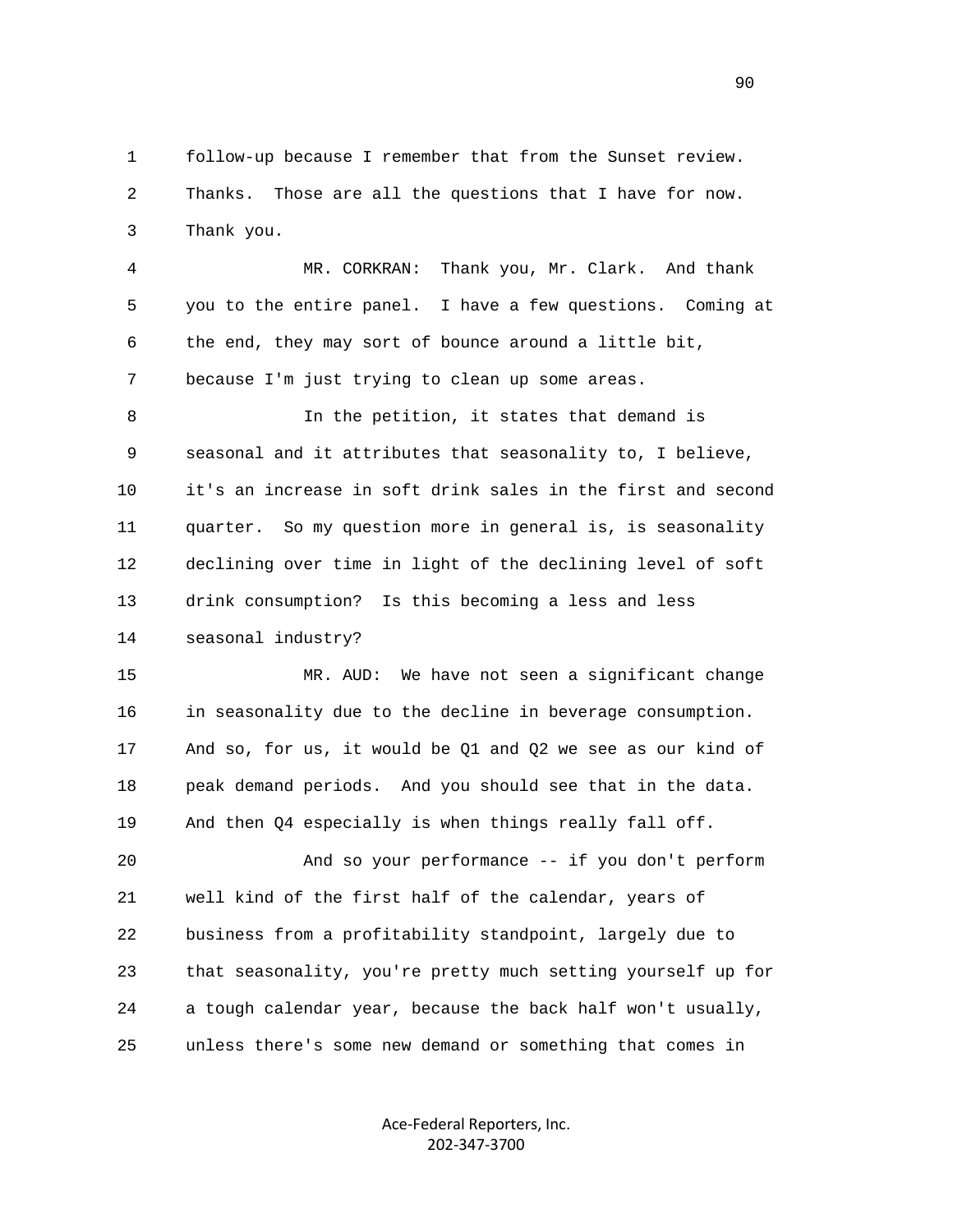1 unexpectedly, in your business, usually the back half is not 2 as profitable as the first half.

 3 MR. PEEL: We pretty much see the same type of 4 seasonality, and as you know, in the warm months, soft drink 5 consumption usually goes up and so you're gonna see that 6 spike, and that's pretty consistent from year to year.

 7 MR. ERICKSON: I would agree. I mean there's 8 still seasonality. You know, I'd have to go back and check, 9 you know, going back a decade and see if the seasonality has 10 changed at all, but we still see seasonality and seasonal 11 builds and Q4s are definitely are our slowest time with the 12 first half being where we see the largest volumes moving.

 13 MR. CORKRAN: Thank you. That's very helpful. 14 I'm always interested to hear about the various market 15 participants competing for sales in their product. We 16 talked a little bit earlier about imports from Israel, 17 imports from Germany.

 18 Can you please tell me about the role of Canada 19 in the U.S. market? Has that changed in recent years? Has 20 there been any change to their status in terms of 21 anti-dumping duty order of coverage, or the administration 22 of that anti-dumping order?

 23 MR. PEEL: One of the things that we've noticed 24 on JBL from Germany, when they were involved with their 25 production in Canada, it was an "over-the-fence" arrangement

> Ace-Federal Reporters, Inc. 202-347-3700

91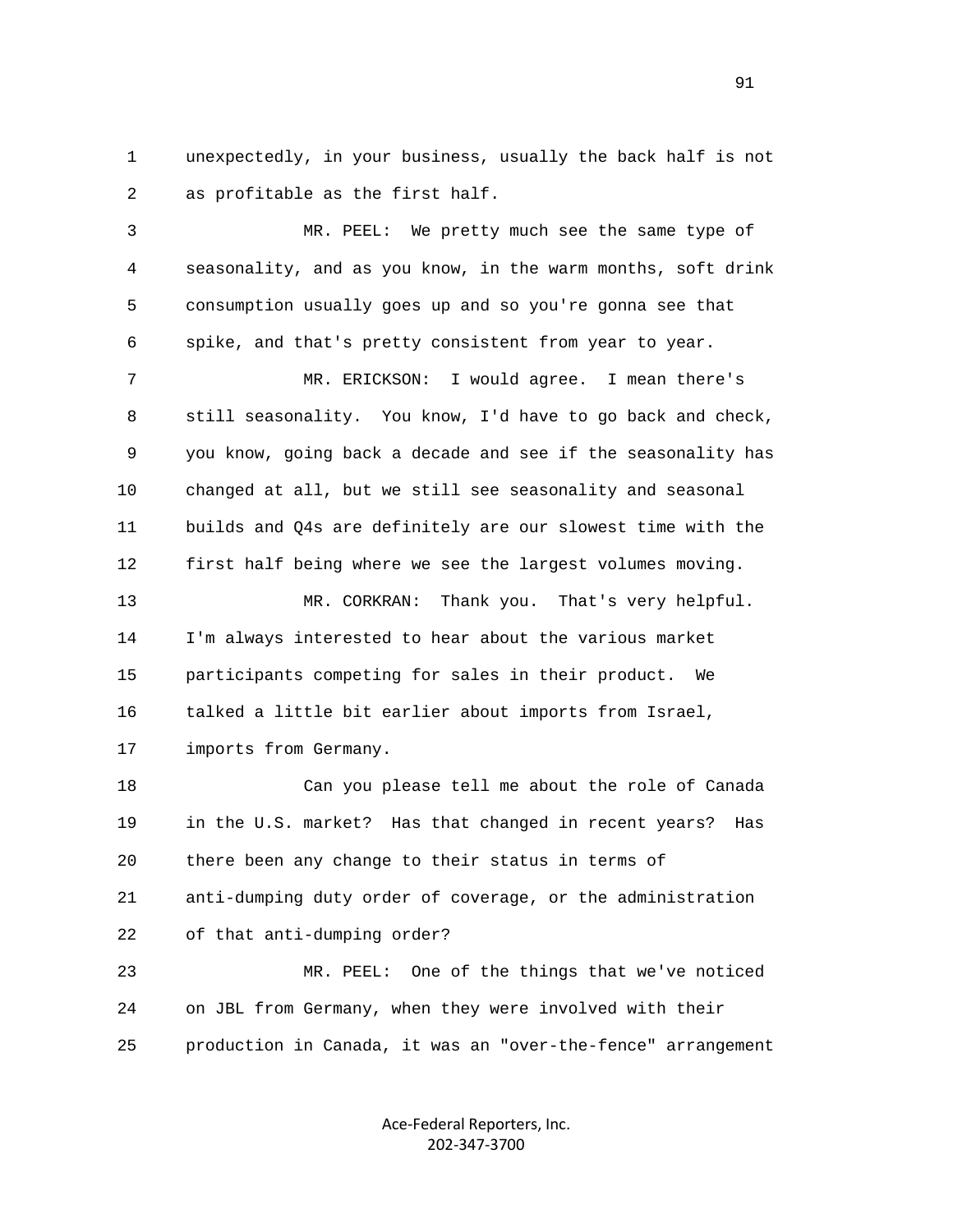1 with--at that time--corn products, which is now Ingredion 2 and they then bought the facility.

 3 And so, rather than that facility continue to 4 run as a wet miller that made sweeteners and starches to 5 offset some of their byproduct cost, they're now pretty much 6 set to run citric and other citrates through that facility. 7 So we have, from our standpoint, we have seen a little bit 8 more activity coming from them over the last year or so, 9 because now they've got to look at where they sell that 10 volume after they take over that plant. And instead of only 11 getting X, they're now getting double- or triple-X. So we 12 have seen a little.

 13 MR. TUMA: Just to add to that. And what was 14 mentioned before is -- we do see JBL Canada participate 15 more, and they are a strong competitor. But what I think is 16 important to note is that they behave appropriately and at a 17 fair market price level.

 18 We have the Sunset review once past, gives us a 19 glimpse into their behaviors, and the last review, the 20 Department of Commerce issued a 0% duty. So I think it's 21 important to note that, as an industry, competition's 22 important, and if competitors from import jurisdictions 23 behave fairly, then we invite them to participate. 24 MR. CORKRAN: That was one of the issues I was

25 driving at, was that, even with the results of the last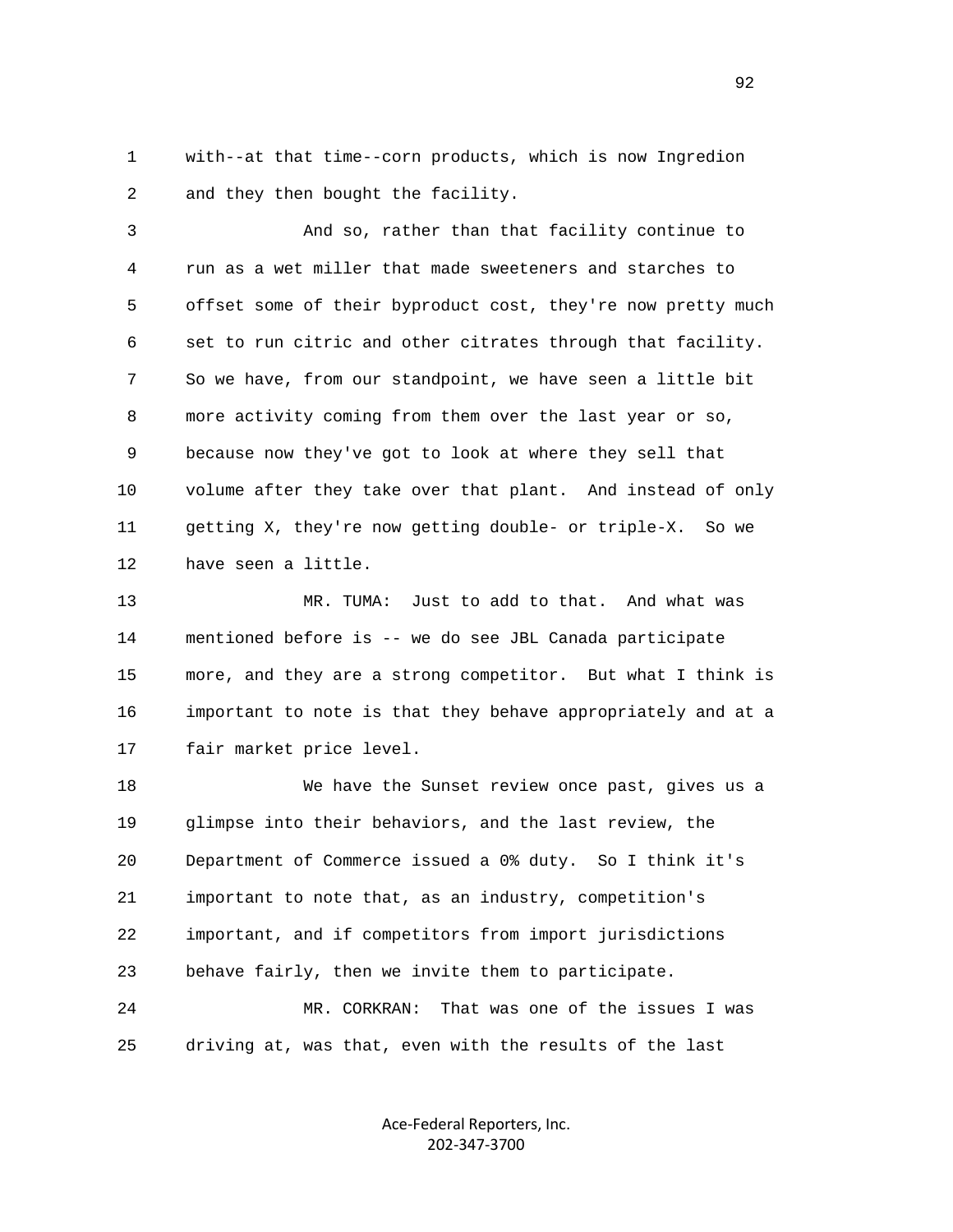1 administrative review, Canada occupies a not-insubstantial 2 space in the U.S. market. And I am kind of surprised not to 3 hear more -- I mean their volume is quite substantial. 4 MR. JONES: Let me just add to that. The

 5 anti-dumping duty order on imports from Canada I think is a 6 success story. It is critical to have that in place to make 7 sure that the imports are coming in from Canada at fair 8 prices.

 9 And the Department of Commerce conducts 10 administrative reviews of JBL, and JBL is able to establish 11 that it is not dumping. That, to us, is how the law should 12 work. And as Mr. Tuma said, that's all that this industry 13 asks for is a fair market, fair pricing and the order on 14 imports from Canada has worked as it should.

 15 MR. ANDERSON: And just to say something, 16 because I'm an old Commerce Department guy. So I understand 17 sort of that side of the equation fairly well. It's true 18 that Canada has remained in the market. They had a 23% 19 dumping margin in the original investigation and they fairly 20 rapidly reduced that and it finally got to 0%. But that 21 doesn't mean that they're completely unrestrained in terms 22 of pricing and the like.

 23 The dumping order imposes significant discipline 24 on pricing. That makes them qualitatively different in 25 terms of their behavior in the market. These would be the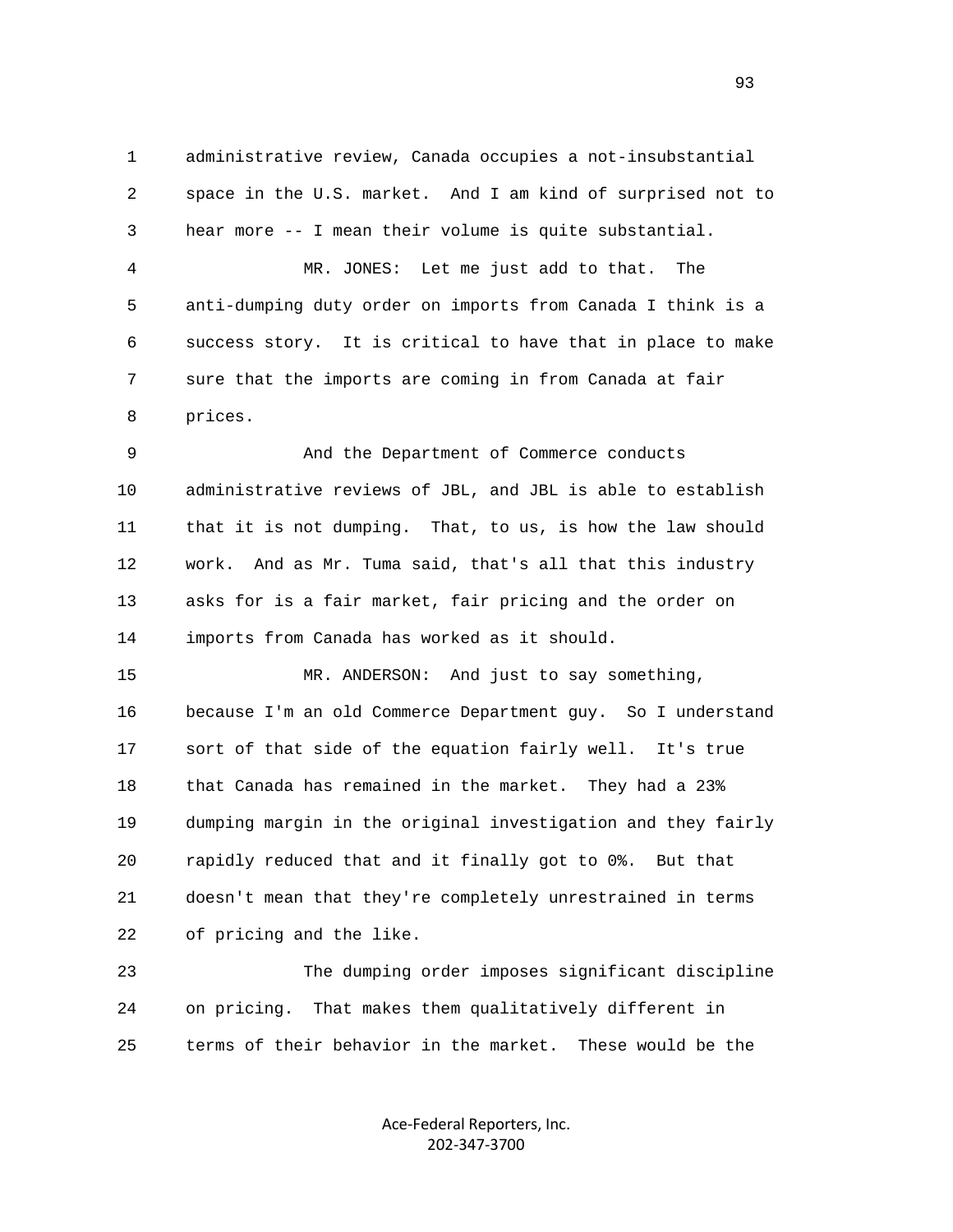1 imports. Yes, they do compete, and we see them. But there 2 are certain restrictions on what they can do in terms of 3 price and volume. And we think those are very meaningful.

 4 MR. CORKRAN: Thank you very much. I was really 5 interested in the discussion about changes that have been 6 taking place in Thailand and in Colombia. And I wonder if I 7 could get a little bit more information. I think the 8 Colombia situation has been largely explained. But can you 9 give me a little more detail on the alteration in the 10 relationship with Tate & Lyle? With the Colombian 11 operation?

 12 MR. ERICKSON: Sure. So we were JB Partners 13 with Sucromiles, what was it? Sucromiles was the name of 14 the joint venture that we acquired from Haarman & Reimer 15 back in 1998. We owned that joint venture through April of 16 2012. At that point, we decided to sell our share to the JB 17 Partner and that company then became Sucroal.

18 At the time of divestiture, though, we were 19 still the exclusive distributor for North America for their 20 material. And in August of 2013 we ended that exclusivity. 21 They bought back the distribution rights, and at that point, 22 our relationship with Sucroal ceased.

 23 MR. ANDERSON: So Mr. Corkran, we've given you 24 another picture of this. And here we're just graphing on 25 import volumes on the bar chart versus average unit prices

> Ace-Federal Reporters, Inc. 202-347-3700

94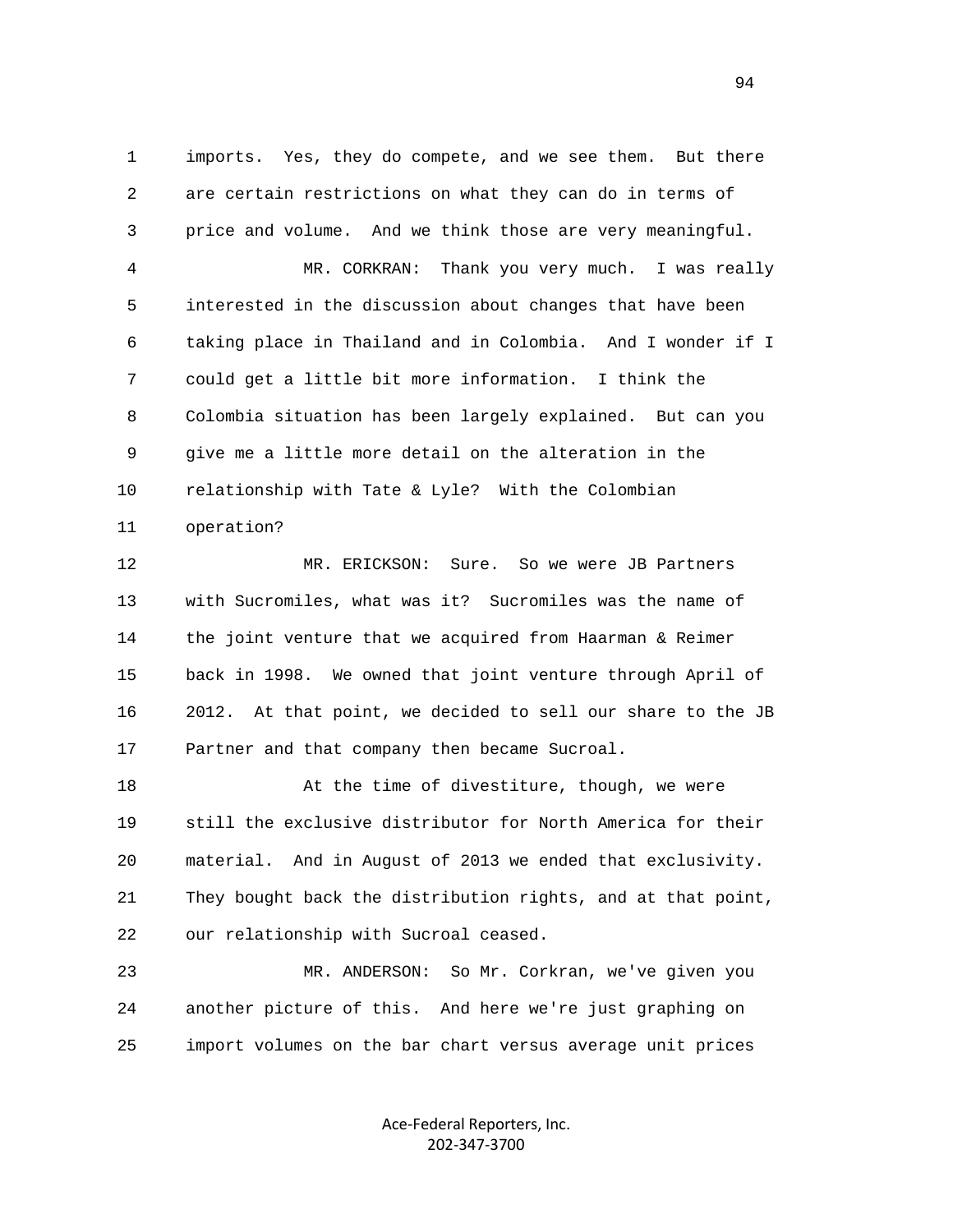1 in the line, to demonstrate that market change in behavior 2 with the Colombian imports, after the relationship with Tate 3 & Lyle ceased. As you can see in 2011, 2012 and 2013, the 4 import volumes were relatively modest, under 20 million 5 pounds.

 6 But soon after the relationship ceased, the 7 volume doubled and the price basically was reduced by about 8 50%. So there was a real market change in behavior between 9 the time at which they were still affiliated with Tate & 10 Lyle and had a business arrangement, and after.

 11 MR. CORKRAN: Thank you very much. That's very 12 helpful and I appreciate that. Do you have a timeframe on 13 some of the changes you identified in Thailand? You 14 specifically, Mr. Anderson, in your testimony, you were 15 talking about Sunshine Biotech and COFCO Thailand. Do you 16 have a timeframe when they started? And you mentioned their 17 ownership was through COFCO?

 18 MR. ANDERSON: I think I had the years where we 19 believe they began production.

 20 MR. JONES: In Mr. Aud's prepared testimony, he 21 runs through, to the best of our knowledge, what the 22 timeline is for the establishment of the citric acid 23 facilities in Thailand.

 24 And in the Sunset review, we noted and expressed 25 concern in that proceeding about what we believed to be the

> Ace-Federal Reporters, Inc. 202-347-3700

en 1995 en 1996 en 1996 en 1997 en 1998 en 1998 en 1999 en 1999 en 1999 en 1999 en 1999 en 1999 en 1999 en 19<br>De grote en 1999 en 1999 en 1999 en 1999 en 1999 en 1999 en 1999 en 1999 en 1999 en 1999 en 1999 en 1999 en 19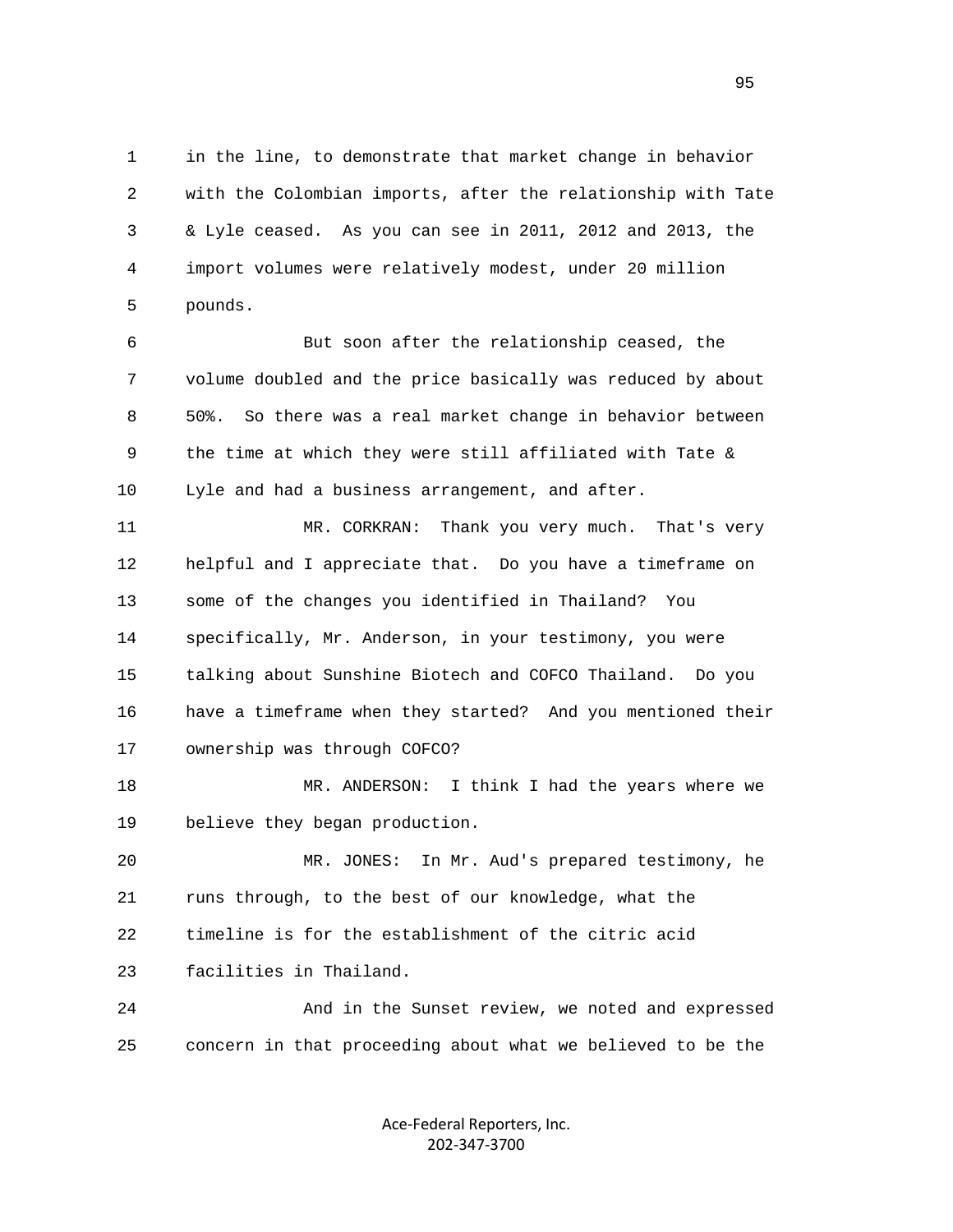1 transshipment of Chinese material through Thailand being 2 declared upon entry in the United States as Thai origin, 3 when in fact, the production facilities in Thailand were not 4 yet fully operational, to the best of our knowledge. And we 5 communicated that concern to other agencies within the 6 government and to the best of our knowledge, there was an 7 investigation of that.

 8 At this point, we're not entirely sure, but you 9 know, we believe that what's coming in is produced in 10 Thailand, although there is the possibility that there still 11 could be some transshipment, we're not sure. But it's 12 through the passage of time. And I think our best 13 intelligence on that is that the Thai producers are 14 producing in Thailand now. The Chinese have established 15 facilities now in Thailand, and are producing and exporting 16 from there.

 17 MR. CORKRAN: I wonder if you wouldn't mind 18 putting back up Slide 9? Thank you very much. Mr. Jones, 19 you mentioned, as you were wrapping up your presentation 20 earlier, that your theory of the case is focused on material 21 injury and a cumulative assessment of imports.

 22 If the Commission were to look at threat, what 23 would your position be with A, with respect to cumulation, 24 and B, with the question of, is the Belgium experience 25 arguably different than that of the other two countries?

> Ace-Federal Reporters, Inc. 202-347-3700

 $\sim$  96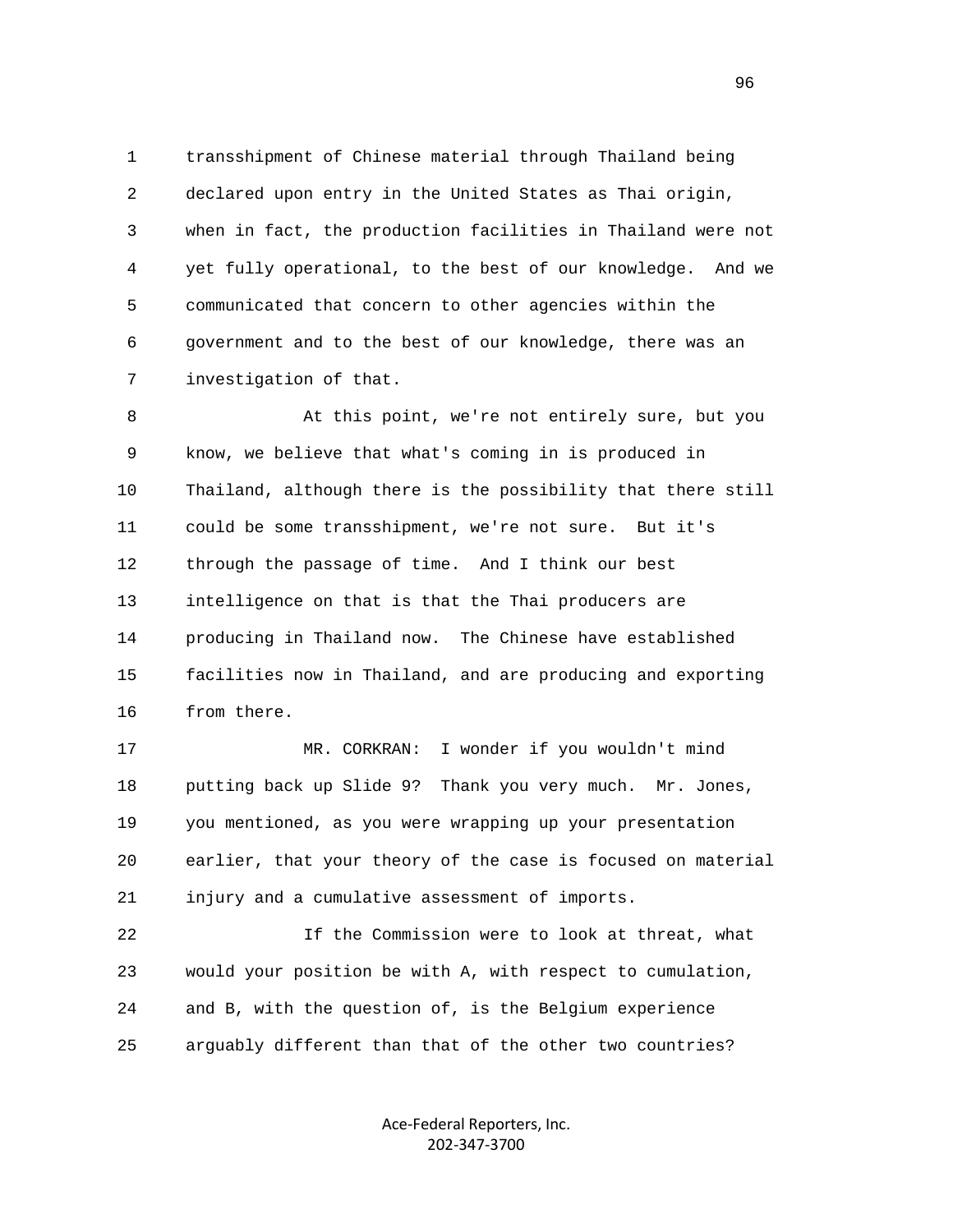1 Where we are talking about import trends that may look 2 somewhat different, and changes in ownership that appear to 3 be taking place at the inflection points of those import 4 trends?

 5 MR. JONES: It's certainly something we'll 6 address post-conference. I'm not gonna try to make the 7 Belgium argument for them. I'd like to hear what they have 8 to say and respond to it.

 9 You know, I think the first point we would make 10 is that this, in our view, is a clear material injury case. 11 But if it were a threat case, and the Commission looked at 12 cumulation and Commission has the discretion to cumulate in 13 a threat context, we still think the Commission should 14 cumulate imports from all three countries.

 15 And while the import trends might be somewhat 16 different, we don't see the imports from Belgium operating 17 under different conditions of competition. There's a high 18 degree of fungibility among the imports from all three 19 countries. This is a commodity product as you've heard from 20 the industry witnesses. And we have not seen anything and, 21 you know, we'll be happy to respond to whatever arguments 22 are made, but we don't see any basis not to cumulate imports 23 from all three countries, even in a threat case.

24 MR. CORKRAN: Okay.

25 Looking back more toward the product in general,

Ace-Federal Reporters, Inc. 202-347-3700

е процесство в политическиот королевство в 1972 године. В 1972 године в 1972 године в 1972 године в 1973 годин<br>В 1973 године в 1974 године в 1974 године в 1974 године в 1974 године в 1974 године в 1974 године в 1974 годин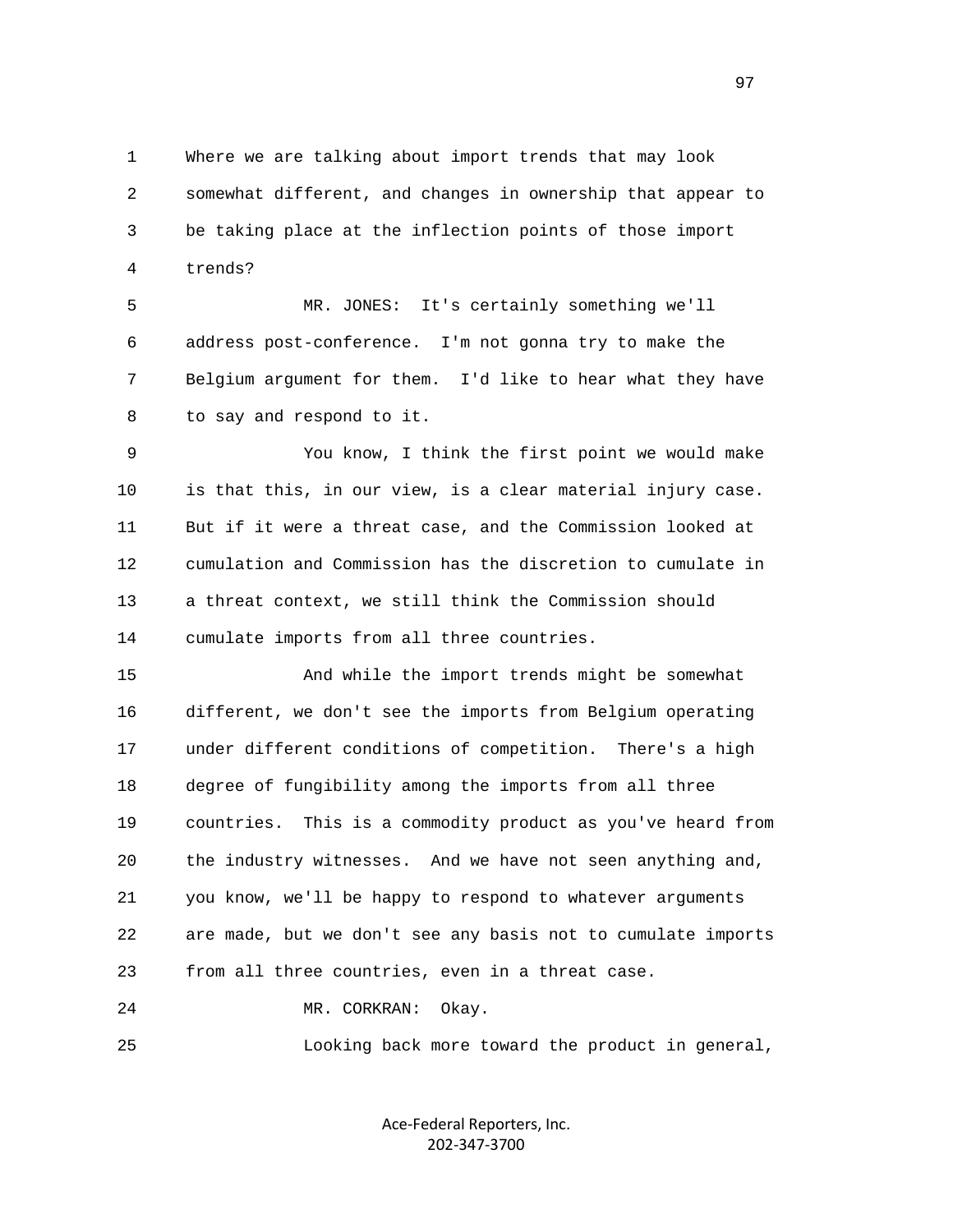1 can you speak a little bit about the nature and prevalence 2 of mixtures and blends in the U.S. market, other than the 3 two main citrates that we're talking about? Any other 4 mixtures and blends? And also crude in the U.S. market? 5 What characteristics do those products have? And to what 6 extent do you see them in the market?

 7 MR. ANDERSON: I'm going to start out with that 8 one, because I think it's important for you to know why 9 they're in the scope of the petition. Both the blends in 10 the crude calcium citrate are within the scope as a 11 protection against possible circumvention.

 12 We don't see blends of citric acid or citric acid 13 in other materials in the market currently, nor do we see 14 crude calcium citrate in the market currently. However, we 15 included these in the original petition against Canada and 16 China and we have extended that inclusion to the scope here 17 to preempt any potential attempt to get around any 18 antidumping or countervailing duty orders by first blending 19 citrate with other products, but really you're bringing a 20 citric in. And secondly, by interrupting your production 21 process after the citric molecule has been created, if you 22 run what's called the lime sulfuric extraction process. 23 Once the citric has been produced in fermentation, you first 24 react it with calcium carbonate, and that forms crude 25 calcium citrate.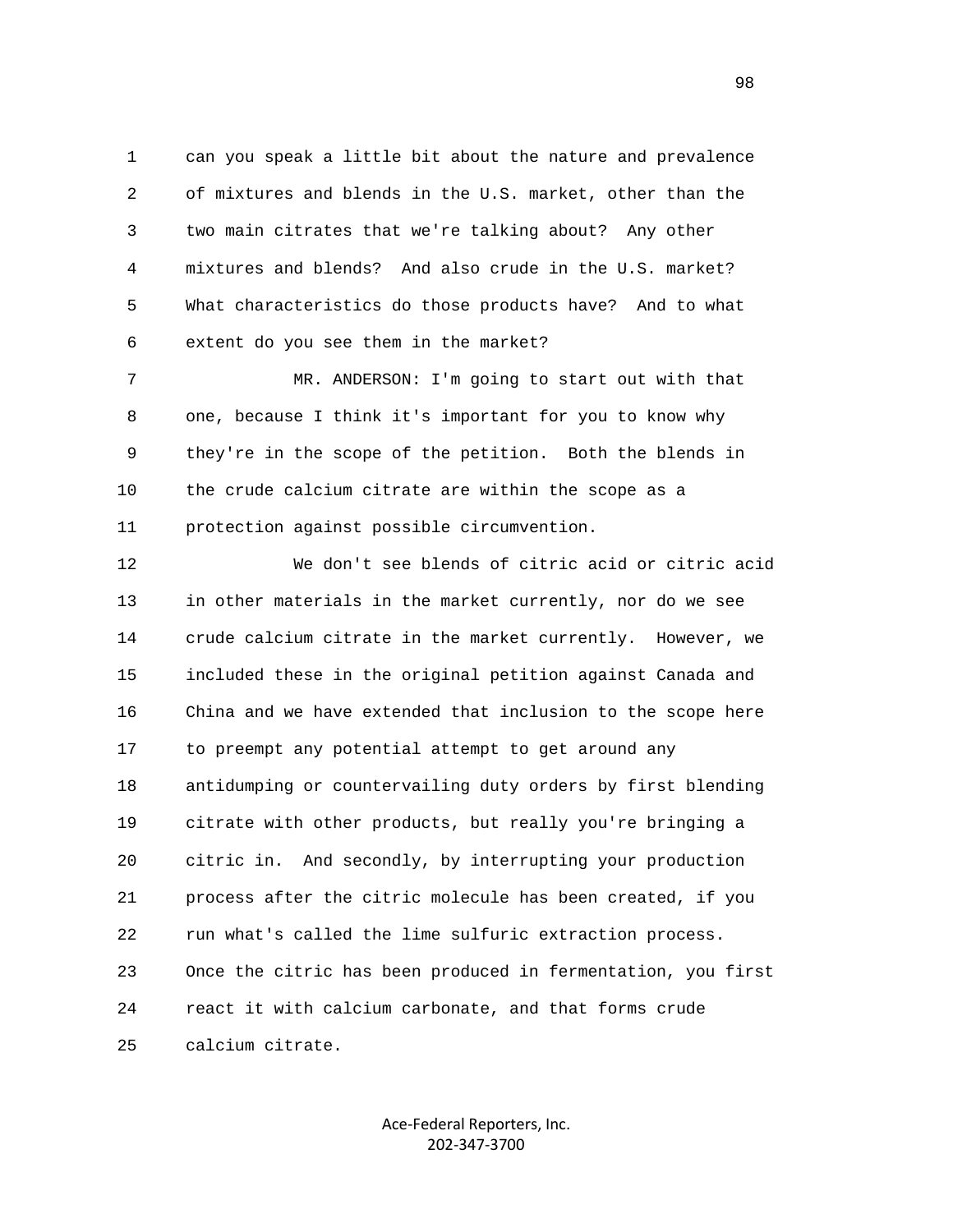1 There's no market for that, but it would be 2 theoretically possible to interrupt the process at that 3 point, dry it, and then ship it. I believe that in fact 4 early on when citric acid was being produced in China, 5 before they had been able to meet the food certifications, 6 they in fact did ship crude calcium citrate to Japan where 7 it was finished.

 8 So that's the reason why crude calcium citrate is 9 in the Petition. The blends, if you think about it, citric 10 acid oftentimes is used in conjunction with other materials. 11 For example, a big use of citric is in the powdered soft 12 drinks like Crystal-Lite and things like that.

 13 That is a large percentage of citric and some 14 form of sweetener. So one possible way to circumvent the 15 Order would essentially be to mix the sugar and the citric 16 and then bring it as a blend.

 17 So we set a percentage that was high enough so 18 that real blended products, you know, made not for 19 circumvention purposes could enter, but it couldn't--a blend 20 could not be used essentially just to evade the citric acid. 21 So that's essentially why they're in the 22 Petition. And as I mentioned, there's really no market for 23 either product, but there could be if somebody got clever 24 and those things weren't in the Petition.

25 MR. CORKRAN: Thank you very much. That was very

Ace-Federal Reporters, Inc. 202-347-3700

99 and the state of the state of the state of the state of the state of the state of the state of the state of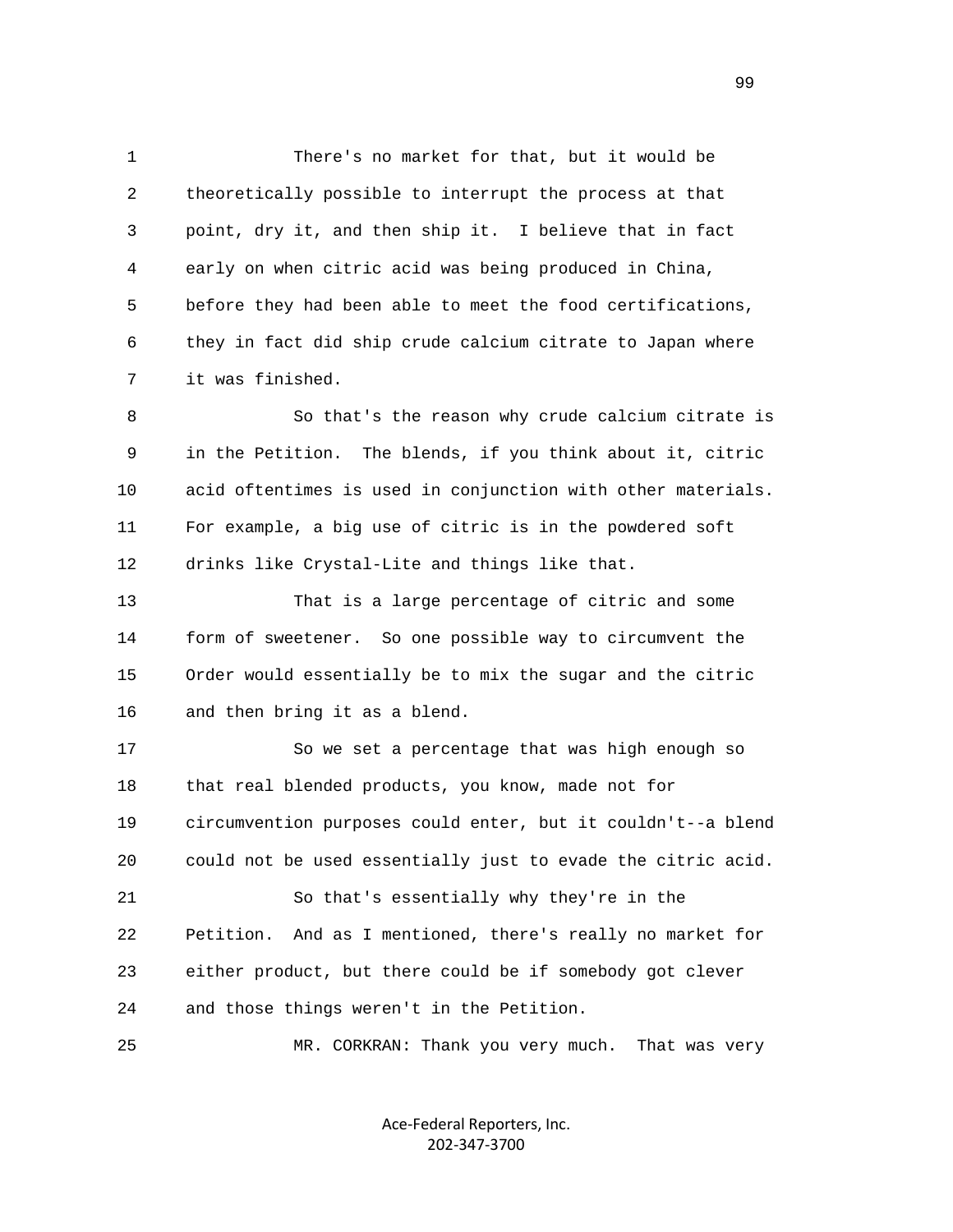1 helpful.

| 2  | Let me turn to my colleagues to see if there are              |
|----|---------------------------------------------------------------|
| 3  | any additional questions? Any additional questions?           |
| 4  | (No response.)                                                |
| 5  | MR. CORKRAN: Well with that, I would like to                  |
| 6  | thank you one more time for your appearance here today.<br>It |
| 7  | has been very helpful. We appreciate all your testimony. I    |
| 8  | will dismiss the panel in a minute and we will take a         |
| 9  | ten-minute break, and then we will reconvene with the         |
| 10 | Respondents' panel. Thank you, very much.                     |
| 11 | (Whereupon, a recess is taken.)                               |
| 12 | MR. CORKRAN: Thank you, Mr. Secretary. Before we              |
| 13 | begin, are there any preliminary matters?                     |
| 14 | MR. BISHOP: Mr. Chairman, I would note that the               |
| 15 | panel in opposition to the imposition of the antidumping and  |
| 16 | countervailing duty orders have been seated. All witnesses    |
| 17 | on this panel have been sworn in.                             |
| 18 | MR. CORKRAN: Thank you, Mr. Secretary.<br>And                 |
| 19 | welcome to this afternoon's panel. We are very much looking   |
| 20 | forward to your testimony. We appreciate you being here.      |
| 21 | And with that, you may begin.                                 |
| 22 | MR. SCHAEFER: Thank you, Mr. Corkran.<br>Without              |
| 23 | any ado or preliminaries from me--and this again is Alex      |
| 24 | Schafer from Crowell & Moring on behalf of Citrique Beige.    |
| 25 | I will pass the baton to Mr. De Backer.                       |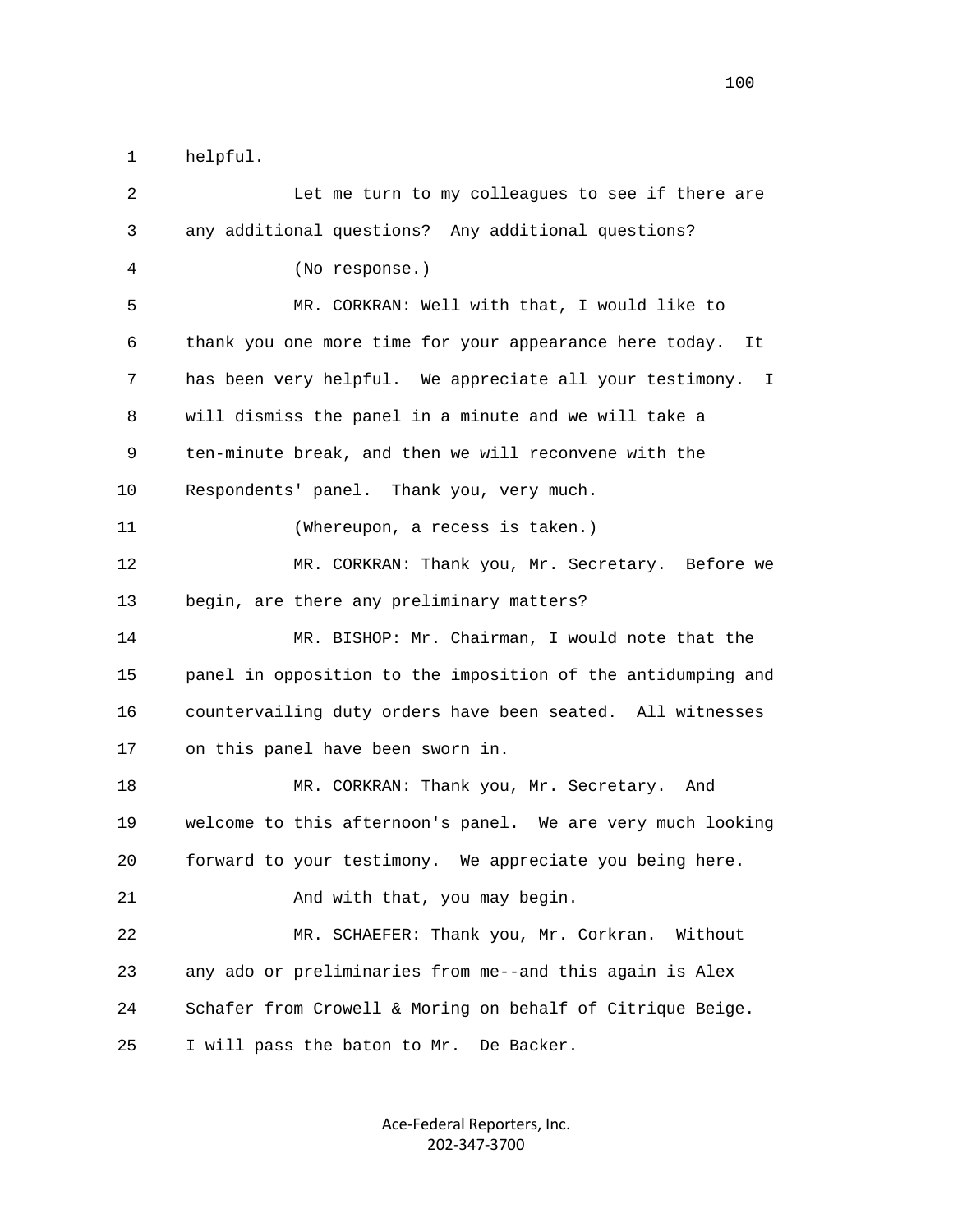## 1 STATEMENT HANS DE BACKER

 2 MR. DE BACKER: Thank you. So good afternoon, Mr. 3 Corkran, Mr. Jones, Ms. Carlson, members of the Commission 4 staff. My name is Hans de Becker, and I am the managing 5 director of Citrique Beige in Tana, which is a small town 25 6 miles east of Brussels. 7 I would like to begin by thanking the staff for 8 the opportunity to testify today and for your efforts in 9 this case, because although it's new to us we do understand 10 that in these proceedings the staff have a great deal of 11 work to do in relatively little time. So we appreciate your 12 dedication to this task. 13 To help you accomplish this task, I would like to 14 provide you some background about Citrique Beige's role in 15 the U.S. citric acid market, and our views about the current 16 state of the market and the industry. 17 In short, there are a couple of key points that 18 we urge the Commission to consider. 19 First, imports from Belgium during the Period of 20 Investigation were both small and shrinking. 21 Second, those volumes will not increase in the 22 future for several inescapable commercial reasons. Key 23 amongst those is the fact that our primary focus has been 24 and remains our European home market, and that will not 25 change on a going-forward basis.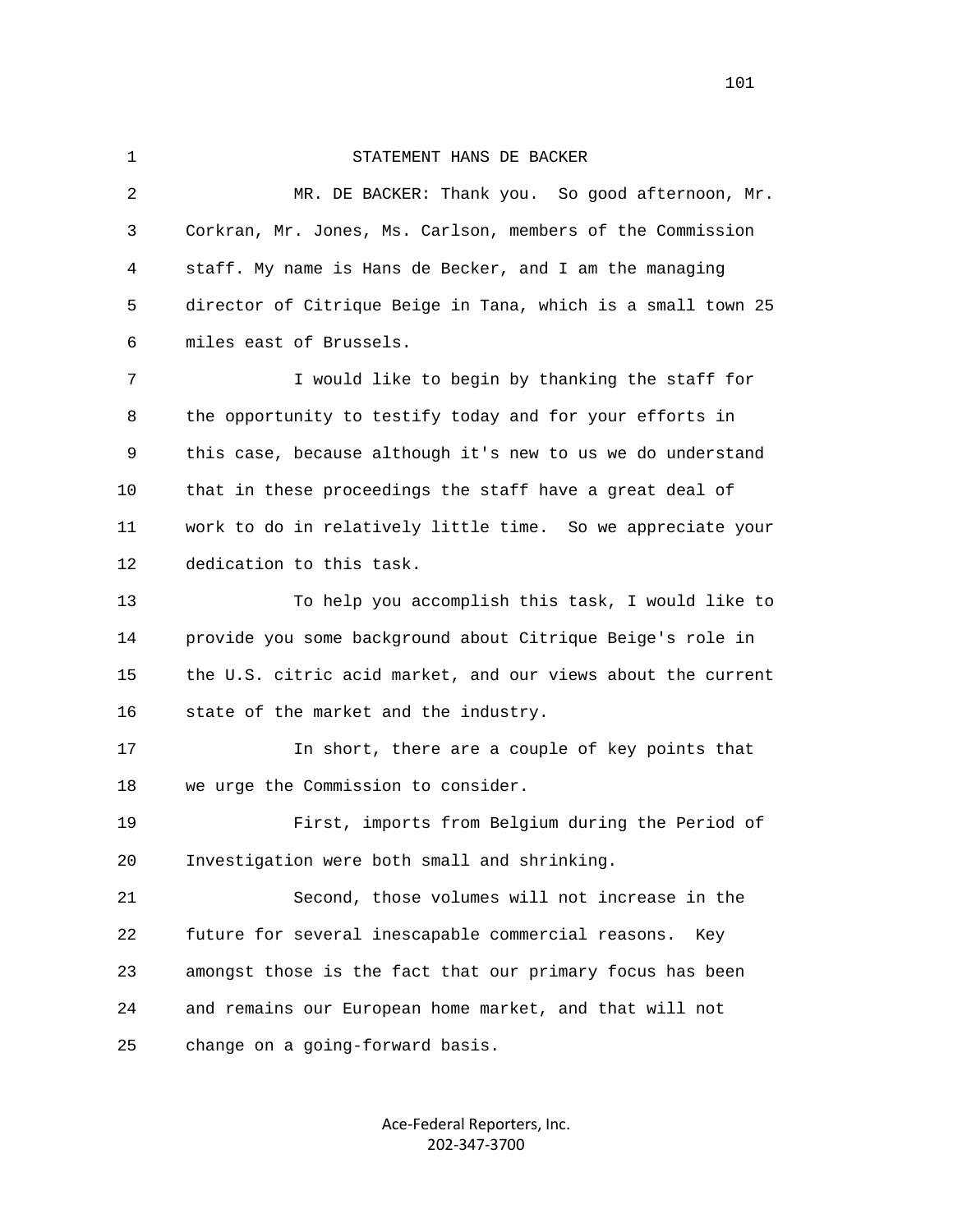1 Taken together, these facts suggest that the 2 Commission should evaluate imports from Belgium separately, 3 and that the Commission should find that Belgium imports are 4 not injuring or threatening to injure the U.S. industry. 5 Let me give you now some additional details on 6 each of those key points. 7 First, let's talk about import volumes. The 8 import data show that the volumes from Belgium are 9 shrinking. And Citrique Beige's questionnaire response 10 confirms that trend. Our volumes have slightly increased by 11 about 3 percent from 2014 to 2015, and then dropped 12 significantly in 2016. We anticipate a modest increase in 13 2017 and 2018 relative to 2016, but our projection is that 14 those 2017 and '18 volumes will remain well below 2014 and 15 2015 levels. This again is detailed in our questionnaire 16 response. 17 These volumes are a small fraction of U.S. 18 consumption, and they are simply not sufficient to 19 contribute to any injury of the domestic industry. 20 My second point was that our export volumes will 21 not increase in the future, and there are several reasons 22 for this.

 23 First, as our response shows, for the last 24 several years we have been operating at or around 90 percent 25 of our nominal production capacity. In fact, because of

> Ace-Federal Reporters, Inc. 202-347-3700

102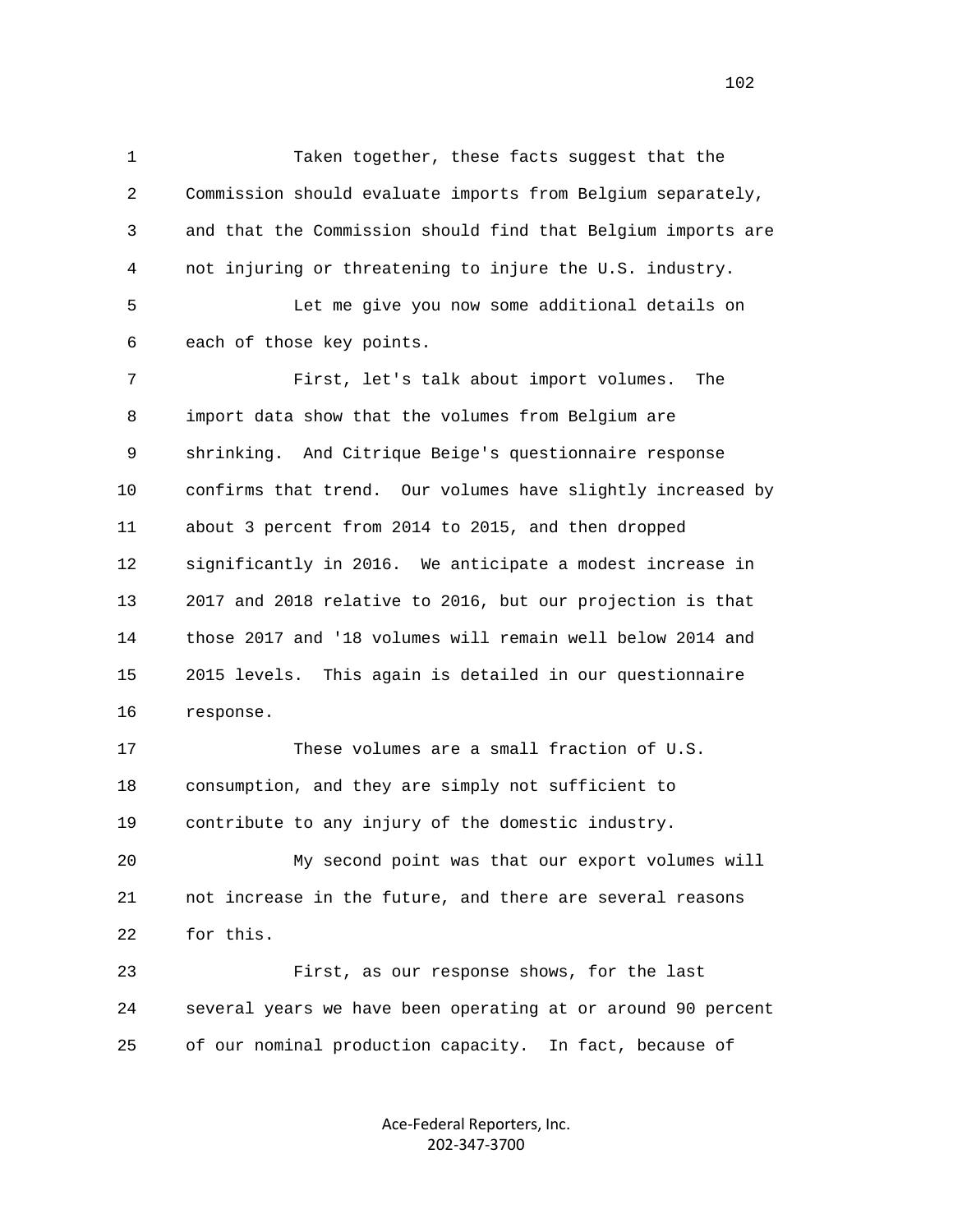1 increased sales volumes in the European Union, this year we 2 are running at over 91 percent of our nominal production 3 capacity.

 4 This is obviously extremely high for any 5 industry, and as a practical matter for us this represents 6 full capacity utilization. That in turn means that we have 7 no meaningful ability to increase production. Know, too, 8 that we are running at a very high level of capacity even 9 though our first quarter sales to the U.S. are down over 12 10 percent in quantity and 17 percent in value relative to the 11 first quarter of last year.

 12 And I should add that we have no intention or 13 incentive to add capacity because at a global level, as 14 mentioned, there is already over-supply of about 500,000 15 tons per annum. So it would be economically irrational for 16 us to add capacity in the near term.

 17 Second, the fact is that in the EU the demand for 18 citric acid outstrips the supply of it by more than 250,000 19 tons per annum. So I should add that basically these 20 imports are much higher than in the U.S. market. So 250,000 21 tons per annum of imports of citric acid into the European 22 Union.

 23 So imports fill part of that gap. But even so, 24 given the demand situation, we are much better served to 25 focus on our European home market than we would be to shift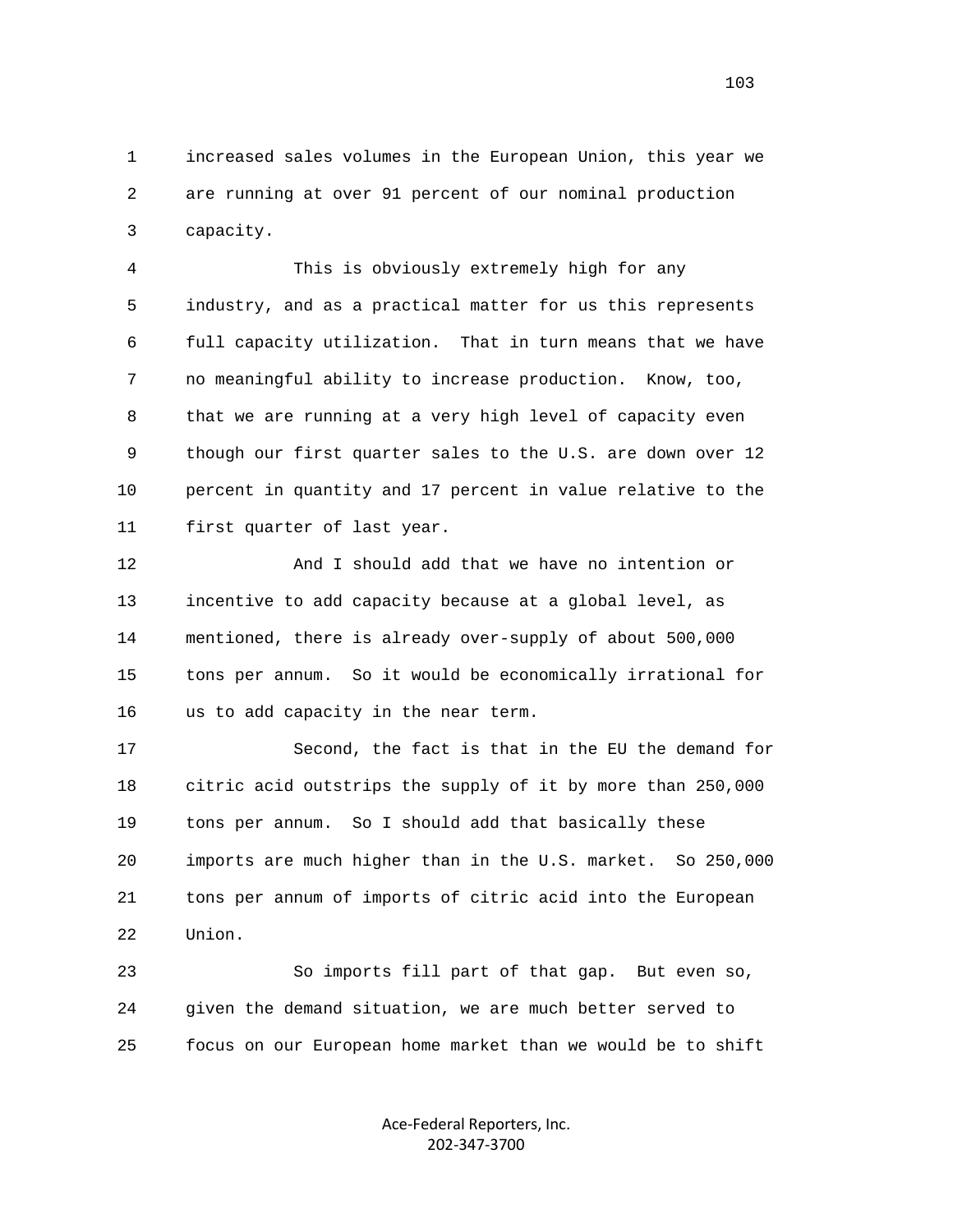1 additional attention to the U.S. market where competition is 2 indeed fierce, and pricing is becoming less favorable. 3 I would note that in this regard exports from 4 Thailand and Colombia have had the ability to take advantage 5 of GSP and the Free Trade Agreement respectively, whereas 6 ours are the only citric acid exports that are subject to 7 the MFN duty rate of either 6 percent of citric acid, or 8 6-1/2 percent of citrates. 9 As a matter of fact, if you look at the Thai 10 import volumes, you couldn't help but notice that it was 11 almost at the exact moment in mid-2015 when GSP was renewed 12 that the Thai imports have spiked significantly. 13 So because we sell primarily to distributors, and 14 for the most part on a SIF basis, we are already at a 15 competitive disadvantage relative to U.S. producers, and 16 producers in FTA eligible countries like Colombia and

17 Thailand.

 18 This is why we have remained home-market focused 19 over the last several years, and our questionnaire 20 demonstrates that our EU sales consistently far outweighed 21 our U.S. sales during the Period of Investigation.

 22 Apparently, our EU sales, which is a Free Trade 23 Zone, obviously, comprise over 85 percent of our overall 24 sales, with only about 9 percent going to the U.S., and over 25 50 percent of our EU sales are contracted either on a one,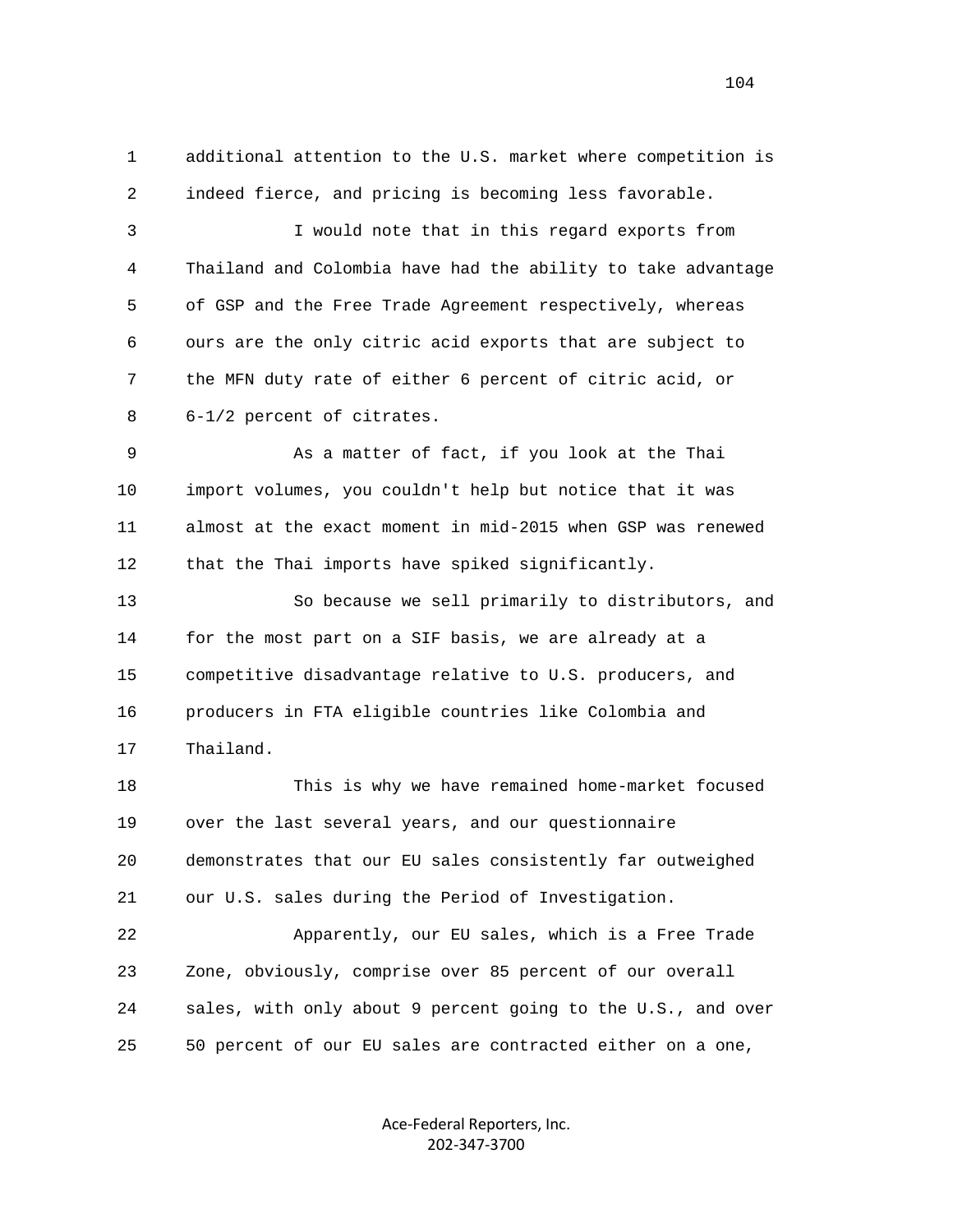1 or a one-in-five-year basis, rather than being spot sales, 2 which obviously is beneficial.

 3 We fully expect these trends to continue as our 4 focus remains on the EU market. This is in stark contrast 5 with the situation in Colombia and Thailand where the level 6 of domestic production capacity far exceeds domestic demand.

 7 Given the relatively low levels of demand in 8 those countries, producers have had no choice but to be 9 export-oriented. This is, luckily, not a dilemma that we 10 face in the European Union.

 11 To sum up, our exports to the U.S. were never 12 large in the first place, and they got smaller over the 13 Investigation Period. That trend will indeed continue for 14 us because we are focused on the European market, with good 15 reason. We don't face import duties there, as we do here. 16 We have long contracts there, which is different than here. 17 And there is under-supply in Europe much more than here.

 18 And even if this were not true, the fact is that 19 you cannot increase our production because we are running at 20 capacity already. These are the facts of the market. You 21 can see them reflected in our questionnaire response.

 22 For those reasons, we kindly request that the 23 Commission considers our exports separately and determine 24 that we are not injuring or threatening to injure the U.S. 25 industry.

> Ace-Federal Reporters, Inc. 202-347-3700

105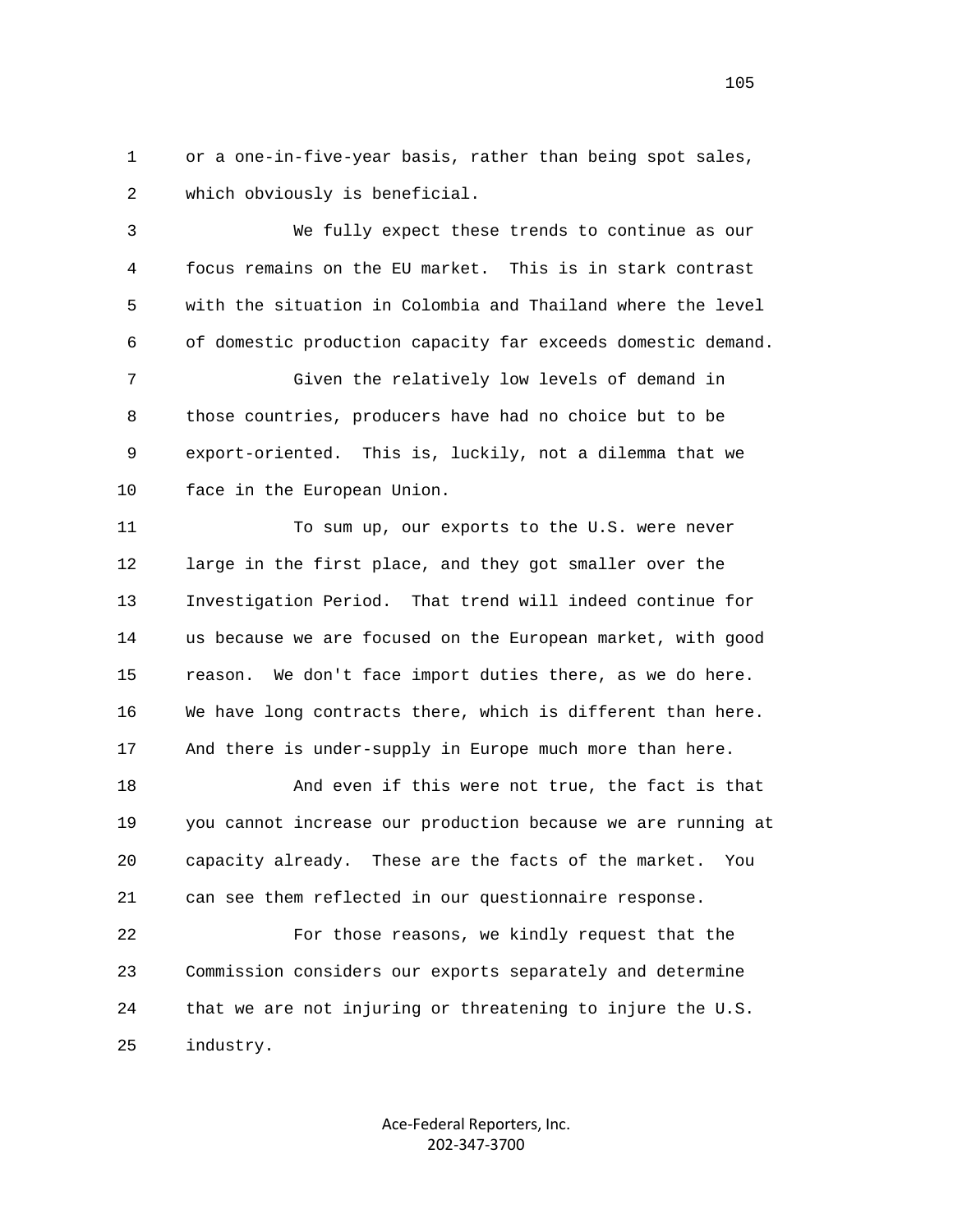1 Thank you once again for the opportunity to 2 present our views today, and my colleagues, Ms. Braeuer, who 3 is my director of sales, and Mr. Gijsegom, who is our key 4 account manager for the U.S. market, would be happy, and 5 myself, happy to answer any questions that you will have. 6 Thank you, very much.

 7 MR. SCHAEFER: Thank you, Mr. Corkran and members 8 of the staff. That largely concludes our affirmative 9 presentation, although of course we are delighted to answer 10 questions.

 11 I just wanted to make one additional point. As 12 you probably noted during Mr. De Backer's testimony, he 13 refers to their European home market. And I point this out 14 only because one of the slides that we saw in Petitioner's 15 presentation this morning identified the purported 16 over-supply in the home country of Belgium.

17 **I'm not sure whether that's accurate or not, but**  18 it's sort of beside the point in the sense that it presents 19 a somewhat distorted picture of what Citrique Beige's home 20 market looks like. As a functional and practical matter, 21 there's no difference when this company makes the sale in 22 Belgium versus in France, or in Germany, or even the fabled 23 Liechtenstein citric acid market that we are always reading 24 so much about in the news.

25 And so taken at a regional level, there is in

Ace-Federal Reporters, Inc. 202-347-3700

106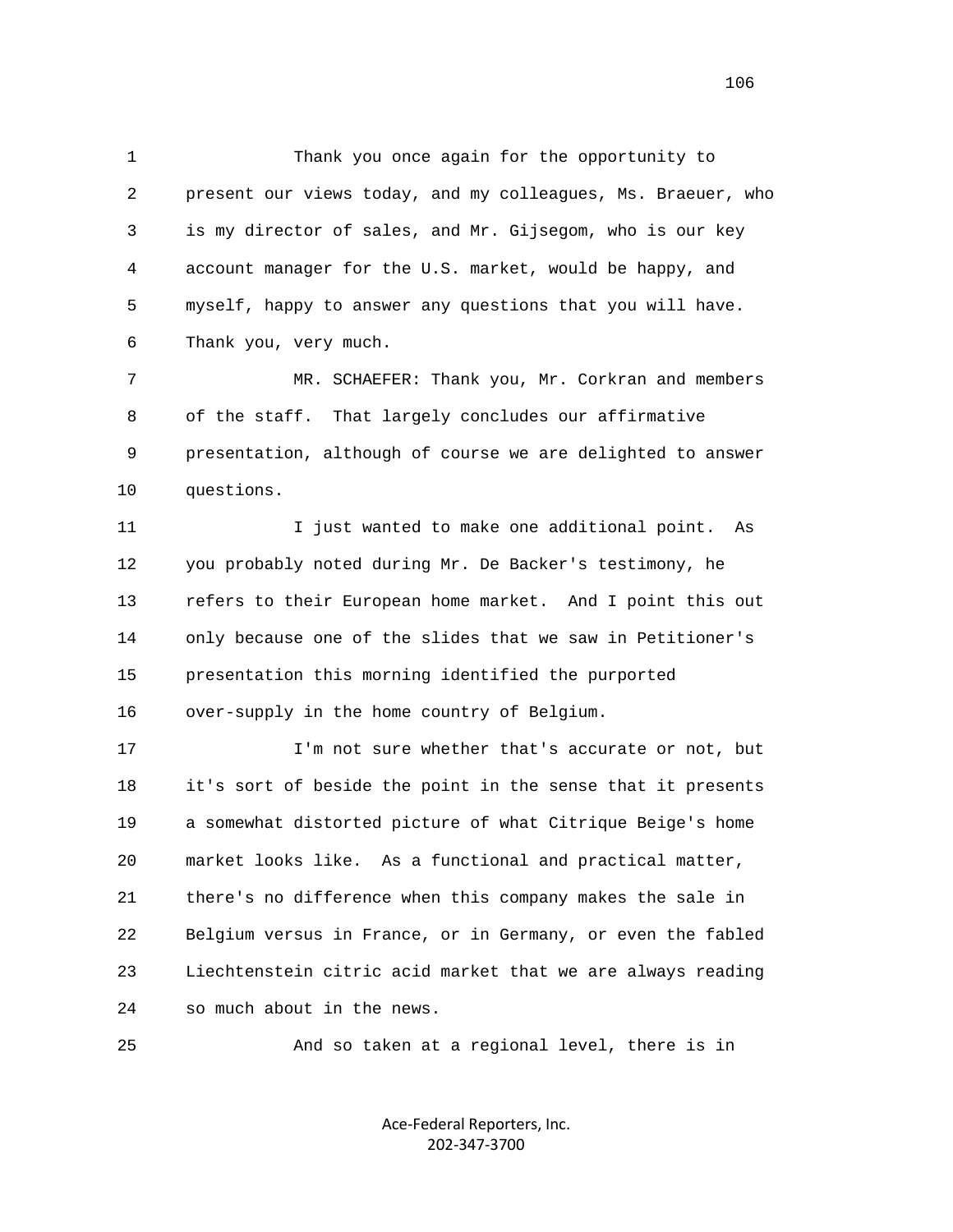1 fact substantial under-supply, and the industry guides that 2 talk about this industry are in a fair degree of consensus 3 on that point. And so we want to be clear that when we talk 4 about the "home market," we're not just talking about 5 Belgium, but rather Western Europe. 6 And so with that, we will defer to your all's 7 questions and thank you. 8 MR. CORKRAN: Thank you very much. We certainly 9 appreciate your testimony. We find it very helpful, and we 10 appreciate you coming to testify today. 11 With that, I am going to turn to my colleagues 12 starting with Mr. Jones. 13 MR. LAWRENCE JONES: Thank you. Lawrence Jones, 14 Office of Investigations. Thank you for your testimony. 15 Speaking about the European market, specifically, 16 where and to whom is your product going to within the 17 European market? 18 MR. DE BACKER: Our main market is Germany. 19 That's why my director of sales is German speaking. Beyond- 20 -you would have Italy as number two. I would guess that 21 France would be number three. UK would be either number 22 three or number four. These are obviously the big European 23 markets. Maybe we'd have Spain. Belgium is very small to 24 us, although we happen to be there. It's a tiny market for 25 us. And Germany is by far the biggest market for two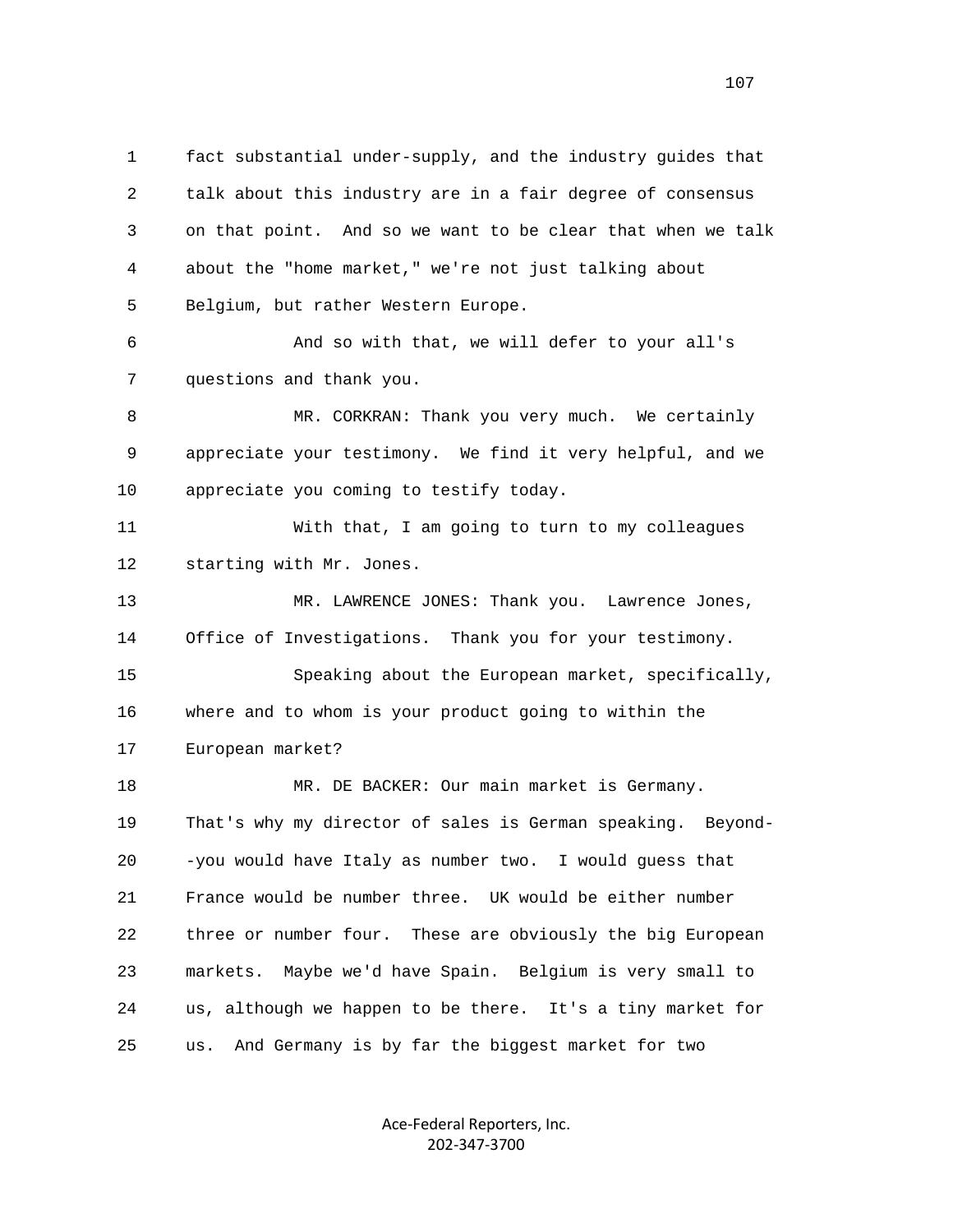1 reasons. You have also big multinationals there producing 2 food and drinks. And you have actually a lot of small food 3 producers still in Germany.

 4 MR. LAWRENCE JONES: Thank you. And you just 5 touched on it briefly about the domestic industry having the 6 sufficient capacity to supply the U.S. market. Could you go 7 into a little bit more detail about that as far as the 8 domestic industry's ability to supply not just the U.S. 9 market--well, more specifically the U.S. market, and how 10 would you respond to that as far as the last time we looked 11 at this two years ago as far as the Orders on Canada and 12 China?

 13 MR. DE BACKER: Maybe it's interesting that I go 14 back a little bit in history on the European market, 15 although I'm quite new in the industry, and Beate has been 16 there for 25 years.

 17 Europe had many producers as well until 18 antidumping was started also in 2008. I think we can say 19 that we have seven producers in Europe at that stage. Some 20 of them are behind us here in the room. And we are now down 21 to two.

 22 So Jungbunzlauer out of Austria. We had a plant 23 in Germany, as you heard. And we had one plant in Belgium. 24 That's all what is left. The reason is simple: China. 25 Some 25 years ago there was a huge capacity built

> Ace-Federal Reporters, Inc. 202-347-3700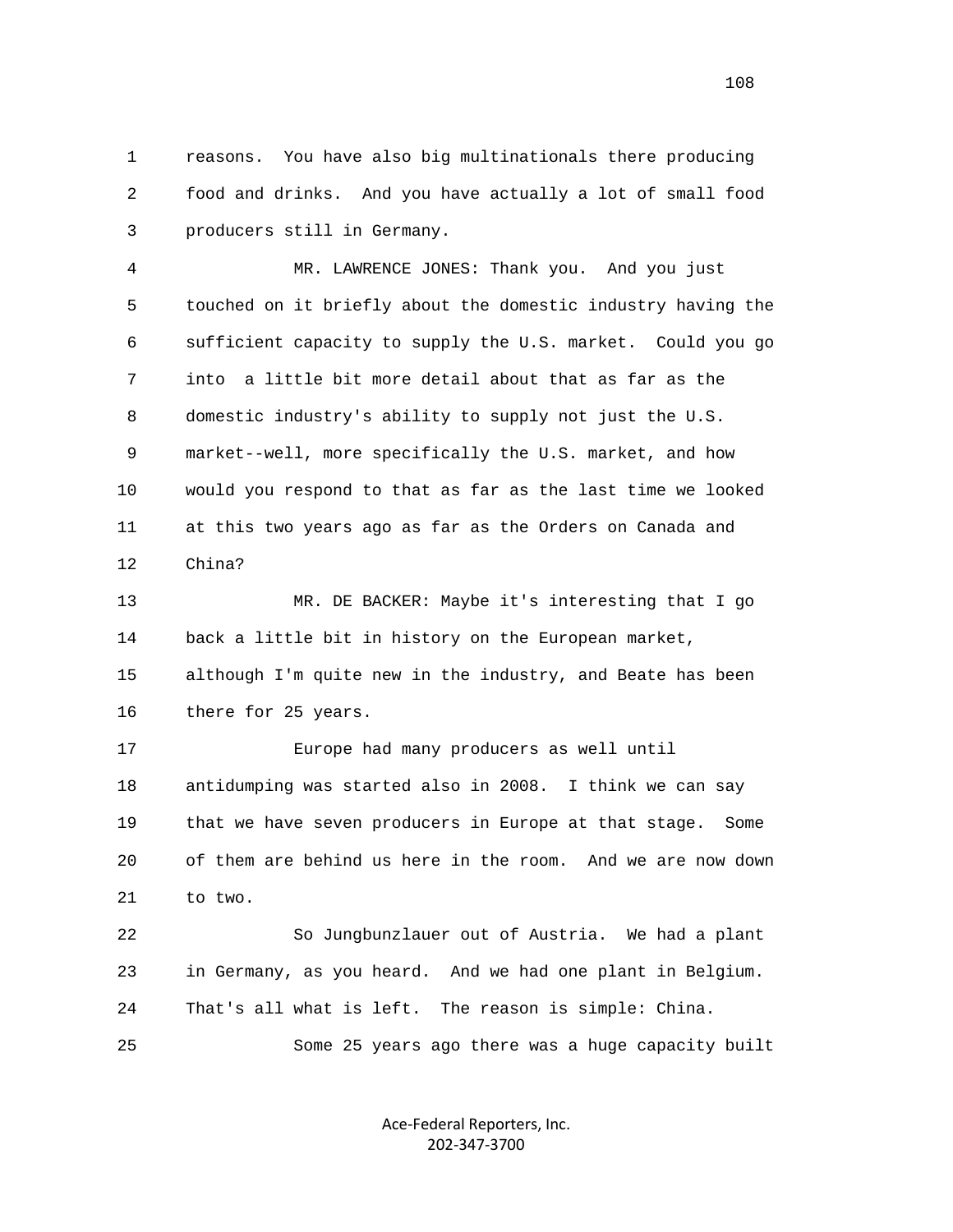1 in China. We now have six exporters out of China, but there 2 were many, many more in the old days. And the imports have 3 been flushing us to the extent that everybody was losing a 4 lot of money until 2008. In our case, for instance, we had 5 just taken over the company six months ago, in our case 6 between 2003-2008, the losses accumulated to 43 million 7 Euros over these five years.

 8 So we also had to join hands with our Austrian 9 competitor to start antidumping against China. Now the 10 outcome of that was a little bit different than in the U.S. 11 Actually we also won the petition, if I may say so, but the 12 outcome was that three of the Chinese exporters have to 13 abide by minimum import price. So they don't have to pay a 14 duty. They just have to keep their price above a certain 15 level, which is actually linked to the European corn price. 16 And so it's reviewed on a quarterly basis by the European 17 Union.

 18 The other three, out of six exporters, do have to 19 pay import duties to the European Union. But the level is 20 lower than they would have to pay here. And that's the 21 reason why they have left completely the U.S. market. They 22 have just made the balance between what they have to pay in 23 U.S. compared to what they have to pay in European Union. 24 Actually in European Union these three pay import 25 duties ranging between 6 percent and 45 percent. And so

> Ace-Federal Reporters, Inc. 202-347-3700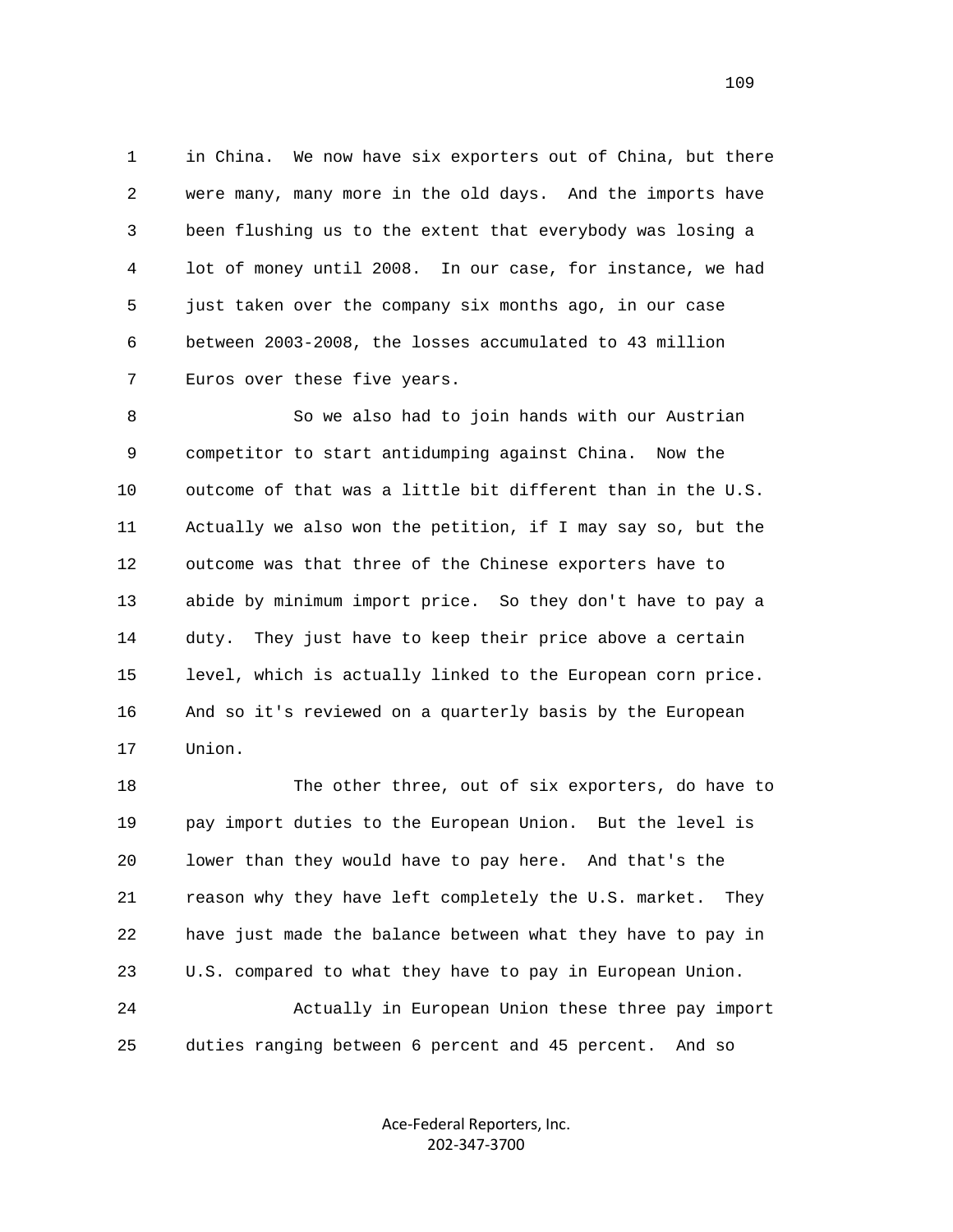1 they continue to supply. And that's why Europe has low 2 prices. But despite the fact that Europe has low prices, 3 there is under-supply because we have only two left. The 4 capacity of Jungbunzlauer is more or less double our 5 capacity.

 6 So as I mentioned in my testimony, there is 7 250,000 tons lacking, which has to be met by imports. And 8 they mainly come out of China and, obviously much more, 9 Thailand.

 10 That also means that Jungbunzlauer and us are 11 very much market-oriented, except for the fact that they 12 have built a plant in Canada, which we have not.

 13 MR. LAWRENCE JONES: Thank you. And as far as--I 14 asked this question to the domestic parties--but as far as 15 customer preferences, what you're exporting to the U.S., can 16 you tell us a little bit about non-GMO citric acid and what 17 role it plays in driving future import trends?

 18 MR. DE BAKER: First of all, the customers come to 19 us because of quality flexibility customer service. That's 20 what we believe in. We have a good reputation in the 21 market.

 22 That being said, we see a vast increasing trend 23 in the U.S. market which is what has been discussed this 24 morning. The demand from U.S. consumers is for non-GMO. 25 Now it's hard to put data on it, because indeed, as was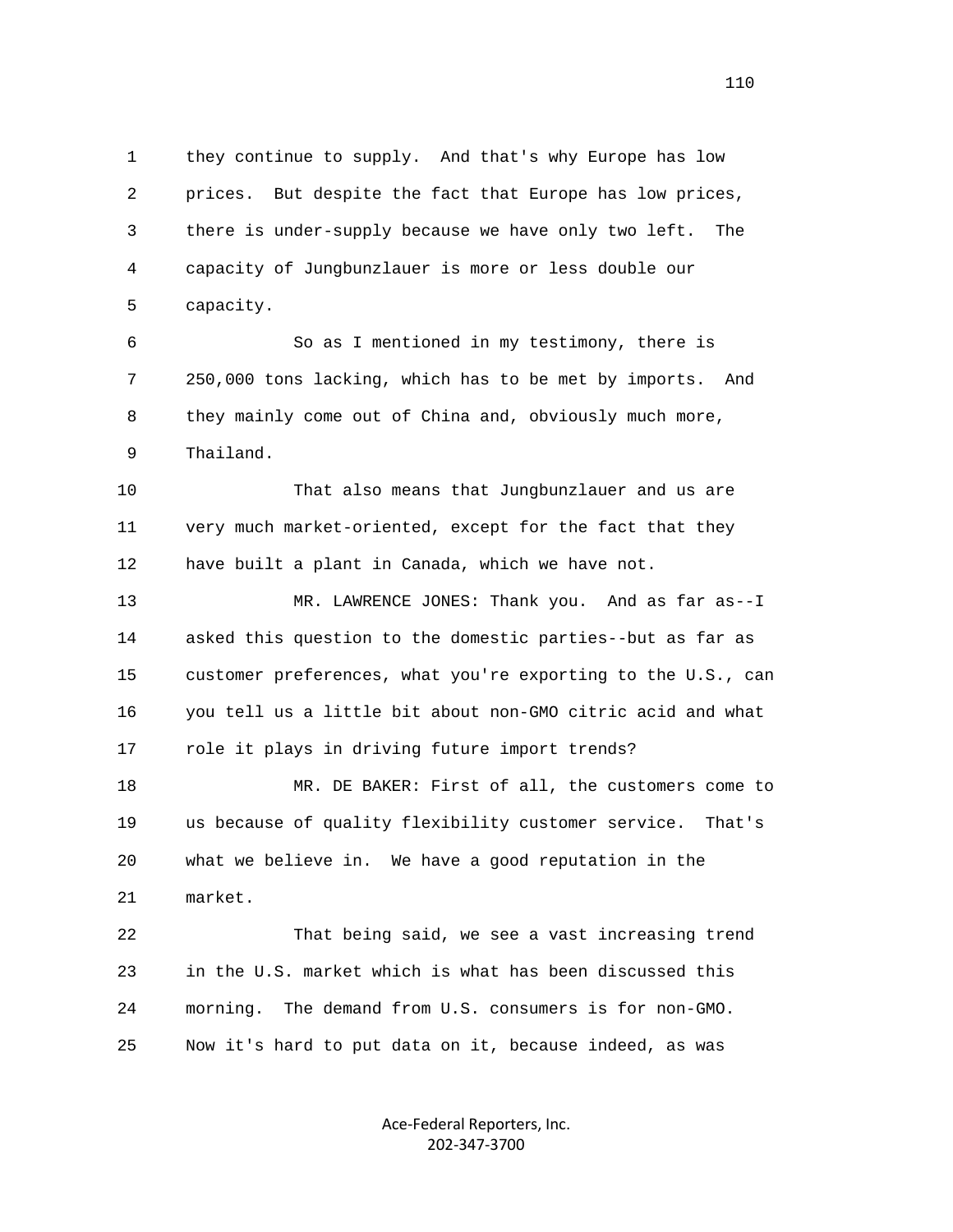1 mentioned this morning, the market is a little bit blurred. 2 So it's for us difficult to say that this percentage of the 3 market is non-GMO versus that percent of the market is GMO. 4 But the fact is, the demand for non-GMO is increasing 5 relatively fast from a consumer standpoint.

 6 Now for us, the situation is a little big 7 difficult in the sense that we are working very hard to get 8 our non-GMO certificate from the Non-GMO Project Board, 9 which is a U.S. nonprofit organization. We face some 10 difficulties for the simple fact that we use sugar beet 11 molasses mainly as our feedstock, and in the States all this 12 is GMO, while in Europe it's non-GMO.

 13 So we are currently investing a lot of time and a 14 lot of effort in trying to get our non-GMO Certificate. In 15 the meantime, we already supply the non-GMO market because 16 some of our clients realize that our citric acid is non-GMO, 17 although we don't have the Certificate yet. Some of the 18 clients have actually been able to prove even to the non-GMO 19 Project Board that our products are non-GMO.

 20 So we do see that this market is increasing. We 21 see that this actually commands for us a bit better prices 22 if we would be able to enter that market, which we are not 23 today because we don't have the Certificate.

 24 We do see that the market would be commanding 25 some higher--some premium prices.

> Ace-Federal Reporters, Inc. 202-347-3700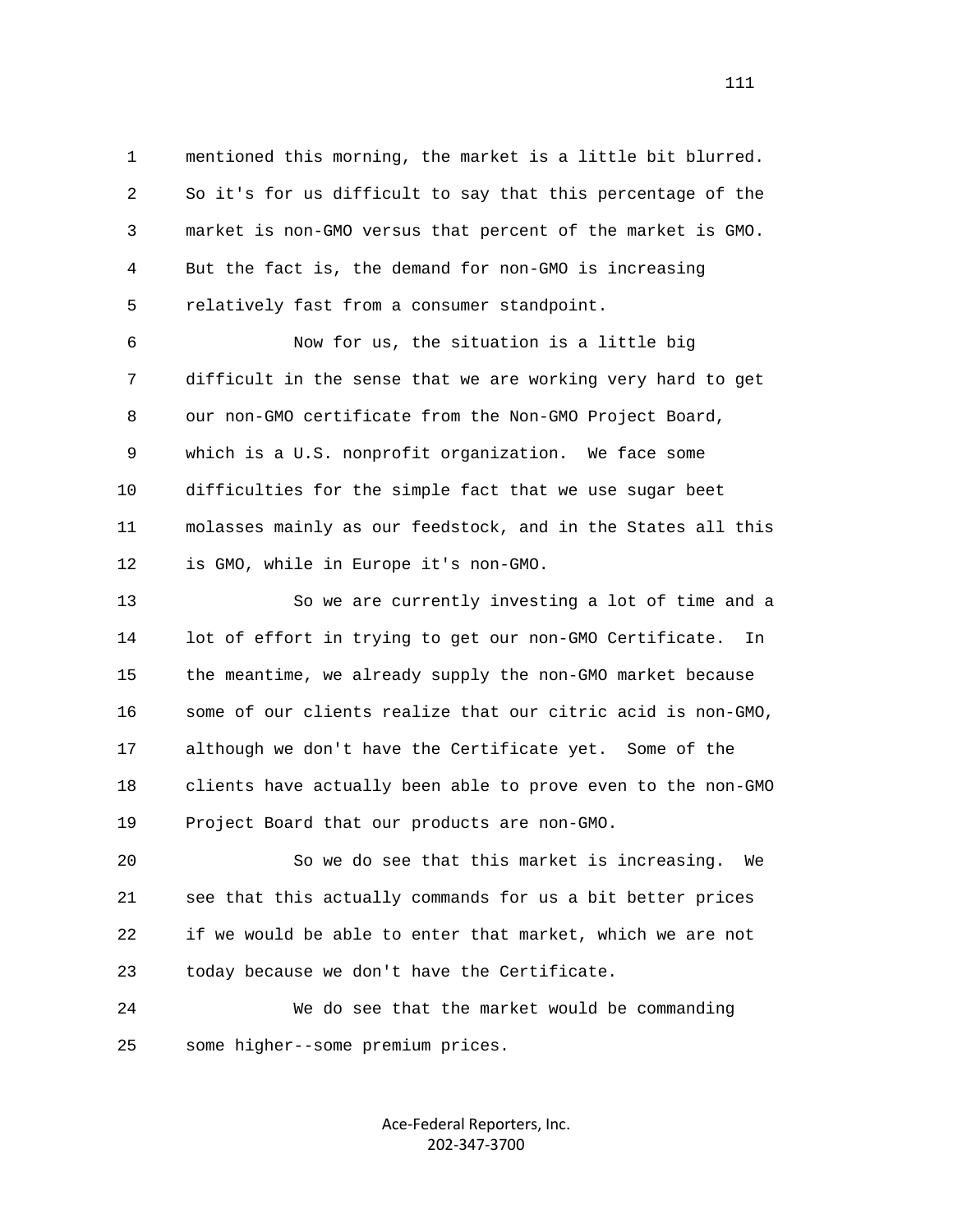1 MR. LAWRENCE JONES: As far as the non-GMO 2 Certificate, what would that entail? And what would change 3 once you do receive it, or if you--basically, the process, 4 how it would go, once you receive it, how would that change 5 your role in terms of exports to the U.S.?

 6 MR. DE BACKER: I would invite my colleagues to 7 add to that, but our customers are basically screaming for 8 us to have that Certificate. Although I believe that our 9 products are non-GMO because there are no sugar beets 10 genetically modified in Europe, they want us to have the 11 Certificate because it will make for them life easier. If 12 we will have that Certificate, they will have an easier time 13 to sell our products because they are distributors. And so 14 they're screaming for that certificate.

 15 This being said, we do anticipate that once we 16 have that Certificate, we can raise our prices.

 17 MR. LAWRENCE JONES: And how long do you 18 anticipate that?

 19 MR. DE BACKER: They make our life very difficult 20 because it's a sliding slope, and it's not an easy process. 21 It seems to change every six months. But we are probably 22 near the end of it. To give you a small example, we have to 23 prove through our suppliers that there are no enzymes in the 24 feedstock. So we are now gathering all the certificates 25 from all our suppliers to prove that. We hope that we're

> Ace-Federal Reporters, Inc. 202-347-3700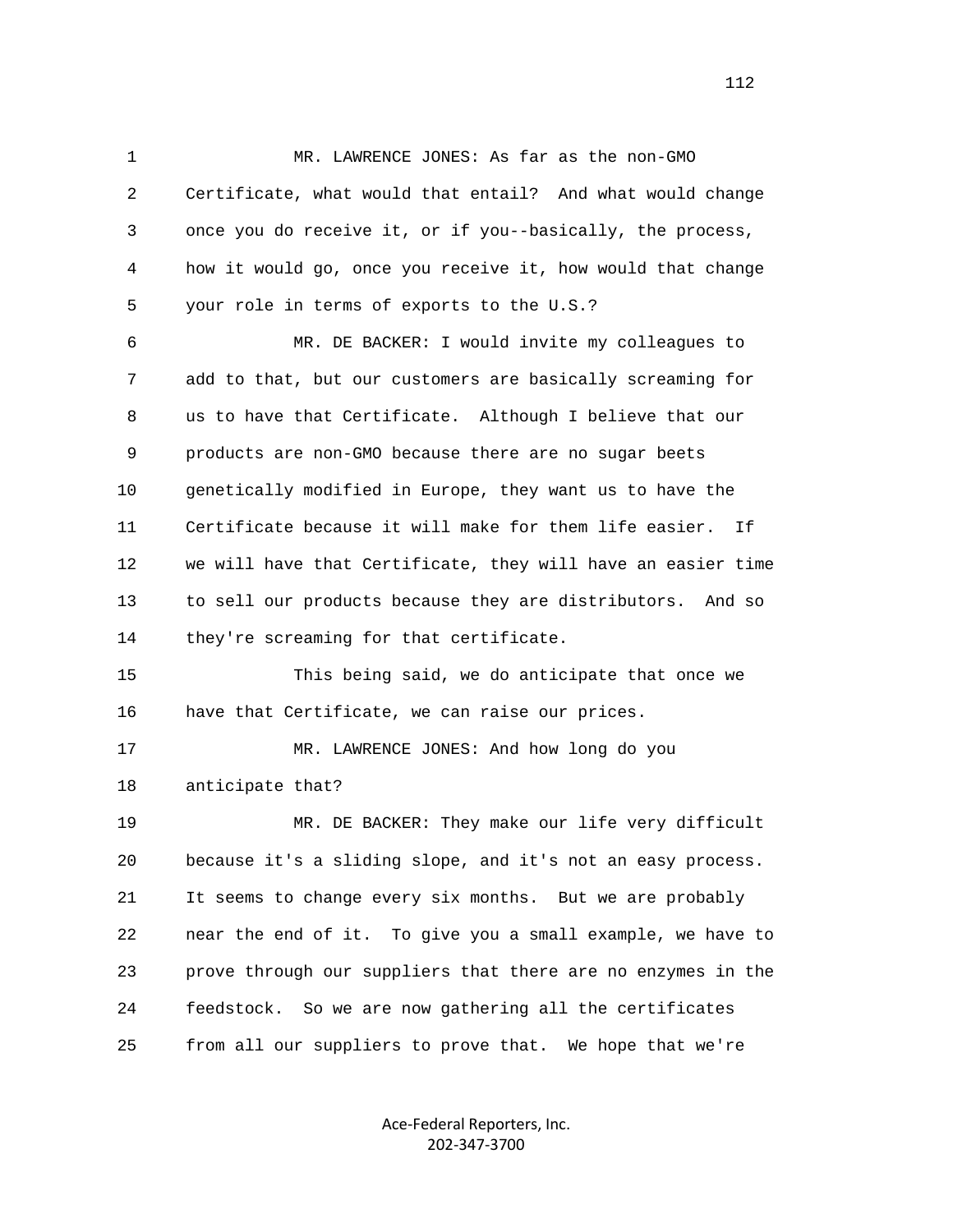1 near the end of it.

| 2  | MR. LAWRENCE JONES: Thank you. And as far as                 |
|----|--------------------------------------------------------------|
| 3  | obtaining the non-GMO Certificate, and into the future, not  |
| 4  | just for yourself but for all other importers, how would     |
| 5  | that affect the U.S. industry specifically?                  |
| 6  | MR. DE BACKER: It's a trend. It's a trend like               |
| 7  | the U.S. consumer is refraining on eating bread, and the     |
| 8  | U.S. consumer is refraining from other things, carbonated    |
| 9  | soft drinks, for instance, although that is replaced--the    |
| 10 | slide is actually showing one thing--but the carbonated soft |
| 11 | drinks are to some extent replaced by other type of drinks,  |
| 12 | energy drinks, isotonic drinks, et cetera. So the market is  |
| 13 | still increasing a bit, 0.9 percent. It's a trend to which   |
| 14 | we cannot deny, and that's why we are making all the effort  |
| 15 | to get that Certificate.                                     |
| 16 | MR. LAWRENCE JONES: Thank you. You mentioned--               |
| 17 | shifting gears a little bit--you mentioned the market        |
| 18 | specifically from 2014 into 2015, and then 2015 to 2016.     |
| 19 | Can you describe, as far as what the domestic market, or     |
| 20 | more specifically your exports to the U.S., and the          |
| 21 | distinction between year to year, to between 2014-2015 and   |
| 22 | then also into the interim period of 2017. Just a little     |
| 23 | bit of a description, details, as far as how the market      |
| 24 | changed, specifically, in those time periods?                |
| 25 | MS. BRAEUER: Okay, I think the price is actually,            |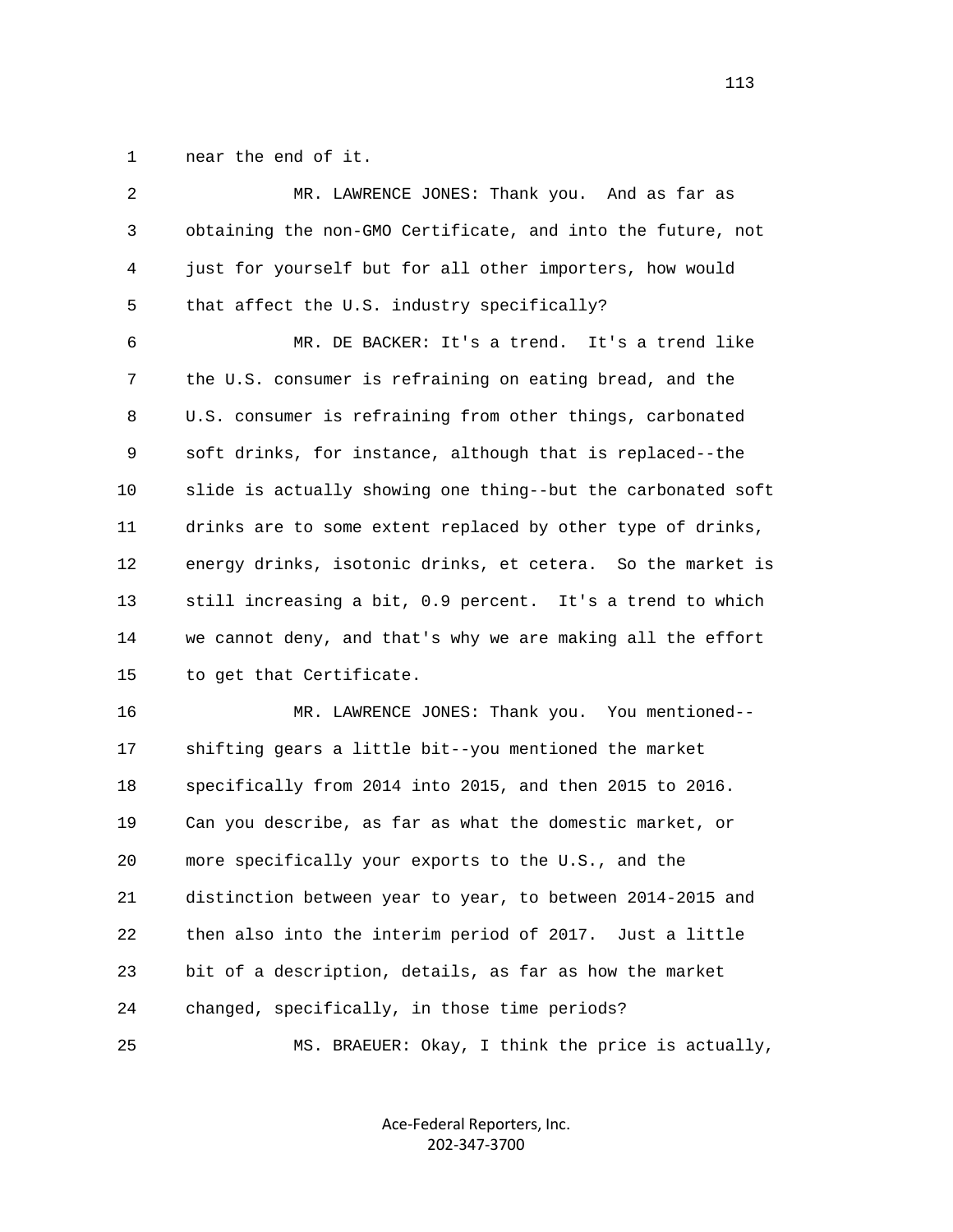1 the price situation in the market really changed drastically 2 between, from 2015 onwards. Prices go down, and we are no 3 longer competitive in this market at the moment. The 4 pricing is under pressure, and that is why we deliberately 5 reduced our exports to the U.S. And also at the same time, 6 demand in the EU increased. So as we already stated, we 7 prefer to stay in our home market.

 8 MR. BE BACKER: Obviously as the pricing became 9 more tight, the fact that we have to top up 6 or 6-1/2 10 percent import duty makes also a difference. And the 11 exchange rate is also important. So we have to follow the 12 exchange rate. As a matter of fact, it helped us to focus 13 even more on our home market.

 14 MR. LAWRENCE JONES: .Thank you. As far as 15 projections going into 2017 for the rest of the year, and 16 also into 2018, specific to exports to the U.S., how would 17 you describe those? And also to other markets? You 18 mentioned EU, over 85 percent, and then into the U.S. about 19 9 percent. Do you see that changing? Or do you see that 20 trend continuing?

 21 MR. DE BAKER: The main reason we are running at 22 full capacity this year is, again, China, but on the other 23 side. The Chinese Government has a five-year plan, and it's 24 very clear. The prime focus of the five-year plan is 25 climate change and blue sky. The Chinese people have never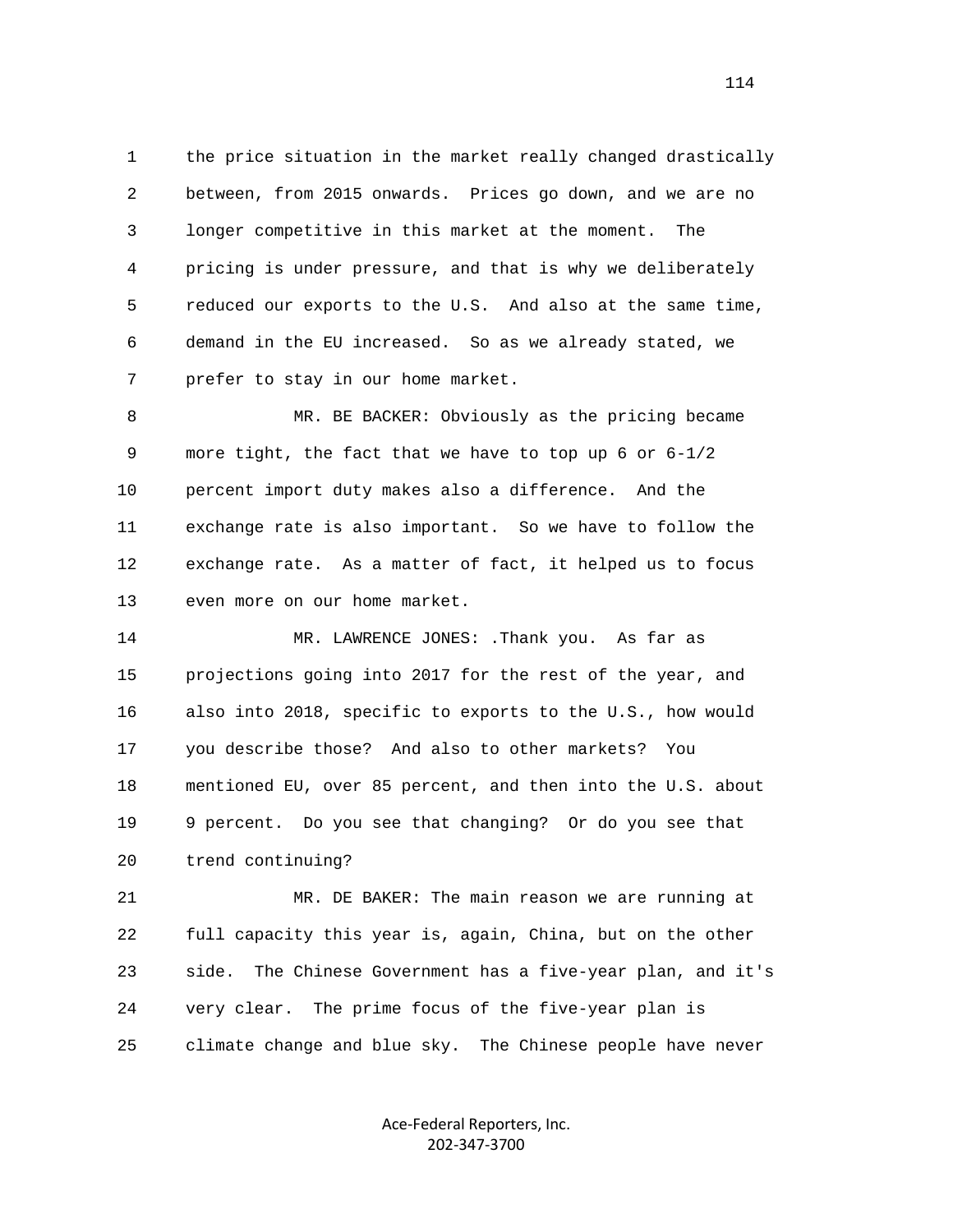1 seen blue sky in Beijing. So they are fed up with that.

 2 And so the Chinese Government has understood 3 that. And to the extent that they are stopping factories 4 from producing who are basically not meeting environmental 5 constraints, or CO2 output constraints.

 6 We are aware of the fact that three of the six 7 producers are now running at reduced capacity because of the 8 Beijing Government imposing that upon them. The three of 9 them have reduced capacity between minus-30 to minus-40, 10 even minus-50 percent. The question is how long this is 11 going to take, and is this structurally or not? We expect 12 this to take at least the rest of this year. So this year 13 we can hardly follow demand. The question obviously is: Is 14 this going ro remain next year?

 15 Well, we do see this as structural. I have been 16 living there for a long time, and we talk to a lot of people 17 also in other industries. We do see that the Chinese 18 Government is serious about this, about stopping 19 environmental burdens to their own population, which 20 obviously means that their costs will also increase a bit, 21 and the labor costs which is also rising in China.

 22 So we hope, obviously we all hope that, together 23 with you, we hope that the level of competition will become 24 a little bit more economic, if I can say so, and also based 25 on proper environmental behavior.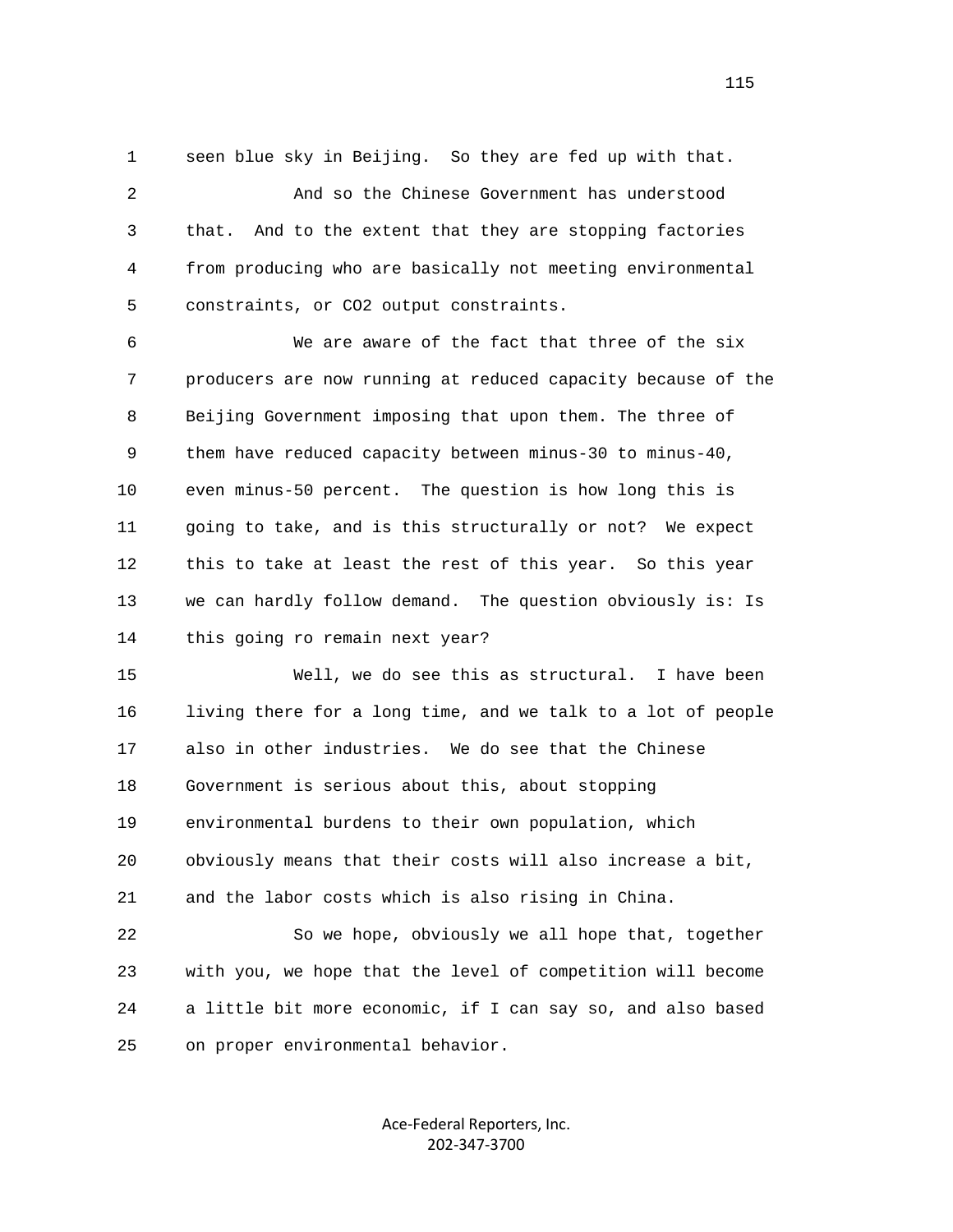1 Now beyond that, we should also probably add 2 something to the U.S. As Beate said, the prices are for us 3 basically too low right now. So we don't want to go into 4 that.

 5 MS. BRAEUER: We mainly focus on those niche, 6 certain customers who are really asking for our quality of 7 the product. We have a very high standard of quality, and 8 that is why the customers are buying this quality.

 9 MR. LAWRENCE JONES: Thank you. And as far as 10 exports to the U.S., were there any trends over the last 11 three years, 2014 to 2016, specific to the U.S. market? Not 12 just the non-GMOs but anything aside from that, and whether 13 and how it affected the U.S. market and your export

14 orientation?

 15 MR. DE BACKER: I see only two trends, which is 16 lowering prices and more demand for non-GMO.

 17 MR. LAWRENCE JONES: Thank you. No further 18 questions.

 19 MR. CORKRAN: Thank you, Mr. Jones. Ms. Carlson? 20 MS. CARLSON: Good afternoon. Thank you all for 21 traveling here and for your testimony.

 22 I want to start with a couple of product-specific 23 questions. Earlier the Petitioners said that citric acid is 24 a commodity product. Would you agree with this? 25 MR. DE BACKER: The answer is yes, and no. When

> Ace-Federal Reporters, Inc. 202-347-3700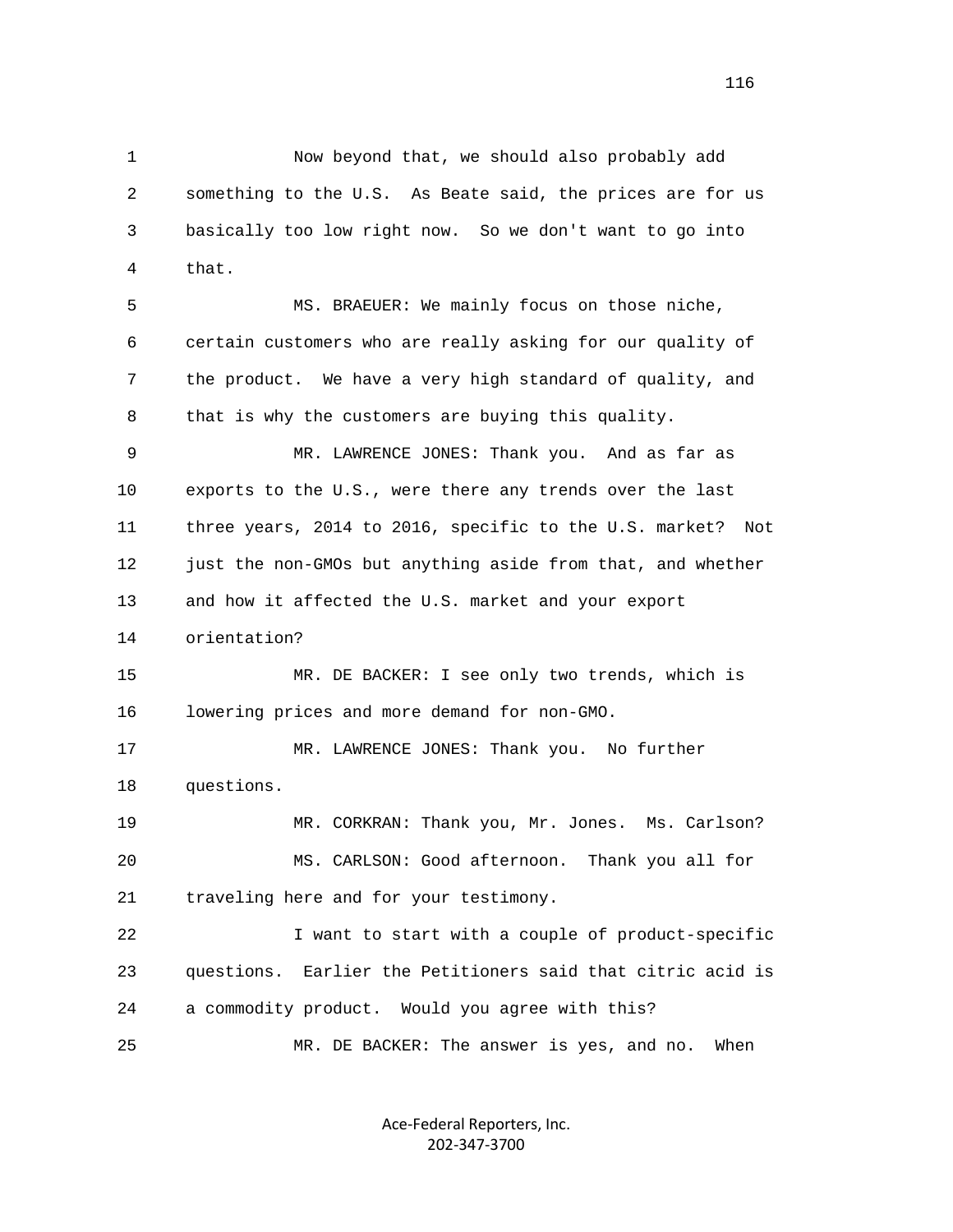1 we talk to customers, and obviously my people do that on a 2 constant basis, we seem to be able to come to the table with 3 arguments that are quality-driven, customer-service driven, 4 and flexibility driven.

 5 Quality, for instance, although it's not easy to 6 differentiate in citric acid, we can talk about purity of 7 our product. We can talk about moisture, of caking. We can 8 talk about grainometry. So there are sufficient elements to 9 talk about when you talk about quality.

 10 So we should not immediately turn to pricing when 11 we have a discussion with our customer. We first go through 12 quality, customer service, and flexibility. And this is why 13 our customers are coming to us. Obviously from there,

14 pricing is important.

25 the same, yes, than in the U.S.

 15 MS. CARLSON: Thank you. There was also some 16 discussion earlier about the different standards and the 17 different grades. Would you say you follow these same 18 standards are there any standards in the EU that are 19 different than those in the U.S.?

 20 MS. BRAEUER: Well, I would say the standards 21 are the same. We differentiate between different product 22 forms on the anhydrous and the monohydrate and the sodium 23 citrates. Within the products you have different 24 grainometries different packaging, but in principle, it is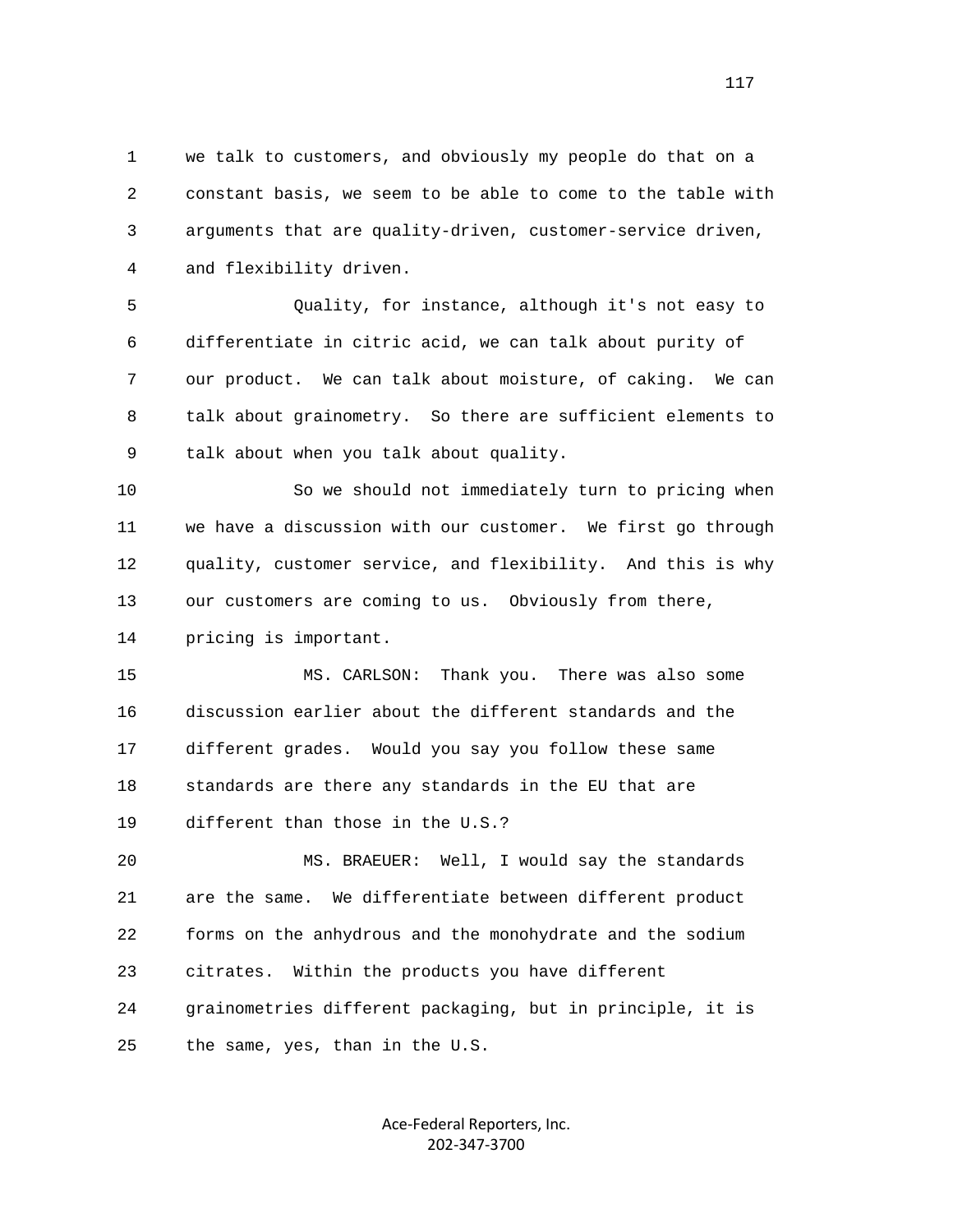1 MR. DE BACKER: Just to give you an example of 2 our flexibility, we have the Halal certificate. We have the 3 kosher certificate, Kosher for Passover. I mean customers 4 ask can we do it. We have the FCC and we have a score of 97 5 percent on our audit. We have the IFIS, although thats a 6 bit of double up. We have both certificates in the food 7 sector. In addition, obviously, you have the GMP for some 8 products going to the animal feedstock.

 9 You have also the fact that we serve all the 10 pharmaceutical and cosmetics clients and they like to go and 11 audit our plant. So for instance, just last week had a 12 group audit by six pharmaceutical clients. So you have to 13 meet all these demands and all these audits to underpin all 14 the certificates. The certificates are pretty widely spread 15 in the industry, but they come together with severe audits.

16 MS. CARLSON: Okay, thank you.

 17 Regarding the specific product itself that you 18 produce, would you say that its essentially interchangeable 19 with U.S. produced products? Are there any instances when 20 they are not, or would it point to certain certification? 21 Is there any other example?

 22 MR. DE BACKER: Theyre largely interchangeable, 23 although we start from a different feedstock, and so we 24 start from sugar beet molasses and they are mixed to some 25 extent with sugar cane molasses. The reason was mentioned

> Ace-Federal Reporters, Inc. 202-347-3700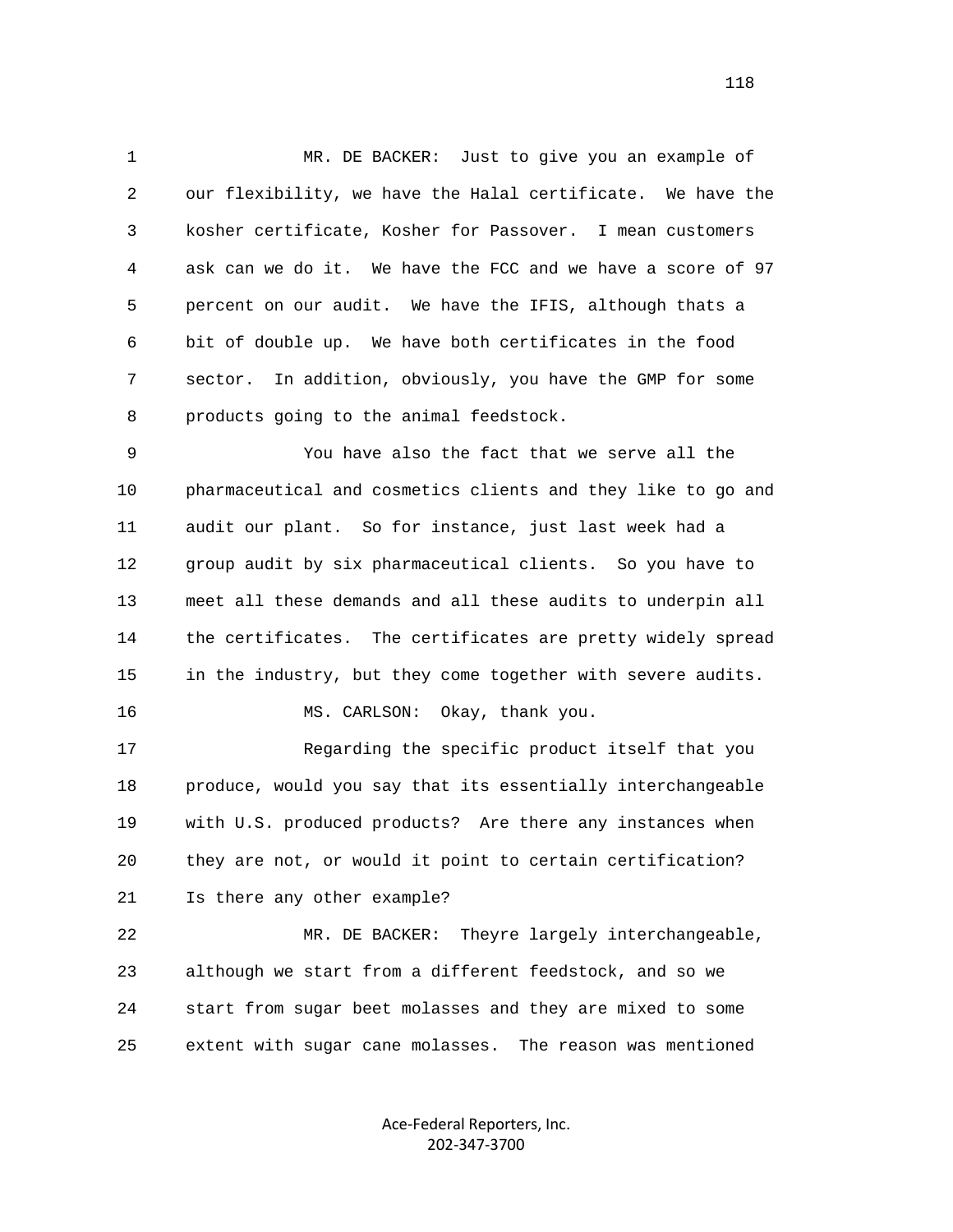1 this morning. This is the fact that we are near the sugar 2 beet belt and we are very happy that the sugar quota will 3 end at the end of September because it will be 17 percent 4 more sugar supply coming out of Europe, which also means 70 5 percent more molasses, which means big savings for us on our 6 feedstock, which is raw materials is roughly 57 percent of 7 our costs and obviously, this is the biggest raw material. 8 With respect to differentiation, chemically

 9 speaking, you can say that most producers are producing the 10 same type of product, but there would still be quality 11 differences, hard to measure, hard to put in indexes or 12 indices, but there are differences in quality. And theres 13 also the fact that you could argue, but this is a very 14 difficult to argue, that if everybodys asking for -- if some 15 people ask for non-GMO, you could argue that as this starts 16 to become a bit of a different market.

 17 Is it really a different market? Hard to say, 18 but if consumer demand is there pushing for that, you could 19 argue that this starts to become slowly, but surely, a 20 different market.

 21 MR. CANNISTRA: If I could just add one addition 22 point following up on Hans on fungibility and 23 substitutability, and really building from the GMO point, 24 even if were talking about two chemically identical 25 products, one with a kosher certificate, the other one

> Ace-Federal Reporters, Inc. 202-347-3700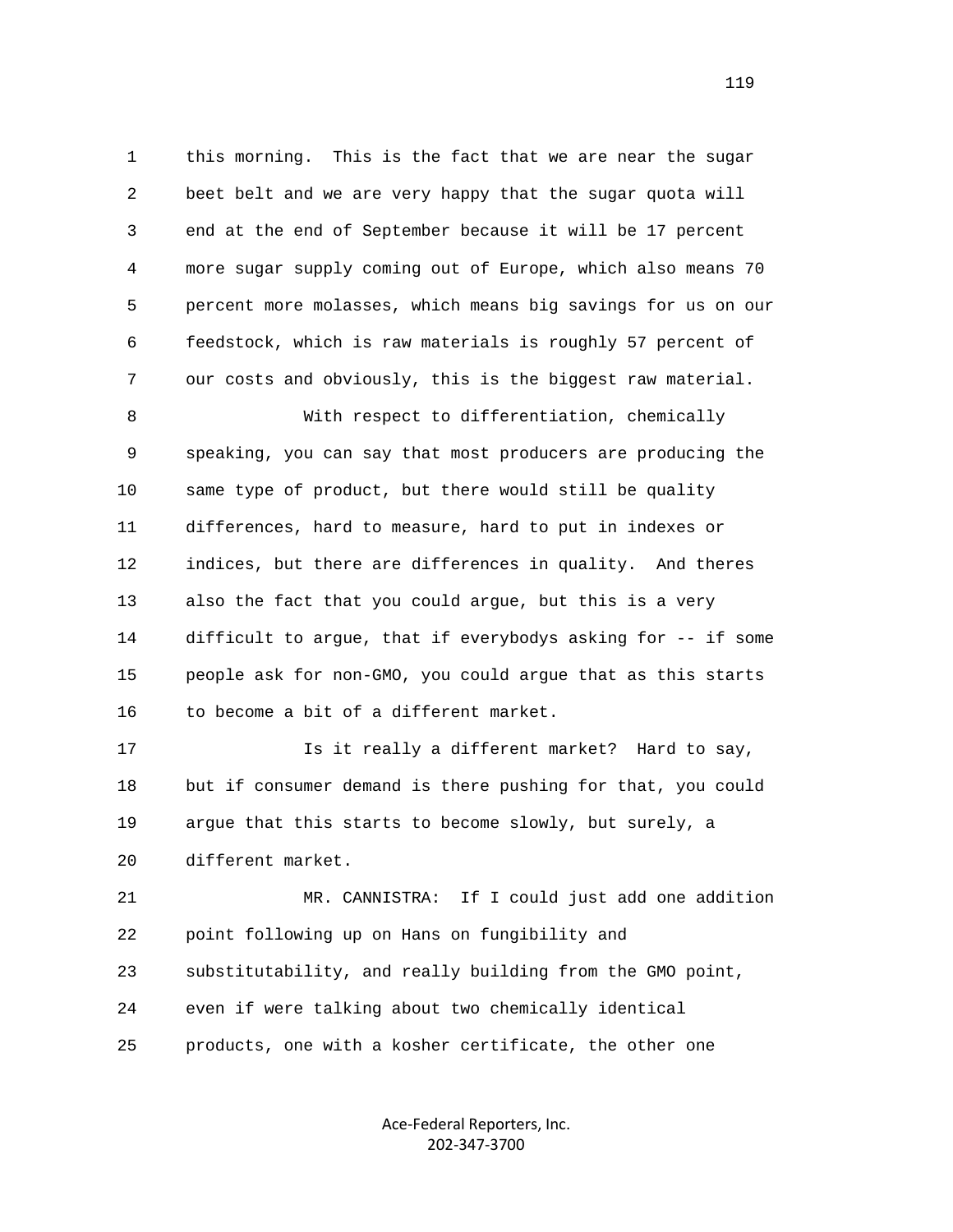1 without, are those really entirely interchangeable 2 products. I suspect that they are not from the perception 3 of a customer. And this is a market filled with very 4 differentiated end users and all of those end users with a 5 series of individualized requirements, every producer coming 6 to the market with their particular suite of certifications, 7 in effect, GMO, non-GMO, kosher, non-GMO, pharmaceutical. 8 And so we believe that the question of 9 fungibility and interchangeability should be viewed in the 10 larger framework, particularly, for example, in the 11 kosher/non-kosher I think is a classic example. Theres 12 truly no entirely fungible, interchangeable commodity that 13 Im aware of, with the possible exception of gold. 14 Everything short of gold really needs to answer the question 15 of substitutability and fungibility from subjective 16 criteria. Thats not an objective yes or no, fungibility 17 really short of gold. Thank you. 18 MS. CARLSON: Following up on that, earlier it 19 was established that the U.S. producers produce to the 20 highest grade, which is the food grade and then that can be

> Ace-Federal Reporters, Inc. 202-347-3700

21 interchangeable with lower grade or industrial use citric

22 acid. Would you say you produce the product in the same

25 grades?

23 way? Is there a highest grade that you produce too and then

24 it can be used in, I guess, for lack of a better word, lower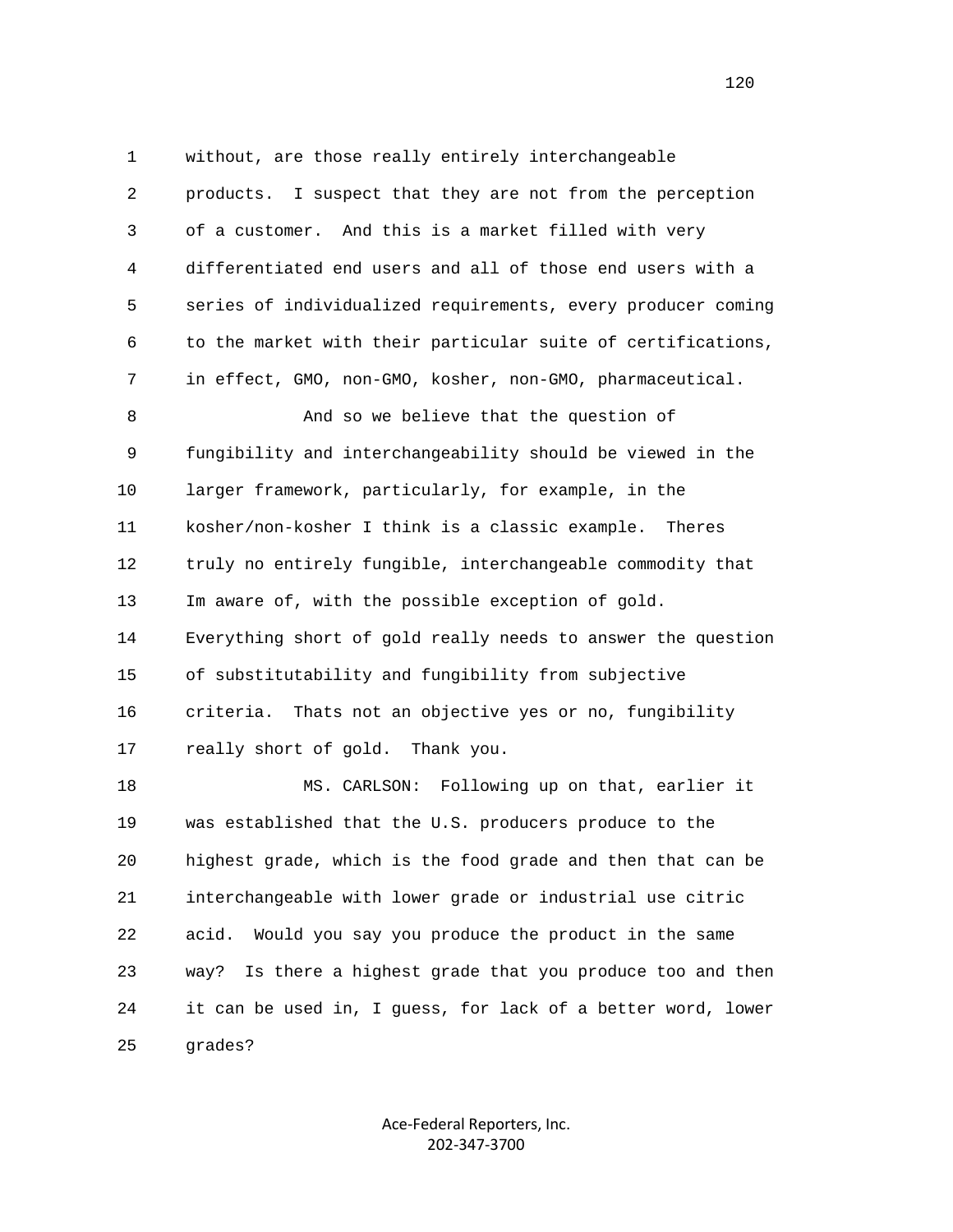1 MS. BRAEUER: Well, we have chosen for the 2 highest quality, so we are really producing to the highest 3 standard of the industry. Lets say, okay, there is an 4 official Pharmacopic standard and FCC or European 5 Pharmacopic whatever, but within this distinction you can 6 still have an above average quality. So lets say if you 7 look on the residues on the purity criteria, they can be 8 above this level even. Despite youre in conformance with 9 this Pharma criteria, you can have a quality which is even 10 above if you have had very high quality standard and a very 11 high purity. So this is something very important for the 12 pharmaceutical industry, for example. 13 And we have only one quality that we sell and 14 this is the high pharmaceutical quality standard. 15 MS. CARLSON: Thats helpful. Thank you. 16 Is there any aspect of the EU market thats 17 significantly different from the U.S. market that we should 18 be aware of, maybe in terms of end uses or channels of 19 distribution or would you say theyre more or less similar? 20 MR. DE BACKER: Probably quite some 21 similarities. We also have the famous contract season at 22 the end of the year and for us these key accounts, which 23 Frances Michael is serving, that would mean at least 40 to 24 50 percent of our sales. So we also are booking, more or 25 less, close to 50 percent of our sales towards the end of

> Ace-Federal Reporters, Inc. 202-347-3700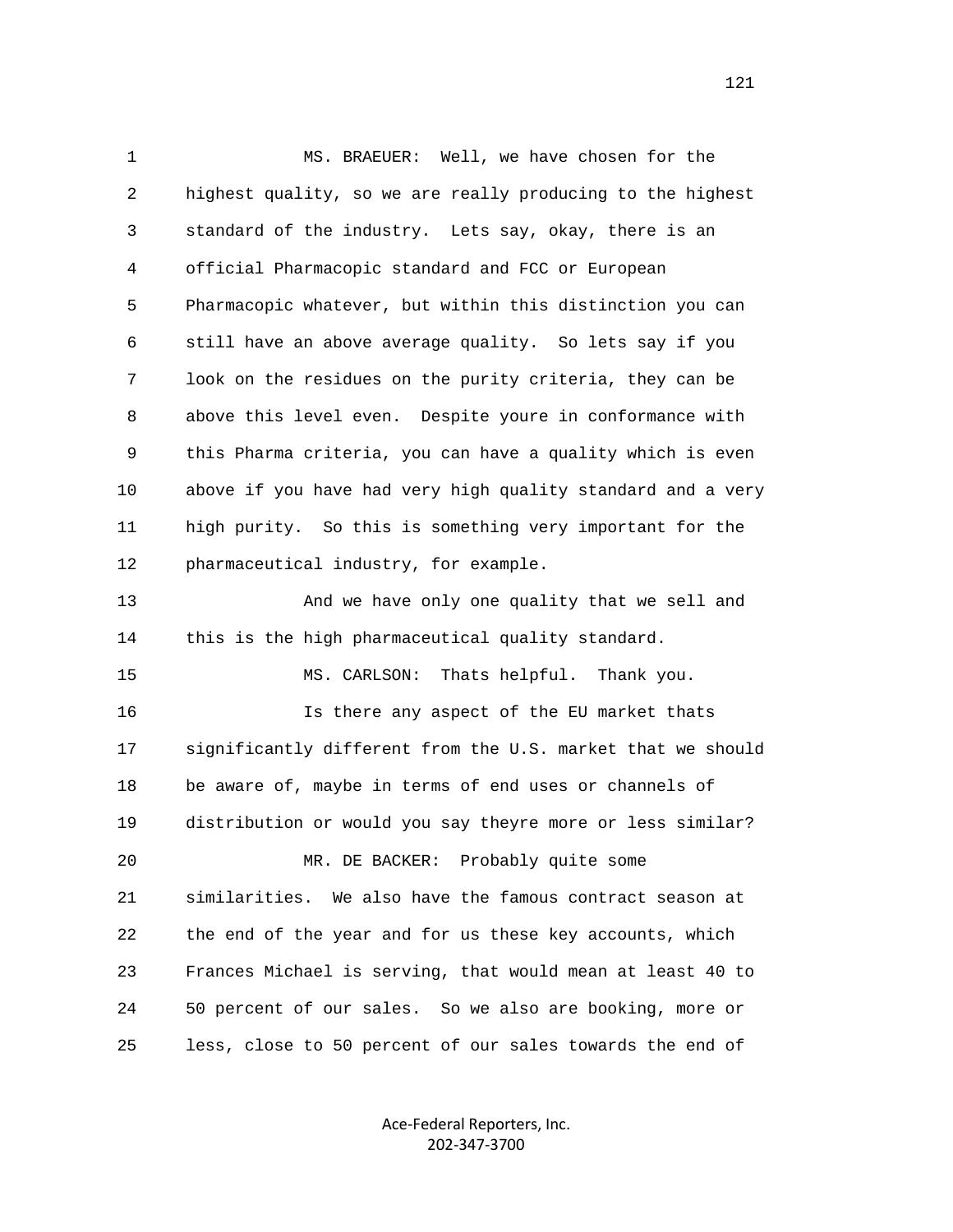1 the year or maybe early January after this contract season 2 and these are typically one-year contracts. And indeed, as 3 mentioned this morning, they come with a fixed price. They 4 should come with a fixed volume, but that could alter a 5 little bit throughout the year. We will not penalize 6 Proctor & Gamble if they would take 500 tons less than what 7 is on the contract, to give you a clearer answer.

 8 The spot sales is still a very big chunk of the 9 market because there are so many small producers -- food 10 producers, drink producers. Our distributor its a German 11 company. They bring our product to 45,000 end consumers and 12 so this is another 30 to 40 percent of our market. These 13 are distributors. Sometimes they need -- they bring it in 14 solutions to their end users and they serve the small 15 bakeries and the small food producers, small drink 16 producers, so this is a very important part of our market. 17 And then I would say the last part of the 18 export, but the export in our case, as we just discussed, is 19 not very high. 20 MS. CARLSON: Have there been any recent 21 developments or changes regarding your industry that we 22 should be aware of? For example, with regard to technology 23 or the workforce or has it been pretty constant? 24 MR. DE BACKER: This morning Gadot was

25 mentioned. According to us, they have stopped citric acid

Ace-Federal Reporters, Inc. 202-347-3700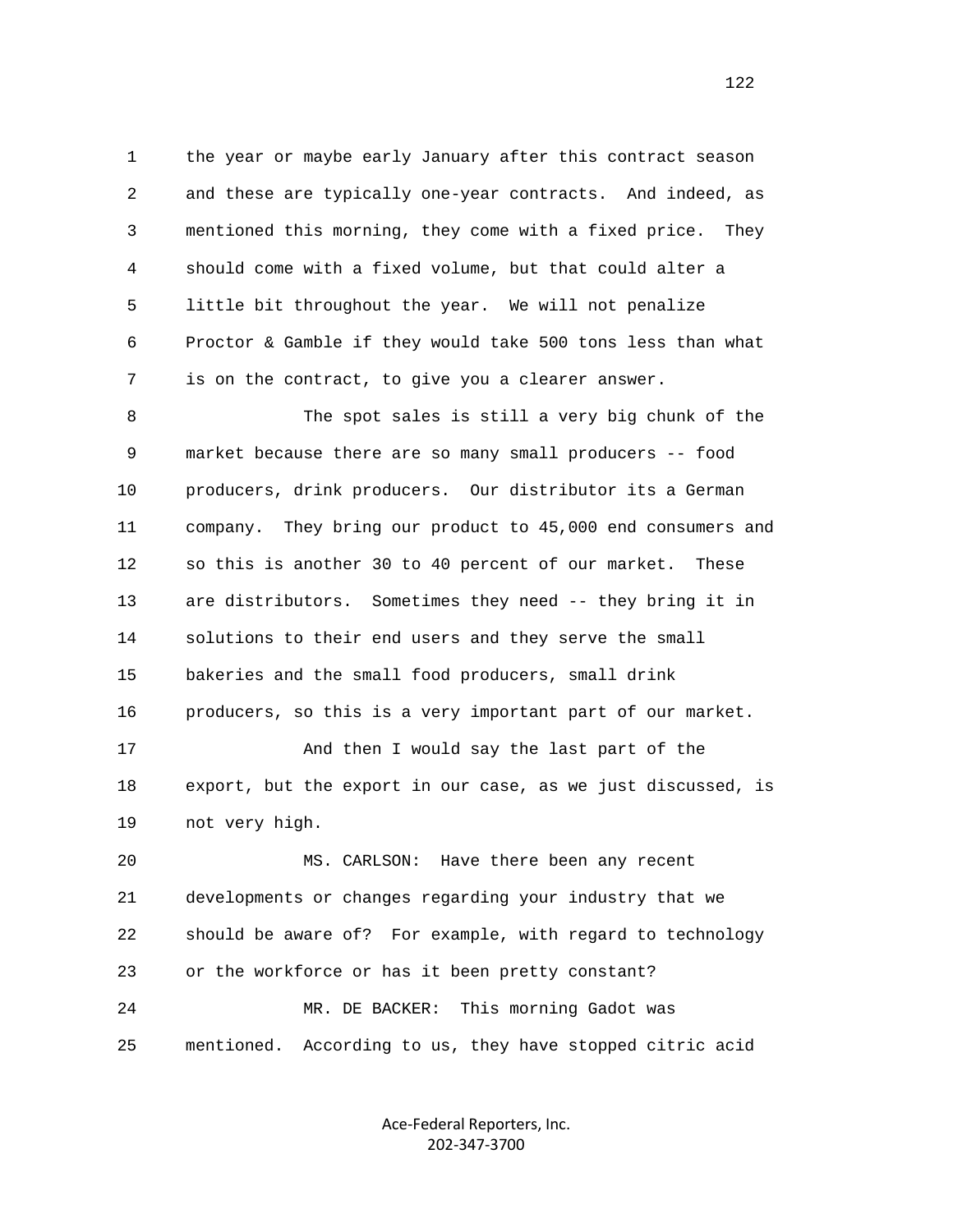1 because also theyre too small in it. They were already a 2 very small player. Their capacity was 30,000 tons, have to 3 double it by 2.2 per pounds and so theyve stopped doing 4 citric acid, but they still produce citrates. And potassium 5 citrate was mentioned and other citrates, so thats now their 6 focus.

 7 We are also aware of the fact that Jungbunzlauer 8 has done a small addition to its capacity. We dont know the 9 exact number, but they have slightly increased capacity. I 10 think these are the differences that we can say on the 11 competition front.

 12 With respect to the market, actually, we have 13 been able to renew the anti-dumping that was initiated in 14 the beginning in 2009 in 2015. Malaysia wasnt added because 15 China was playing a game. They were so-called producing in 16 Malaysia. Obviously, everybody knew that they were not 17 producing in Malaysia, so the funny export statistics pumped 18 up and everybody understood that they were playing a 19 transshipment game, so Malaysia was added in 2015. And so 20 the anti-dumping measures have been extended until January 21 2020.

 22 Because of the fact that the anti-dumping 23 measures have been extended until January 2020, we can say 24 that although prices in Europe are quite low, the two 25 European producers can still survive on that. So I think we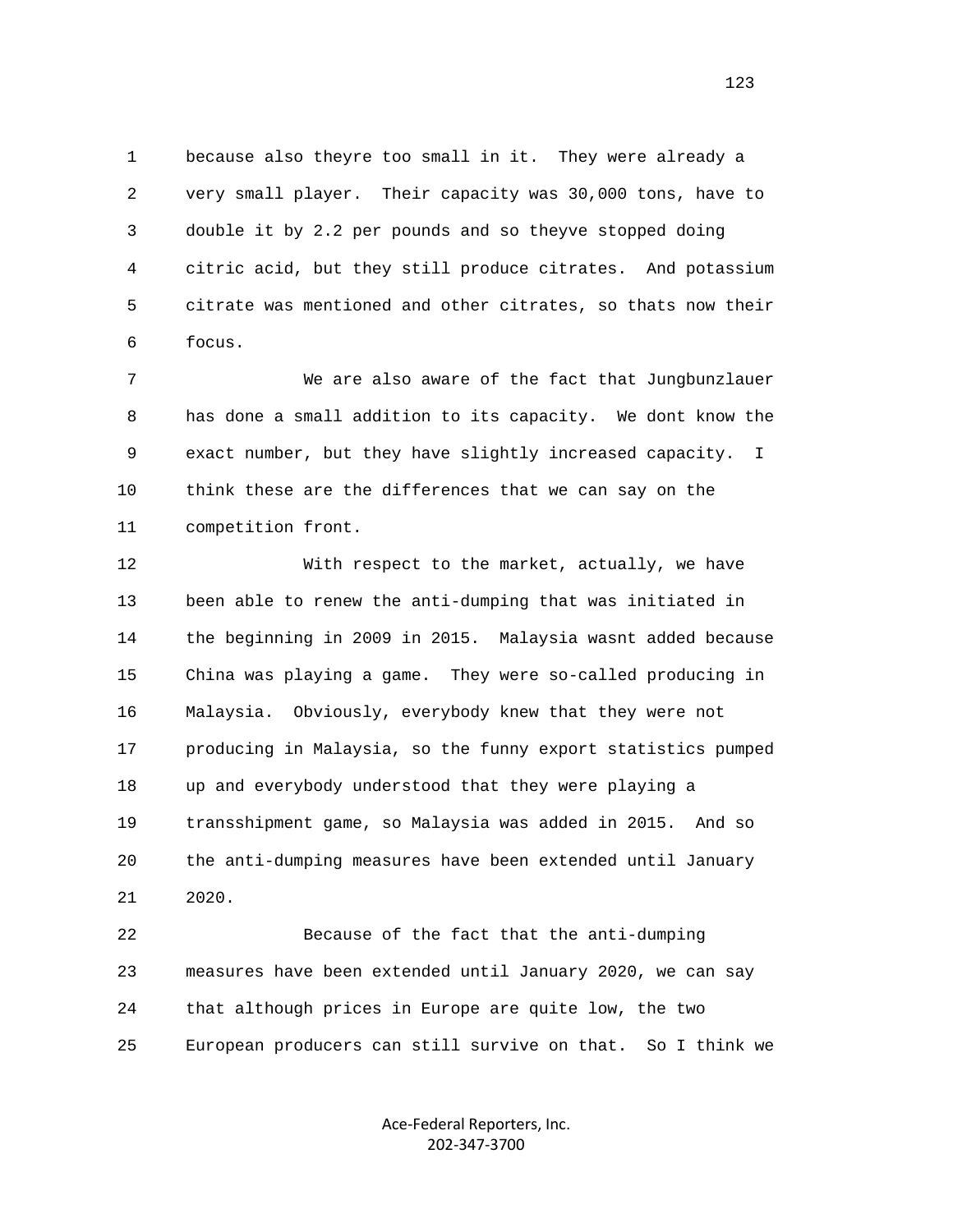1 can say that we are profitable and we are the smallest of 2 the two, so we could assume that the other one is more 3 profitable. Our profit is official because our figures are 4 public. They were not in the petition because you saw only 5 the 2014/2015 numbers, but in the meantime, as all the 6 Belgian companies our numbers are publicly available. We 7 can also supply them through the post-hearing submission as 8 we have been running at a profit in 2016 and we have been 9 also increasing our profit this year.

10 MS. CARLSON: Thank you.

 11 And Ms. Braeuer, do you produce both solution in 12 dry form citric acid and would you say those are essentially 13 interchangeable or why would you produce one over the other? 14 MS. BRAEUER: Well, we produce solutions solely 15 for the European market, so it does not make sense to export 16 solutions. This is not a topic for us, so we solely supply 17 dry material into the U.S. But in fact, yes, solutions is 18 50 percent dry material and depending on the installations 19 of the customers you either supply it in dry form or in 20 solution form, meet a certain silo installation that the 21 customer for the solution, so because you transport 50 22 percent water, you need to consider really the freight cost 23 in this context. So normally, you would say at around the 24 maximum delivery would be about 300 to 500 kilometers 25 maximum to really supply solutions; otherwise, it doesnt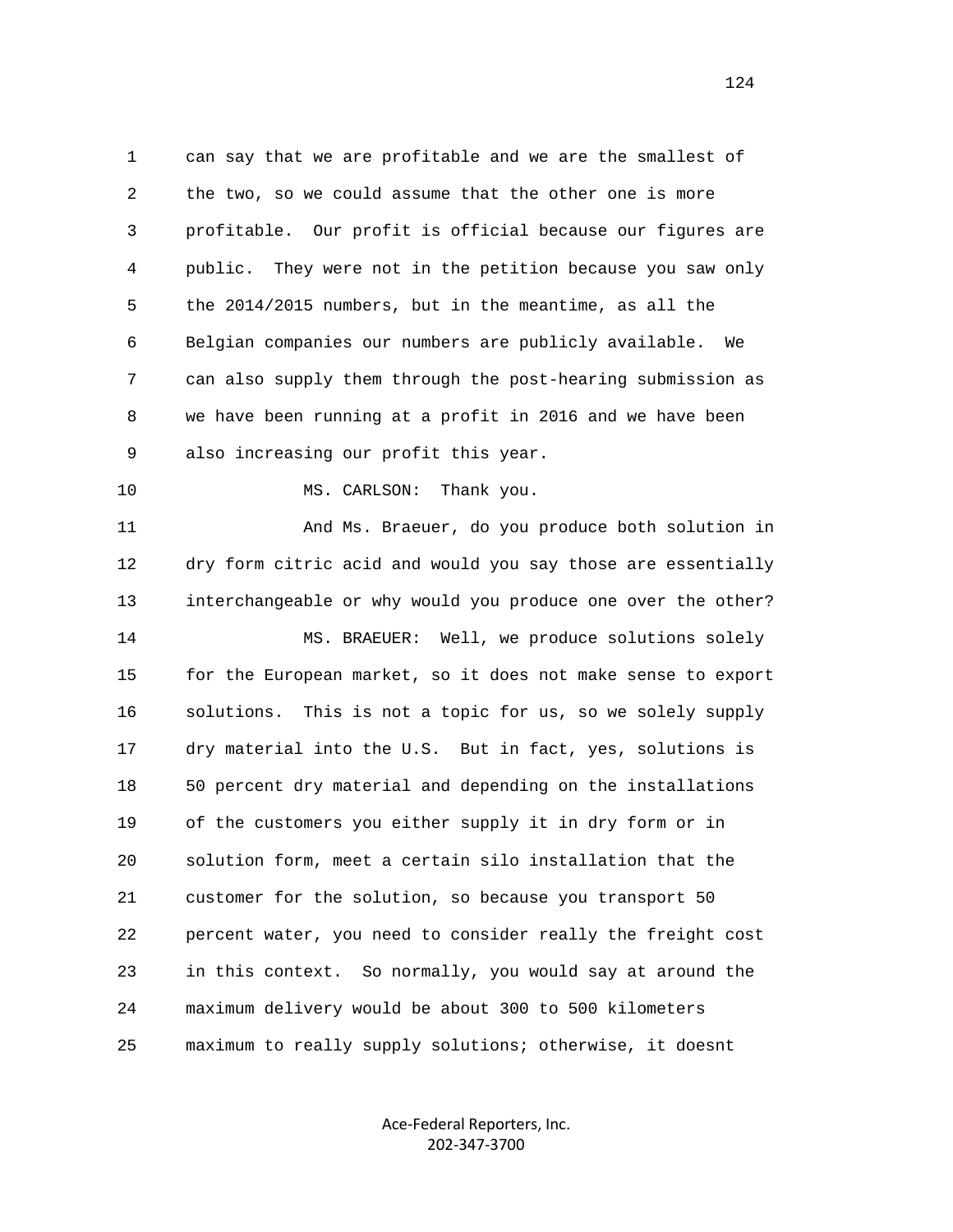1 make sense cost-wise.

 2 MR. DE BACKER: Its not a big part of ours. Its 3 very small.

 4 MS. BRAEUER: No, its very customer-specific 5 because customer needs specific installations and storage 6 tanks to be able to handle solutions actually.

 7 MS. CARLSON: Regarding your use of sugar beet 8 molasses or sugar cane molasses as a starch source, have you 9 ever used anything else or would you consider using anything 10 else?

 11 MR. DE BACKER: The reason why the company is 12 situated where it is, is we are in the middle of the beet 13 belt. We import beet molasses out of nine European 14 countries. A little bit of sugar cane comes from Central 15 America, but its very small quantities. We have been 16 testing to use other feedstock, but it has never been done.

17 As was explained this morning, its not -- I mean 18 our company has more than 90 years of experience in trying 19 to increase our fermentation yields and this is a process 20 that has been fine tuned over and over again. If you would 21 have to change feedstock, for instance, to corn or to 22 anything else, our fermentation would have to be restarted 23 almost. It would be a quite new fermentation process. So 24 its certainly not obvious to change feedstock right away. 25 It can be done, but it would be a difficult period of time.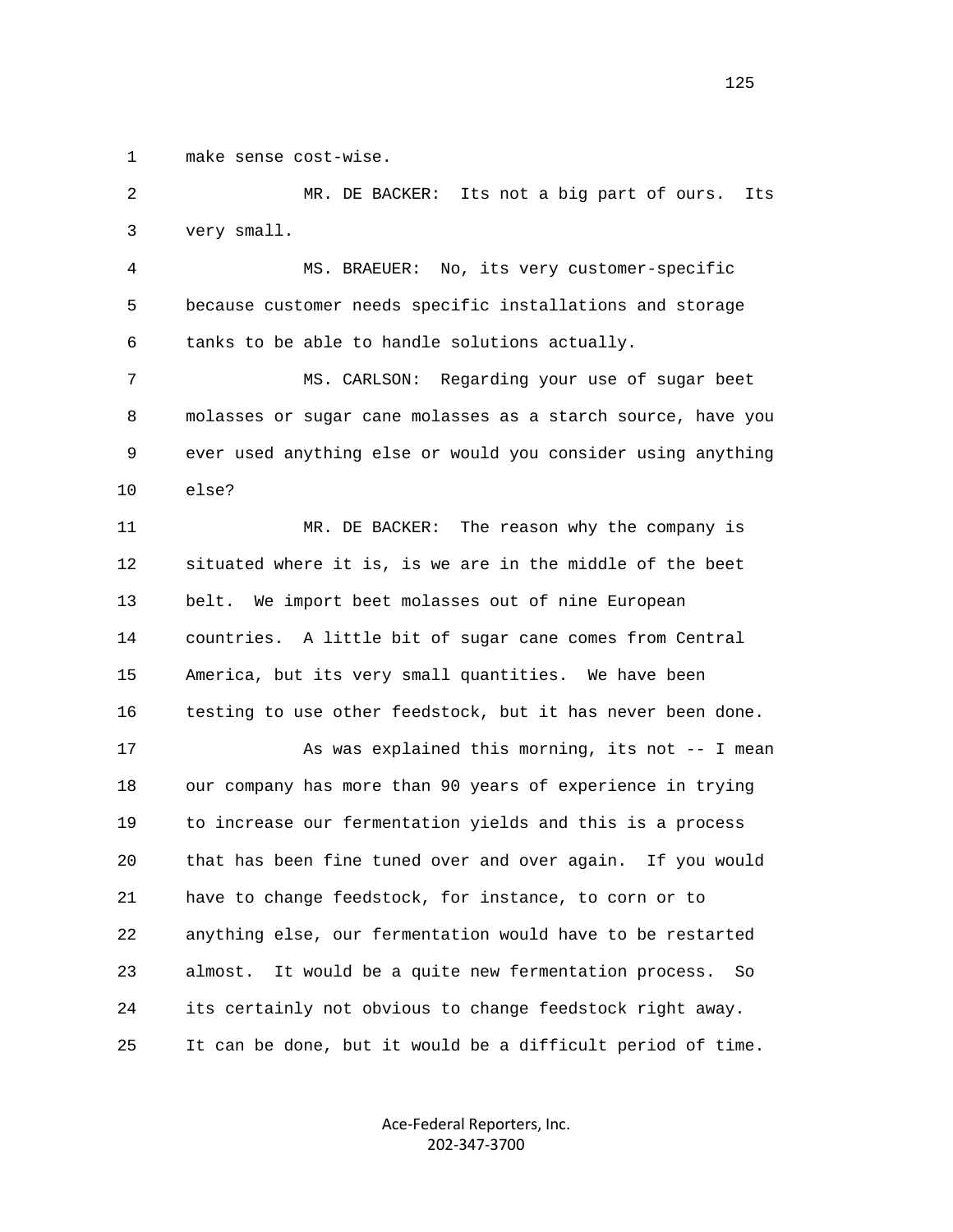1 MS. CARLSON: So you described earlier how your 2 main market is the EU, but with regards to any exports to 3 the United States, to what degree would you say youre 4 competing with other subject country exports from Columbia 5 and Thailand?

 6 MR. DE BACKER: The answer is very simple. The 7 Thai have been taking market share from anybody. I think we 8 can say that openly. The figures are there and thats also 9 the reason why we have been facing a tough time too. Thats 10 why we have been shrinking. We certainly did not want to 11 follow these prices and the big change in market share in 12 United States is very obvious. Its Thai imports.

 13 MR. GIJSEGOM: I might add to that that when 14 youre asked to quote by a distributor or a direct user of 15 our product we always start from the situation as we have it 16 in Europe and then we have to add all the cost of freight 17 and other costs that might appear. And often it is that we 18 are out of the game relatively soon already. And then when 19 we have the information, because its not always available, 20 when we get the information from our customer or our 21 potential customer we hear Thai names. We hear Sucroal 22 named and we hear also very often the local and the domestic 23 producers. So were -- and I can put it in a couple of 24 words. When I ask a question to a customer and ask him to 25 simply and shortly describe what he thinks and what he feels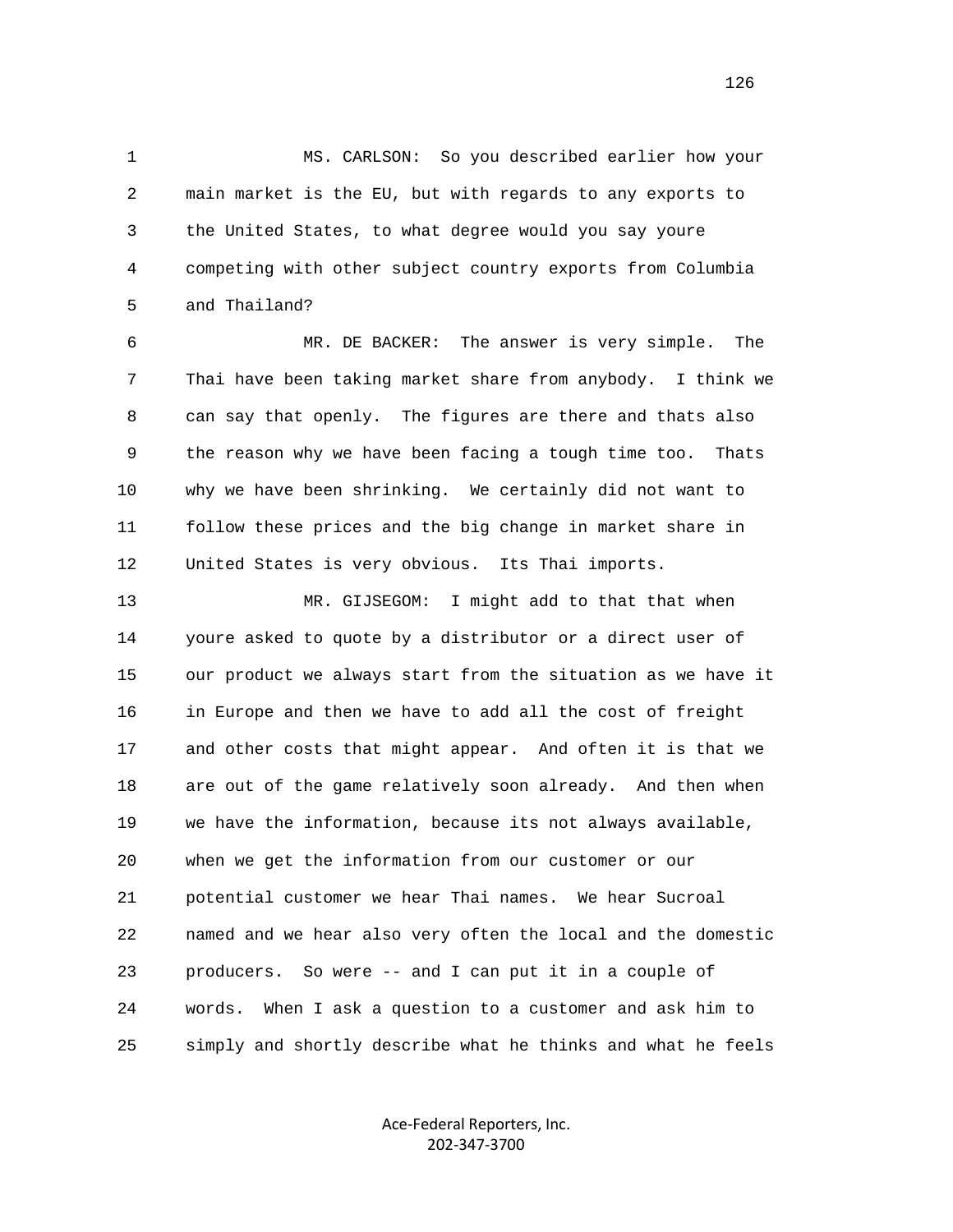1 when he hears Citrique Belge, he says great quality, super 2 service, but very high pricing. And that sums it up, I 3 think. 4 MS. CARLSON: Thank you. That concludes my 5 questions. 6 MR. CORKRAN: Thank you, Mr. Carlson. Mr. 7 Allen? 8 MR. ALLEN: Ill start out with some questions 9 for counsel. Do you agree with the definitions of 10 domestic-like product and domestic industry as proposed by 11 the Petitioners? 12 MR. SCHAEFER: We do. 13 MR. ALLEN: Okay. Moving on, Id like for you to 14 elaborate, if you can, a little bit on your argument for why 15 Belgium should not be cumulated with the other subject 16 countries, particularly, if you could touch on some of the 17 aspects and the factors that the Commission generally 18 considers. 19 MR. SCHAEFER: Thank you. We intend to go 20 through that in more detail with the requisite legalese in 21 our post-hearing submission. 22 MR. ALLEN: Im sorry? 23 MR. SCHAEFFER: We intend to go through that in 24 some detail in the requisite legalese in our post-hearing 25 submission.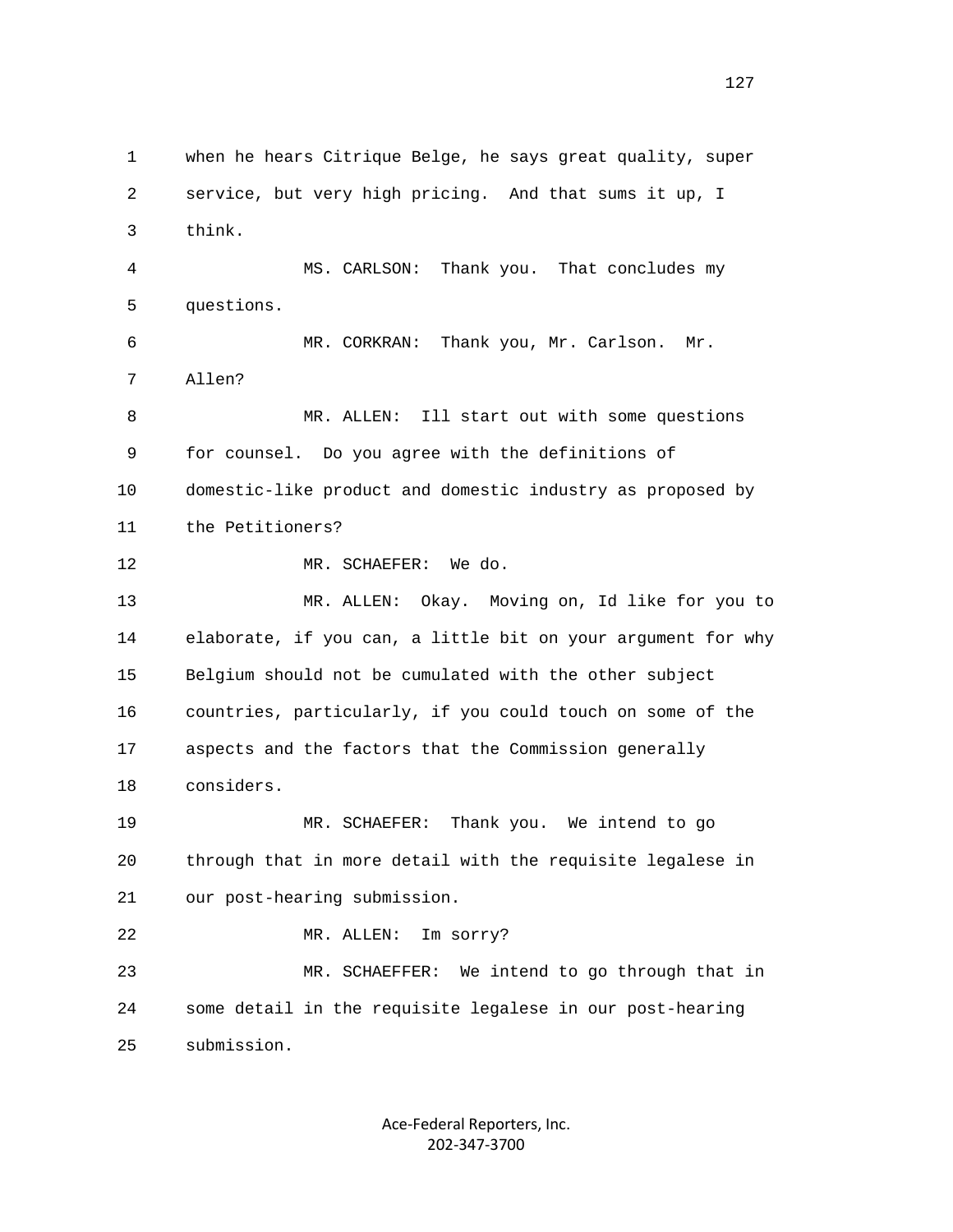1 MR. ALLEN: Okay. So on pages 12 and 13 of the 2 petition, the Petitioners describe the pricing products. Do 3 you have any comments on these? 4 MR. DE BACKER: Obviously, we have only seen the 5 public version so far, but I dont think we have comments on 6 it. The numbers seem to be correct. 7 MR. ALLEN: Okay. And then with respect to the 8 AUV data we discussed this morning, are you aware of any 9 issues that would call into question the use of AUV data? 10 MR. DE BACKER: There have been some 11 reconciliations that we have done, tiny differences with 12 respect to our figures, but no. 13 MR. ALLEN: Okay. So the Petitioners indicate 14 that you use beet molasses in the production process. Does 15 the use of that substrate differ in terms of the cost as 16 opposed to other substrates; is it higher, lower? 17 MR. DE BACKER: Very good question, difficult to 18 answer because it depends on proximity and buyer contracts. 19 I can only say that I have been enjoying the contract season 20 on the buy side because of the fact theres 17 percent more 21 sugar coming to the market. We have been able to lower our 22 costs by millions of Euros per year, so for us, obviously, 23 this is good news going forward. This could reverse a few 24 years from now. We follow the difference between sugar beet 25 molasses and corn every quarter. We have seen that corn

> Ace-Federal Reporters, Inc. 202-347-3700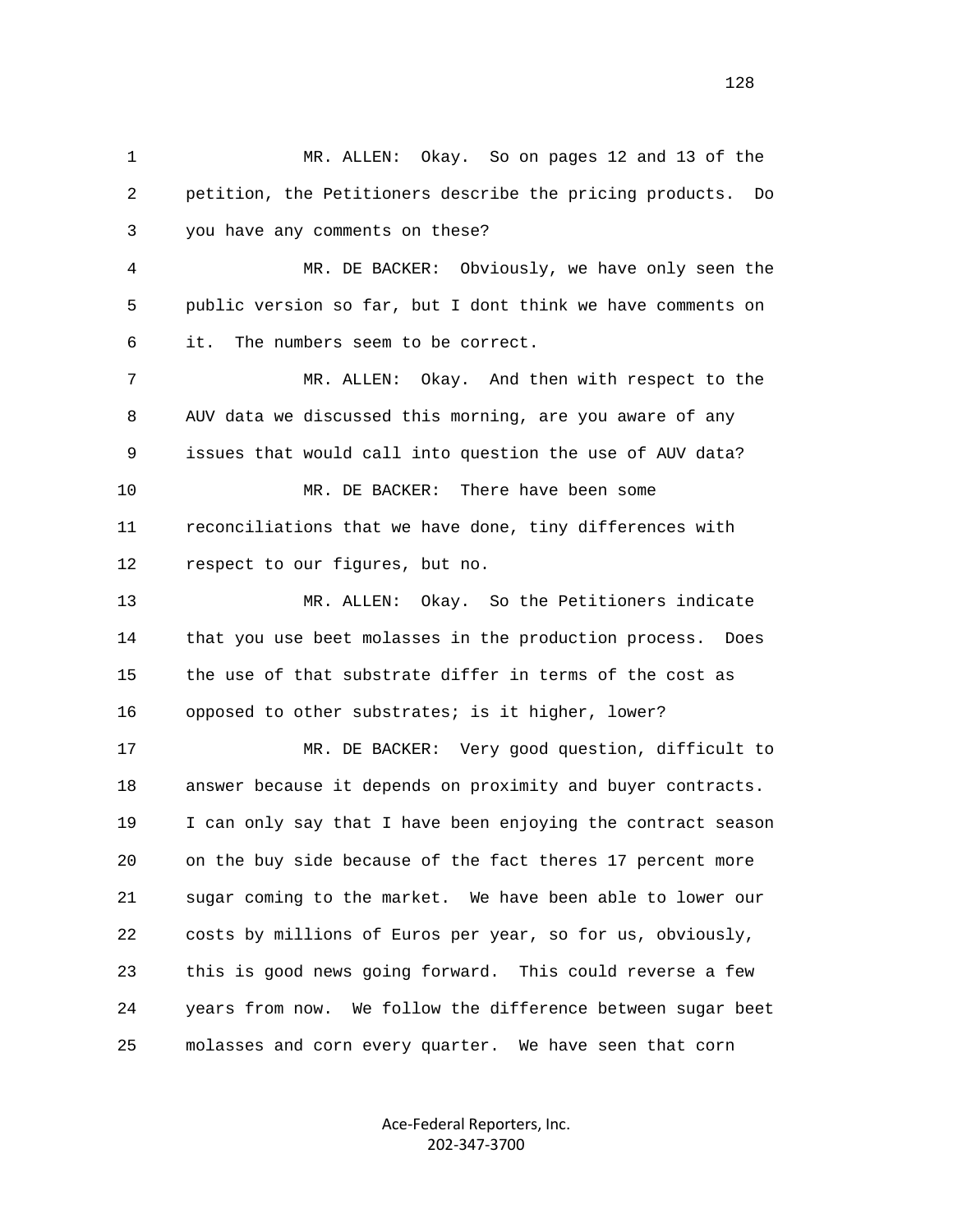1 prices have been slightly going up a little bit, which also 2 is reflected in the minimum price that is going up towards 3 three Chinese that we just mentioned.

 4 For instance, the next quarter, the MEP, as its 5 called, The Minimum End Price will go up by eight Euros. 6 That means that corn prices have again increased a bit, not 7 a lot. Its very hard to say. It depends really on your own 8 process whether sugar beet is cheaper or sugar cane is 9 cheap. Normally, sugar cane molasses is a bit more 10 expensive, but the difference with corn is hard to make 11 because it depends on your proximity, your negotiation 12 power. Most of the companies here in the room are backward 13 integrated. They have a corn milling plant nearby or next 14 to their plant. That obviously makes a difference if youre 15 backwards integrate.

 16 The biggest sugar factory in Belgium is just one 17 kilometer away from us, so that helps. So yeah, its hard to 18 say.

19 MR. ALLEN: Okay, thank you.

 20 So the Petitioners content that most citric acid 21 is sold pursuant to a fixed price, fixed terms contracts.

22 Is that true for your product as well?

 23 MR. BRAEUER: In general, this is true for the 24 EU home market. It is less true for the U.S. market because 25 we usually -- we have two direct customers end users and all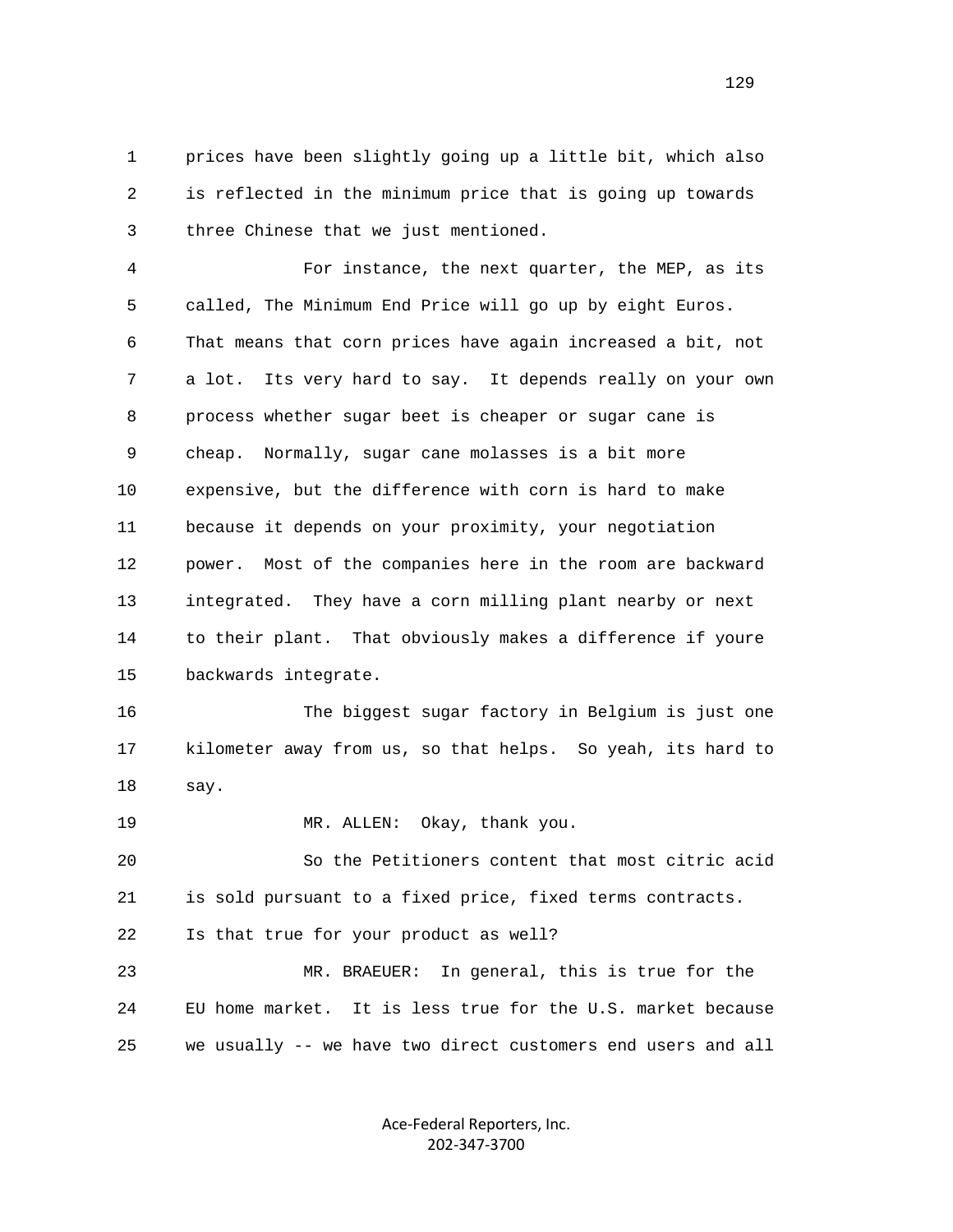1 the rest is by our distributors, so it is rather spot 2 business.

 3 MR. GIJSEGOM: Can I add to that that, indeed, 4 there is a difference between the direct users of our 5 product where we have annual contract with fixed price and 6 then we have a range of distributors importing our product 7 and with them its up to them to -- the question is 8 different. Some ask for quarterly pricing. Some will ask 9 for annual pricings. Some will ask for half-year pricing, 10 so we try to follow what they ask and we stick to that, but 11 then, I can be open about that. There are, of course, lets 12 say questions that come up from the market where a 13 distributor is asking us to make a special effort for a 14 certain volume. And today, I can only say we refuse making 15 special efforts because we dont have the product. 16 MR. DE BACKER: Obviously, in Europe, around 50 17 percent of our sales is contract sales. In U.S., probably

18 something like 5 percent or maybe a bit more. So its

19 completely different.

$$
20\quad
$$

MR. ALLEN: Thanks.

 21 So on page 21 of the petition, Petitioners 22 contend that demand for citrate is seasonal and it typically 23 peaks in the first and second quarters of the year. Is that 24 also your experience?

25 MS. BRAEUER: Yes, its the same.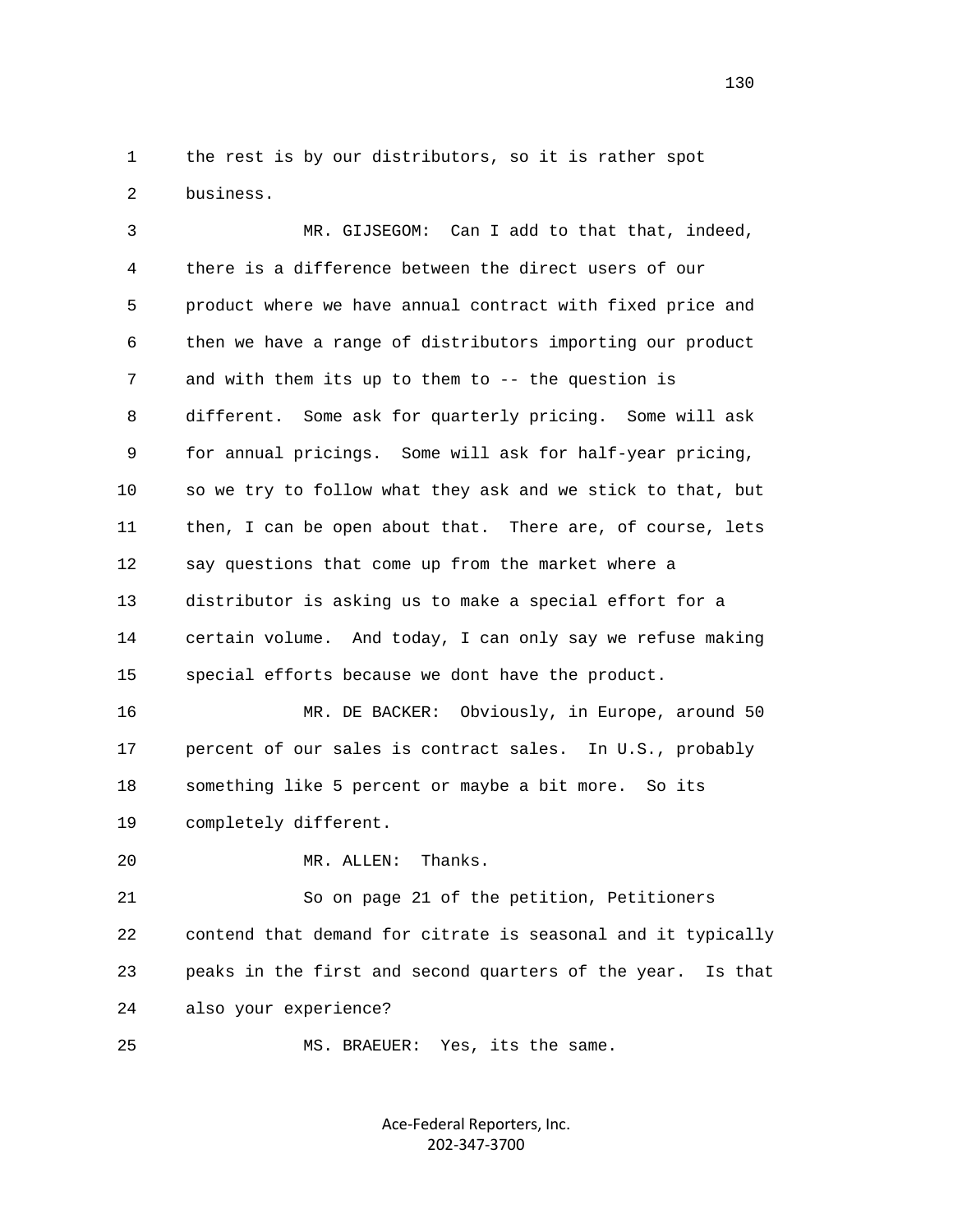1 MR. ALLEN: Okay. And then Petitioners contend 2 that the U.S. market is one of the largest in the world and 3 generally has higher prices. Do you agree with that 4 contention? 5 MR. DE BACKER: Thats less true than before. 6 The U.S. market was, indeed, better for, I think, everybody 7 between 2009 and 2014, but thats not true any more. The 8 U.S. prices are now quite low. We fully agree with that. 9 Thats also the reason why we have been shrinking in the 10 market. Yeah, thats probably sufficient. 11 MR. ALLEN: Okay, great. Thank you very much. 12 I have no further questions. 13 MR. CORKRAN: Thank you Mr. Allen. Ms. Gamache? 14 MS. GAMACHE: Id like to thank you all for 15 making the trek. And most of my questions have been address 16 already, so Id like to keep this short and sweet, 17 relatively. 18 And to start, Id like to follow up with your 19 sugar. So can you explain why again well see this increase 20 or you have seen this increase in sugar coming into the 21 market? 22 MR. DBACKER: The sugar specialist, but it was a 23 highly regulated market. There was a quota, so that means 24 that European producers basically could not export beyond 25 Europe. And as from the first of October, they can export.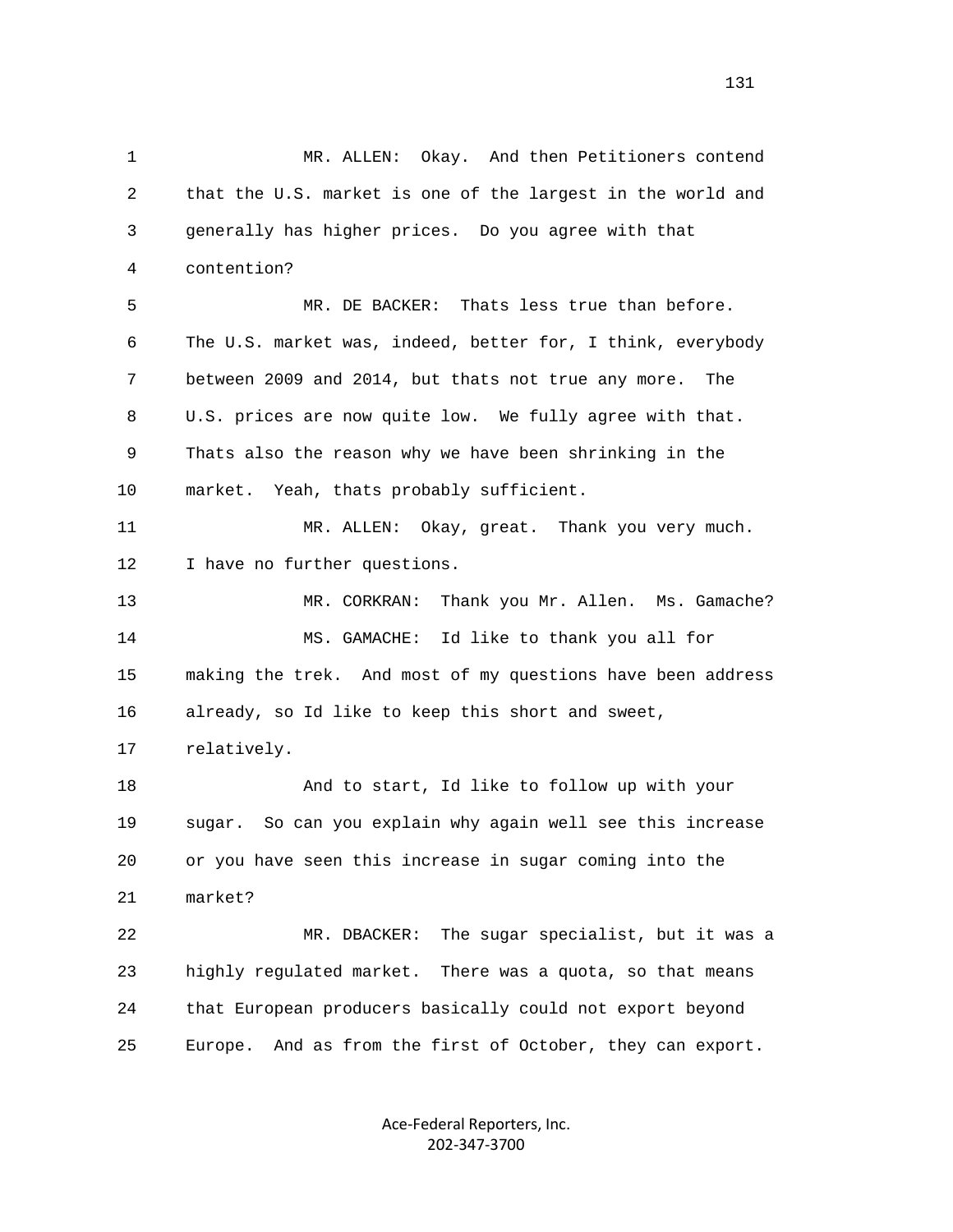1 So the quota ends and that I think thats negotiated on the 2 WTO. Because of the fact that they know this since many 3 years they have been expanding their capacity since many 4 years as well and so theyre now fully ready to consume and 5 to produce 17 percent more sugar, on average, in Western 6 Europe because in addition that theres Russia and other 7 countries. But in Western Europe we have the numbers.

8 The fact is these factories are ready to, lets 9 say, refine all its sugar beets. Theyre also ready to 10 export. Obviously, why are the European sugar industry very 11 happy about this today the European sugar prices are more or 12 less -- per ton higher than the world price and the world 13 price is the London price or the New York price. Everybody, 14 obviously, expects that this will shrink, so they anticipate 15 right now that they can immediately export, but after that 16 well have to see whether this will continue because if the 17 European sugar prices would go down to the world sugar 18 prices maybe one day they will not have an incentive any 19 more to keep on pushing sugar beet and keep on pushing sugar 20 refinery as they do right now.

 21 So we are actually hooking some two to 22 three-year contract right now for our feedstock because we 23 see this as an opportunity which could reverse three years 24 from now -- two to three years from now.

25 MS. GAMACHE: Thank you.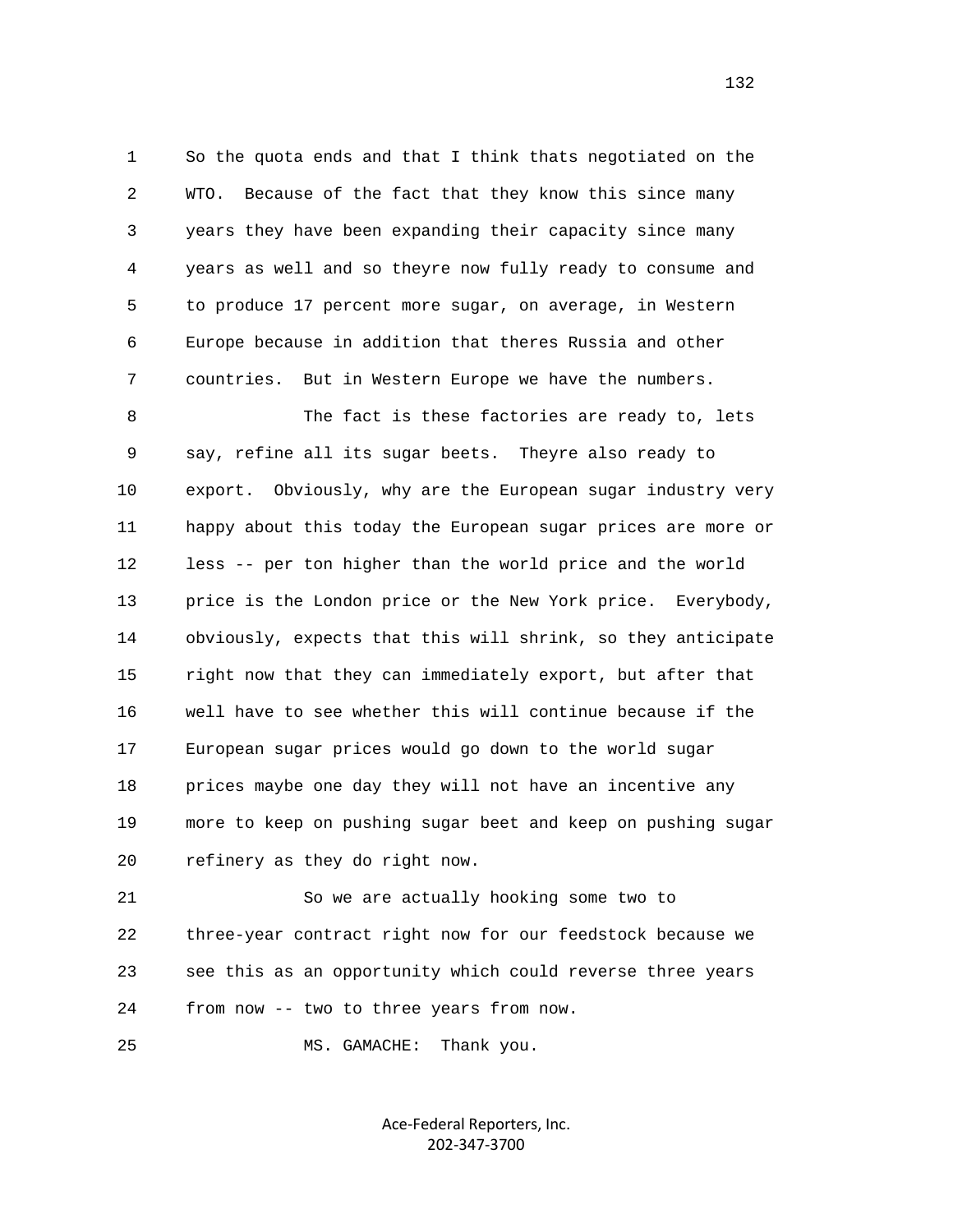1 Ms. Braeuer, I believe you had said that youve 2 seen a slight increase in demand in the EU for citric acid; 3 is that correct?

 4 MS. BRAEUER: Well, I would say there is a 5 slight increase in demand. Its probably, more or less, the 6 same situation I would say as in the U.S., so the demand its 7 no longer a 5 percent increase that it used to be, but there 8 is still increase in market, mainly, new soft drink types 9 coming up on stream, less carbonated soft drinks, but more 10 nutria and energy drinks that is where at the moment the 11 increase is coming from. And then, as we already said, its 12 mainly our demand increases because we see less imports 13 coming into the EU as well from the Chinese, so that is one 14 of the main reasons.

15 MS. GAMACHE: Okay, thank you.

 16 Would you agree with Petitioners who said there 17 arent any readily available public price indices in the 18 industry?

19 MS. BRAEUER: Yes, I agree.

 20 MS. GAMACHE: Okay. I think this is my last 21 question. How representative of the citric acid market do 22 you believe are a specific pricing products are and does 23 Citrique Belge produce any major products that we havent 24 encompassed in those eight pricing products? 25 MR. DE BACKER: On the citric acid and citrates,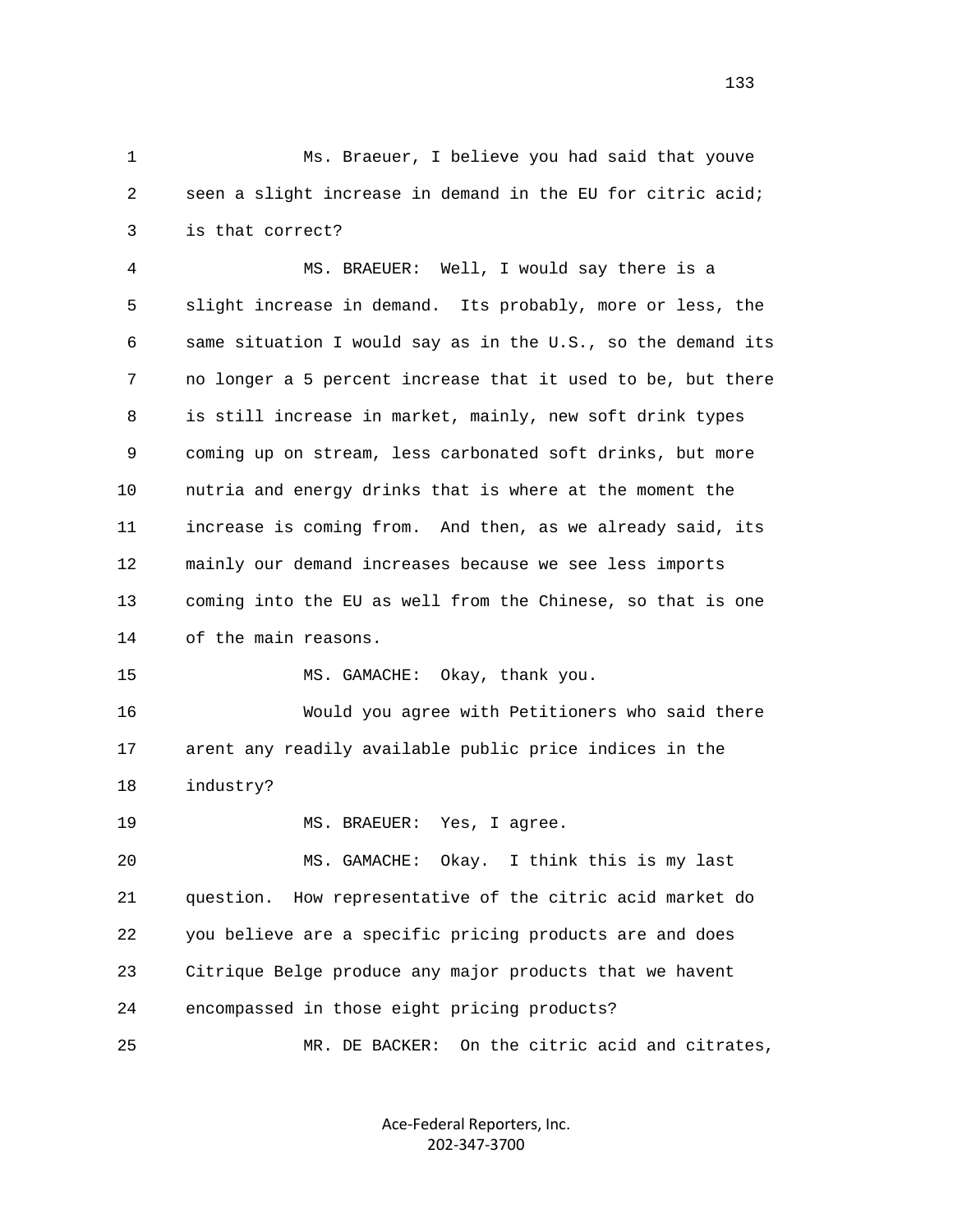1 which is 92 percent of our sales, its pretty much the same. 2 You could probably hardly say that this is a different 3 market in Europe than it is here. Although, obviously, the 4 fact is in Europe, there are only two players left and most 5 buyers need at least three suppliers. So that is probably, 6 to some extent, an advantage that we face right now because 7 all the big names that you know from Coca Cola to Proctor & 8 Gamble, UniLever, Bayer, Nestle, they would all like to have 9 at least three suppliers to ensure supply certainty -- 10 well, basically, to have supply guarantee. 11 And thats actually one of the reasons why we 12 have jut bought a company six months ago. Theres only two 13 players left and most of our clients need at least three 14 suppliers, so we are relatively comfort that theres a place 15 for us in the market if we can sustain our quality, 16 flexibility, and customer service. 17 That is probably a difference between the 18 European situation right now and the American situation and 19 theres a difference in the number of players. Gadot just 20 stopped, as I just mentioned, so were two down. 21 Now whats special for us we are very old 22 company. We are fully circular economy, so we still have 23 almost eight million of byproducts, eight million Euro of 24 turnover of byproducts. They have nothing to do with citric 25 acid or with citrates. Theyre also not in the scope of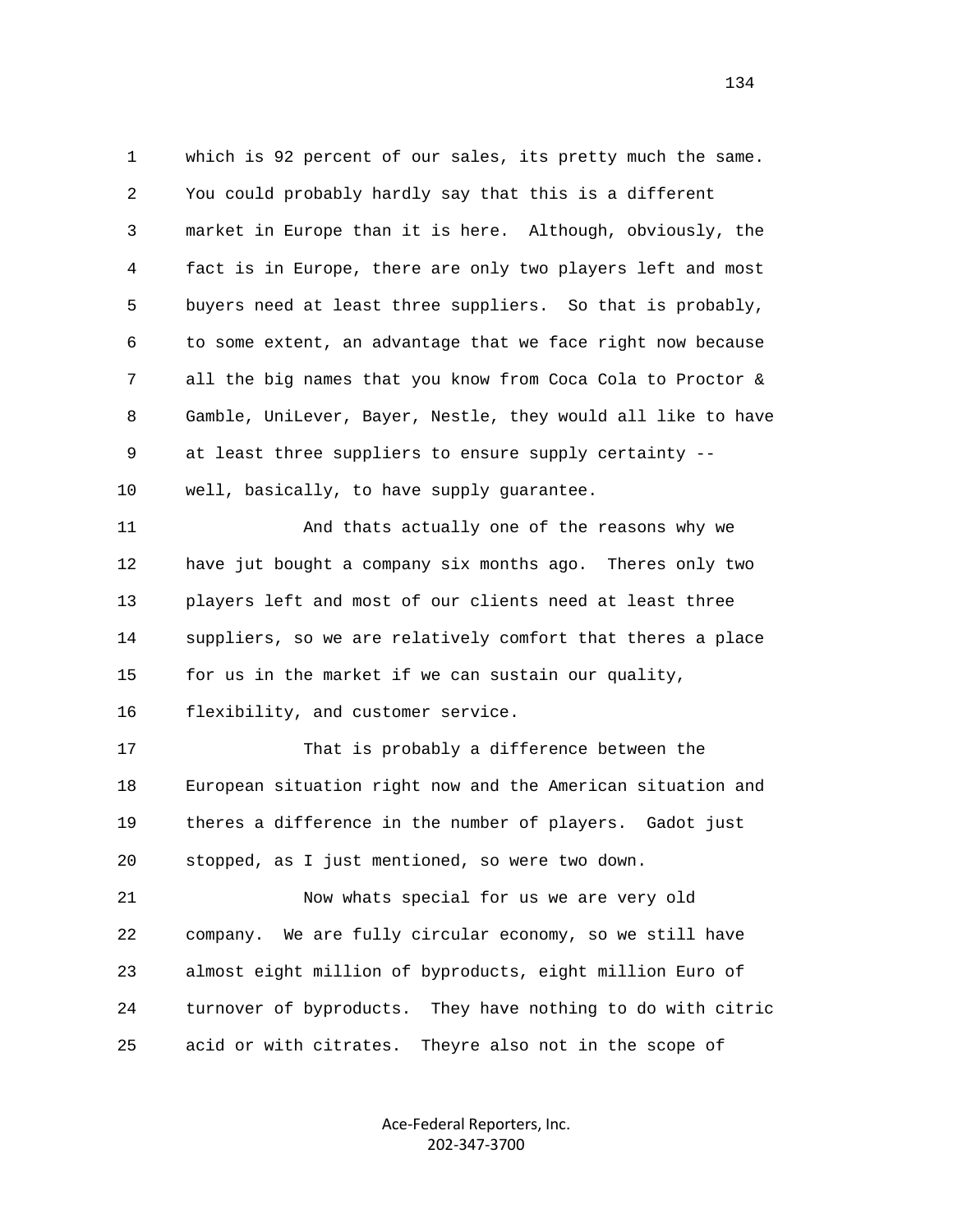1 this, but it gives us some additional turnover and that goes 2 into the feed sector and that goes into the agricultural 3 sector, just to avoid that we waste any products. And we 4 see opportunities to get higher value core products in the 5 future out of that, so that could give us some momentum in 6 the future to develop new products.

 7 MR. CANNISTRA: The question related to the 8 pricing products in the questionnaire and because theyre not 9 an importer and the pricing data wasnt requested in the 10 foreign producer questionnaire, theyre not familiar with 11 which six products they are, but we can show them what they 12 are and respond to the representativeness in the 13 post-conference submission.

 14 MS. GAMACHE: Okay, thank you. That concludes 15 my questions for now.

 16 MR. CORKRAN: Thank you, Ms. Gamache. Mr. 17 Clark?

 18 MR. CLARK: Thank you. Again, thank you for 19 coming, making the trip here.

 20 I have very few questions. I just, in part, 21 want to confirm your production process. If you could just 22 go over what your fermentation process and your extraction 23 process is and then Ill just ask something quickly about 24 products.

25 MR. DE BACKER: We are different for two reasons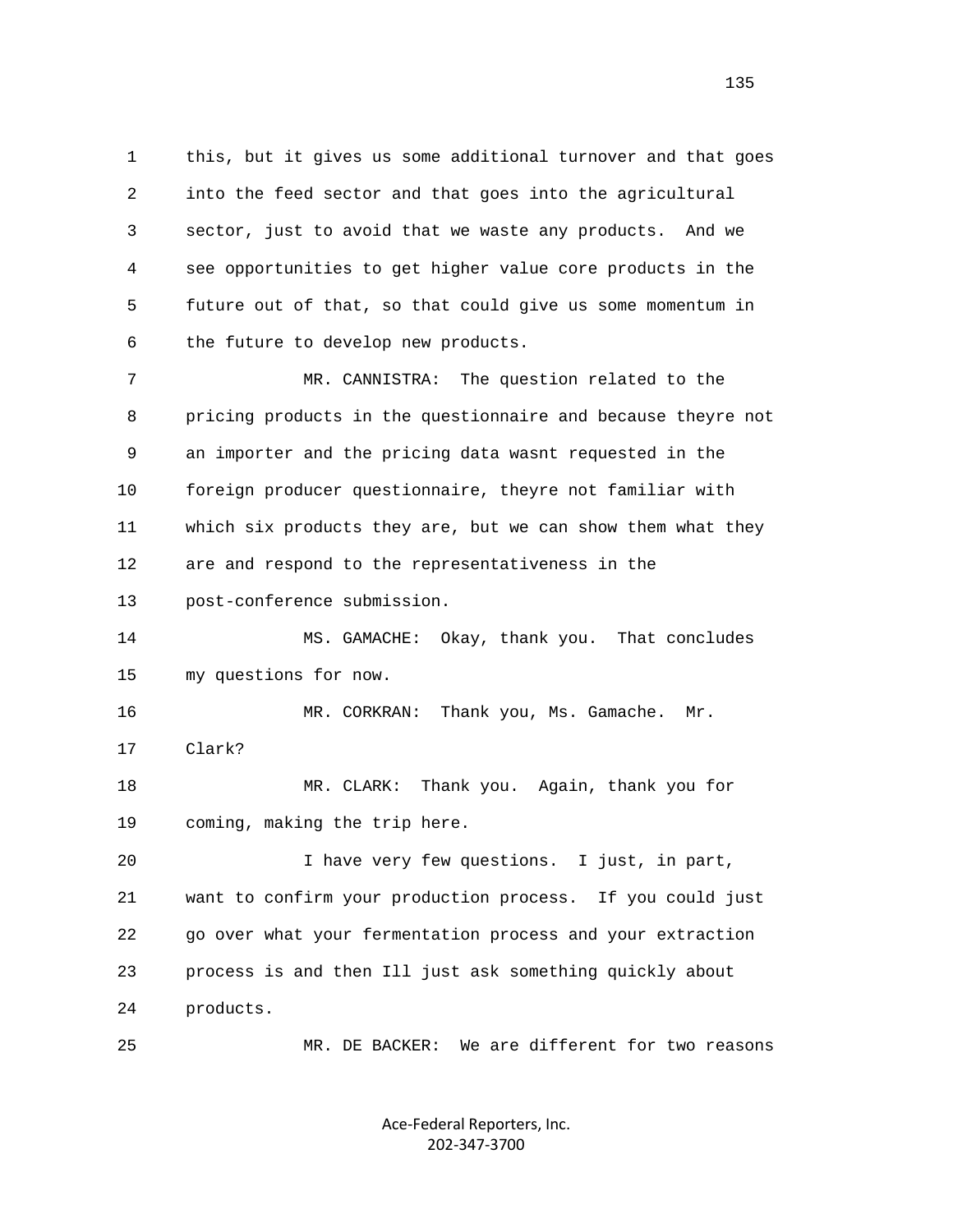1 than the rest of the industry. Were probably the only one 2 being fully on molasses as a feedstock. Although, Sucroal 3 is using some molasses and then there are also other plants 4 who have some molasses. We are the only one in the world 5 turning 100 percent on molasses and we are using surface pan 6 fermentation, whereas, all the players here in the room and 7 most of Chinese -- well, all of the Chinese use deep tank 8 fermentation.

 9 Well, the difference is its not that huge. Its 10 still fermentation. And we stick to our surface pan 11 fermentation because we have been doing this for over 90 12 years and we have been optimizing that for over 90 years. 13 We have the space because it takes more space. It takes 14 more people to run it on a 24 times 7 bases, but we simply 15 see that we have a high yield with it. Obviously, its hard 16 to say the number here, but we have a higher fermentation 17 yield. We have a higher refinery yield than we see with the 18 competition.

 19 The only disadvantages you need a bit more labor 20 because its a little bit less automated. You need more 21 space because we have 196 fermentation rooms, which is 22 opposed to a few tanks that our competitors would have, but 23 obviously, the space is there. The size of the plant is 24 very big and we actually consume less energy. A deep tank 25 it has the advantage of having lower labor costs, but has a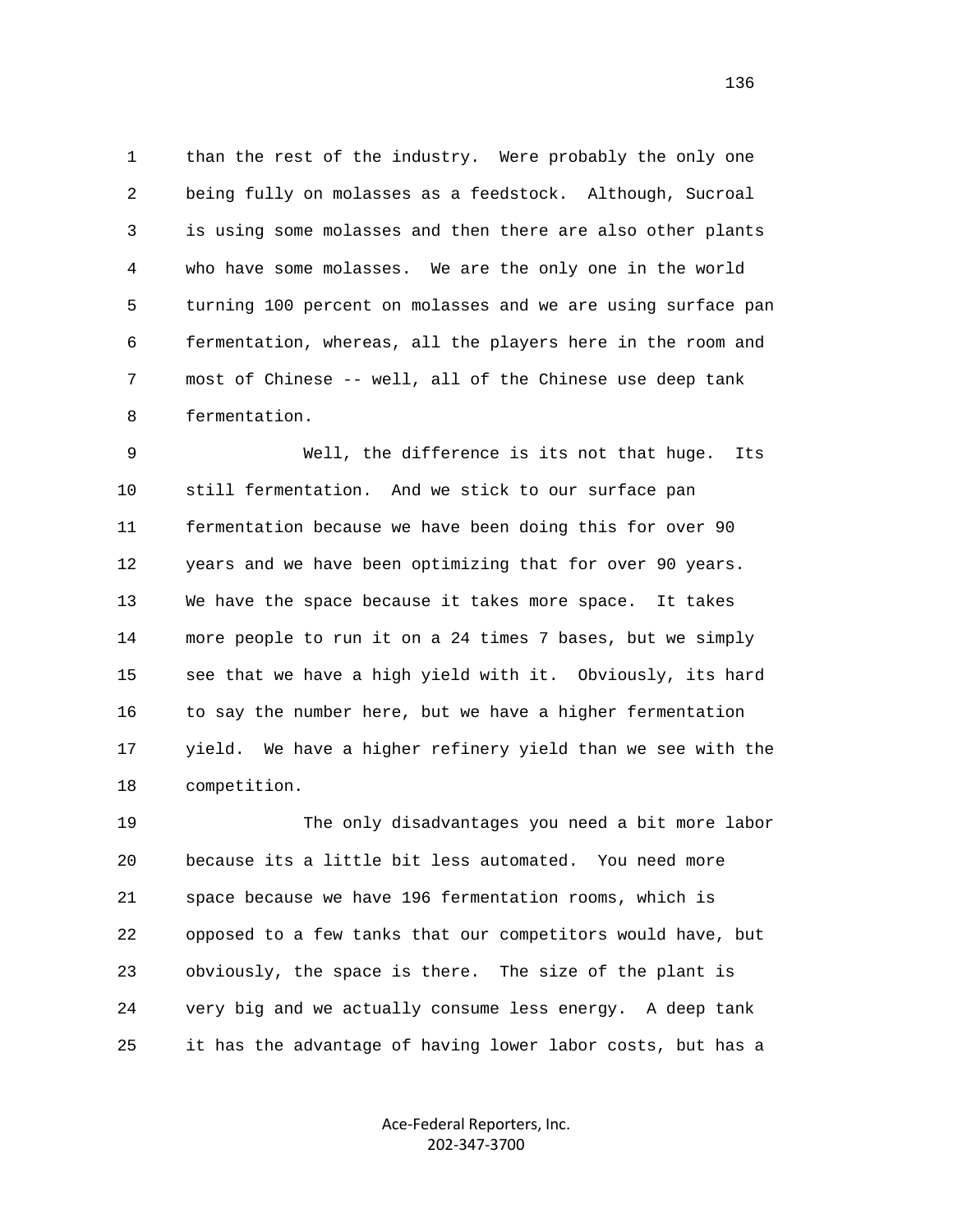1 disadvantage of consuming more energy. Energy is important 2 to us in the world of citric acid, so we are going to build 3 a new gas turbine to become more reliable towards the future 4 and that will also avoid that we still have to buy 5 electricity, for instance. So this is actually making us 6 relatively unique within the sector of citric acid for 7 historic reasons obviously. 8 MR. CLARK: Okay, thank you. 9 For the extraction method, do you use the Lime 10 sulfuric acid method or -- is that what you use? Okay, 11 thank you. 12 And just beyond that, do you market all three -- 13 citric acid, potassium citrate, and sodium citrate. 14 Correct? 15 MS. BRAEUER: We do not supply potassium 16 citrate, only citric acid and sodium citrate. 17 MR. CLARK: Okay. And at the end of the first 18 panel there were comments about blends and I wondered if you 19 have any blends. Do you sell any blends? 20 MS. BRAEUER: No blends. 21 MR. CLARK: Okay, thank you. Those are all my 22 questions. 23 MR. CORKRAN: Thank you, Mr. Clark. And Id like 24 to thank all of the panelists today. I have just a couple 25 of questions to ask similar to what I asked the Petitioners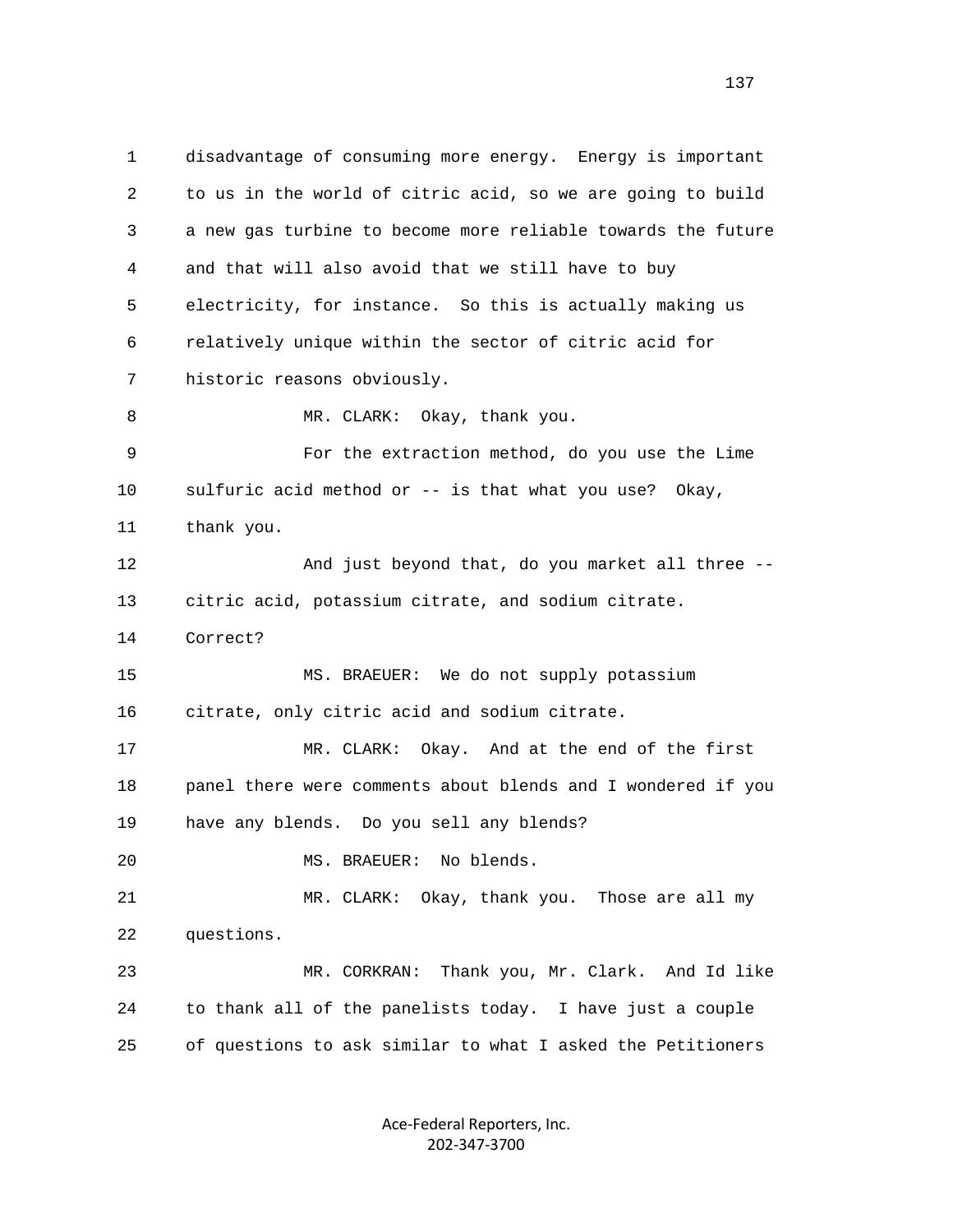1 panel.

| 2  | What do you see the role of imports from Canada             |
|----|-------------------------------------------------------------|
| 3  | being in the United States? Do you bump up against them in  |
| 4  | your commercial space in the United States?                 |
| 5  | MR. GIJSEGOM: As I said before, when we are                 |
| 6  | invited to quote we get feedback. We hear all names -- the  |
| 7  | domestic, the three U.S. producers. We also hear about --   |
| 8  | from Canada and we hear about the Thai and Sucroal. Its one |
| 9  | of the players. Its one of the competitors.                 |
| 10 | MR. DE BACKER: Beyond that, we have respect for             |
| 11 | Jungbunzlauer. The company has also been around for 90      |
| 12 | years in the industry, just like us. They know what they    |
| 13 | are doing. In Europe, they have diversified much more       |
| 14 | because they have many other products than citric acid and  |
| 15 | citrates, which I think is not the case in Canada where     |
| 16 | theyre more focused. They have also backward integrated in  |
| 17 | Canada with corn. So I would assume that they are a strong  |
| 18 | player in the market in U.S.                                |
| 19 | MR. CORKRAN:<br>Thank you.                                  |
| 20 | And the second question I had was related to                |
| 21 | I know you discussed earlier how youd try to go to<br>that. |
| 22 | market and how you try to win supply opportunities.<br>When |
| 23 | you are successful with supply opportunities in the United  |
| 24 | States, what do your customers tell you is the factor or    |
| 25 | factors that made you successful?                           |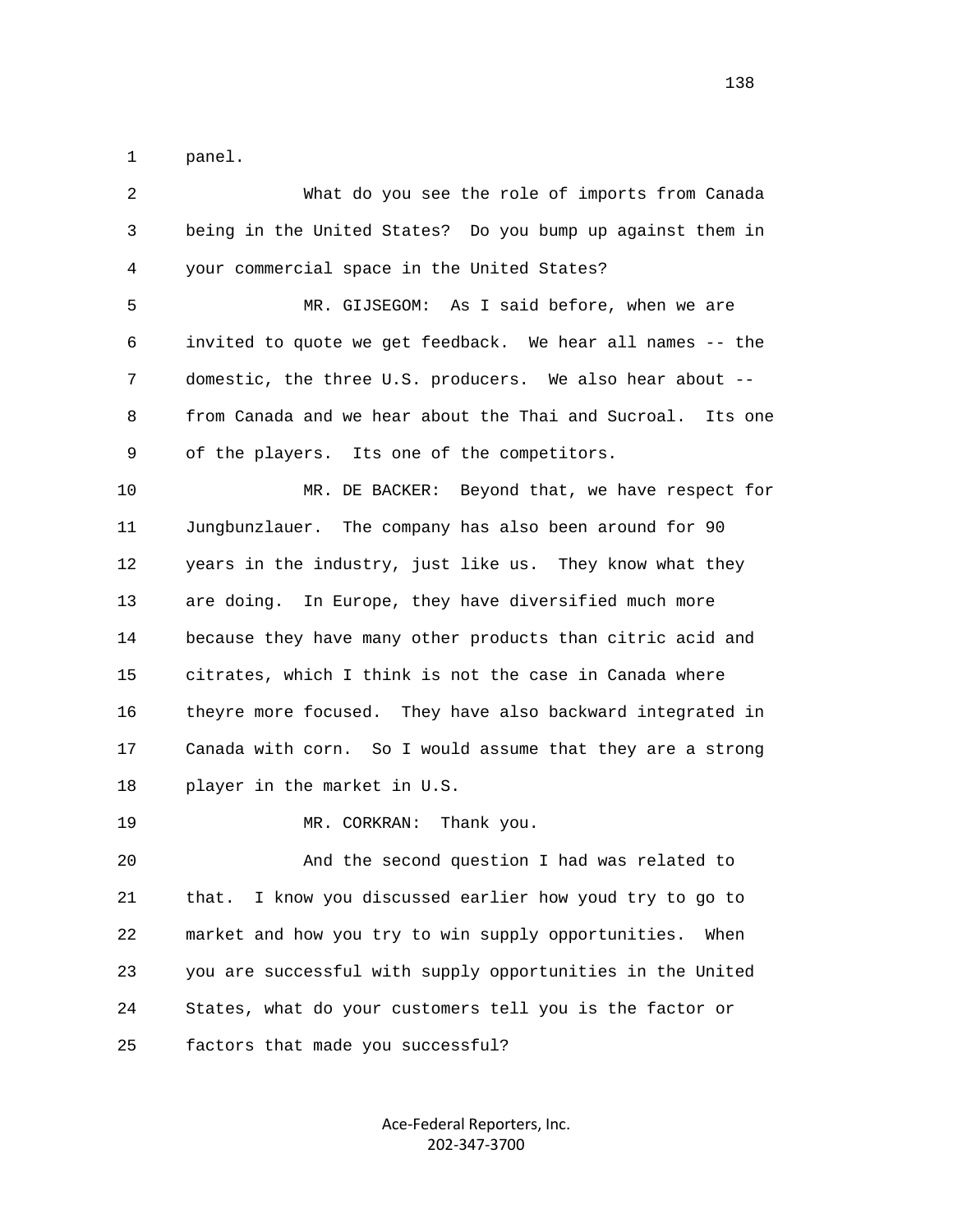1 MR. GIJSEGOM: I think the number one argument 2 that will help us to sell our product is our quality. We 3 have U.S. customers that ask specifically for our product. 4 Im not going to say it happens every week, but it happens 5 relatively frequently that new distributors approach us 6 asking specifically for our product and this is only because 7 one of their prospect customers asked them for our product. 8 So quality is an important issue or matter in our sales and 9 also our flexibility. I mean we try to follow the -- well, 10 the question from the customer.

 11 And as it already has been said by the other, we 12 spend a lot of time and effort and money on our quality 13 assurance system in having certificates, but we dont stop 14 there. We go beyond that. We have the certificates, but 15 then we have on top of that other systems that take our 16 product and our complete quality package to a higher level.

 17 MR. CORKRAN: This morning we saw a slide that 18 gave a presentation on applications, sales to the beverage 19 industry, for detergent uses, for food uses, industrial and 20 pharmaceutical. When you are successful with your supply 21 opportunities, is there a particular part of the market that 22 looks more to your product?

 23 MR. GIJSEGOM: I can take it from the other end, 24 lets say. Because of our pricing situation, the price where 25 we have to sit to be able to import -- well, were not doing

> Ace-Federal Reporters, Inc. 202-347-3700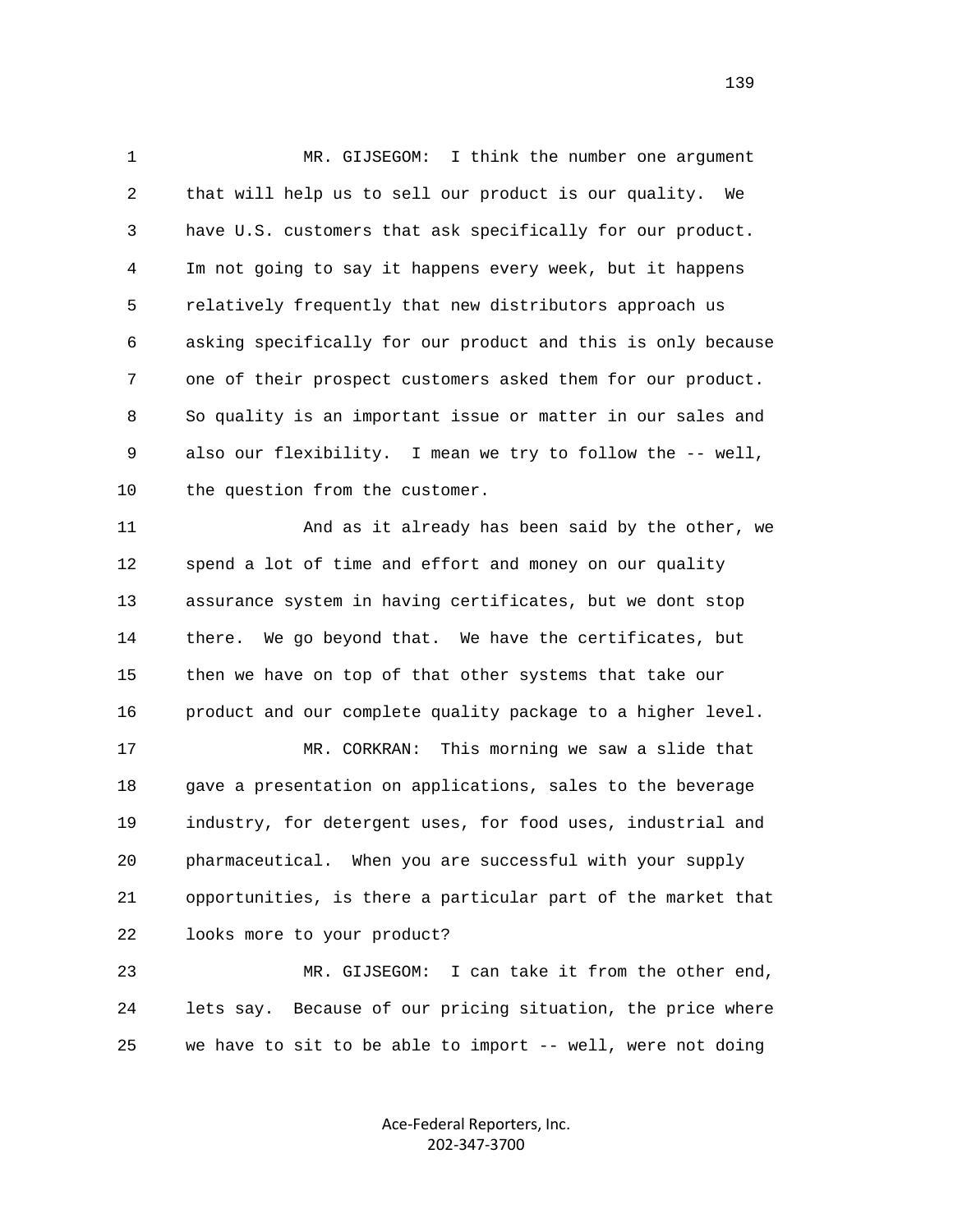1 the import ourselves, but to be able to realize a sale 2 through a distributor or direct when you look to the 3 different applications and the different layers in industry 4 only the top two will allow us to book business and this is 5 Pharma Pharmaceutical and food. And now in food you have 6 also, lets say, a differentiation, but we are rarely or -- 7 well, not successful in technical industrial applications. 8 MS. BRAEUER: Yes, its really food and 9 pharmaceutical applications where we focus on, nothing else. 10 MR. DE BACKER: The proportion is very similar 11 in the market in Europe than in the States, so 12 three-quarters is food and beverage. Pharma is probably 13 around 11 to 12 percent of the market, but we obviously have 14 to compete against the Chinese in our home markets and we 15 see that its for us easier to sell at our high prices in the 16 pharmaceutical business. The Chinese are less present in 17 the pharmaceutical business. Theyre a bit more focused on 18 the food and beverage, the drink business, so we see an 19 opportunity since we are relatively expensive versus the 20 Chinese and the Thai. We see actually a bit more 21 opportunity in the pharmaceutical business and the cosmetic 22 business going forward, also because there the growth seems 23 to be higher than in the drink business.

 24 MR. CORKRAN: I'm going to look to my fellow 25 panelists to see if there are any additional questions.

> Ace-Federal Reporters, Inc. 202-347-3700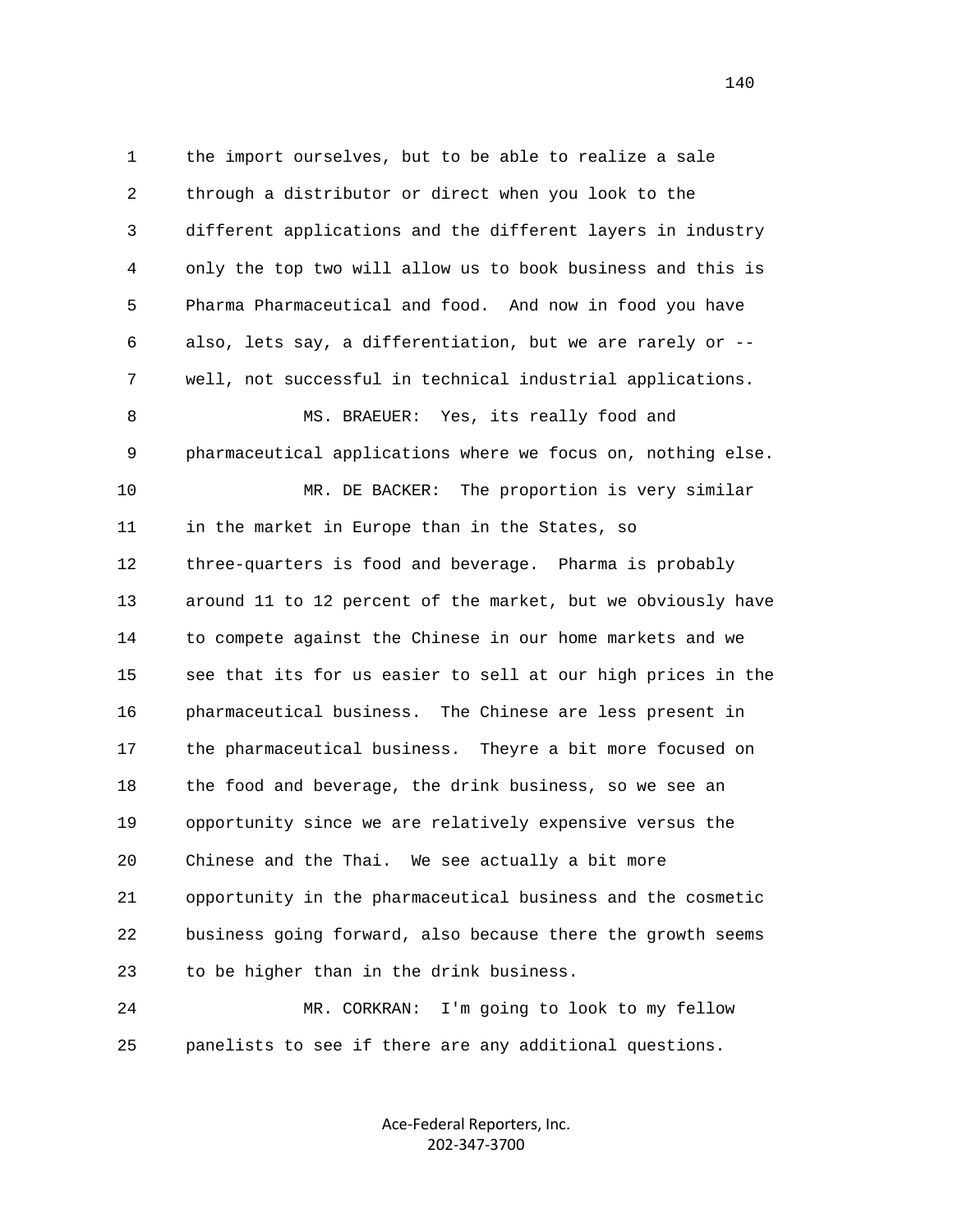1 Additional questions? No. Well, again, I'd like to express 2 my appreciation to you coming to testify today. This has 3 been very helpful to us. And with that, I will dismiss the 4 panel. We will take five minutes to collect ourselves and 5 then we will begin final comments. 6 (Break) 7 MS. BELLAMY: Will the room please come to 8 order? Opening remarks on behalf of petitioners Stephen A. 9 Jones, King & Spalding, LLP. You have 10 minutes. 10 CLOSING REMARKS OF STEPHEN A. JONES 11 MR. JONES: Thank you. Steve Jones for 12 petitioners. Just to start out, I want to thank the staff 13 for your attention this morning, for your excellent 14 questions. We very much appreciate the opportunity to be 15 here and tell you about the problems that the domestic 16 industry is facing due to very low priced subject imports 17 from the three subject countries. 18 Only one country on the other side showed up 19 today. So we'll -- obviously, we'll focus on the 20 presentation of the Belgian producer Citrique Belge. And I 21 just have a few points to make in rebuttal. We'll be 22 putting a lot more in in our post conference brief. 23 The presentation from Citrique Belge was focused 24 on the -- what they say is a small and shrinking volume of 25 imports. The volume of imports from Belgium did decline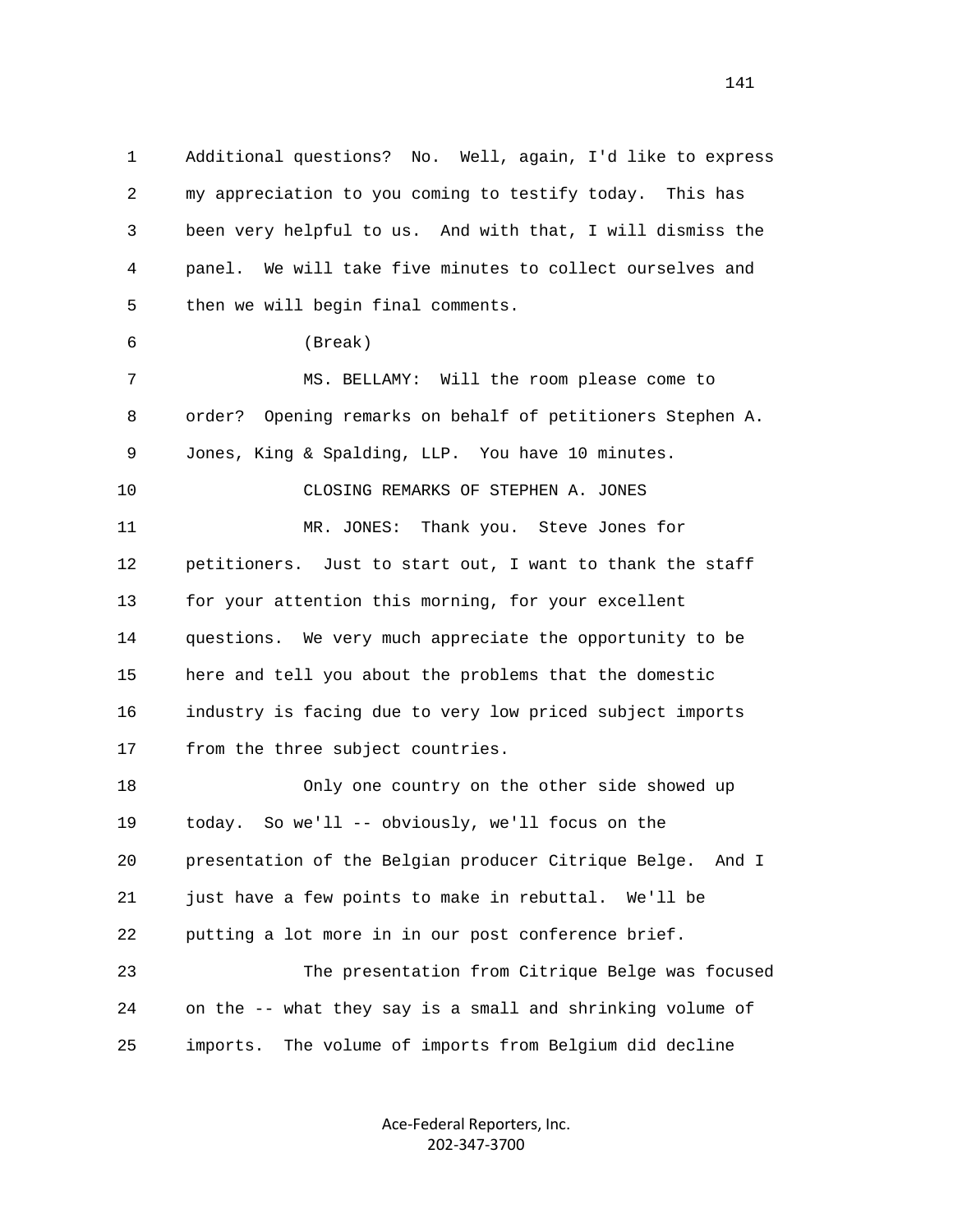1 during the period. I wouldn't call it shrinking. It's a 2 slight decline from 14 to 16, but as you may recall from the 3 testimony of the industry witnesses this morning, even a 4 relatively small volume of low priced imports in this market 5 can have a significant impact due to the conditions of 6 competition that are unique to this industry. And in our 7 view, the imports from Belgium have been injurious during 8 this period of investigation and were a contributing cause 9 on a cumulated basis to the material injury experienced by 10 the industry.

 11 Take a look please at, and I'm sure you will, at 12 the average unit value of imports from Belgium during this 13 period. The volume was essentially flat, but the average 14 unit values of imports from Belgium declined from 70 cents a 15 pound in 2014, to 62 cents a pound in 2016, to 60 cents a 16 pound in the first quarter of 2017.

 17 You ask the witnesses from Citrique Belge if 18 they have any objection to the AUV data. Is there anything 19 wrong with the data, why they shouldn't be relied upon? And 20 they said no. They agreed that the AUV data were valid. 21 And we agree. And we think that is a -- it is telling that 22 the prices on imports from Belgium have declined so 23 significantly during this period.

 24 We didn't really hear a decumulation argument 25 from the Belgian side. And counsel said that they would, of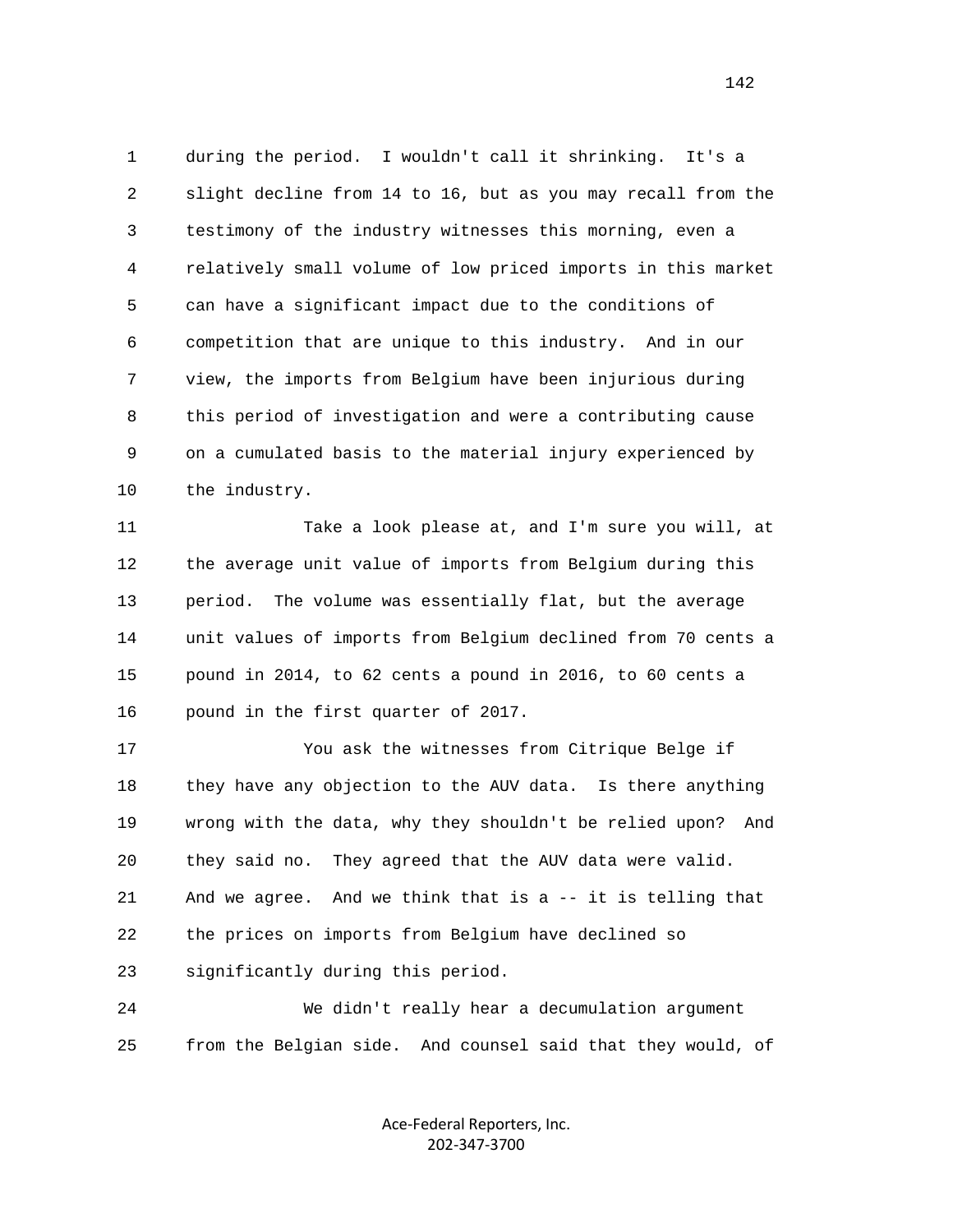1 course, put in an argument in their post conference brief. 2 So there's not a lot to respond to there in terms of a 3 cogent legal position, but there was an attempt made to, I 4 guess, argue that the Belgian merchandise is different 5 somehow. It's higher quality. It's not fungible. I think 6 Mr. Cannistra made a comment that took that on, that it's -- 7 that the Commission ought to be careful or take special 8 care here in how it applies the fungibility aspect of the 9 cumulation test.

 10 And there is simply no evidence that we're aware 11 of that Belgian quality is any different than what the 12 domestic industry's produced and frankly, what imports from 13 Thailand and Colombia produce and import into this market. 14 This is a commodity product. It's highly interchangeable. 15 The focus is on price. Quality is table stakes in this 16 industry. If you don't have sufficient quality, you don't 17 even get to bid on price. Once you've been accepted for 18 bidding based on an assessment of your quality, everybody's 19 the same at that point. And it's all about price.

 20 And frankly, Citrique Belge and at several 21 points, their testimony and we'll run through these in more 22 detail in our post conference brief, but at several points 23 in their testimony admitted that they compete with imports 24 from Colombia and Thailand and the U.S. market. They 25 compete with the U.S. against the U.S. producers. They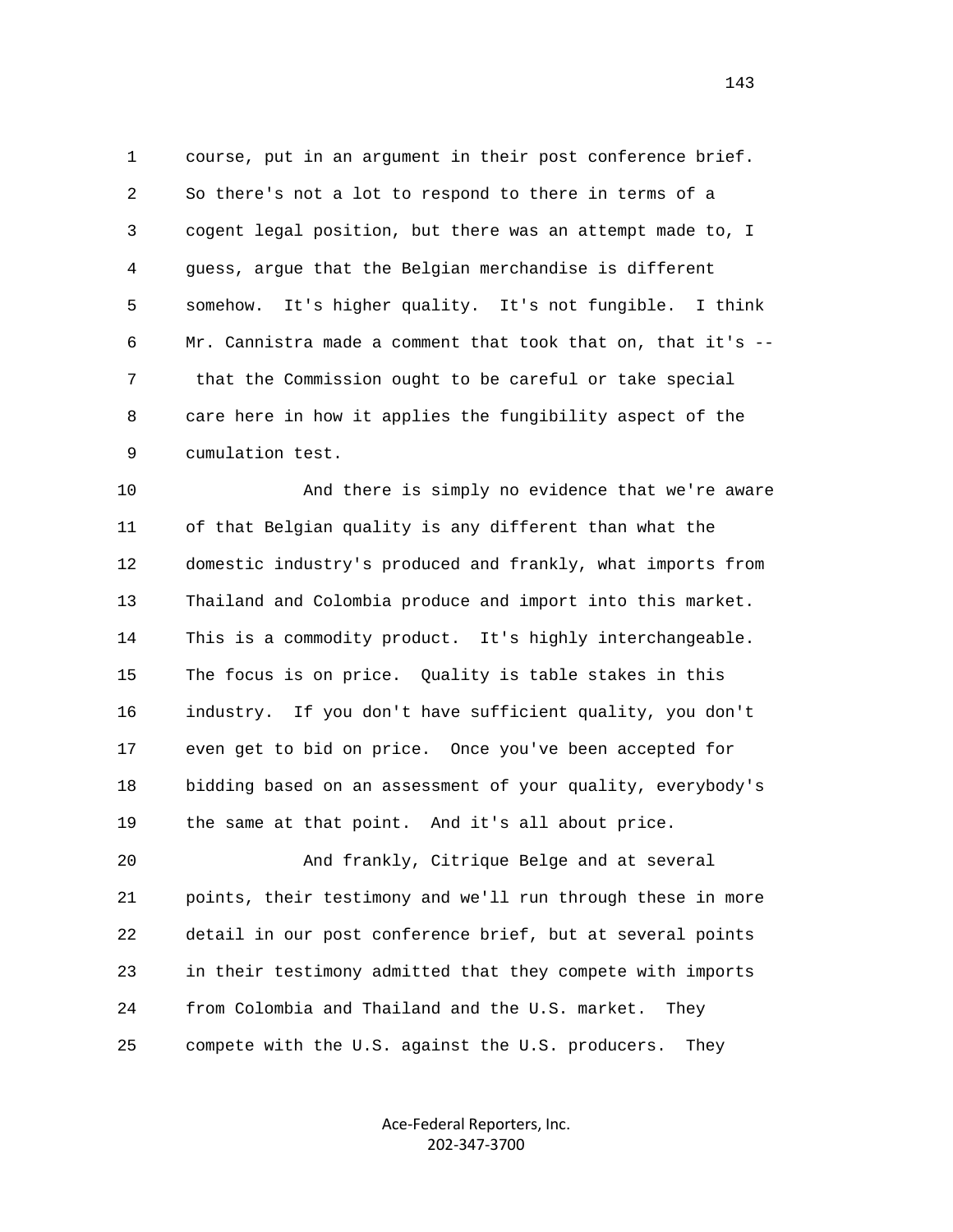1 admitted that they're subject to the declining price 2 environment in the U.S. I just took you through the AUV 3 data. The data showed this.

 4 They made a point about halal and kosher 5 certification. All three domestic producers have halal and 6 kosher certification. There's no difference there. They 7 essentially admitted that they were not selling a non GMO 8 product in this market, that they're trying to obtain the 9 certification, but they haven't done it yet. And frankly, 10 the extent to which they're trying, the investment that 11 they're making and their focus no it belies the statement 12 that they're not interested in this market. They're 13 obviously interested in this market.

 14 So the argument that their product is somehow 15 different, and it's not fungible with the other subject 16 imports and with domestic production is just not supported 17 by the evidence. And we don't think there's going to be 18 evidence that you collect in your questionnaire responses 19 that supports that either. And you know, we've had ^^^^ the 20 Commission's had since our interview two years ago, and 21 original investigation before that, and the conclusions of 22 the Commission, and taking close looks at this industry and 23 this market, has always been that purchasers have found 24 subject imports and domestic production to be highly 25 interchangeable products. And fungible for purposes of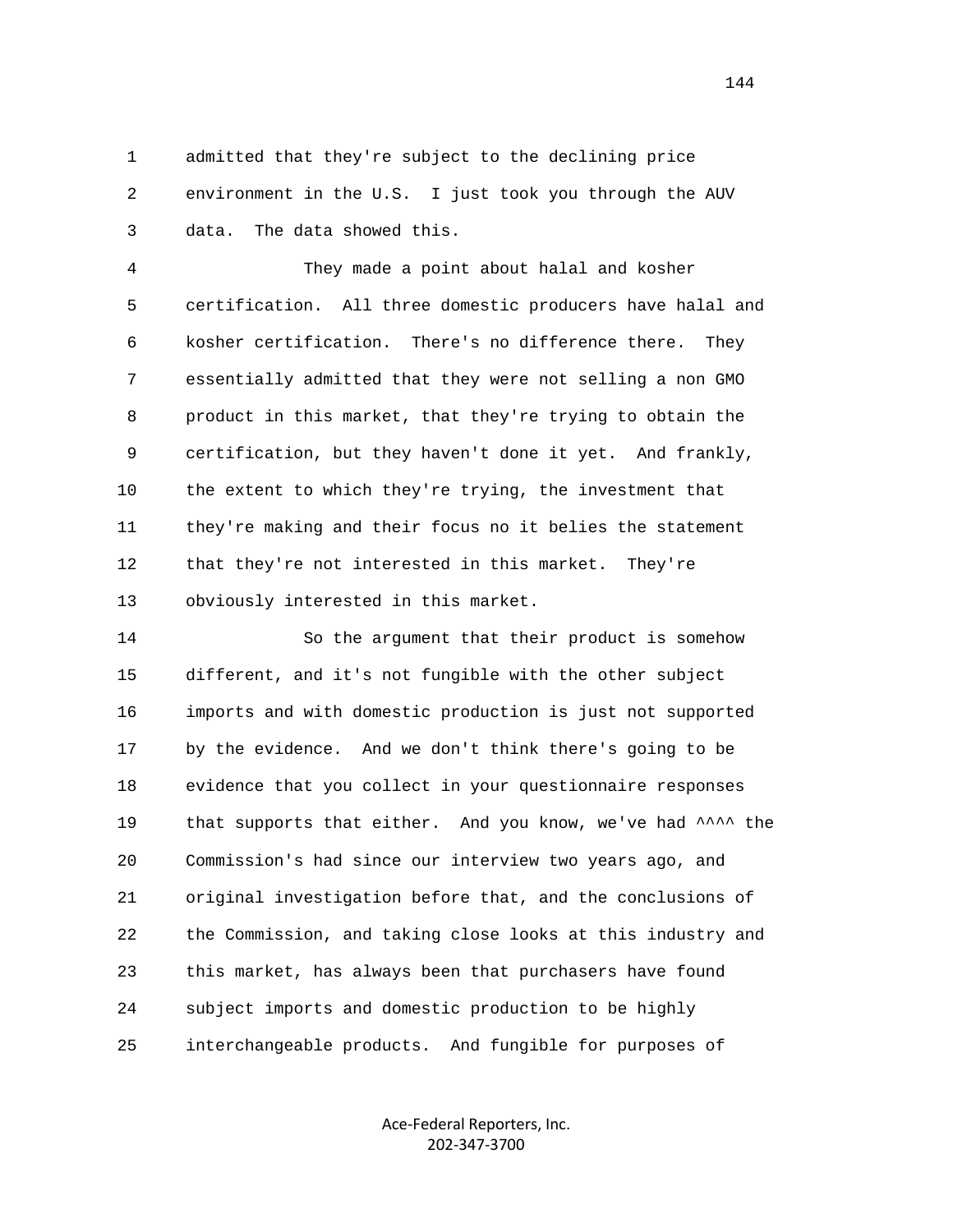1 cumulation.

| 2      | And I -- you know, I think in the sunset                     |
|--------|--------------------------------------------------------------|
| 3      | review, the JBL from Canada made a lot of the -- a lot of    |
| 4      | these types of quality arguments that the Commission         |
| 5      | investigated very closely and found no basis to support,     |
| 6      | based on robust questionnaire data.                          |
| 7      | We don't -- I haven't had a chance to look at                |
| 8      | the questionnaires yet in detail, but I suspect in a full    |
| 9      | investigation, you will develop a similarly robust record,   |
| $10\,$ | showing that subject imports and domestic production are     |
| 11     | highly fungible, based on all the criteria that the          |
| 12     | Commission traditionally looks at.                           |
| 13     | And I -- just one more point on cumulation.<br>In            |
| 14     | a threat situation, typically, the argument would be that    |
| 15     | there is some difference in the conditions of competition.   |
| 16     | And -- where the imports that are being argued to be         |
| 17     | decumulated or somehow operating differently in the market.  |
| 18     | They're not. They're not competing in the same way in the    |
| 19     | market.                                                      |
| 20     | And I think that the Citric Belge witnesses                  |
| 21     | today confirmed that their imports are be ^^^^ are operating |
| 22     | and are subject to the same conditions of competition in     |
| 23     | this market that the U.S. producers are subject to and that  |
| 24     | the other subject imports are subject to.                    |
| 25     | Finally, I -- the statement was made toward the              |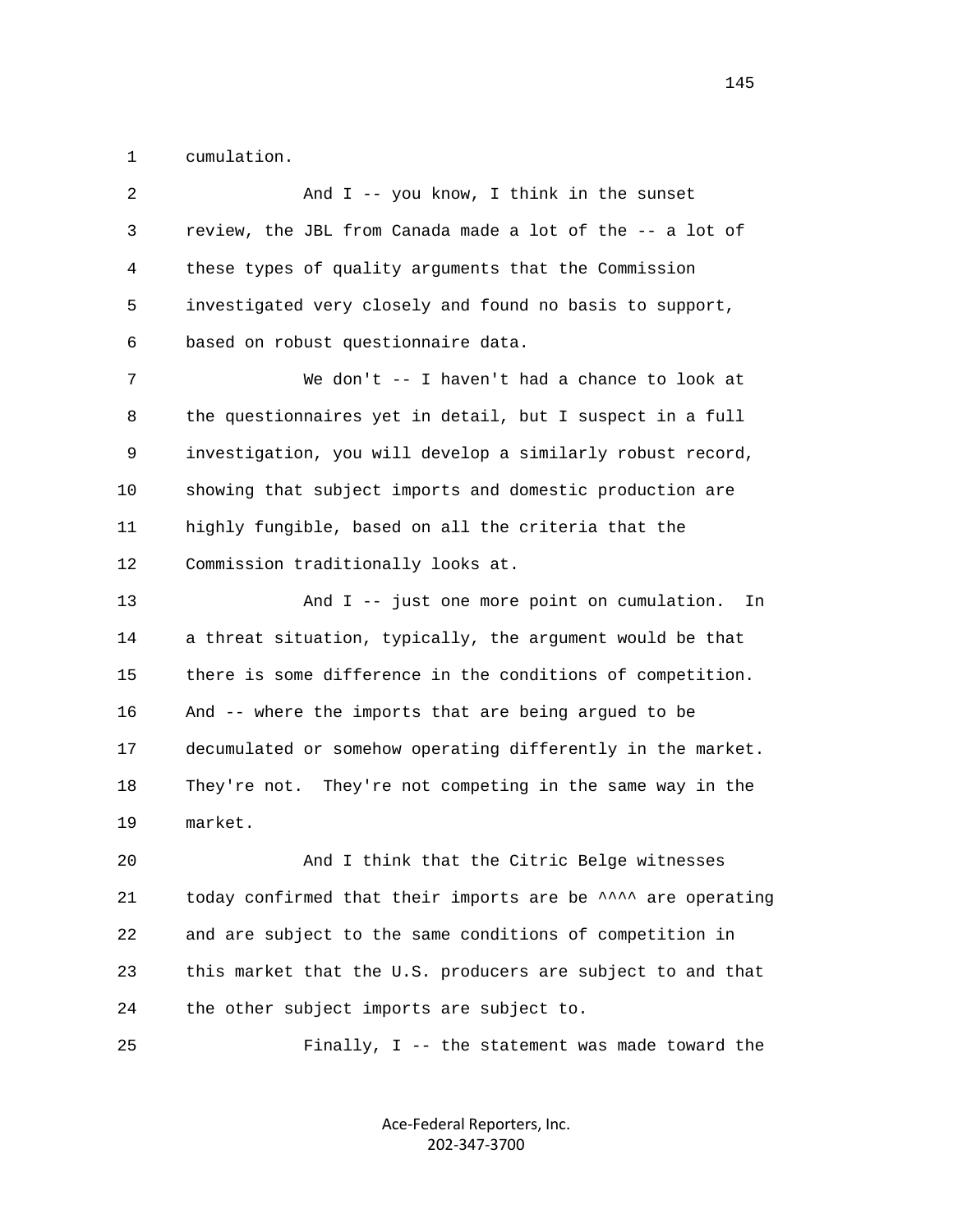1 end of the presentation and the questioning that most 2 purchasers need "at least three suppliers". Well, we've got 3 three domestic producers. We have three domestic producers 4 right now, but we may not for long if duties are not imposed 5 on subject imports from Belgium, Colombia, and Thailand. 6 Thank you again for your attention and for your 7 time today. We very much appreciate it. 8 MR. CORKRAN: Thank you very much. 9 MS. BELLAMY: Closing remarks on behalf of 10 respondent Alexander H. Schaefer, Crowell & Moring, LLP. 11 CLOSING REMARKS OF ALEXANDER H. SCHAEFER 12 MR. SCHAEFER: Thank you, members of the staff. 13 I'm going to be very quick. In my opening remarks, I 14 expressed some puzzlement about why we, meaning Citric 15 Belge, are here. And we've heard precious little in the way 16 of explanation for why that is. 17 So Mr. Jones says that they're contributing to 18 the injury that the domestic industry's experiencing as 19 testified to by the domestic industry witnesses. Let's talk 20 about what they testified to for a moment. 21 Mr. Aud talked about all three countries being 22 major exporters. We know that's wrong. Citric Belge is 23 selling 85 percent of its production in the EU. And of the 24 remaining 15, only a portion is going to the United States. 25 And it's a smaller portion than it was at the beginning of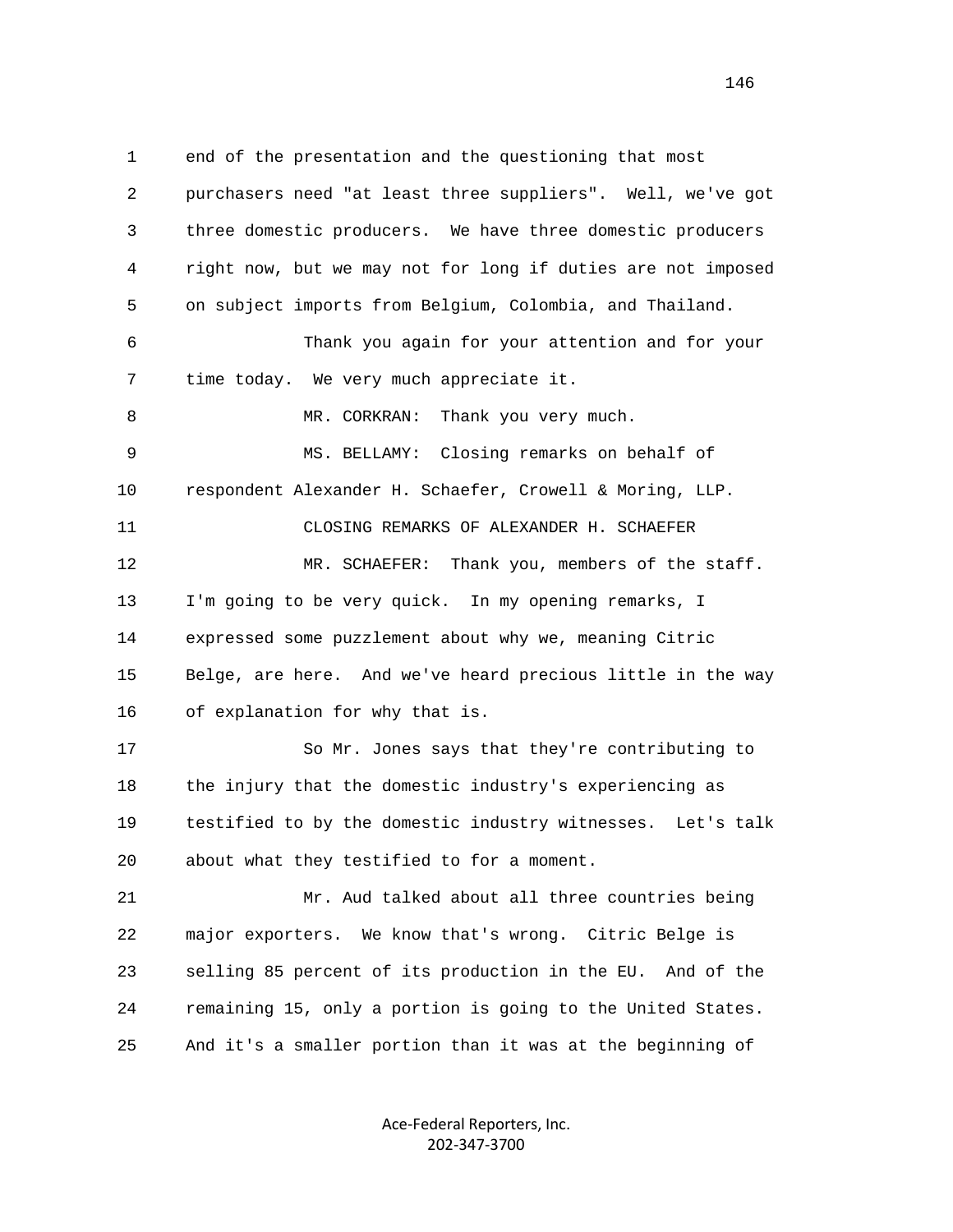1 the POI.

| 2  | He then went on to mention their excess                      |
|----|--------------------------------------------------------------|
| 3  | capacity. No. 91 percent is the number that Mr. De Backer    |
| 4  | I think in his testimony he referred to that as<br>shared.   |
| 5  | functionally full capacity utilization. They don't have a    |
| 6  | stitch in excess capacity. Later on, we talked about the     |
| 7  | large available -- they talked about the large available     |
| 8  | capacity again. No such thing.                               |
| 9  | Mr. Peel mentioned that there was a surge in                 |
| 10 | imports from Belgium after duties were imposed on imports    |
| 11 | from Canada and China. Well, for a start, those duties were  |
| 12 | imposed in 2009. So this is substantially outside the        |
| 13 | period of investigation.                                     |
| 14 | But even if that weren't a problem, a few                    |
| 15 | moments before that in his testimony, he said for a few      |
| 16 | years following those orders, the state of the domestic      |
| 17 | industry improved, that's 2009, for a few years following    |
| 18 | those orders. So either there's a surge that -- from         |
| 19 | Belgium that's causing problem in the years after the orders |
| 20 | or there isn't. It can't be both.                            |
| 21 | So to recap, we have volumes that shrank.<br>We              |
| 22 | have a company that's -- that testified to its focus on the  |
| 23 | European market. And every bit of data that you have on      |
| 24 | the record suggests that that is precisely what it's focused |

Ace-Federal Reporters, Inc. 202-347-3700

25 on. Its 2017 Q1 sales to the U.S. are down relative to its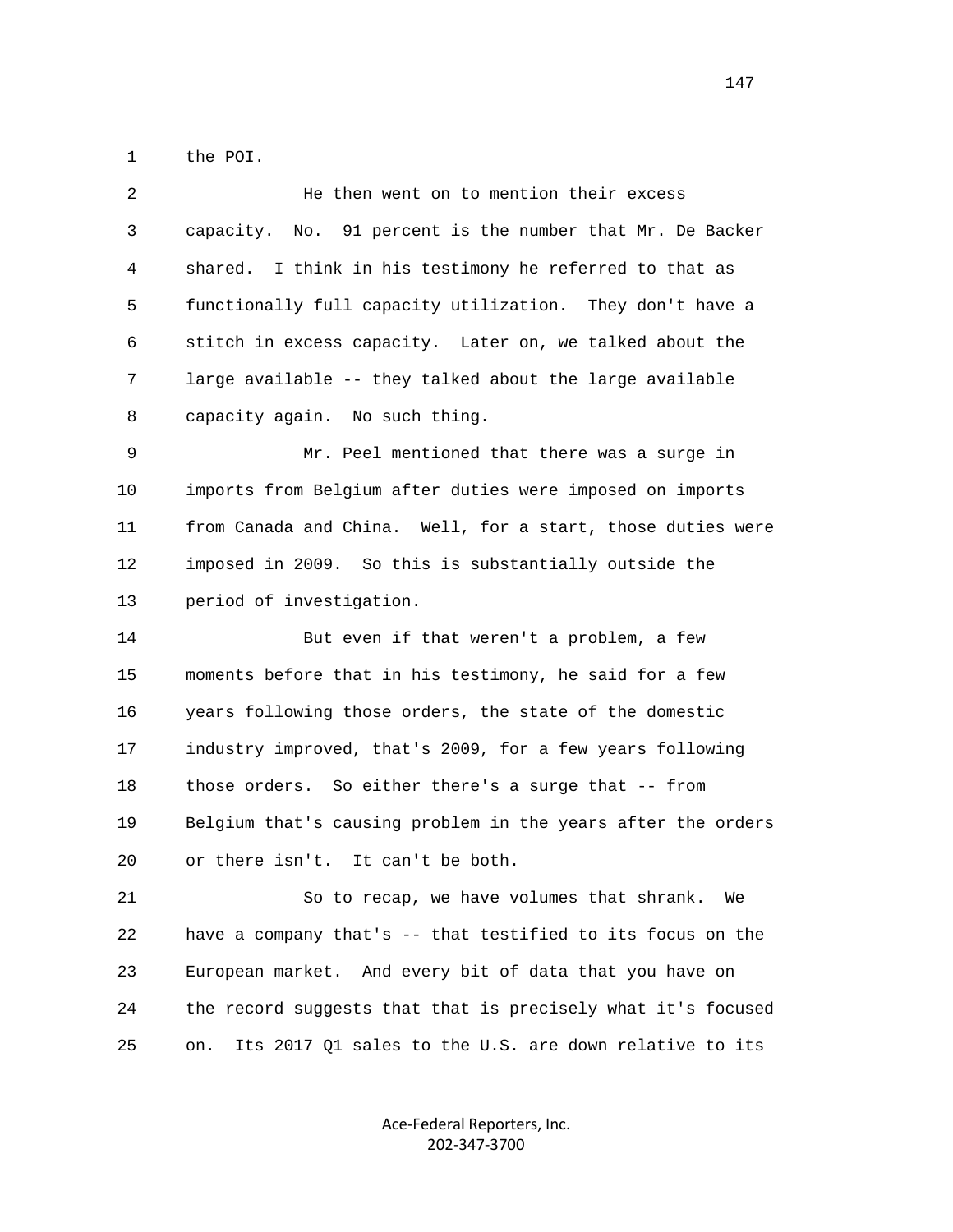1 2016 Q1 sales to the U.S. And those in turn were down 2 relative to previous years. Imports declined.

 3 And Mr. Jones has only had to answer to this on 4 a cumulation basis. That is, okay, imports declined, but 5 don't worry about it. The Thai and the Colombians, who are 6 the real problems in this market, wash them out. If you 7 muddle them all together, it'll work.

 8 It's no kind of an answer and that's not 9 actually what the statute compels. We're going to go 10 through that more in our post conference submission. But in 11 the meantime, I urge the Commission to consider the data and 12 consider the roles of these participants in the marketplace. 13 Thank you very much.

 14 MR. CORKRAN: On behalf of the Commission and 15 the staff, I'd like to thank the witnesses who came here 16 today and the counsel who came here today for helping us 17 gain a better understanding of the product and the 18 conditions of competition in this industry and in this 19 market.

 20 Before concluding, please let me mention a few 21 dates to keep in mind. The deadline for submission of 22 corrections to the transcript and for submission of post 23 conference briefs is Wednesday, June 28th. If briefs 24 contain business proprietary information, a public version 25 is due on Thursday, June 29th. The Commission has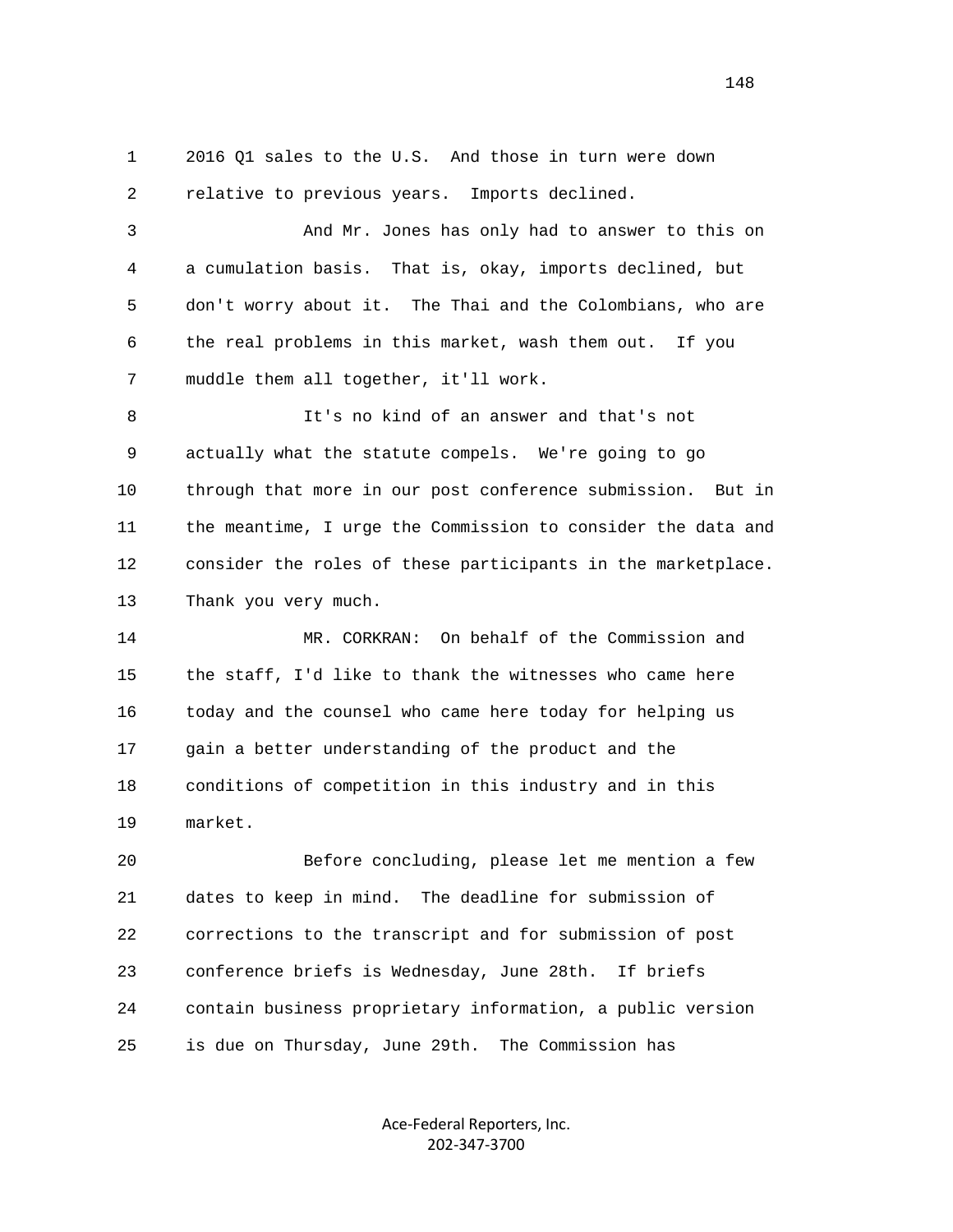| $\mathbf{1}$   | tentatively scheduled its vote in these investigations for |
|----------------|------------------------------------------------------------|
| $\overline{2}$ | Friday, July 14th and will report its determination to the |
| 3              | Secretary of Commerce on Monday, July 17th. Commissioner's |
| $\overline{4}$ | opinions will be issued on Monday, July 24th.              |
| 5              | Thank you all for coming and this conference is            |
| $\epsilon$     | now adjourned.                                             |
| $\overline{7}$ | (Whereupon the meeting was adjourned at 1:31               |
| 8              | $p.m.$ )                                                   |
| $\mathsf 9$    |                                                            |
| $10$           |                                                            |
| 11             |                                                            |
| $12\,$         |                                                            |
| 13             |                                                            |
| 14             |                                                            |
| 15             |                                                            |
| 16             |                                                            |
| 17             |                                                            |
| $18\,$         |                                                            |
| 19             |                                                            |
| 20             |                                                            |
| 21             |                                                            |
| 22             |                                                            |
| 23             |                                                            |
| 24             |                                                            |
| 25             |                                                            |